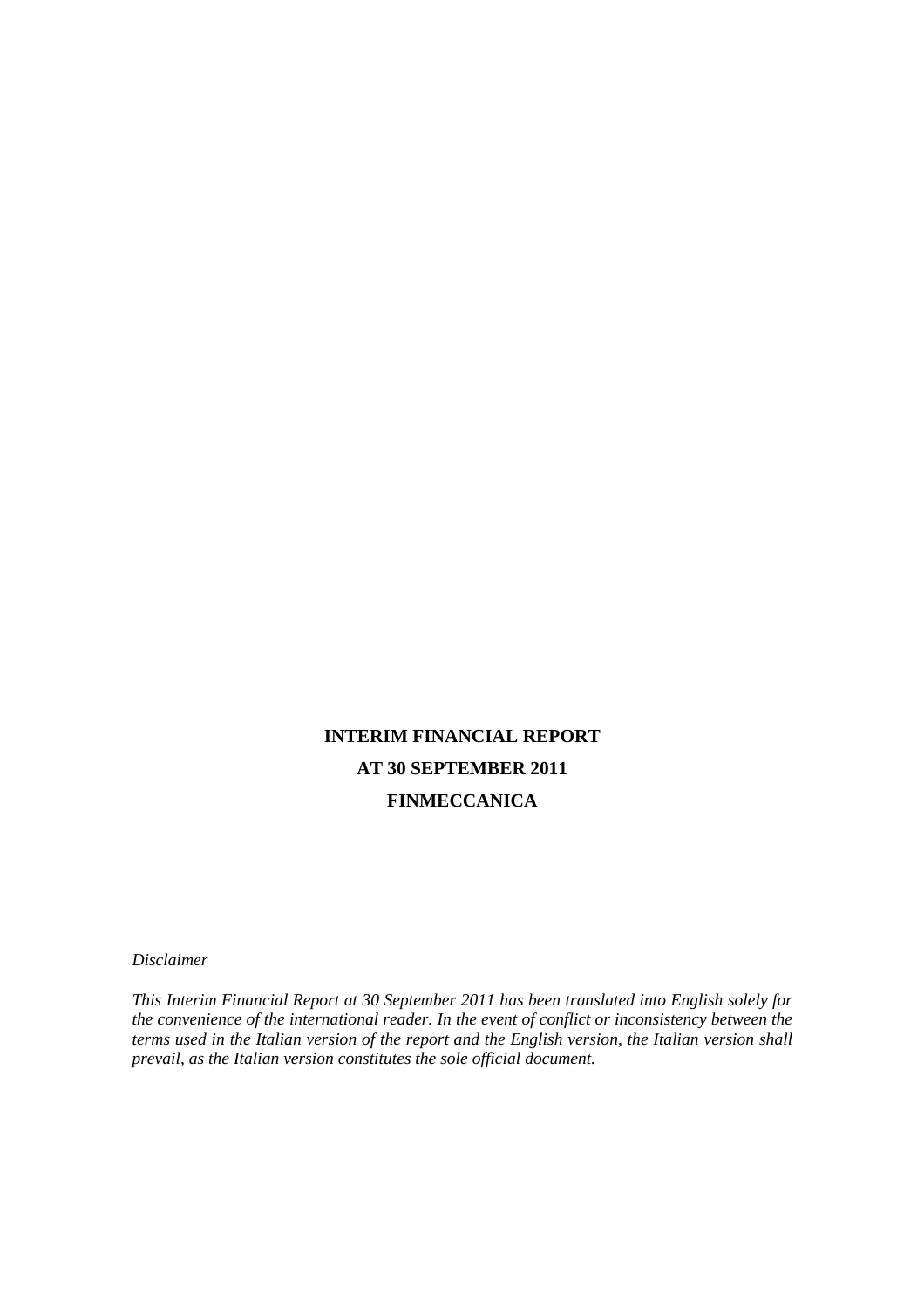## **CONTENTS**

|    | ANALYSIS OF THE FINANCIAL STATEMENTS AT 30 SEPTEMBER 2011 72                |  |
|----|-----------------------------------------------------------------------------|--|
|    |                                                                             |  |
|    |                                                                             |  |
|    |                                                                             |  |
|    |                                                                             |  |
|    |                                                                             |  |
| 1. |                                                                             |  |
| 2. |                                                                             |  |
| 3. | Treatment of income taxes applied in the preparation of interim reports and |  |
|    |                                                                             |  |
| 4. |                                                                             |  |
| 5. |                                                                             |  |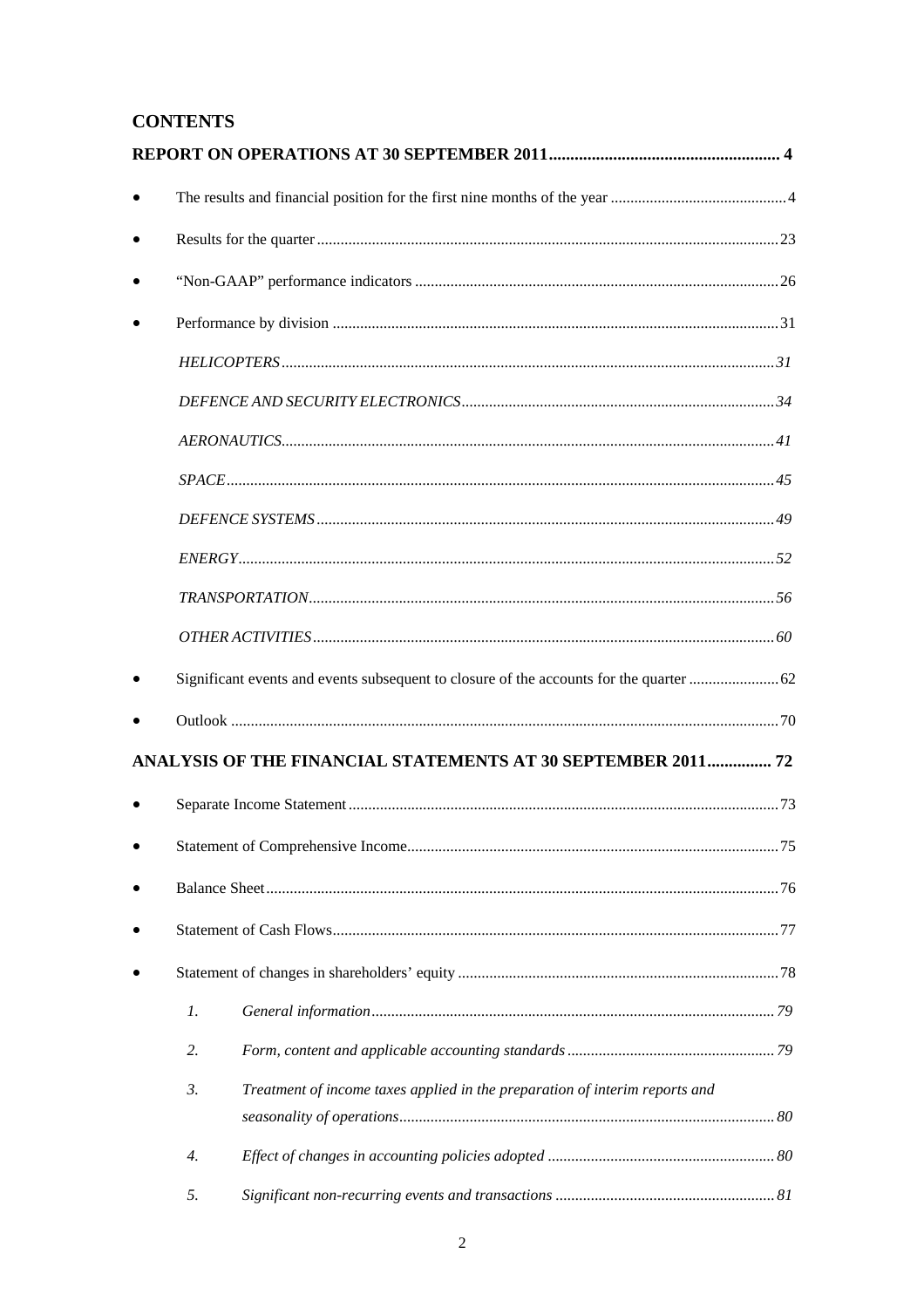| 6.  |                                                                                              |  |
|-----|----------------------------------------------------------------------------------------------|--|
| 7.  |                                                                                              |  |
| 8.  |                                                                                              |  |
| 9.  |                                                                                              |  |
| 10. |                                                                                              |  |
| 11. |                                                                                              |  |
| 12. |                                                                                              |  |
| 13. |                                                                                              |  |
| 14. |                                                                                              |  |
| 15. |                                                                                              |  |
| 16. |                                                                                              |  |
| 17. |                                                                                              |  |
| 18. |                                                                                              |  |
| 19. |                                                                                              |  |
| 20. |                                                                                              |  |
| 21. |                                                                                              |  |
| 22. |                                                                                              |  |
| 23. |                                                                                              |  |
| 24. |                                                                                              |  |
| 25. |                                                                                              |  |
| 26. |                                                                                              |  |
| 27. |                                                                                              |  |
| 28. |                                                                                              |  |
| 29. |                                                                                              |  |
|     | Declaration of the officer responsible for the interim financial report at 30 September 2011 |  |
|     | pursuant to art. 154-bis, paragraph 2 of Legislative Decree 58/98, as amended131             |  |

 $\bullet$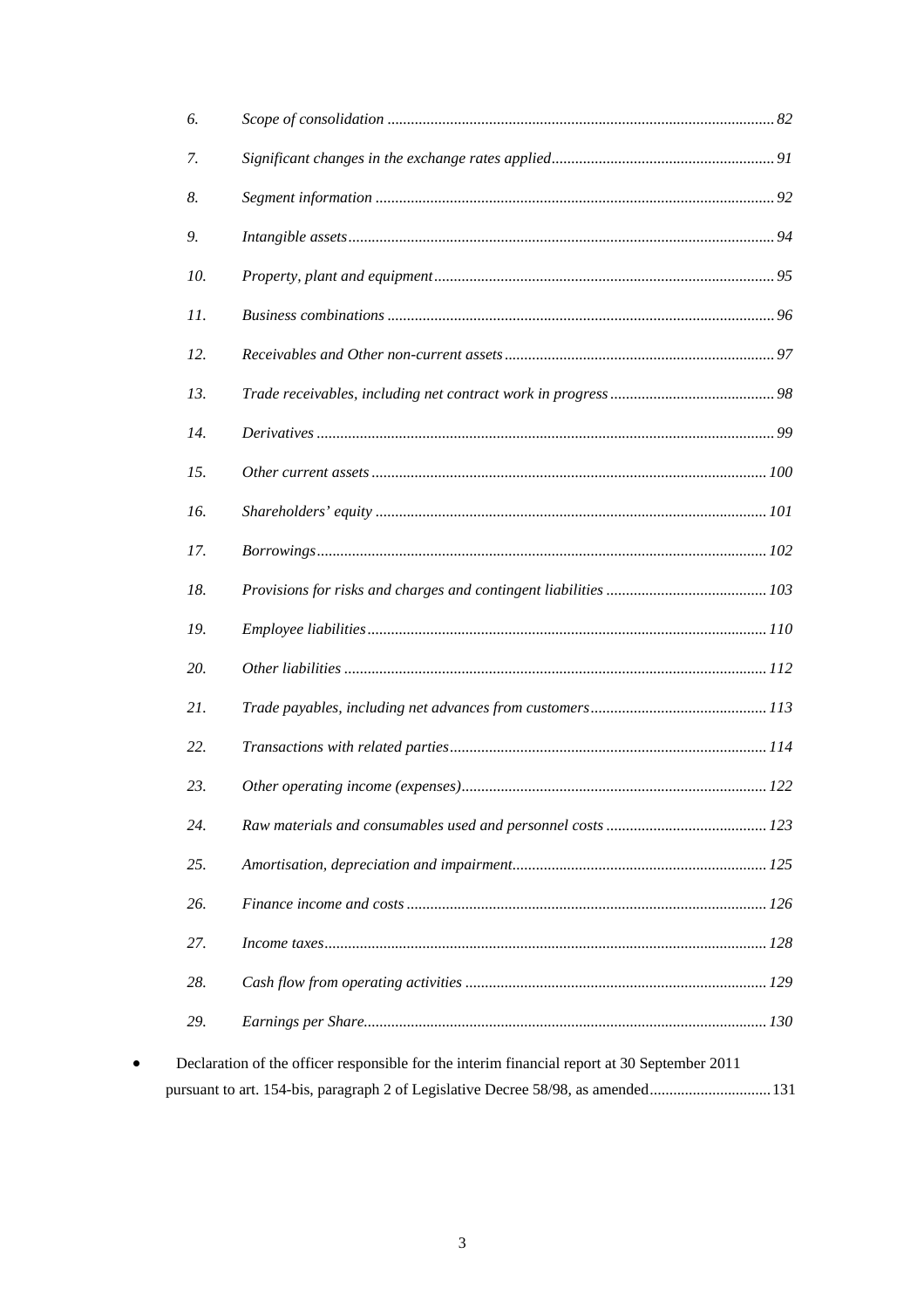## **Finmeccanica Group**

## **Report on operations at 30 September 2011**

## **The results and financial position for the first nine months of the year**

## **Introduction**

Before analysing the Group results at 30 September 2011, it should be noted that on 13 June 2011, the Group signed an agreement with First Reserve Corporation, a leading international private equity investor specialising in the energy and natural resources sector, for the sale of 45% of Ansaldo Energia.

As will be described in the section on the performance for the first nine months, this resulted in an after-tax gain of €mil. 443 and had a positive net effect on the net financial debt in the amount of  $\theta$ mil. 344.

As a result of the sale, the income statement figures for the Ansaldo Energia group up until 30 June 2011 were consolidated 100%, while the same figures from 1 July to 30 September 2011 were consolidated on a proportional basis at 55%. Starting from 30 June 2011, the balance sheet figures have been consolidated on a proportional basis.

It should also be noted that the US dollar depreciated against the euro by around 7% during the first nine months of 2011 (comparison of the prevailing exchange rates at 30 September 2011 and at 30 September 2010). The fluctuation in the average exchange rates for the two periods compared (30 September 2011 and 31 December 2010) had virtually no effect on balance sheet items.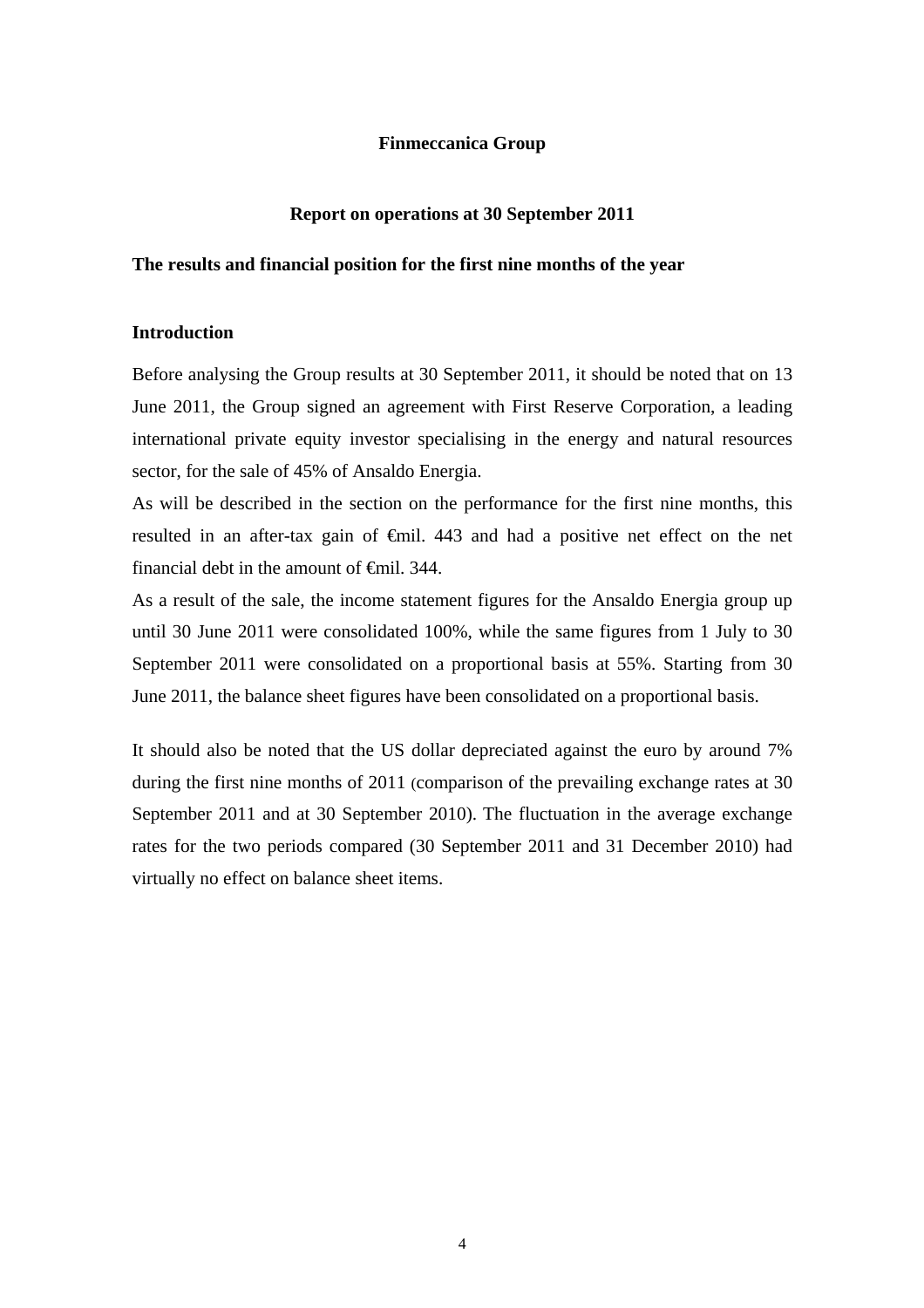## Highlights

| $\epsilon$ million                | <b>September</b><br>2011 | <b>September</b><br>2010 | change      | 2010   |
|-----------------------------------|--------------------------|--------------------------|-------------|--------|
| New orders                        | 10,638                   | 13,479                   | (21%)       | 22,453 |
| Order backlog (*)                 | 44,811                   | 45,843                   | $(2\%)$     | 48,668 |
| <b>Revenues</b>                   | 12,252                   | 12,924                   | (5%)        | 18,695 |
| <b>Adjusted EBITA</b>             | (188)                    | 856                      | (122%)      | 1,589  |
| Net profit                        | (324)                    | 321                      | $(201\%)$   | 557    |
| Adjusted net profit               | (767)                    | 321                      | $(339\%)$   | 557    |
| Net capital invested $(*)$        | 11,078                   | 11,626                   | $(5\%)$     | 10,230 |
| Net financial debt $(*)$          | 4,665                    | 4,897                    | (5%)        | 3,133  |
| <b>FOCF</b>                       | (1, 567)                 | (1,325)                  | (18%)       | 443    |
| <b>ROS</b>                        | $(1.5\%)$                | 6.6%                     | (8.1) p.p.  | 8.5%   |
| <b>ROI</b>                        | 4.8%                     | 13.5%                    | (8.7) p.p.  | 16.0%  |
| <b>ROE</b>                        | $(1.3\%)$                | 10.4%                    | (11.7) p.p. | 8.2%   |
| <b>EVA</b>                        | (855)                    | (142)                    | $(502\%)$   | 317    |
| <b>Research &amp; Development</b> | 1,276                    | 1,345                    | (5%)        | 2,030  |
| Workforce $(no.) (*)$             | 71,050                   | 75,733                   | (6%)        | 75,197 |

(\*) balance sheet figures reflect the partial sale of Ansaldo Energia *Refer to the following section for definitions of the indicators.* 

\*\*\*\*\*\*\*\*

The Finmeccanica Group's financial results for the first half of 2011 reflected a series of deteriorations on an operational level and a number of industrial problems, particularly in the Aeronautics and Transportation (specifically the vehicles segment), and Defence and Security Electronics sectors, as compared with the same period of 2010 and with projections for that period. Moreover, this deterioration can be attributed to external sources, both the negative performance of the Western economies (resulting in intense pressures on current and projected investments in defence systems and infrastructures), and continuing international crises (the conflict in Libya, the economic crisis in certain European countries and, last but not least, the weakness of the industrial recovery in the United States).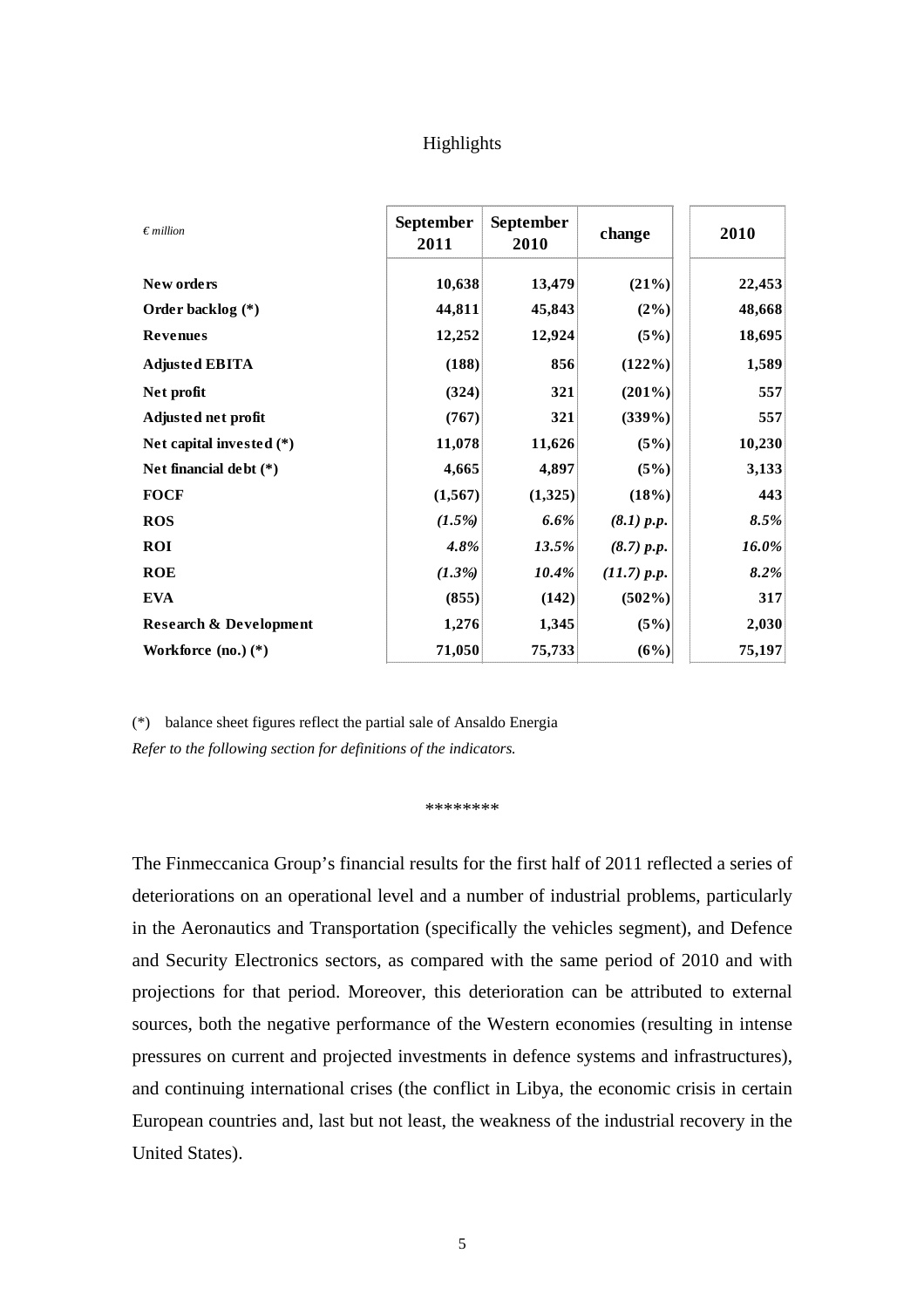Therefore, a thorough analysis of these industrial problems and their impact on performance and financial position was conducted to identify and launch actions for addressing and resolving these problems.

It was therefore decided to suspend the announced adjusted EBITDA guidance in order to gain a better understanding of these effects.

The analysis of the operating companies completed in recent months confirmed the difficulties identified, though of different intensities and kinds. The results at 30 September 2011 reflect the impact:

- o in *Aeronautics*, of lower industrial efficiency (affected by problems in certain production processes) and by the restructuring process that has currently resulted in the identification of certain civil craft conversion programmes to be abandoned. There were also non-recurring costs connected with the B787 programme, which was marked by new, recent events that altered the existing scenario. Specifically, in September 2011, Boeing presented initial analytical evidence of damage suffered due to "non-conformities" discovered in certain products already delivered for which Alenia Aeronautica accrued a provision for risks of around €mil. 161 to cover all charges that might be claimed by the customer. Moreover, the recent certification and delivery of the first aircraft make it highly likely that the customer would exercise the option to purchase additional aircraft at a not adequately profitable price, as part of a framework agreement for a total order of about 1,000 units, of which 300 currently covered by contract. This implied the recognition of charges in the amount of around €mil. 592 to address this risk;
- o in *Transportation - vehicles* segment*,* as a result of cost overruns on certain contracts, particularly with regard to railway products for foreign markets. The change in management in a Danish customer company that placed an important order led to an unforeseen development in negotiations currently under way with prior management to finally settle the order. Specifically, the customer began testing the performance of units already delivered in order to ascertain and "shelve" the optimal configuration. Based on the partial results we have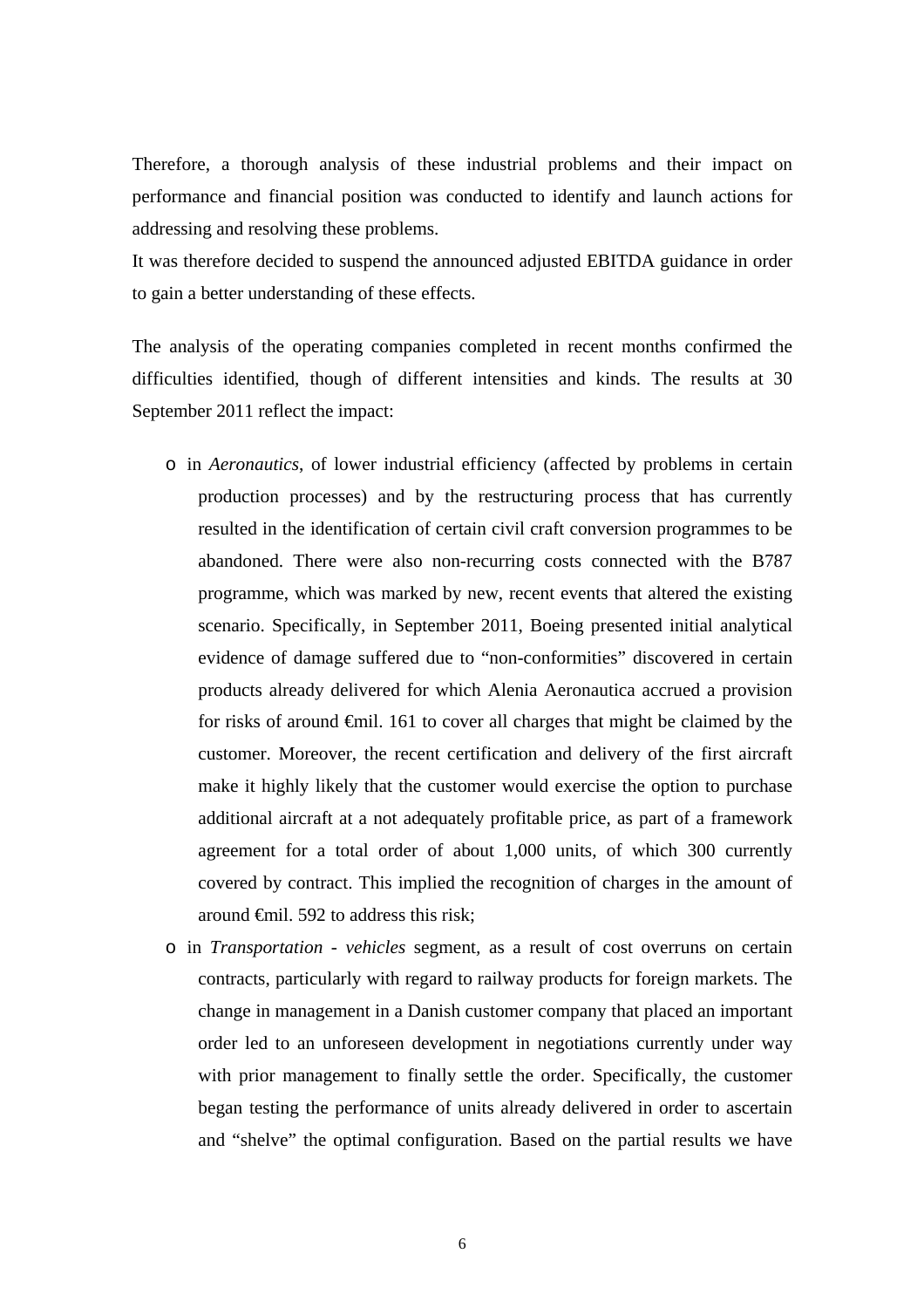received, we can estimate at present the extra costs that will be incurred to adapt the vehicles to that configuration;

o in *Defence and Security Electronics,* as a result of the decline in revenues of DRS, lower profits in certain business areas in the *information technology and security* segment, and the recently ended conflict in Libya, which continued in the reporting period, in the *command and control systems* segment. In addition, the division also felt the impact of costs connected to the corporate reorganisation and concentration plan.

Although this analysis is nearly complete, the Group is currently carrying out other work to fully plan the evaluations of certain possible effects on performance and financial position that could be reflected in the results at the end of 2011. More specifically:

- o in *Aeronautics,* the costs connected with reorganising the entire division under the recently presented industrial reorganisation plan that is being finalised. In addition, negotiations continue to settle contractual disputes with a Turkish customer;
- o in *Transportation vehicles* segment*,* the costs related to the plan to strategically reposition AnsaldoBreda being defined by the company's recently-appointed management. It could involve abandoning certain lines of business whose profitability does not seem likely to rebound given current conditions. More generally, an analysis is under way for the preparation and implementation of a plan to reposition the entire Transportation division;
- o in *Defence and Security Electronics,* the effects of the suspension of certain contracts in Libya due to the current conflict and of the contraction in the Italian, UK and US defence budgets, which could have an impact on important government programmes currently under way.

The Group must also evaluate the possible impact of this reduced defence expenditure in its domestic markets on the recoverability of recognised goodwill in light of the business plans currently being prepared, particularly in the *Defence and Security Electronics* division*.*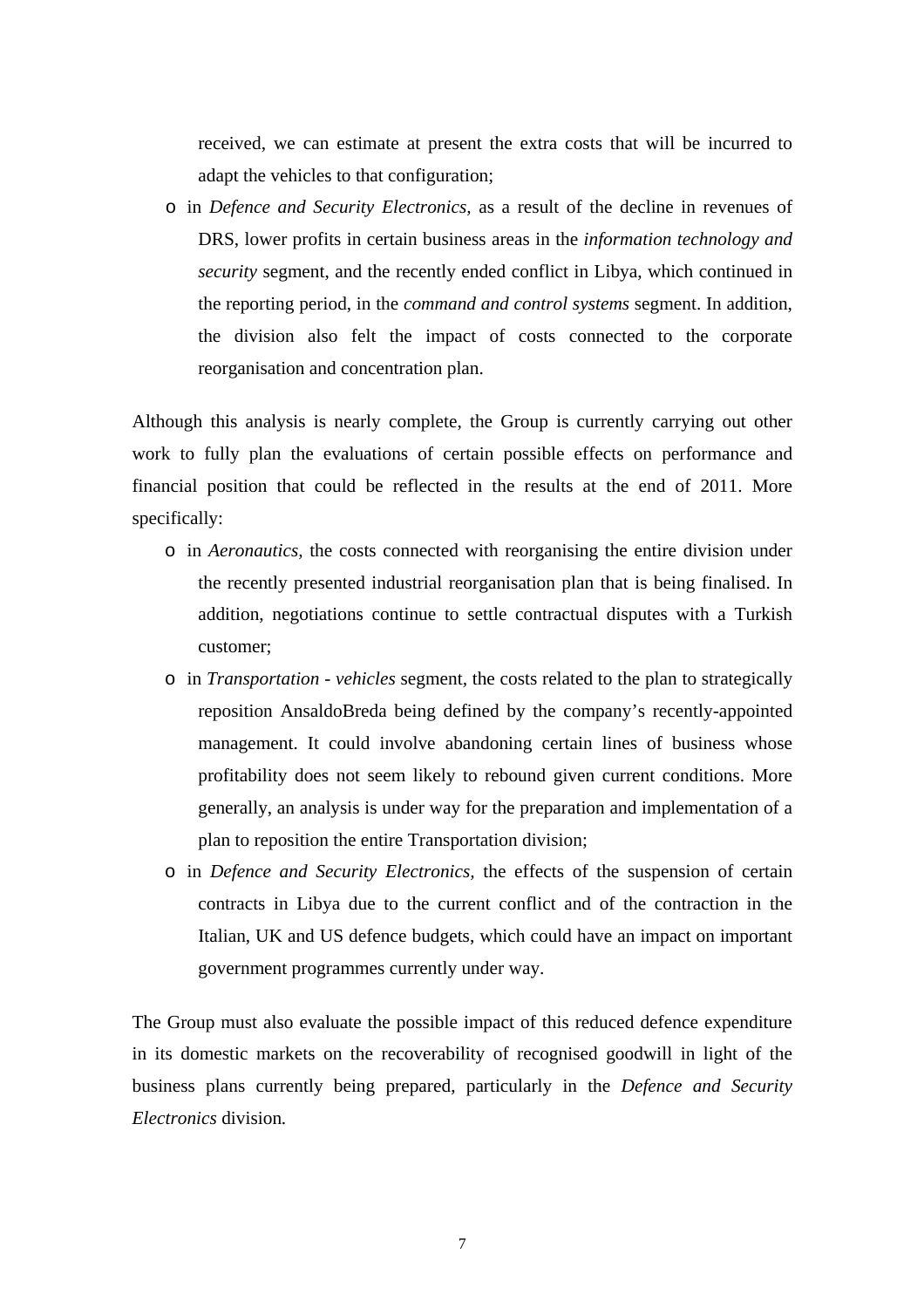The reorganisation actions - and related costs - herein described that fall under specific efficiency enhancement and restructuring plans should have a positive impact on performance and financial position as soon as 2012, with the process to be fully completed by the end of 2014.

Therefore, the Finmeccanica Group's results at 30 September 2011 show significant deteriorations as compared with the same period of 2010.

The primary changes that marked the Group's performance compared with the figures for the first nine months of 2010 and with the year as a whole, where appropriate. A deeper analysis can be found in the section covering the trends in each business segment*.*

The following table shows the primary performance indicators by segment: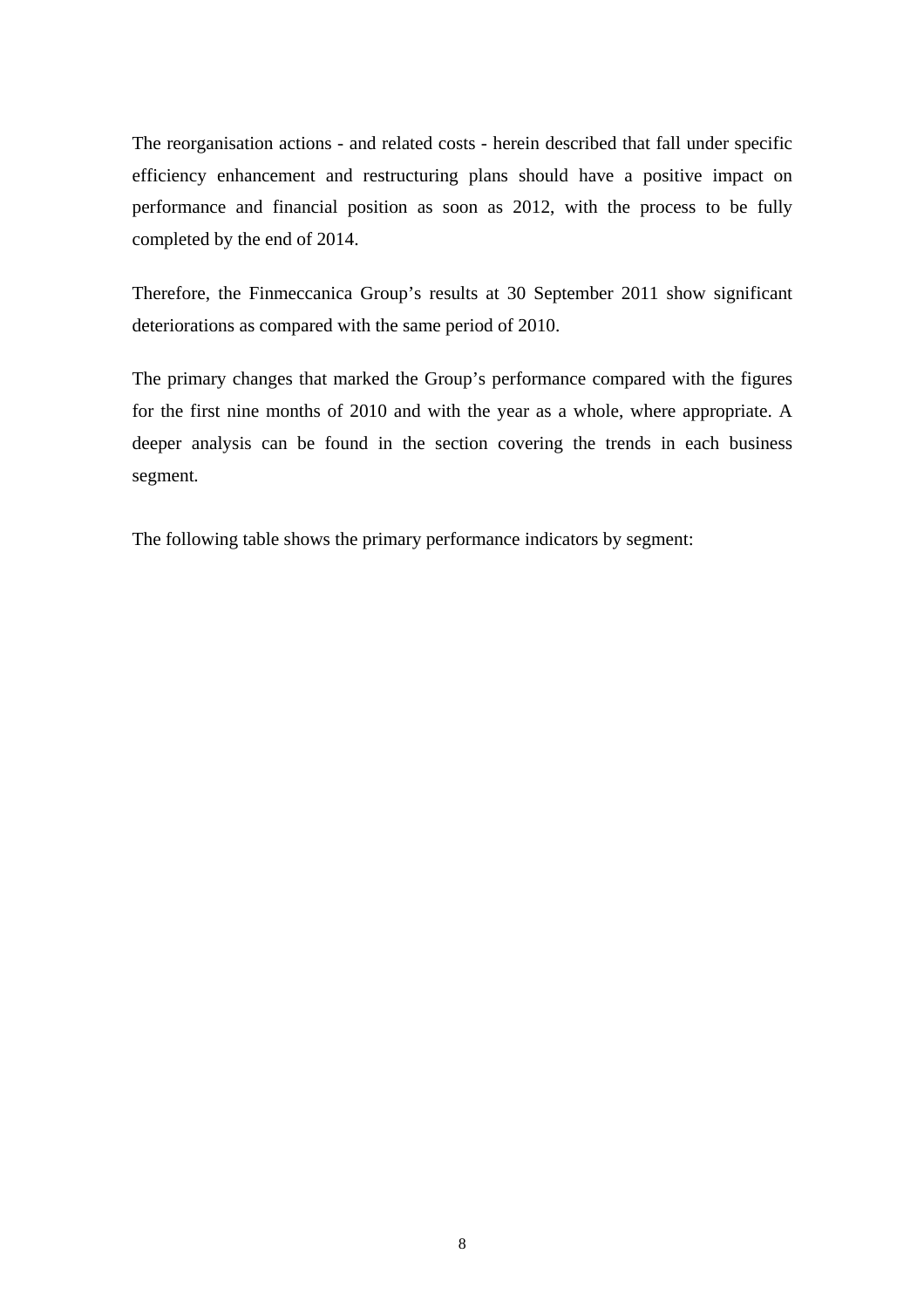| September 2011 ( $\epsilon_{\text{million}}$ New orders) |        | Order<br>backlog |        | Revenues   Adj. EBITA | $ROS\%$    | R&D   | <b>Workforce</b><br>(no.) |
|----------------------------------------------------------|--------|------------------|--------|-----------------------|------------|-------|---------------------------|
| <b>Helicopters</b>                                       | 2,007  | 11,308           | 2,750  | 287                   | 10.4%      | 293   | 13,416                    |
| <b>Defence and Security Electronics</b>                  | 3,447  | 10,253           | 4,291  | 267                   | 6.2%       | 482   | 27,620                    |
| <b>Aeronautics</b>                                       | 2,158  | 8,902            | 1,866  | (768)                 | $(41.2\%)$ | 219   | 12,093                    |
| <b>Space</b>                                             | 514    | 2,441            | 699    | 27                    | 3.9%       | 43    | 4,118                     |
| <b>Defence Systems</b>                                   | 483    | 3,450            | 811    | 65                    | 8.0%       | 186   | 4,079                     |
| Energy                                                   | 1,047  | 2,030            | 720    | 54                    | 7.5%       | 16    | 1,848                     |
| <b>Transportation</b>                                    | 1,146  | 7,159            | 1,372  | (10)                  | $(0.7\%)$  | 33    | 6,981                     |
| <b>Other activities</b>                                  | 267    | 290              | 197    | (110)                 | n.a.       | 4     | 895                       |
| <b>Eliminations</b>                                      | (431)  | (1,022)          | (454)  |                       |            |       |                           |
|                                                          | 10,638 | 44,811           | 12,252 | (188)                 | $(1.5\%)$  | 1,276 | 71,050                    |

| September 2010 $\text{C}$ (Emillion) New orders |        | Order<br>backlog |        | Revenues   Adj. EBITA | ROS % | R&D   | Workforce<br>(no.) |
|-------------------------------------------------|--------|------------------|--------|-----------------------|-------|-------|--------------------|
|                                                 |        | at 31 Dec. 2010  |        |                       |       |       | at 31 Dec. 2010    |
|                                                 |        |                  |        |                       |       |       |                    |
| <b>Helicopters</b>                              | 2,965  | 12,162           | 2,556  | 252                   | 9.9%  | 285   | 13,573             |
| <b>Defence and Security Electronics</b>         | 5,235  | 11,747           | 4,978  | 426                   | 8.6%  | 508   | 29,840             |
| <b>Aeronautics</b>                              | 1,586  | 8,638            | 1,857  | 71                    | 3.8%  | 239   | 12,604             |
| <b>Space</b>                                    | 762    | 2,568            | 616    | 15                    | 2.4%  | 39    | 3,651              |
| <b>Defence Systems</b>                          | 661    | 3,797            | 802    | 61                    | 7.6%  | 189   | 4,112              |
| Energy                                          | 610    | 3,305            | 994    | 92                    | 9.3%  | 25    | 3,418              |
| <b>Transportation</b>                           | 2,026  | 7,303            | 1,373  | 57                    | 4.2%  | 55    | 7,093              |
| <b>Other activities</b>                         | 68     | 113              | 159    | (118)                 | n.a.  | 5     | 906                |
| <b>Eliminations</b>                             | (434)  | (965)            | (411)  |                       |       |       |                    |
|                                                 | 13,479 | 48,668           | 12,924 | 856                   | 6.6%  | 1,345 | 75,197             |

| <b>Change</b>                           | New orders | Order<br>backlog |          | Revenues   Adj. EBITA | ROS %         | R&D      | Workforce<br>(no.) |
|-----------------------------------------|------------|------------------|----------|-----------------------|---------------|----------|--------------------|
|                                         | delta %    | delta %          | delta %  | delta %               | delta p.p.    | delta %  | delta %            |
| <b>Helicopters</b>                      | (32%)      | (7%)             | 8%       | 14%                   | $0,6$ p.p.    | 3%       | $(1.2\%)$          |
| <b>Defence and Security Electronics</b> | (34%)      | (13%)            | $(14\%)$ | (37%)                 | $(2.3)$ p.p.  | (5%)     | $(7.4\%)$          |
| <b>Aeronautics</b>                      | 36%        | 3%               | n.s.     | (1182%)               | $(45.0)$ p.p. | $(8\%)$  | $(4.1\%)$          |
| <b>Space</b>                            | (33%)      | (5%)             | 13%      | 80%                   | 1,4 p.p.      | 10%      | 12.8%              |
| <b>Defence Systems</b>                  | (27%)      | $(9\%)$          | 1%       | 7%                    | 0,4 p.p.      | (2%)     | n.s.               |
| Energy                                  | 72%        | n.a.             | (28%)    | $(41\%)$              | $(1.8)$ p.p.  | (36%)    | n.a.               |
| <b>Transportation</b>                   | (43%)      | (2%)             | n.s.     | (118%)                | $(4.9)$ p.p.  | $(40\%)$ | $(1.6\%)$          |
| <b>Other activities</b>                 | 293%       | 157%             | 24%      | (7%)                  | n.a.          | n.a.     | $(1.2\%)$          |
|                                         | $(21\%)$   | (8%)             | (5%)     | $(122\%)$             | $(8.1)$ p.p.  | n.s.     | $(5.5\%)$          |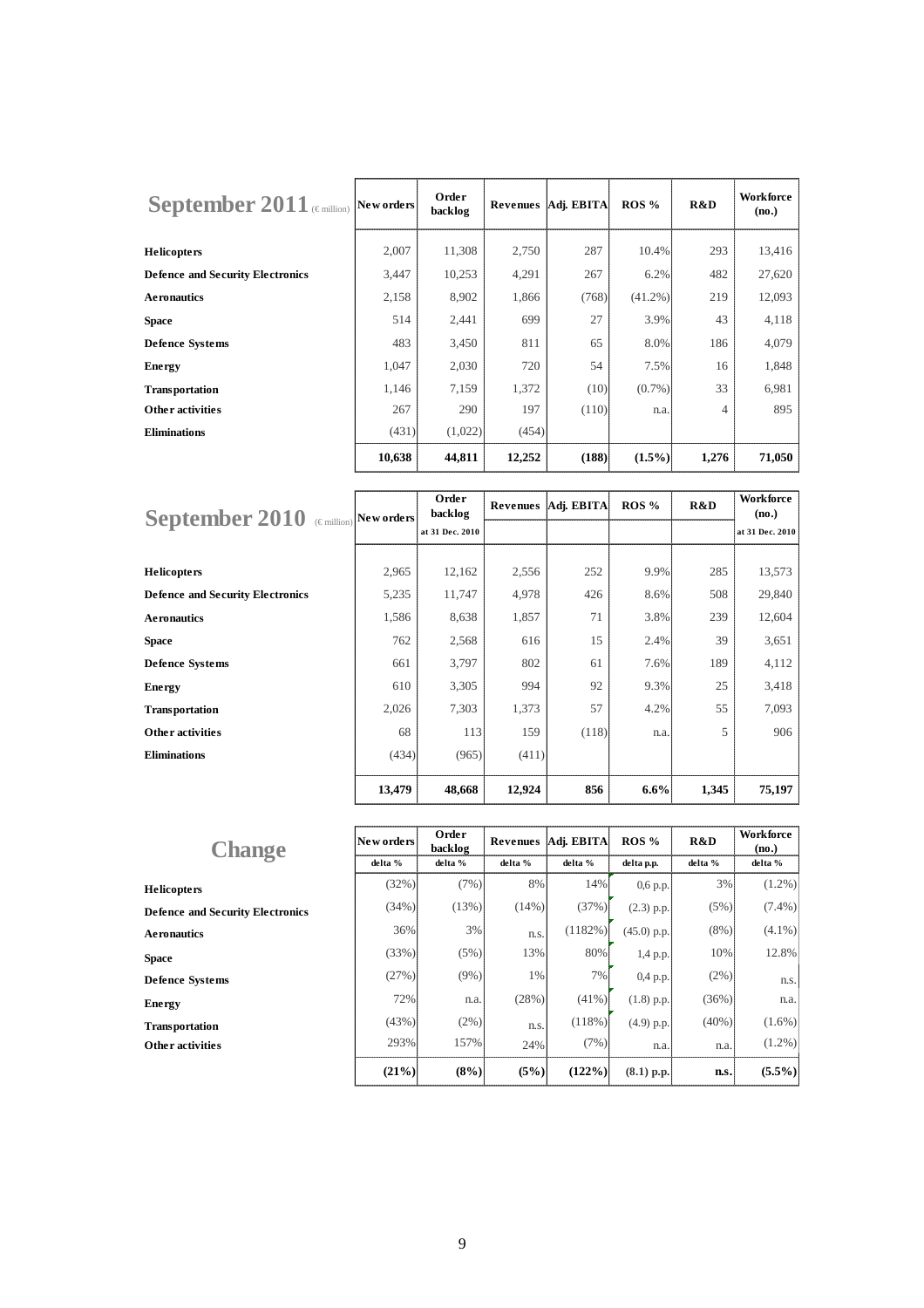From a commercial perspective, the Group reported a decrease in **new orders,** which amounted to €mil. 10,638 at the end of the first nine months of 2011 compared with €mil.13,479 for the same period of 2010.

The divisions that reported declines in results were:

- o *Helicopters,* attributable to the delay, until 2012, in certain important government contracts which had been expected in the first half of 2011. The same period of the previous year also benefited from a significant order from the Indian Air Force for 12 AW101 helicopters worth about €mil. 560;
- o *Defence and Security Electronics,* which benefitted from important new orders in the first half of 2010 for the third lot of the EFA programme, as well as significant orders from the US Army by DRS Technologies (DRS). However, delays in the approval of the US defence budget are starting to have an effect on orders from the US Army;
- o *Transportation,* due to lower new orders in the *vehicles* segment, which benefited significantly in the third quarter of 2010 from the order from Trenitalia for 50 high-speed trains as part of the temporary joint venture with Bombardier.

These declines were partially offset by improvements in:

- o *Energy,* important new orders in the *plants and components* segment, specifically the order for an 800 MW combined-cycle plant located in Gebze, Turkey (Q1), and the order for two open-cycle plants (total 550 MW) in Algeria (Ain Djasser II and Labreg) (Q3);
- o *Aeronautics,* due to more orders in the *civil* (ATR aircraft and the B787 and A380 programmes) segment*.*
- o *Other Activities*, due mainly to more new orders for Fata.

\* \* \* \* \* \* \* \*

The **order backlog** at 30 September 2011 amounted to €mil. 44,811, a decrease of €mil.3,857 from 31 December 2010 (€mil. 48,668).

The net change is mainly due to the effect of the change in the method of consolidating Ansaldo Energia's order backlog  $(\text{f})$ . 1,450 at the date it began to be consolidated proportionally).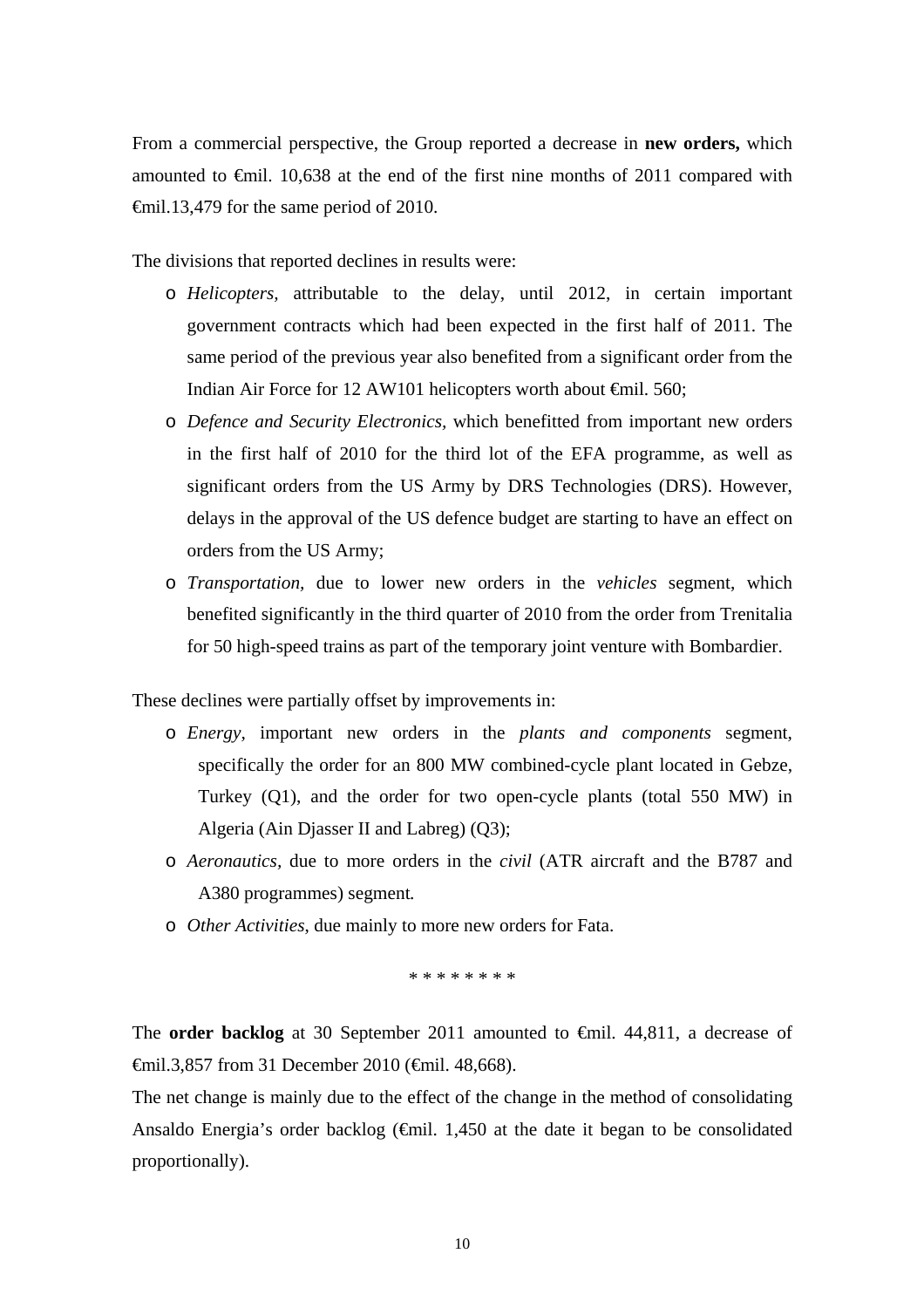The order backlog, based on workability, guarantees coverage of about 2.5 years of production.

#### \* \* \* \* \* \* \* \*

| Income statement                                   |             | For the nine months ended 30<br><b>September</b> |           |  |
|----------------------------------------------------|-------------|--------------------------------------------------|-----------|--|
|                                                    | <b>Note</b> | 2011                                             | 2010      |  |
| $\epsilon$ <i>million</i>                          |             |                                                  |           |  |
| <b>Revenue</b>                                     |             | 12,252                                           | 12,924    |  |
| Raw materials and consumables used and             | $(*)$       |                                                  |           |  |
| personnel costs                                    |             | (11,233)                                         | (11, 586) |  |
| Amortisation and depreciation                      | 25          | (429)                                            | (411)     |  |
| Other net operating income (expenses)              | (**)        | (778)                                            | (71)      |  |
| <b>Adjusted EBITA</b>                              |             | (188)                                            | 856       |  |
| Non-recurring (income) costs                       |             | (310)                                            |           |  |
| Restructuring costs                                |             | (44)                                             | (24)      |  |
| Amortisation of intangible assets acquired through |             |                                                  |           |  |
| a business combination                             | 25          | (61)                                             | (64)      |  |
| <b>EBIT</b>                                        |             | (603)                                            | 768       |  |
| Net finance income (costs)                         | (***)       | 170                                              | (222)     |  |
| Income taxes                                       | 27          | 109                                              | (225)     |  |
| <b>NET PROFIT (LOSS) BEFORE</b>                    |             |                                                  |           |  |
| <b>DISCONTINUED OPERATIONS</b>                     |             | (324)                                            | 321       |  |
| Result of discontinued operations                  |             |                                                  |           |  |
| <b>NET PROFIT (LOSS)</b>                           |             | (324)                                            | 321       |  |

*Notes on the reconciliation between the reclassified income statement and the statutory income statement:* 

*(\*) Includes "Raw materials and consumables used and personnel costs" net of "Restructuring costs" and of "Non-recurring income/(costs)".* 

*(\*\*) Includes "Other operating income", "Other operating expenses" (excluding restructuring costs, impairment of goodwill, non-recurring income/(costs) and including impairment).* 

*(\*\*\*) Includes "Finance income", "Finance costs" and "Share of profit (loss) of equity accounted investments".*

\* \* \* \* \* \* \* \*

**Revenue** at 30 September 2011 came to €mil. 12,252, compared with €mil. 12,924 for the same period of 2010, a decrease of  $\epsilon$ mil. 672.

The deterioration in revenues is due to lower production volumes in the following sectors:

o *Defence and Security Electronics*, due mainly to the projected decline in production volumes for DRS as a result of the completion of important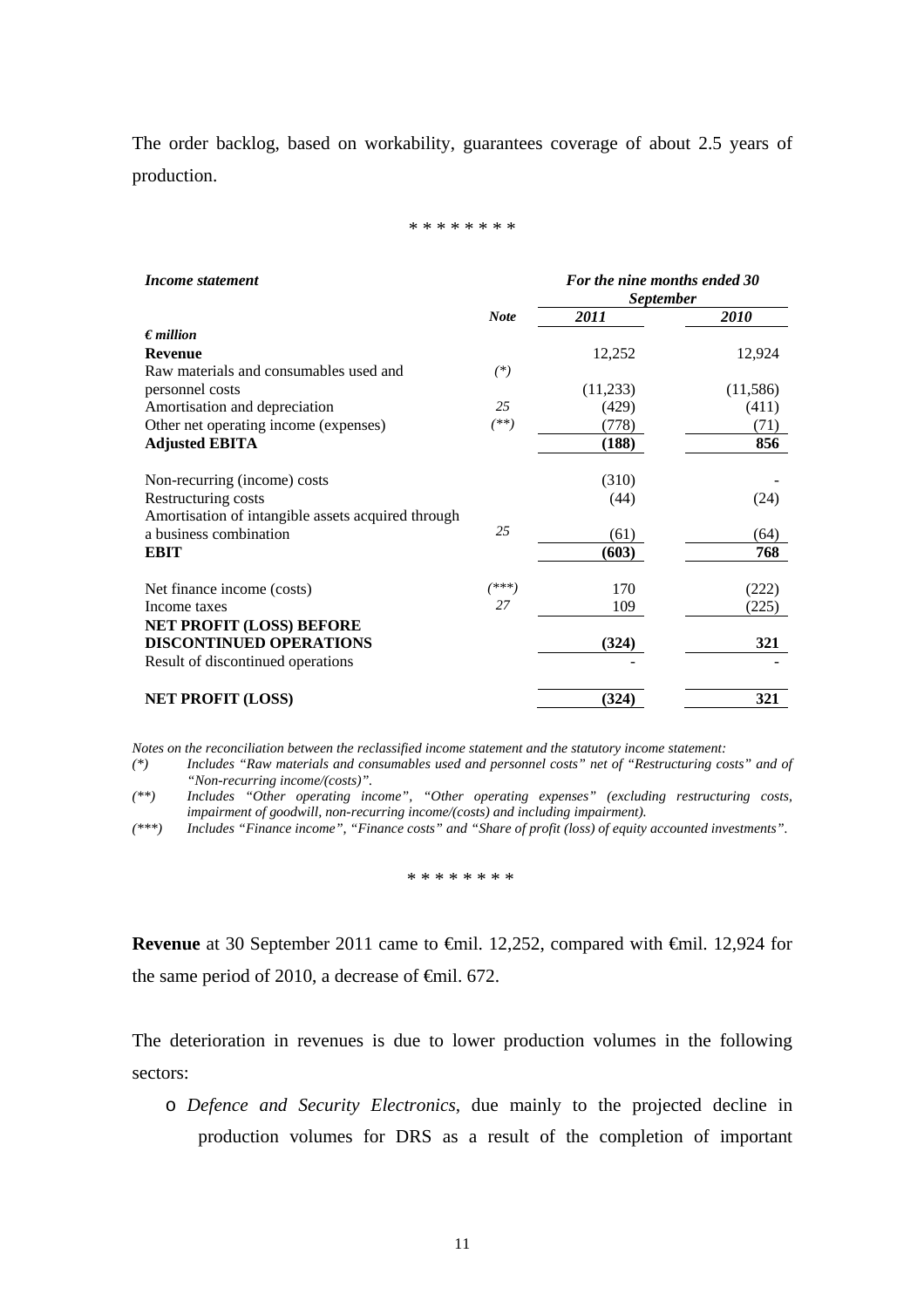programmes for the US military. The revenues for the period also began to reflect the loss of the contribution of important orders that were being carried out for or were in the process of being received from Libya;

o *Energy,* attributable to lower production volumes in the plants and components segment.

All the other sectors remained substantially stable compared with the same period of the previous year.

**Adjusted EBITA** at 30 September 2011 came to negative €mil. 188, compared with €mil. 856 for the same period of the previous year, for a decrease of €mil. 1,044. The decline in adjusted EBITA is mainly attributable to the following sectors:

- o *Aeronautics,* due to lower industrial efficiency, affected by problems in certain production processes and non-recurring costs, totalling around €mil. 753, connected with the B787 programme, which was marked by new, recent events that altered the existing scenario, as described above;
- o *Defence and Security Electronics,* as a result of the mentioned decline in revenues of DRS, lower profits in certain business areas in the *information technology and security* segment and in the *command and control systems*  segment, reflecting the impact of the recently ended conflict in Libya, which continued in the reporting period, and decreased activity in *value-added services for security applications* as a result of the slowdown in the Environmental Ministry's SISTRI programme;
- o *Energy,* due to lower revenues and the impact of lower industrial profitability on certain orders in the plant engineering and service segments;
- o *Transportation,* mainly attributable to the *vehicles* segment, largely due the cost overruns incurred for certain orders, particularly with regard to foreign orders. The *bus* segment also reported a decline due to cost overruns for certain orders.

The adjusted EBITA in the other divisions improved as compared with the same period of 2010, more specifically:

o *Helicopters,* due to a better mix of revenues;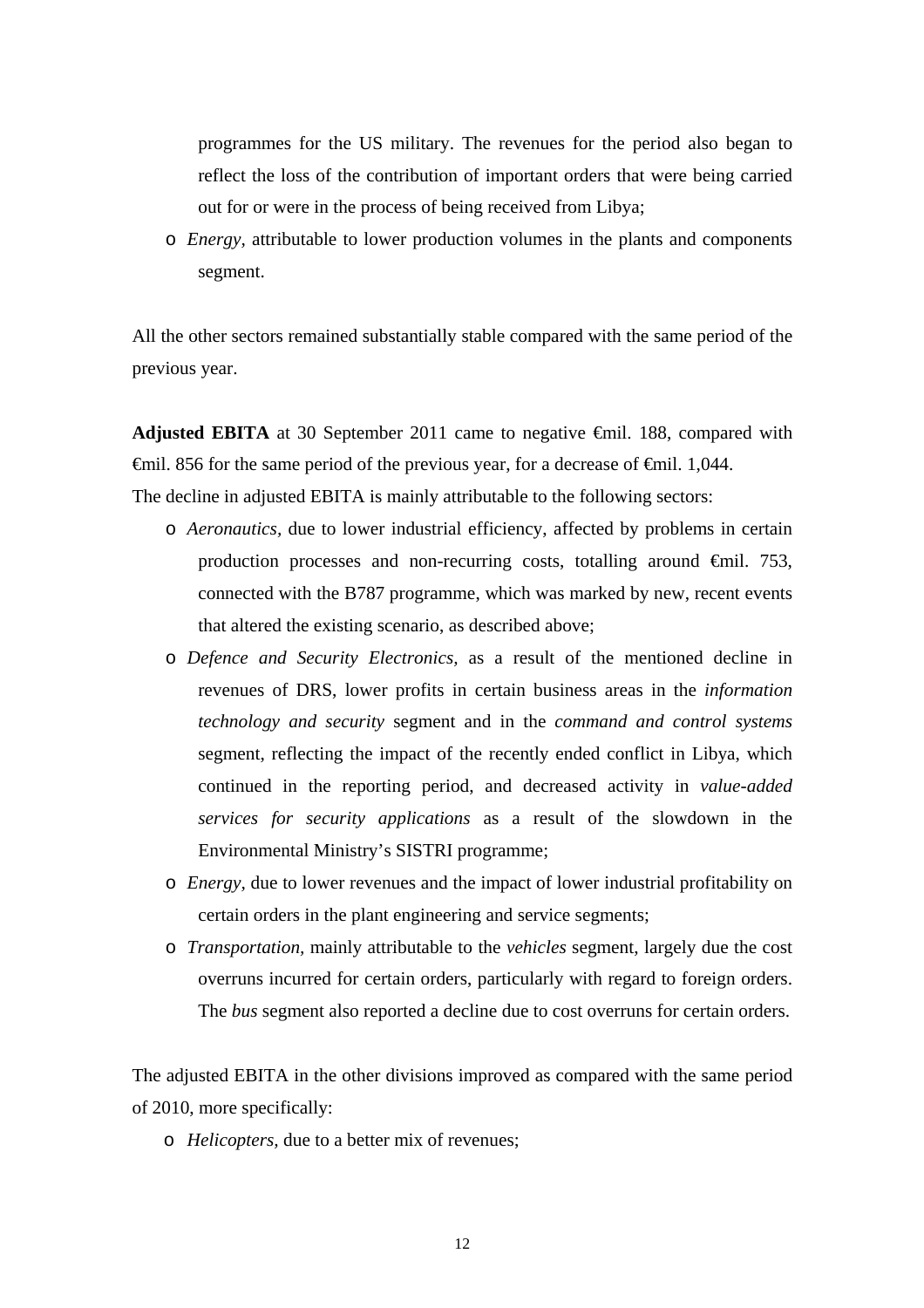- o *Space,* due to higher revenues and profitability in the manufacturing segments;
- o *Defence Systems,* as a result of a better mix of the various business segments*.*

It should be noted, before analysing the effective **tax rate** at 30 September 2011, that taxes on the gain of €mil. 458 from the partial sale of Ansaldo Energia amounted to €mil.15. Therefore, the effective tax rate, excluding the impact of this transaction, was negative 14.0% (positive 41.0% for the first nine months of 2010).

A breakdown of the taxes and the effective tax rate by type of tax shows:

- o Regional tax on productive activities (IRAP) of €mil. 61, or 6.9% (at 30 September 2010 it was  $\epsilon$ mil. 74, or 13.4%); this is due to the use of a different taxable base than is used in calculating IRES, which has not been changed by the negative results;
- o Corporate income tax (IRES) of €mil. 276, or -31.0% (at 30 September 2010 it was €mil. 78, or 14.3%); this is due to the lower pre-tax profit as a result of the factors described above;
- o Other taxes (mainly relating to foreign companies) of €mil. 90, or 10.1% (at 30 September 2010 it amounted to <del>€</del>mil. 73, or 13.3%).

The Group's **net result** for the first nine months of 2011 amounted to negative <del>€</del>mil.324 (positive  $\epsilon$ mil. 321 for the same period of 2010); the primary items contributing to this result are attributable to: the deterioration in adjusted EBITA ( $\epsilon$ mil. 1,044), the deterioration in adjustment costs ( $\bigoplus$ nil. 327 – please refer to the section on "Non-GAAP" performance indicators for more details), the deterioration in net finance costs ( $\oplus$ mil. 38) and the impact of equity investments ( $\oplus$ mil. 28), partially offset by the decline in taxes (€mil. 349), and the net gain on the partial sale of Ansaldo Energia (€mil. 443).

\* \* \* \* \* \* \* \*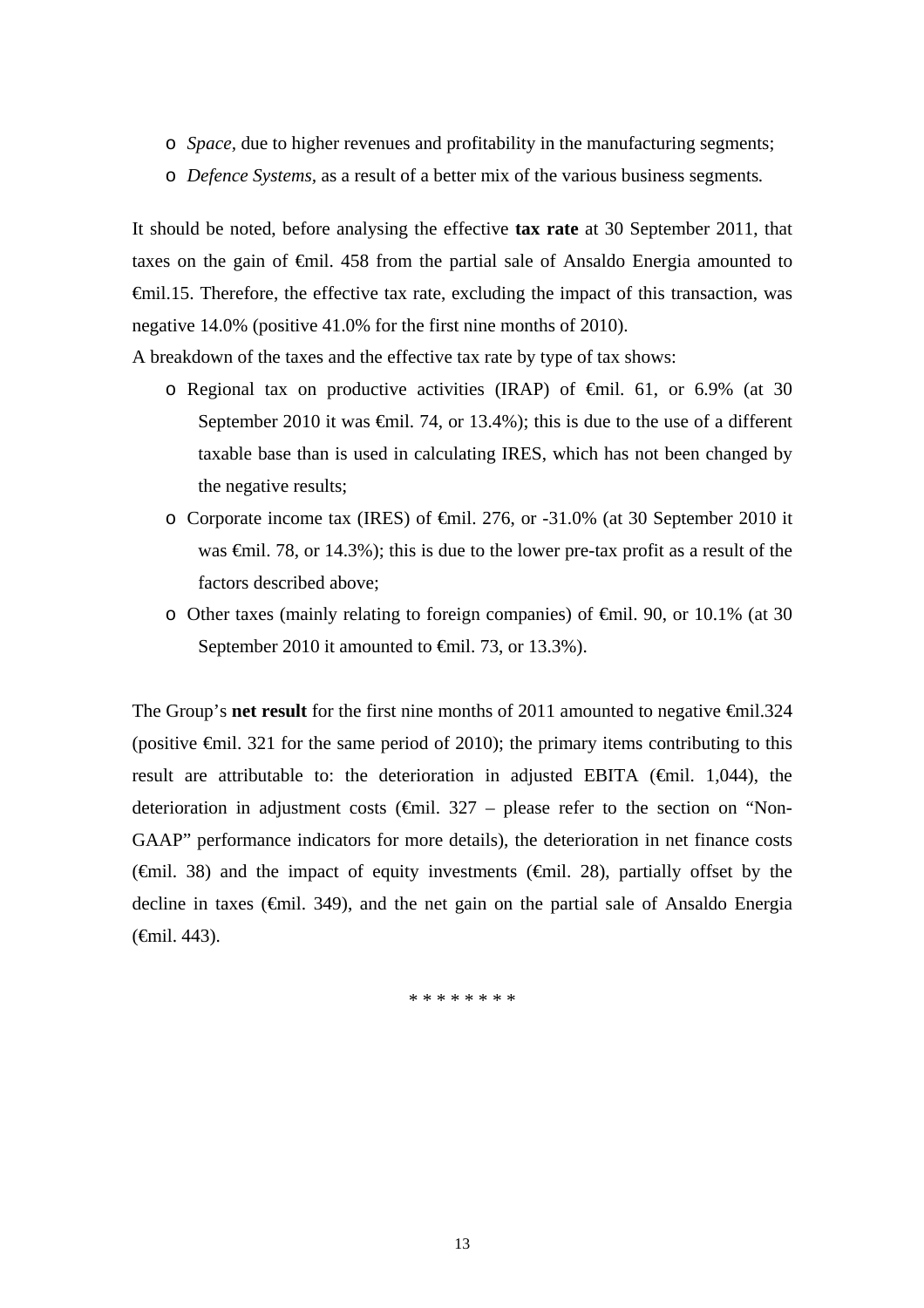| <b>Balance Sheet</b>                        | <b>Note</b> | 30 Sept. 2011 | 31 Dec. 2010 |
|---------------------------------------------|-------------|---------------|--------------|
| $\epsilon$ <i>million</i>                   |             |               |              |
| Non-current assets                          |             | 13,723        | 13,641       |
| Non-current liabilities                     | $(*)$       | (3,196)       | (2,583)      |
|                                             |             | 10,527        | 11,058       |
|                                             |             |               |              |
| Inventories                                 |             | 4,647         | 4,426        |
| Trade receivables                           | $(**)$ 13   | 9,667         | 9,242        |
| Trade payables                              | $(***)$ 21  | (12,515)      | (12,996)     |
| <b>Working capital</b>                      |             | 1,799         | 672          |
| Provisions for short-term risks and charges | 18          | (826)         | (762)        |
| Other net current assets (liabilities)      | (****)      | (422)         | (738)        |
| Net working capital                         |             | 551           | (828)        |
| Net capital invested                        |             | 11,078        | 10,230       |
| Capital and reserves attributable to equity |             |               |              |
| holders of the Company                      |             | 6,121         | 6,814        |
| Non-controlling interests in equity         |             | 293           | 284          |
| <b>Shareholders' equity</b>                 |             | 6,414         | 7,098        |
| Net financial debt (cash)                   | 17          | 4,665         | 3,133        |
| Net (assets) liabilities held for sale      | /*****)     | $\bf(1)$      | (1)          |

*Notes on the reconciliation between the reclassified balance sheet and the statutory balance sheet:* 

*(\*) Includes all non-current liabilities except "Non-current borrowings".* 

*(\*\*) Includes "Contract work in progress - net."* 

*(\*\*\*) Includes "Advances from customers- net".* 

*(\*\*\*\*) Includes "Income tax receivables, "Other current assets" and "Derivative assets", excluding "Income tax payables", "Other current liabilities" and "Derivative liabilities".* 

*(\*\*\*\*\*) Includes the net amount of "Non-current assets held for sale" and "Liabilities directly correlated with assets held for sale".* 

At 30 September 2011 the consolidated **net capital invested** came to €mil. 11,078, compared with  $\epsilon$ mil. 10,230 at 31 December 2010, for a net increase of  $\epsilon$ mil. 848.

More specifically, there was a  $\oplus$ mil. 1,379 increase in **net working capital** (positive €mil.551 at 30 September 2011, compared with negative €mil. 828 at 31 December 2010), mainly attributable to the net effect of the use of cash during the period (Free Operating Cash Flow) and by the different consolidation method (proportional) used for Ansaldo Energia (net working capital lower by €mil. 199).

As to **capital assets**, there was a decrease of €mil. 531 (€mil. 10,527 at 30 September 2011, compared with €mil. 11,058 at 31 December 2010), mainly due to the impact of provisions made in the period in the Aeronautics division  $(\text{fmil. } 450)$  and the translation of financial statements into euros as a result of the change in the dollar/euro exchange rate, reflected in the goodwill of foreign companies (€mil. 46).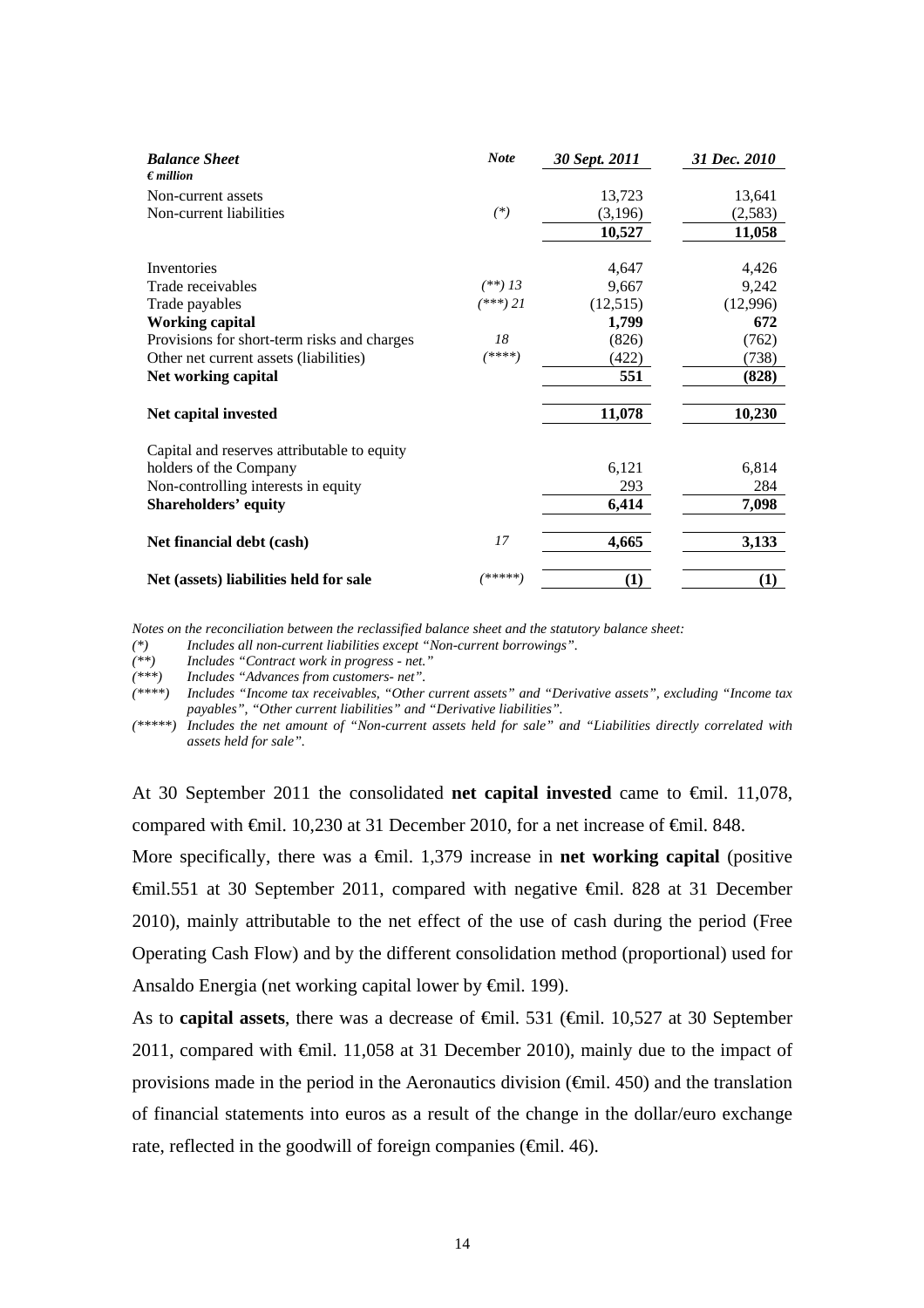Compared with the same period of the previous year, return on sales (ROS) came to negative 1.5% (6.6% at 30 September 2010), return on investment (ROI) stood at 4.8% (13.5%), EVA came to a negative  $\epsilon$ mil. 855 (negative  $\epsilon$ mil. 142) and return on equity (ROE) amounted to negative 1.3% (10.4%)

\* \* \* \* \* \* \* \*

The *Free Operating Cash Flow* (FOCF) is to be analysed in the context of the period, and seasonal factors have to be taken into account. The structural balance between trade collections and payments reveals that payments are particularly higher than collections until the fourth quarter of the year. At 30 September 2011, FOCF was negative (use of cash) in the amount of about  $\theta$ mil. 1,567, compared with negative  $\theta$ mil. 1,325 at 30 September 2010, for a deterioration of <del>€</del>mil.242.

In the first nine months of 2011, investing activity, needed for product development, was concentrated in Aeronautics (32%), Defence and Security Electronics (26%) and Helicopters (26%).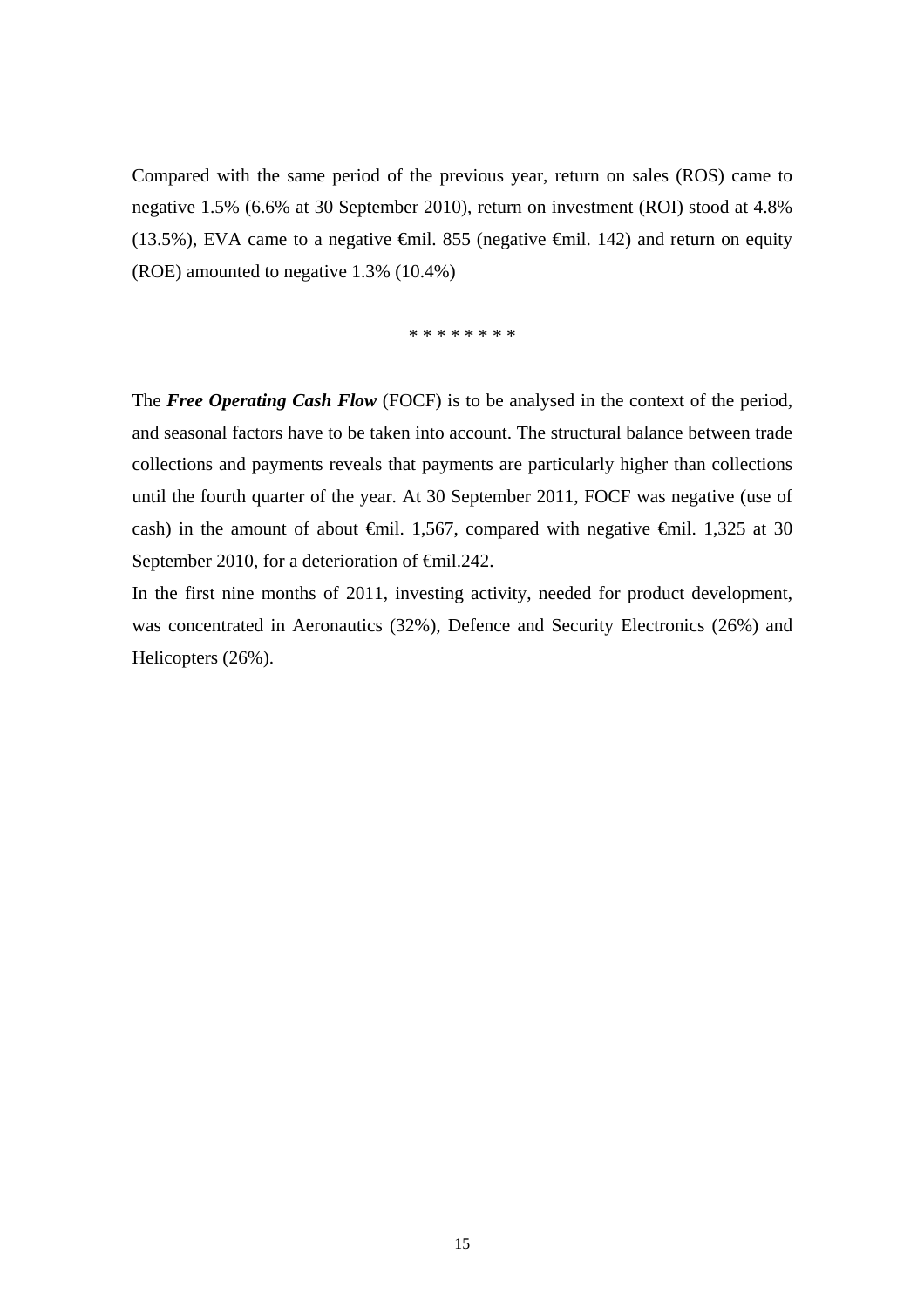|                                                                                                    | For the nine months ended 30 September |             |          |  |
|----------------------------------------------------------------------------------------------------|----------------------------------------|-------------|----------|--|
|                                                                                                    | 2011                                   | <i>2010</i> |          |  |
| Cash and cash equivalents at 1 January                                                             | 1,854                                  | 2,630       |          |  |
| Gross cash flow from operating activities<br>Changes in other operating assets and liabilities and | 1,091                                  | 1,446       |          |  |
| provisions for risks and charges (*)                                                               | (869)                                  | (849)       |          |  |
| <b>Funds From Operations (FFO)</b>                                                                 |                                        | 222         | 597      |  |
| Changes in working capital                                                                         | (1,221)                                | (1,286)     |          |  |
| Cash flow generated from (used in) operating                                                       |                                        |             |          |  |
| activities                                                                                         | (999)                                  | (689)       |          |  |
| Cash flow from ordinary investing activities                                                       | (568)                                  | (636)       |          |  |
| <b>Free Operating Cash Flow (FOCF)</b>                                                             |                                        | (1, 567)    | (1, 325) |  |
| Strategic operations                                                                               | 473                                    | (98)        |          |  |
| Change in other investing activities $(**)$                                                        | 8                                      | 19          |          |  |
| Cash flow generated from (used in) investing<br>activities                                         | (87)                                   | (715)       |          |  |
| Dividends paid to shareholders                                                                     | (258)                                  | (257)       |          |  |
| Net change in borrowings                                                                           | 27                                     | (134)       |          |  |
| Cash flow generated from (used in) financing<br>activities                                         | (231)                                  | (391)       |          |  |
| Exchange gains/losses and other changes                                                            | (36)                                   | 25          |          |  |
| Cash and cash equivalents at 30 September                                                          | 501                                    | 860         |          |  |

*(\*) Includes the amounts of "Changes in other operating assets and liabilities and provisions for risks and charges", "Finance costs paid" and "Income taxes paid".* 

*(\*\*) Includes "Other investing activities", dividends received from subsidiaries and loss coverage for subsidiaries.* 

#### \* \* \* \* \* \* \* \*

Group **net financial debt** (payables higher than financial receivables and cash and cash equivalents) at 30 September 2011 came to €mil. 4,665 (€mil. 3,133 at 31 December 2010), for a net increase of €mil. 1,532. Once again for September 2011, consistent with the approach adopted in the presentation of the accounts in previous years, the net debt figure does not include the net fair value of derivatives at the date the accounts were closed (positive balance of €mil. 190).

The following graph shows the most significant movements that contributed to the change in net financial debt between the two periods being compared: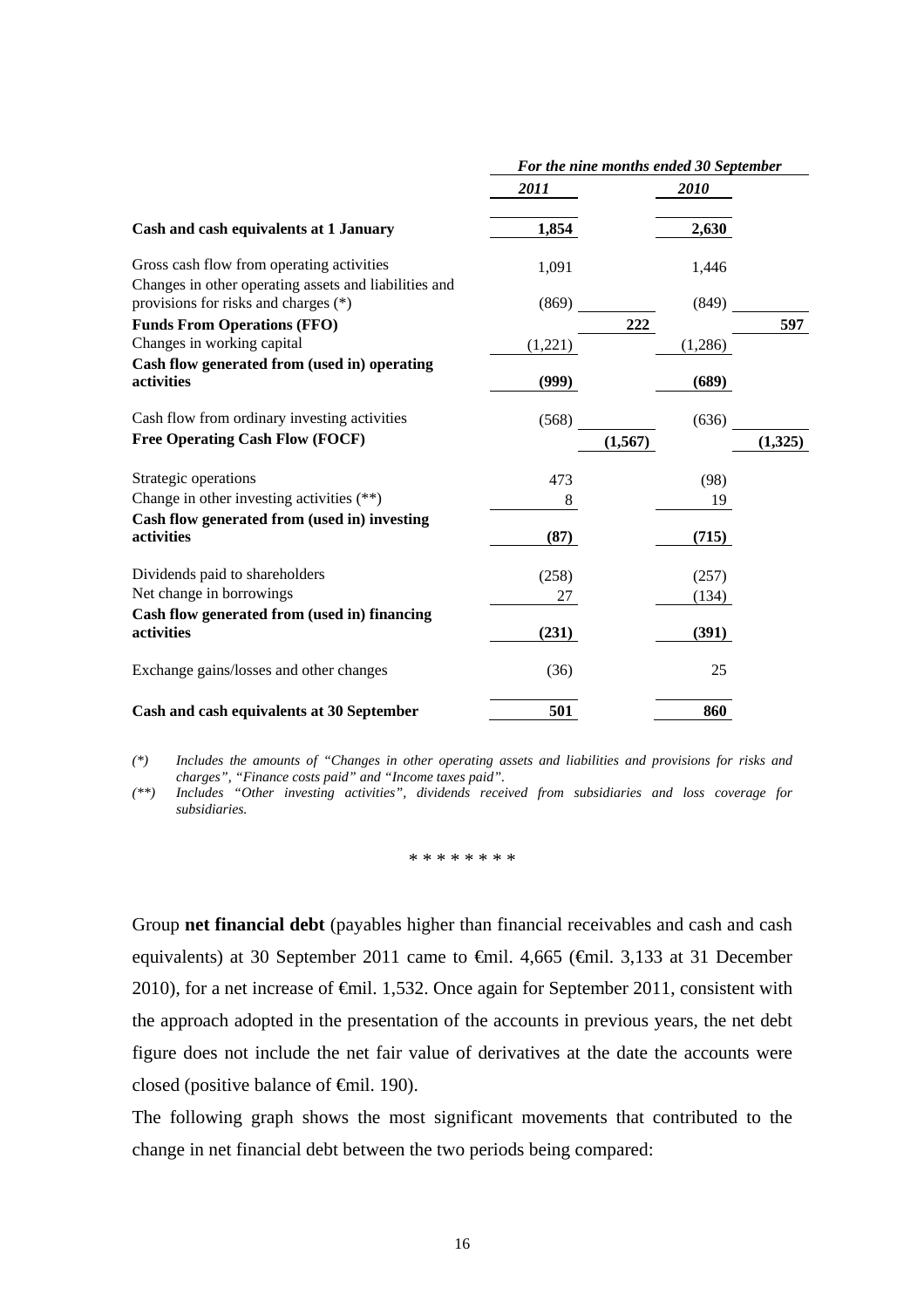*Net financial debt at 30 September 2011 (€ million)* 



As stated above, the debt figure at the end of the period under review shows a significant net use of cash (with a FOCF of  $\epsilon$ mil -1,567) and benefits from the positive impact of €mil. 344 from the sale of 45% of Ansaldo Energia to the US investment fund First Reserve Corporation (described in more detail in the Industrial Transactions and Financial Transactions sections) and the resulting proportional consolidation of the Energy group companies.

The net debt figure for the period includes, among other things, the effects of the following transactions:

- the payment of  $\epsilon$ mil. 237 relating to the ordinary dividends paid out by the Group Parent to its shareholders for 2010;
- the payment of €mil. 21 relating to the non-controlling interest portion of the ordinary dividends paid out by other Group companies (including €mil. 20 from Ansaldo STS) to its shareholders for 2010.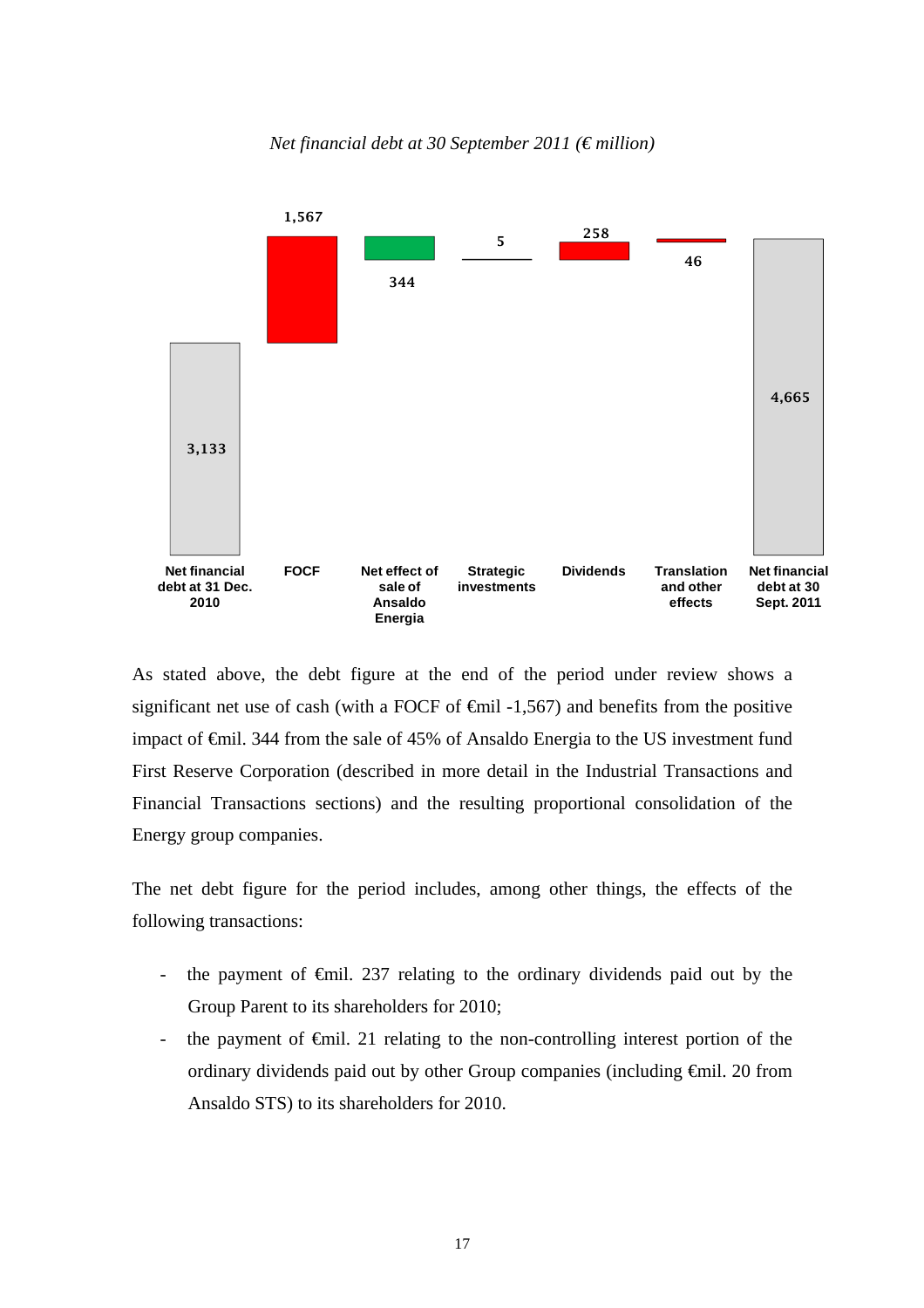During the period, the Group made assignments of non-recourse receivables totalling around €mil. 332 (€mil. 712 at 30 September 2010).

The debt figure benefited from the offsetting effect of the consolidated taxation mechanism, with lower outlays for the period of about €mil. 121.

The net financial debt breaks down as follows:

| $\epsilon$ <i>millions</i>                  | 30 Sept. 2011 | 31 Dec. 2010 |  |
|---------------------------------------------|---------------|--------------|--|
| Short-term borrowings                       | 531           | 456          |  |
| Medium/long-term borrowings                 | 4,540         | 4,437        |  |
| Cash and cash equivalents                   | (501)         | (1,854)      |  |
| <b>NET BANK DEBT AND BONDS</b>              | 4,570         | 3,039        |  |
| <b>Securities</b>                           | (35)          | (1)          |  |
| Financial receivables from related parties  | (193)         | (34)         |  |
| Other financial receivables                 | (708)         | (779)        |  |
| <b>FINANCIAL RECEIVABLES AND SECURITIES</b> | (936)         | (814)        |  |
| Borrowings from related parties             | 850           | 714          |  |
| Other short-term borrowings                 | 90            | 88           |  |
| Other medium/long-term borrowings           | 91            | 106          |  |
| <b>OTHER BORROWINGS</b>                     | 1,031         | 908          |  |
| <b>NET FINANCIAL DEBT (CASH)</b>            | 4,665         | 3,133        |  |

As regards the composition of the net debt items, with particular regard to bank borrowings and bonds, which went from  $\oplus$ mil. 3,039 at 31 December 2010 to  $\oplus$ mil. 4,570 at 30 September 2011, the main changes were as follows:

- short-term borrowings rose from  $\oplus$ mil. 456 at 31 December 2010 to  $\oplus$ mil. 531 at 30 September 2011 due to the use of short-term credit lines and to the net effect of the recognition of the coupons on bond issues maturing over the next 12 months and payments made during the period;
- medium/long-term borrowings rose from €mil. 4,437 at 31 December 2010 to €mil. 4,540 at 30 September 2011, essentially due to the recognition of the medium-term bank loan received as part of the sale of Ansaldo Energia, and to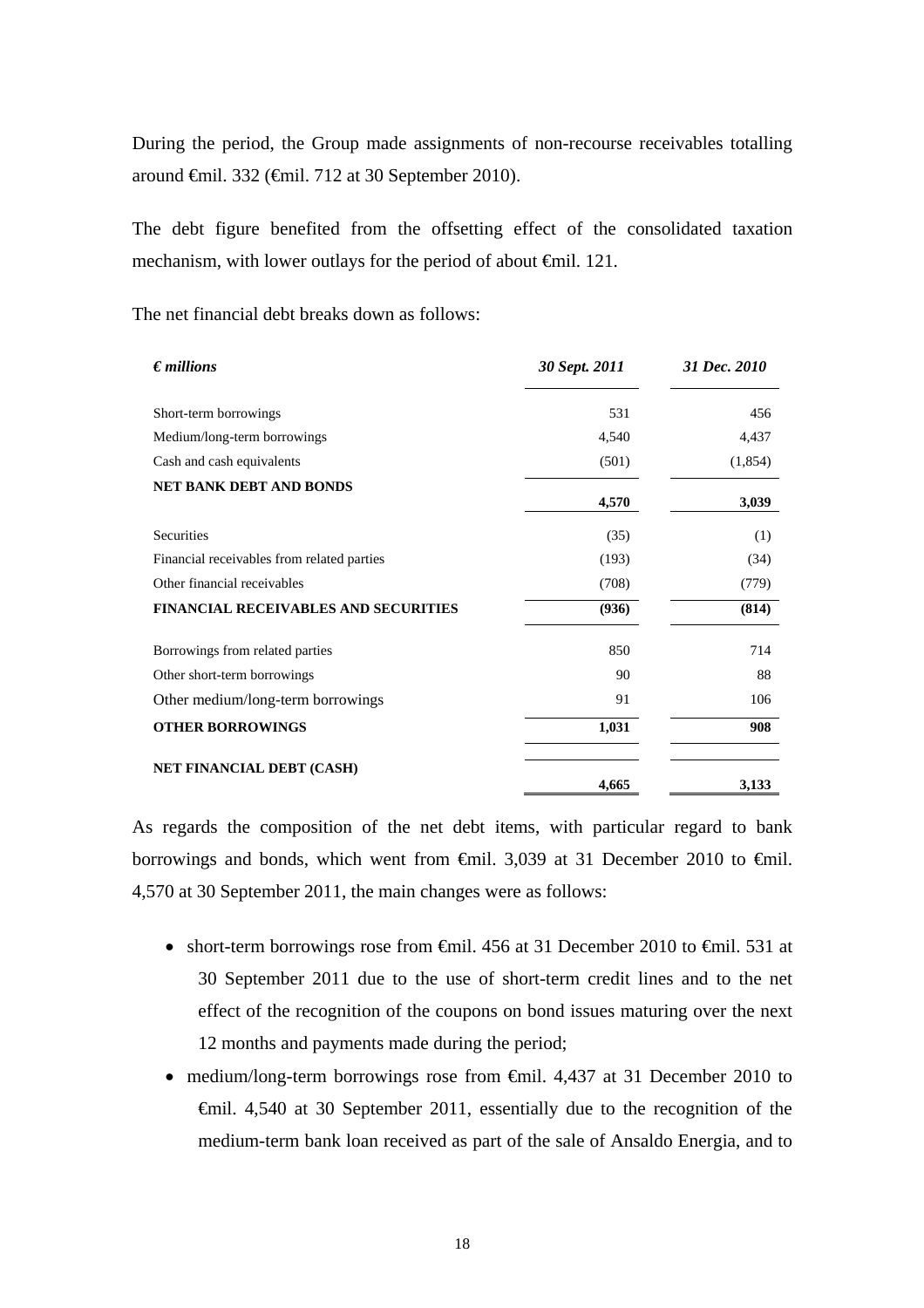the repurchase during the third quarter of a nominal  $\epsilon$ mil. 76 in bonds from the €mil. 1,000 maturing in December 2013 and issued in 2008 by the Luxembourg subsidiary Finmeccanica Finance (see the Financial Transactions section);

 cash and cash equivalents went from €mil. 1,854 at 31 December 2010 to €mil.501 at 30 September 2011. The change in cash and cash equivalents as compared with the end of 2010 is mainly due to the considerable use of cash by the Group companies during the period, to the payment of dividends and to the loan for the early repurchase of the bonds maturing in 2013, having benefited from the proceeds from the partial sale of Ansaldo Energia. In addition to the cash of the Parent Company and its subsidiaries, the cash and cash equivalents also include that of companies and joint ventures outside the scope of the centralisation of treasury functions.

The item "financial receivables and securities" equal to €mil. 936 (€mil. 814 at 31 December 2010) includes, among other things, the amount of <del>€</del>mil. 642 (€mil. 742 at 31 December 2010) in respect of the portion of financial receivables that the MBDA and Thales Alenia Space joint ventures hold vis-à-vis the other partners in implementation of existing treasury agreements. In accordance with the consolidation method used, these receivables, like all the other joint venture items, are included in the Group's scope of consolidation on a proportionate basis. The item also includes the financial receivables from the Ansaldo Energia joint venture in the amount of €mil. 124, equal to the amount not eliminated through proportional consolidation.

The item "borrowings from related parties" amounting to  $\theta$ mil. 850 ( $\theta$ mil. 714 at 31 December 2010) includes the debt of €mil. 640 (€mil. 673 at 31 December 2010) of Group companies in the MBDA and Thales Alenia Space joint ventures for the unconsolidated portion, and the debt of  $\epsilon$ mil. 71 ( $\epsilon$ mil. 27 at 31 December 2010) to the company Eurofighter, of which Alenia Aeronautica owns 21%. In regard to this, under the existing treasury agreements, surplus cash and cash equivalents at 30 September 2011 were distributed among the partners. The item also includes the debt of Group companies in the new Ansaldo Energia joint venture, amounting to  $\epsilon$ mil. 130 for the unconsolidated portion.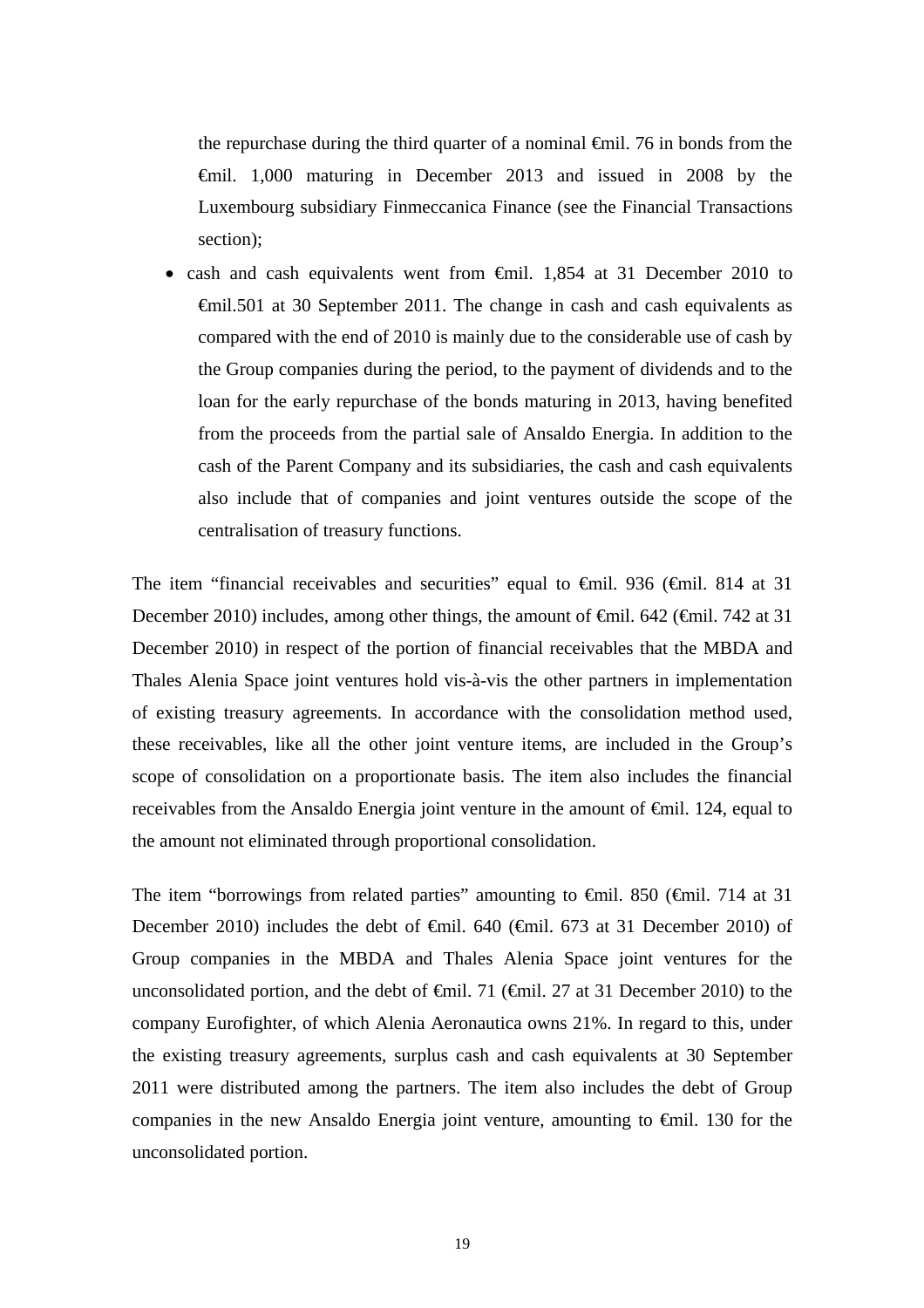To meet the financing needs for ordinary Group activities, Finmeccanica obtained a revolving credit facility with a pool of banks, including leading Italian and foreign banks in September 2010 for €mil. 2,400, (final maturity in September 2015), which remained entirely unused at 30 September 2011.

Moreover, Finmeccanica had additional confirmed short-term credit lines for <del>C</del>mil. 50 and unconfirmed credit lines for around €mil. 662, of which €mil. 150 was used at 30 September 2011. Finally, there are also unconfirmed guarantees of around <del>€mil</del>. 2,437.

\* \* \* \* \* \* \* \*

**Research and development** costs at 30 September 2011 came to €mil. 1,276, down as compared with the same period of the previous year ( $\epsilon$ mil. 1,345).

In the *Helicopters* division, R&D costs amounted to €mil. 293 (about 23% of the Group's total R&D costs) and were mainly concerned with maintaining existing products and development of:

- technologies, primarily for military use, for a new 6-7 tonne class helicopter named the AW149;
- multi-role versions of the BA609 convertiplane for national security;
- a new twin-engine helicopter of the 4-tonne class named the AW169.

In the *Defence and Security Electronics* division, research and development costs totalled €mil. 482 (about 38% of the Group's total), relating to:

- *avionics and electro-optical system* segment, for development for the EFA programme; new systems and sensors for Unmanned Aerial Vehicles (UAV); new electronic-scan radar systems for both surveillance and combat; improvements to avionics suites to satisfy the demands of the new fixed and rotary-wing platforms;
- *major integrated systems* and *command and control systems* segment, for the continuation of the activity on the 3D Kronos radar surveillance system and the active multi-functional MFRA; upgrading of the current SATCAS products; the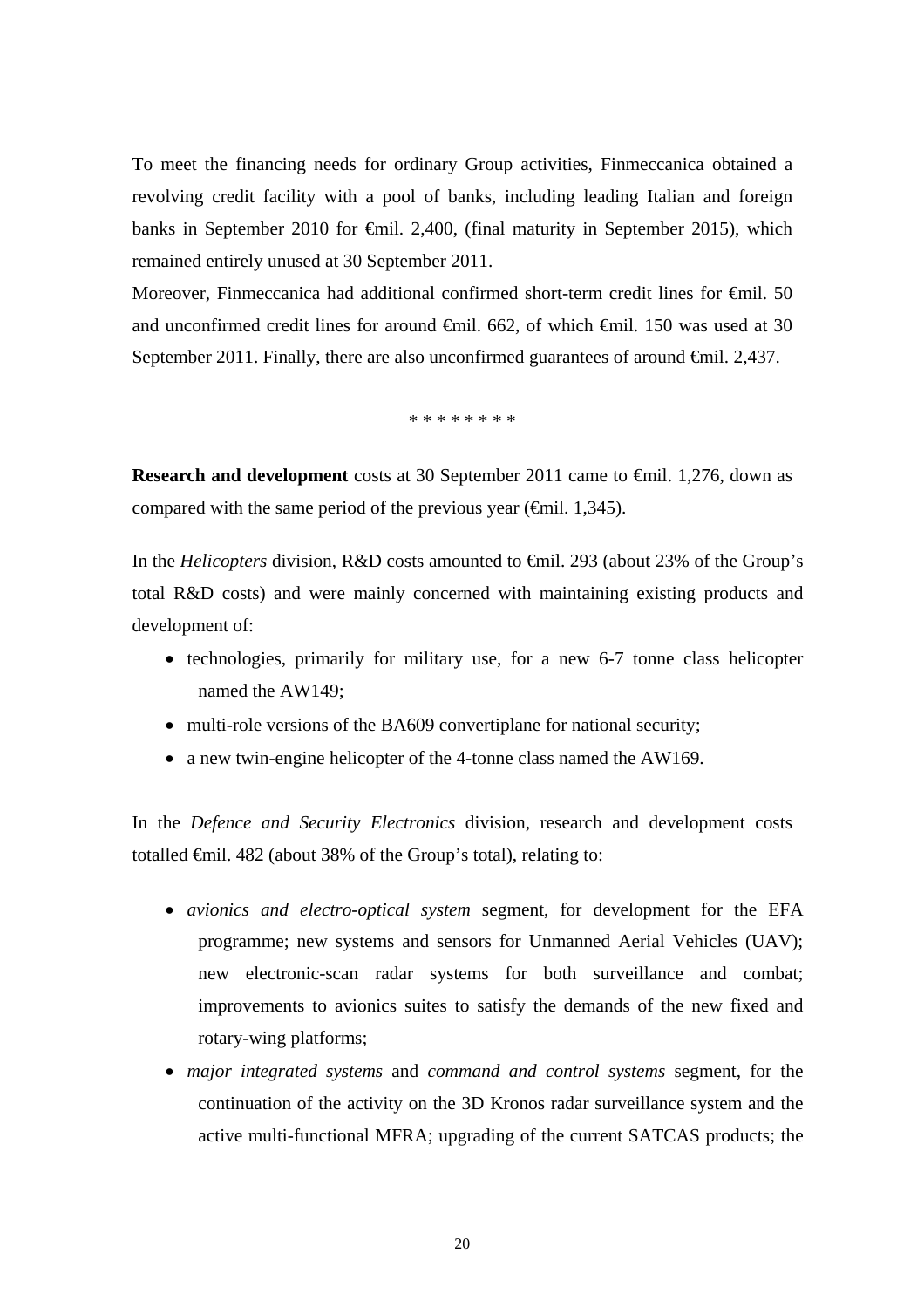programme to develop capabilities and technologies for architectural design and construction of major systems for the integrated management of operations by armed ground forces (Combined Warfare Proposal (CWP));

 *integrated communications networks* segment for the development of TETRA technology products, wideband data link and software defined radio products; satellite receivers and the ground network for the Galileo PRS programme and communication intelligence solutions.

Finally, in the *Aeronautics* division, R&D costs for first nine months of 2011 totalled €mil. 219 (about 17% of the Group's total) and reflect the progress made in the main programmes under development (M346, C27J, B787, ATR MP and UAV) and in activities relating to innovative aerostructures using composite materials and system integration. Furthermore, development activity continued on important military (EFA, Tornado and Neuron) and civil (C-series and the derivative B787-9) programmes commissioned by customers.

\* \* \* \* \* \* \* \*

The **workforce** at 30 September 2011 came to 71,050, a net decrease of 4,147 from 75,197 at 31 December 2010, essentially due to the above-mentioned change in the consolidation method used for Ansaldo Energia (1,522 employees at the date it began to be consolidated proportionally) and staff reduction and efficiency efforts undertaken as part of the ongoing Group reorganisation and industrial restructuring process, especially in the *Defence and Security Electronics* and *Aeronautics* divisions.

The geographical distribution of the workforce at the end of the first nine months of 2011 was substantially stable compared with 31 December 2010, breaking down into 57% of the workforce in Italy and 43% in foreign countries, largely the United States (15%), the United Kingdom (13%) and France.

\* \* \* \* \* \* \* \*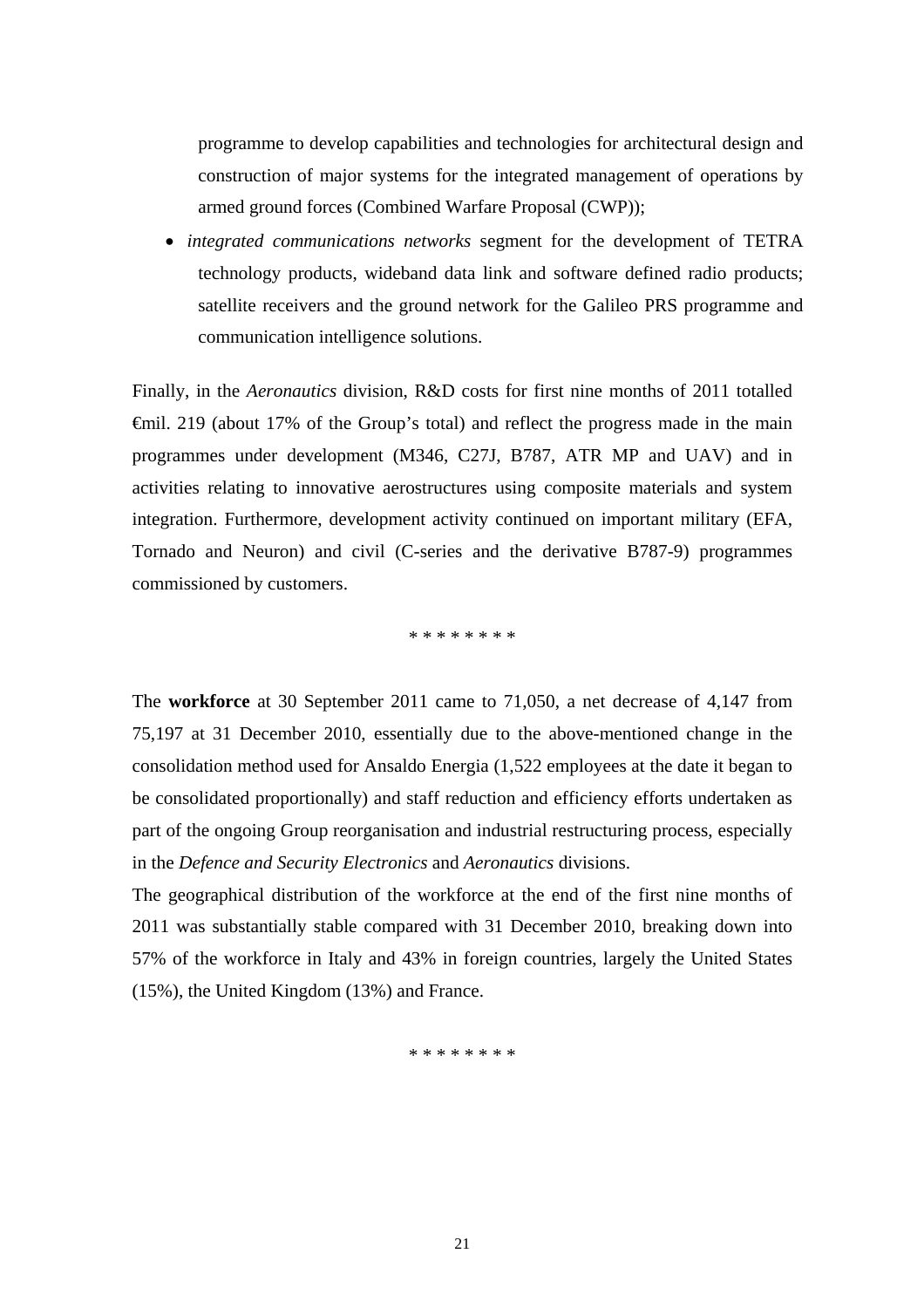### **Transactions with related parties**

Transactions with related parties concern activities in the ordinary course of business and are carried out at arm's length (where they are not governed by specific contractual conditions), as is the settlement of interest-bearing payables and receivables.

These mainly relate to the exchange of assets, the performance of services and the generation and use of net cash from and to associated companies, held under common control (joint ventures), consortia, and unconsolidated subsidiaries.

Moreover, the application of the revised version of IAS 24 had an impact on disclosures made concerning related parties, leading to a change in the comparative data solely with respect to related parties shown in the income statement and balance sheet to take account of companies subject to the control or significant influence of the Ministry for the Economy and Finance (MEF).

The section "Analysis of the financial statements at 30 September 2011" contains a summary of income statement and balance sheet balances attributable to transactions with related parties, as well as the percentage impact of these transactions on the respective total balances (Note 22).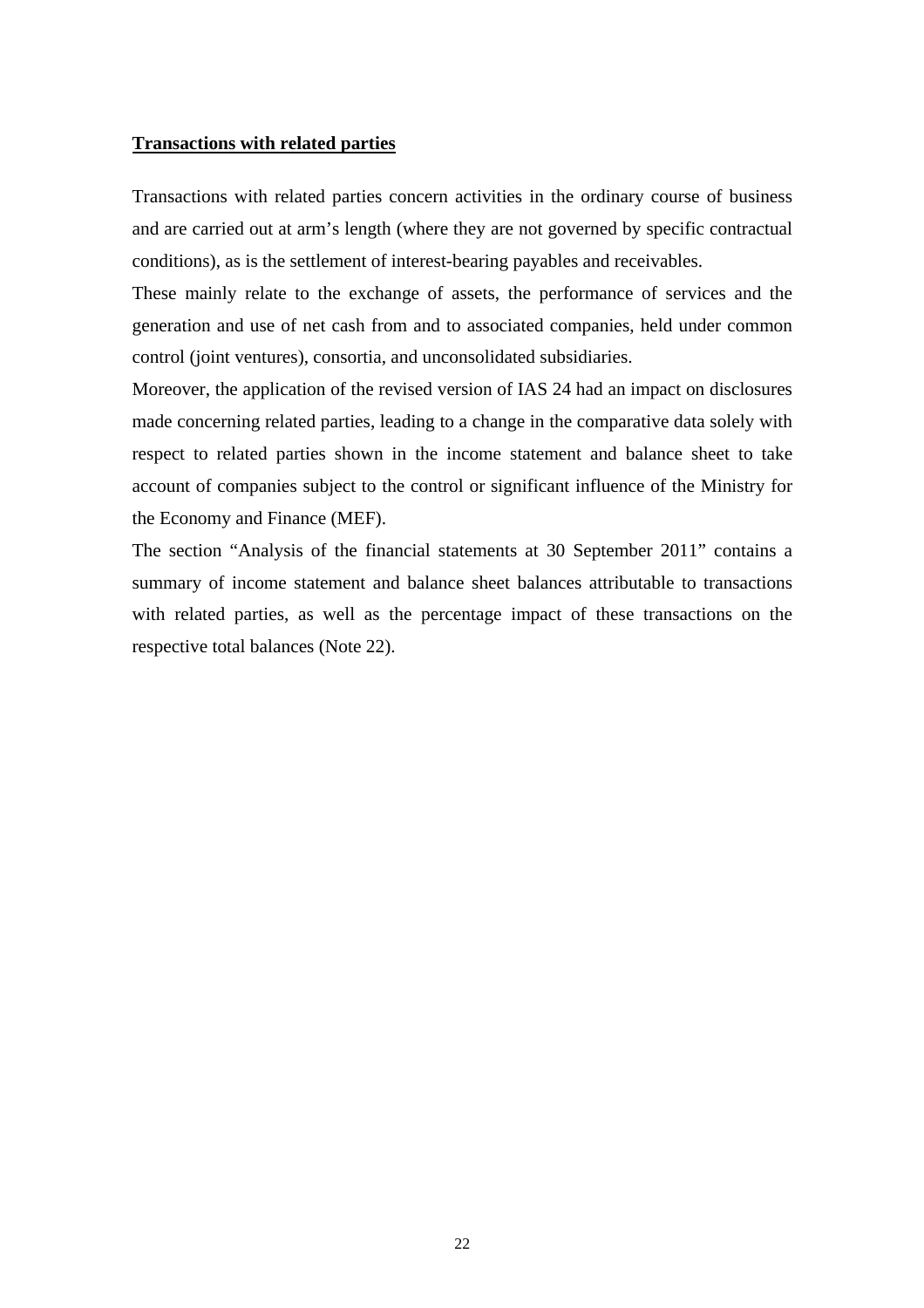## **Results for the quarter**

The Finmeccanica Group's results for the third quarter of 2011 were lower than those of the same period of 2010.

New orders for the third quarter of 2011 came to €mil. 3,072, down (about 44%) from the same period of 2010 ( $\epsilon$ mil. 5,429).

Revenues amounted to €mil. 3,828, down 10% from the €mil. 4,234 reported for the third quarter of 2010. Adjusted EBITA amounted to  $\epsilon$ mil. 627, compared with  $\epsilon$ mil.268 for the same period a year earlier.

| <b>Income Statement</b>                            |             | For the three months ended 30<br><i>September</i> |         |  |
|----------------------------------------------------|-------------|---------------------------------------------------|---------|--|
| $\epsilon$ <i>millions</i>                         | <b>Note</b> | 2011                                              | 2010    |  |
| <b>Revenue</b>                                     |             | 3,828                                             | 4,234   |  |
| Raw materials and consumables used and             | $(*)$       |                                                   |         |  |
| personnel costs                                    |             | (3,569)                                           | (3,809) |  |
| Depreciation and amortisation                      |             | (135)                                             | (135)   |  |
| Other net operating income (expenses)              | $^{(**)}$   | (751)                                             | (22)    |  |
| <b>Adjusted EBITA</b>                              |             | (627)                                             | 268     |  |
| Non-recurring income (costs)                       |             | (259)                                             |         |  |
| Restructuring costs                                |             | (17)                                              | (8)     |  |
| Amortisation of intangible assets acquired through |             |                                                   |         |  |
| a business combination                             |             | (20)                                              | (21)    |  |
| <b>EBIT</b>                                        |             | (923)                                             | 239     |  |
| Net finance income (costs)                         | (***)       | (82)                                              | (36)    |  |
| Income taxes                                       |             | 225                                               | (78)    |  |
| <b>NET PROFIT (LOSS)</b>                           |             | (780)                                             | 125     |  |

*Notes on the reconciliation between the reclassified income statement and the statutory income statement:* 

*(\*) Includes "Purchases and personnel costs" excluding "Restructuring costs" and "Non-recurring income (costs)".* 

*(\*\*) Includes the net balance of "Other operating income" and "Other operating expenses" (excluding restructuring costs, impairment of goodwill, non-recurring income/(costs) and including impairment).* 

*(\*\*\*) Includes "Finance income", "Finance costs" and "Share of profit (loss) of equity accounted investments".* 

As described in the analysis of the results for the first nine months, the decline in adjusted EBITA is largely attributable to the following divisions:

 *Aeronautics,* due to lower industrial efficiency, affected by problems in certain production processes, and to non-recurring costs, totalling around  $\epsilon$ mil. 753, connected with the B787 programme, which was marked by new, recent events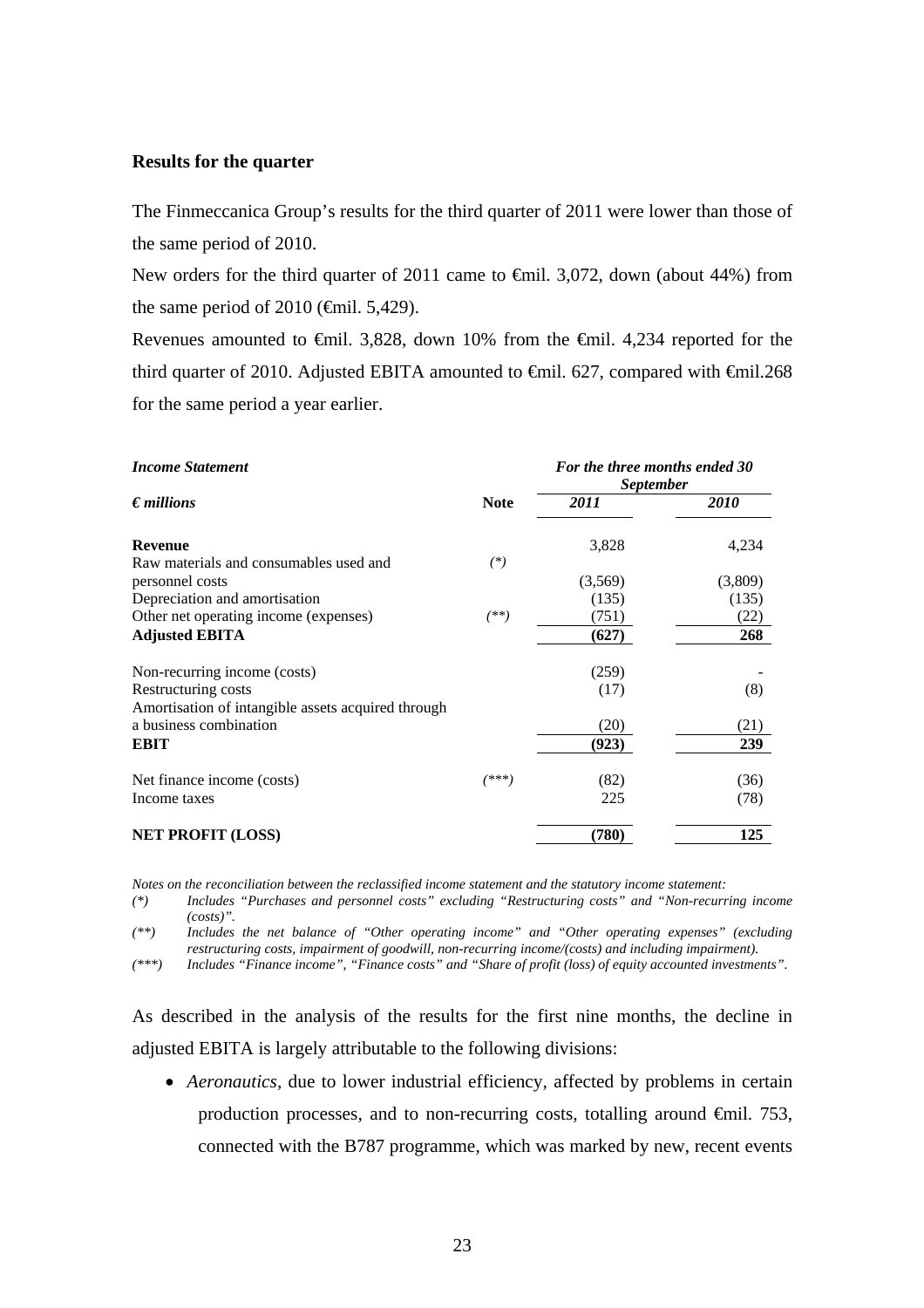that altered the existing scenario, as described in the section on Group results at 30 September 2011;

- *Defence and Security Electronics,* as a result of the mentioned decline in revenues of DRS and lower profits in certain business areas in the *information technology and security* segment and in the *command and control systems*  segment, partly as a result of the recently ended conflict in Libya, which continued in the reporting period;
- *Energy,* due to lower revenues and the impact of lower industrial profitability on certain orders in the plant engineering and service segments;
- *Transportation,* mainly attributable to the *vehicles* segment, largely due to cost overruns incurred for certain orders, particularly with regard to foreign orders.

This performance led to a ROS (ratio of Adjusted EBITA to revenues) of -16.4% for the third quarter of 2011 (-22.7 p.p.) compared with the third quarter of 2010.

EBIT also reflects higher adjustment costs  $(\text{f})$ . 269) as compared with the third quarter of 2010, mainly attributable to the following divisions:

- o *Aeronautics,* due to the abandonment of certain civil conversion programmes;
- o *Transportation,* as a result of extra costs arising from the unforeseeable development in negotiations currently under way with prior management to finally settle the order, caused by the change in management at the Danish customer. Specifically, the Danish customer began testing the performance of units in order to ascertain the optimal configuration;
- o *Defence and Security Electronics,* attributable to the impact of the division's company reorganisation and concentration plan.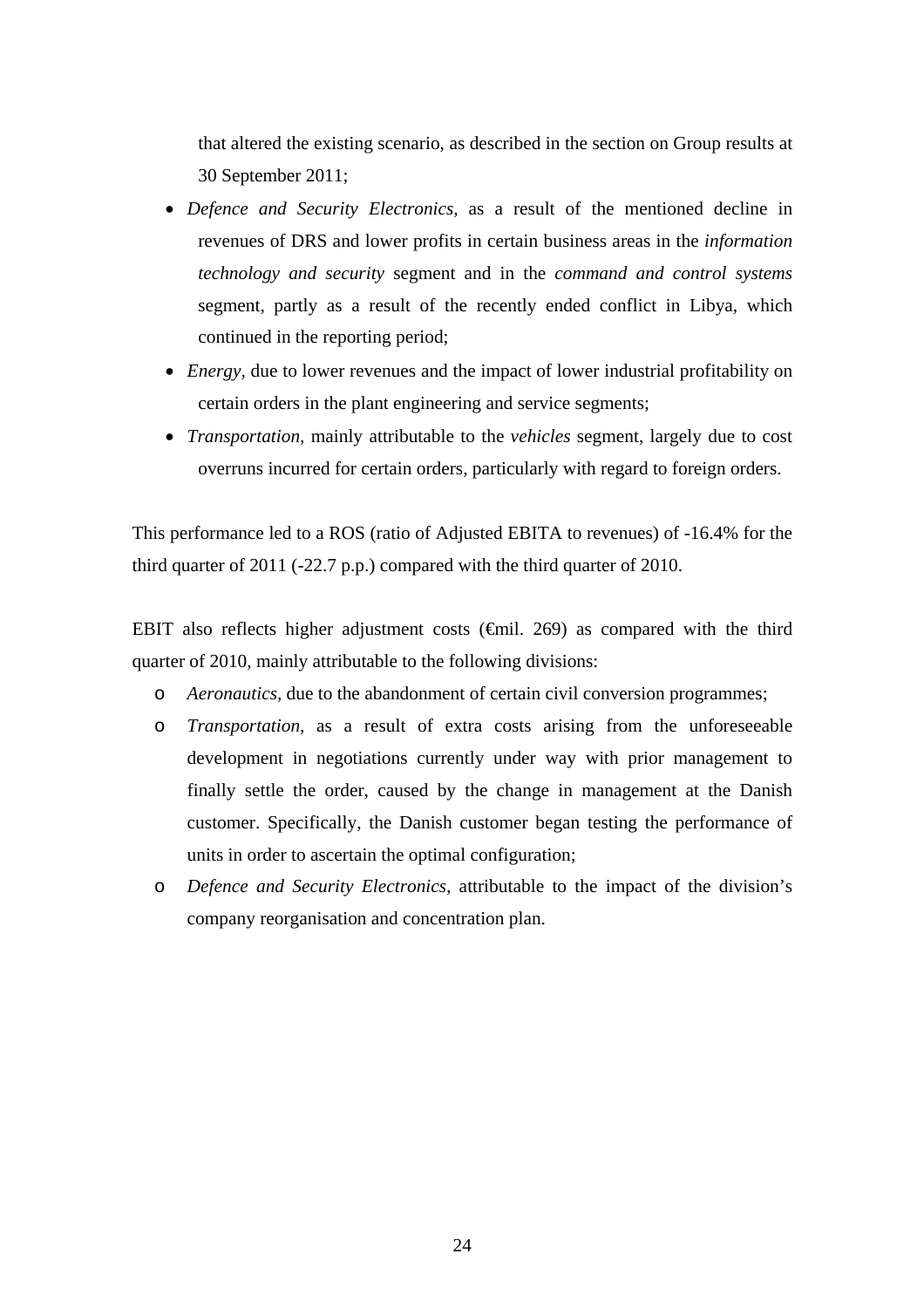| $\epsilon$ millions                 |          | $1$ July $-30$ Sept. 2011 |             | 1 July $-30$ Sept. 2010 |                          |             |
|-------------------------------------|----------|---------------------------|-------------|-------------------------|--------------------------|-------------|
| <b>Divisions</b>                    | Revenues | Adjusted<br><b>EBITA</b>  | <b>EBIT</b> | Revenues                | Adjusted<br><b>EBITA</b> | <b>EBIT</b> |
| Helicopters<br>Defence and Security | 922      | 99                        | 97          | 803                     | 72                       | 65          |
| Electronics                         | 1,373    | 88                        | (16)        | 1,699                   | 134                      | 113         |
| Aeronautics                         | 569      | (809)                     | (877)       | 592                     | 17                       | 17          |
| <b>Space</b>                        | 219      | 17                        | 17          | 204                     | 9                        | 9           |
| Defence Systems                     | 252      | 16                        | 16          | 266                     | 24                       | 23          |
| Energy                              | 158      | 12                        | 12          | 317                     | 25                       | 25          |
| Transportation                      | 419      | (19)                      | (141)       | 447                     | 22                       | 22          |
| <b>Other Activities</b>             | 66       | (31)                      | (31)        | 45                      | (35)                     | (35)        |
| Eliminations                        | (150)    |                           |             | (139)                   |                          |             |
|                                     | 3,828    | (627)                     | (923)       | 4,234                   | 268                      | 239         |

The Group's **net result** for the third quarter of 2011 amounted to negative <del>€</del>mil. 780 (positive €mil. 125 for the same period of 2010). The primary factors contributing to this change are: the deterioration in EBIT ( $\bigoplus$ mil. 1,162), the deterioration in net finance costs (€mil. 24) and the impact of equity investments (€mil. 22), partially offset by the decline in taxes (€mil. 303). The taxes for the period reflect the impact of net income for IRES, and therefore amount to a positive €mil. 225 (negative €mil. 78 in the same period of 2010), for a net increase of €mil. 303, mainly as a result of the pre-tax loss resulting from the factors described above.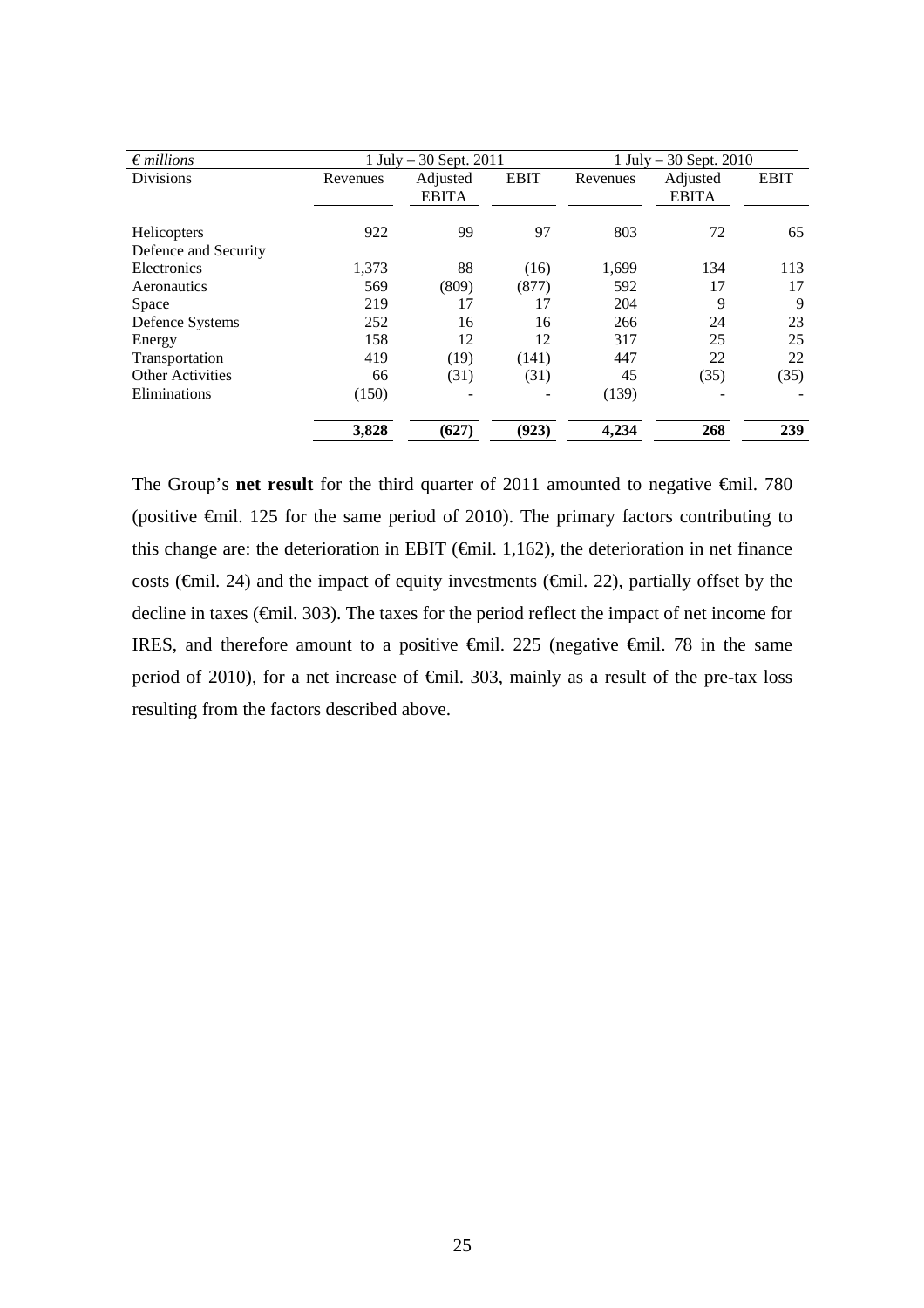## **"Non-GAAP" performance indicators**

Finmeccanica's management assesses the Group's performance and that of its business segments based on a number of indicators that are not envisaged by the IFRSs. Specifically, adjusted EBITA is used as the primary indicator of profitability, since it allows us to analyse the Group's marginality by eliminating the impact of the volatility associated with non-recurring items or items unrelated to ordinary operations.

As required by Communication CESR/05-178b, below is a description of the components of each of these indicators:

- *EBIT*: i.e. earnings before interest and taxes, with no adjustments. EBIT also does not include costs and income resulting from the management of unconsolidated equity investments and other securities, nor the results of any sales of consolidated shareholdings, which are classified in the financial statements either as "*finance income and costs*" or, for the results of equity investments accounted for with the equity method, under "*share of profit (loss) of equity accounted investments*".
- *Adjusted EBITA*: it is arrived at by eliminating from EBIT (as defined above) the following items:
	- any impairment in goodwill:
	- amortisation of the portion of the purchase price allocated to intangible assets in relation to business combinations, as required by IFRS 3;
	- restructuring costs that are a part of significant, defined plans;
	- other exceptional costs or income, i.e. connected to particularly significant events that are not related to the ordinary performance of the business.

Adjusted EBITA is then used, on a 12-month basis, to calculate return on sales (ROS) and return on investment (ROI) (which is calculated as the ratio of adjusted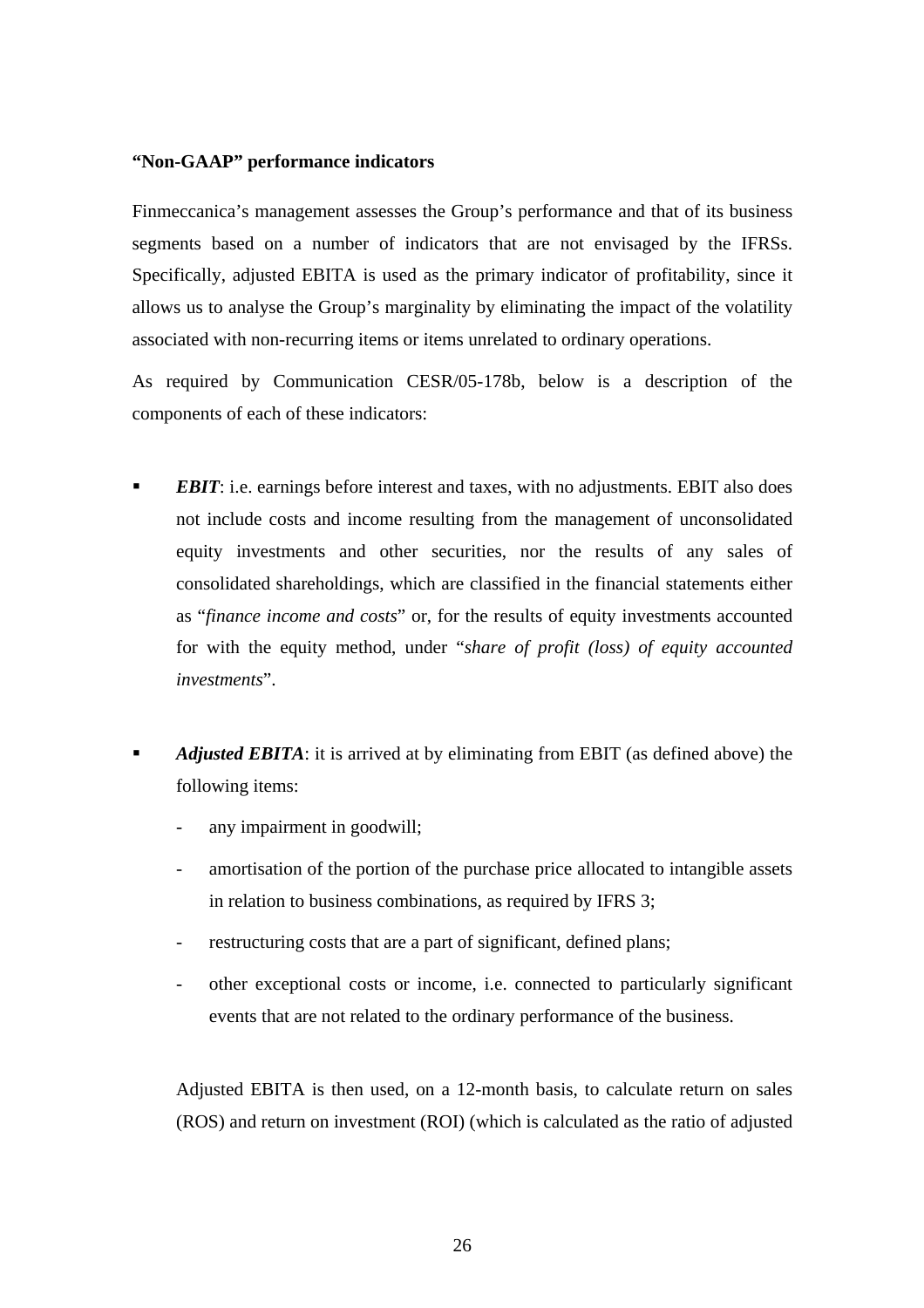EBITA to the average value of capital invested during the two periods being compared)*.*

A reconciliation of EBIT and adjusted EBITA for the periods concerned is shown below:

|                                                                              | For the first nine months ended 30<br><i>September</i> |      |             |  |
|------------------------------------------------------------------------------|--------------------------------------------------------|------|-------------|--|
| $\epsilon$ <i>millions</i>                                                   | 2011                                                   | 2010 | <b>Note</b> |  |
| <b>EBIT</b>                                                                  | (603)                                                  | 768  |             |  |
| Amortisation of intangible assets acquired<br>through a business combination | 61                                                     | 64   | 2.5         |  |
| Non-recurring costs (revenues)                                               | 310                                                    |      |             |  |
| Restructuring costs                                                          | 44                                                     | 24   | 23/24       |  |
| <b>Adjusted EBITDA</b>                                                       | (188)                                                  | 856  |             |  |

More specifically, the non-recurring costs relate to:

- a re-assessment of the Group's areas of activity, which led to the abandonment of certain programmes, particularly in the Aeronautics ( $\epsilon$ mil. 112) division;
- the corporate restructuring and concentration process in the Defence and Security Electronics division (€mil. 81);
- extra costs arising from an unforeseeable development in negotiations that were under way with the prior management of a Danish customer to finally settle an order in the Transportation division following a change in management in the customer company. Specifically, the customer began testing the performance of units already delivered in order to ascertain and "shelve" the optimal configuration. Based on the partial results we have received, we can estimate as of now the extra costs that will be incurred to adapt the vehicles to that configuration  $(\text{Gmil. } 117)$ .
- *Adjusted net result:* This is arrived at by eliminating from net results the positive and negative components of income that are the effects of events which, due to their scale and departure from the Group's usual performance, are treated as extraordinary.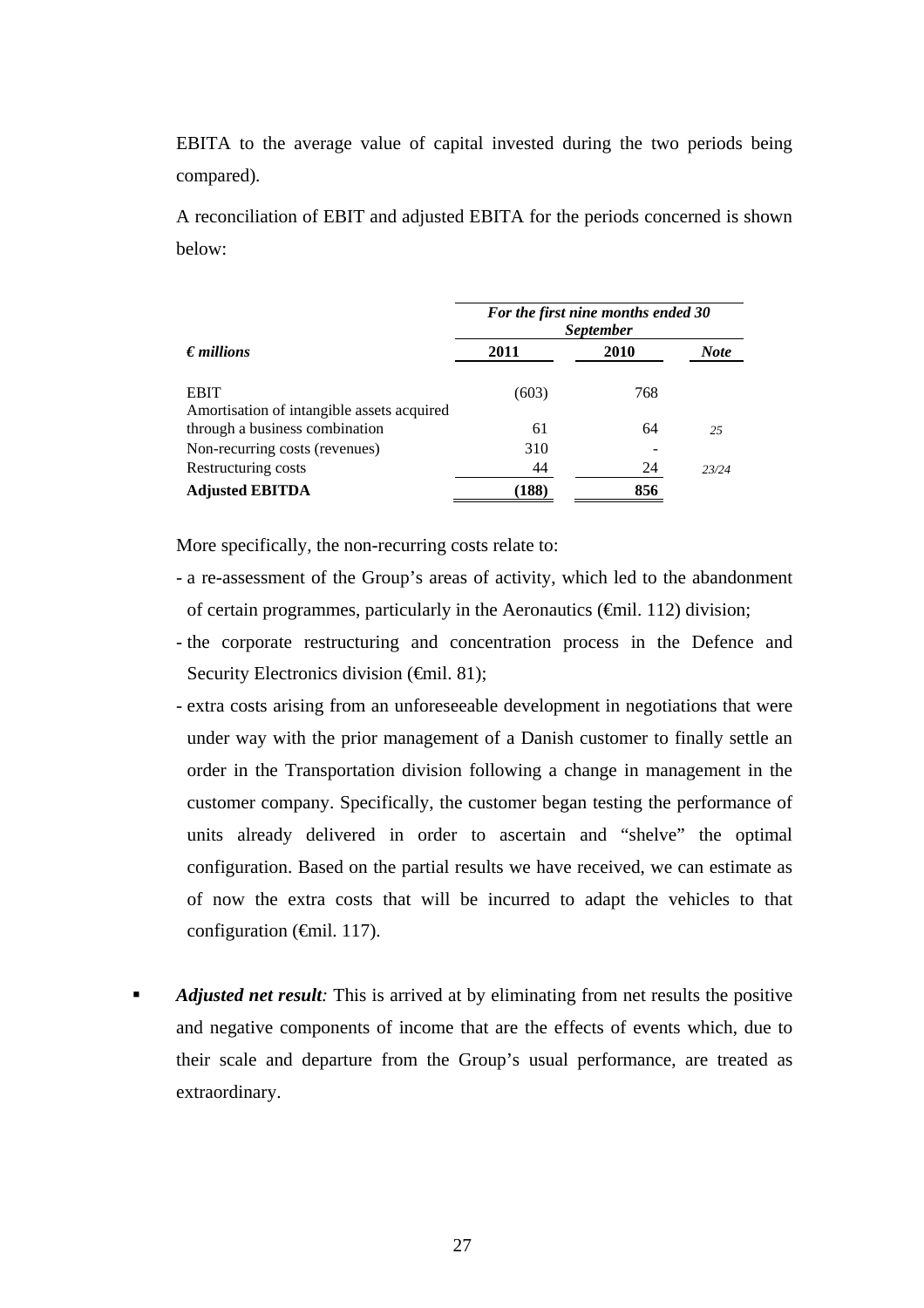|                                         | For the nine months ended 30 September |             |             |  |
|-----------------------------------------|----------------------------------------|-------------|-------------|--|
| $\epsilon$ <i>millions</i>              | 2011                                   | <b>2010</b> | <b>Note</b> |  |
| Net result                              | (324)                                  | 321         |             |  |
| Net gain on the sale of Ansaldo Energia | (458)                                  |             | 5/26        |  |
| <b>Adjusted result before taxes</b>     | (782)                                  | 321         |             |  |
| Tax effect of the adjustments           | 15                                     |             |             |  |
| <b>Adjusted net result</b>              | (767)                                  | 321         |             |  |

The adjusted net result for the two periods being compared is as follows:

- *Free Operating Cash Flow (FOCF)*: This is the sum of the cash flow generated by (used in) operating activities and the cash flow generated by (used in) investment and divestment of intangible assets, property, plant and equipment, and equity investments, net of cash flows from the purchase or sale of equity investments that, due to their nature or significance, are considered "strategic investments". The calculation of FOCF for the periods concerned is presented in the reclassified statement of cash flows shown in the previous section.
- *Funds From Operations (FFO)*: This is cash flow generated by (used in) operating activities net of changes in working capital (as described under Note 28). The calculation of FFO for the periods concerned is presented in the reclassified statement of cash flows shown in the previous section.
- **Economic Value Added (EVA):** This is calculated as adjusted EBITA net of taxes and the cost (comparing like-for-like in terms of consolidated companies) of the average value of invested capital in the two periods concerned and measured on a weighted-average cost of capital (WACC) basis.
- *Working capital*: this includes trade receivables and payables, contract work in progress and advances received.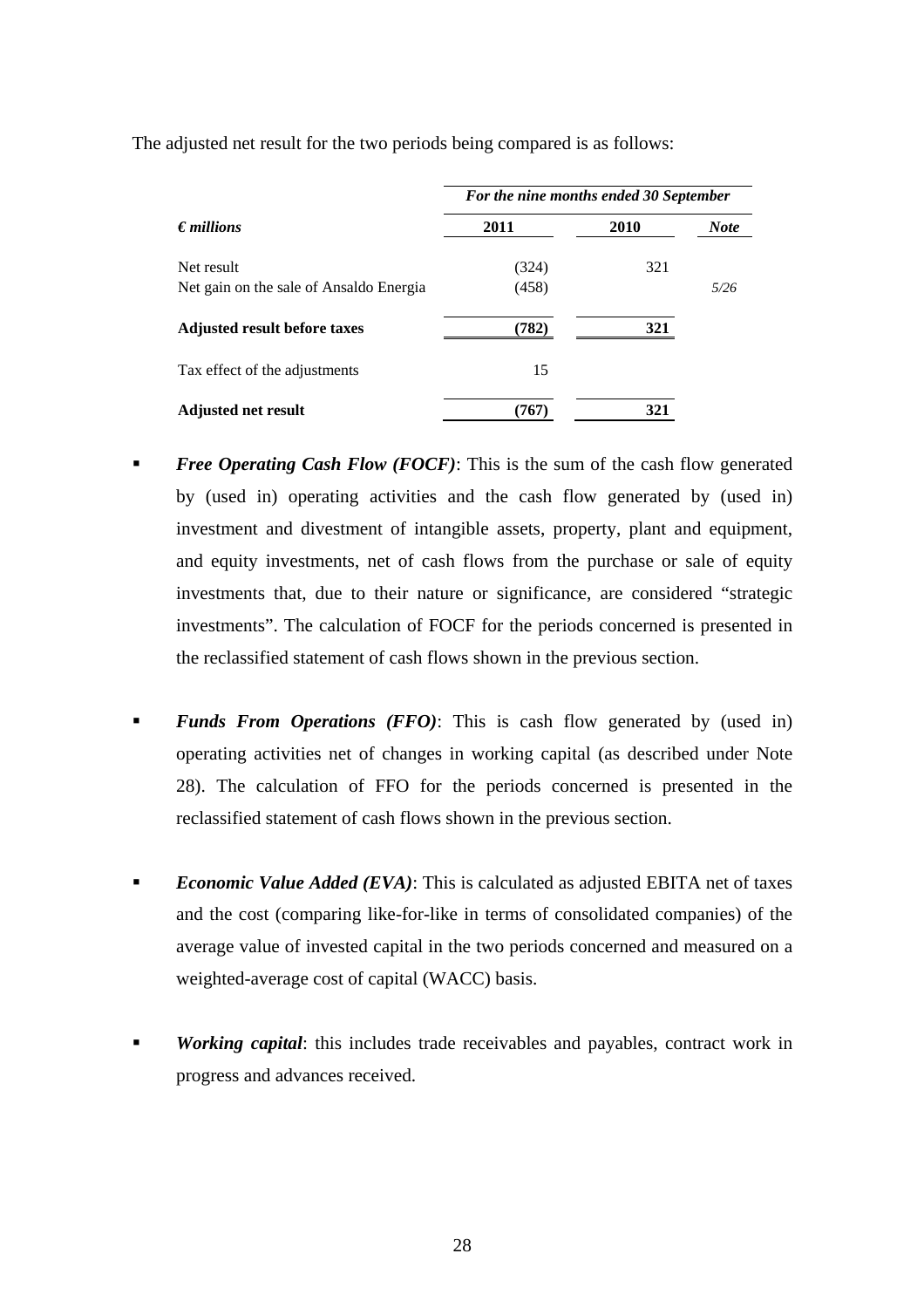- **Net working capital:** this is equal to working capital less current provisions for risks and charges and other current assets and liabilities.
- *Net capital invested*: this is the algebraic sum of non-current assets, non-current liabilities and net working capital.
- *Net financial debt*: the calculation model complies with that provided in paragraph 127 of Recommendation CESR/05-054b implementing EC Regulation 809/2004. For details on its composition, refer to Note 17.
- *Research and Development spending*: the Group classifies under R&D all internal and external costs incurred relating to projects aimed at obtaining or employing new technologies, knowledge, materials, products and processes. These costs may be partly or entirely reimbursed by customers, funded by public institutions through grants or other incentives under law or, lastly, be borne by the Group. From an accounting standpoint, R&D costs can be categorised differently as indicated below:
	- if they are reimbursed by the customer pursuant to a contract, they are classified under "work in progress";
	- if they relate to research or if they are at a stage at which it is not possible to demonstrate that the activity will generate future economic benefits - they are taken to profit or loss in the period incurred;
	- finally, if they relate to a development activity for which the technical feasibility, the capability and the willingness to see the project through to the end, as well as the existence of a potential market for generating future economic benefits can be shown, they are capitalised under "intangible assets". In the case in which a grant is given towards these expenses, the carrying value of the intangible assets is reduced by the amount received or to be received.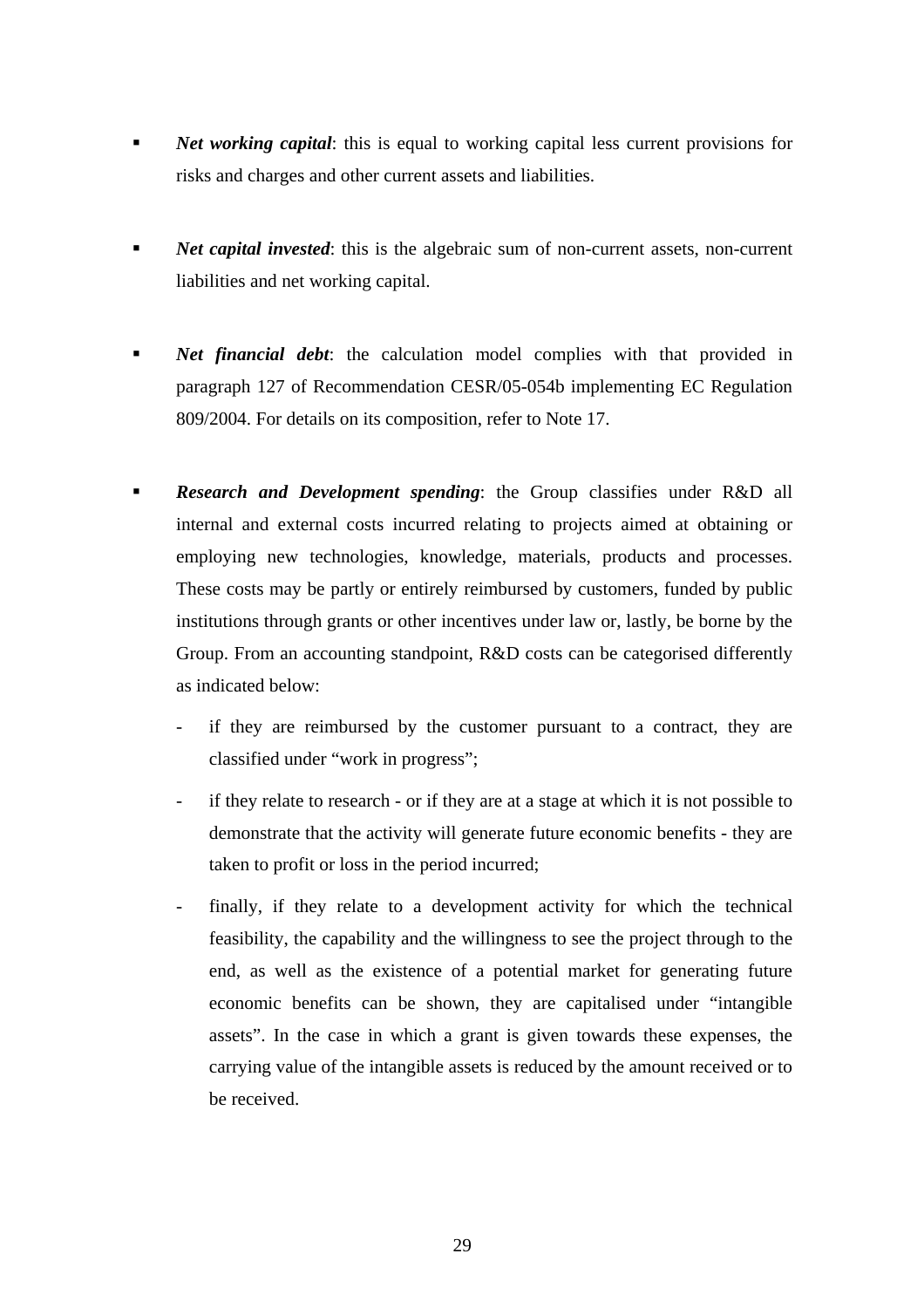- **New orders:** this is the sum of contracts signed with customers during the period that satisfy the requirements for being recorded in the order book.
- *Order backlog*: this figure is the difference between new orders and invoiced orders (income statement) during the reference period, excluding the change in contract work in progress. This difference is added to the backlog for the preceding period.
- **Workforce:** the number of employees reported on the last day of the period.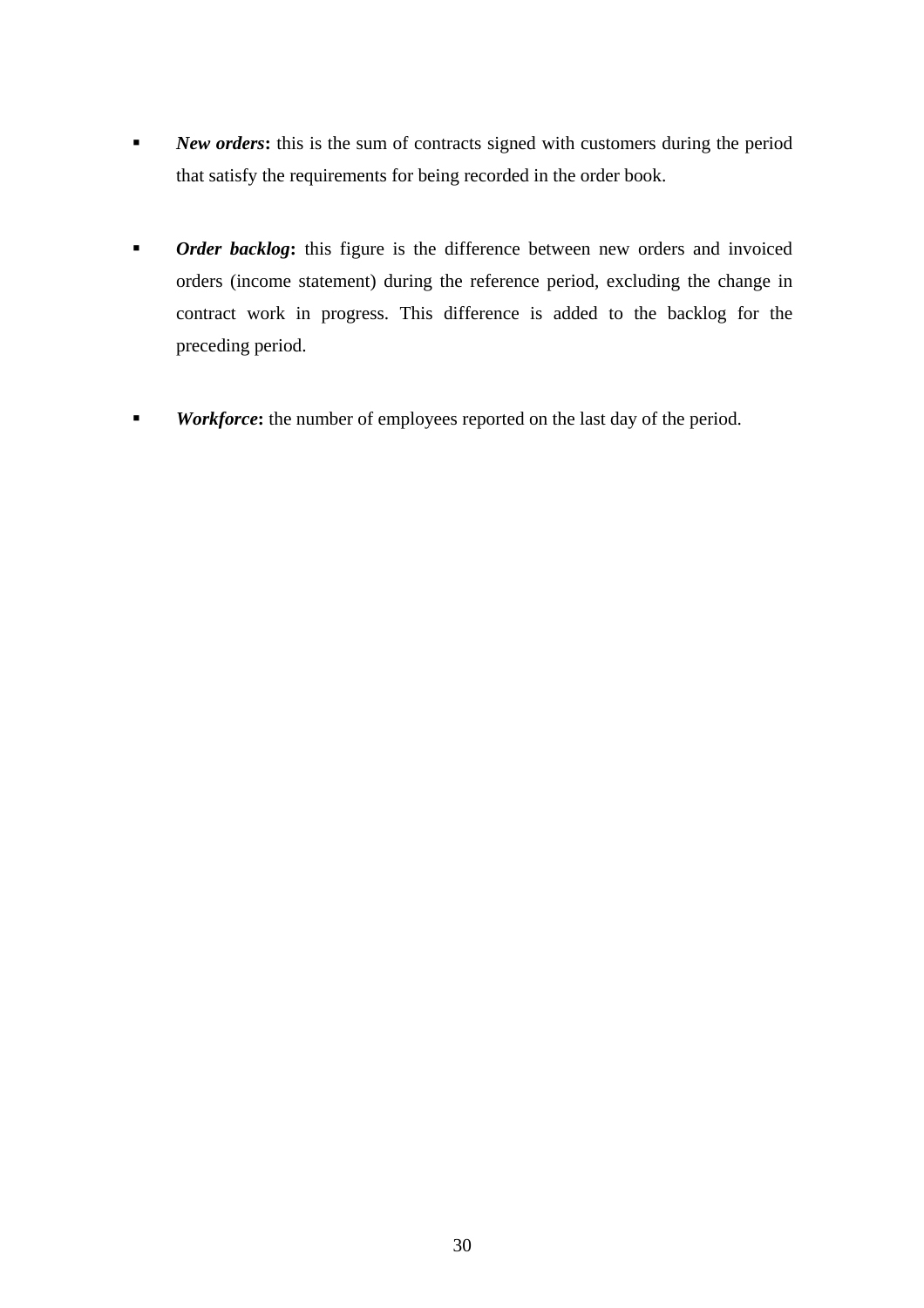## **Performance by division**

| $\epsilon$ million    | 30 Sept.<br>2011 | 30 Sept.<br>2010 | Q <sub>3</sub><br>2011 | Q <sub>3</sub><br>2010 | 31 Dec.<br>2010 |
|-----------------------|------------------|------------------|------------------------|------------------------|-----------------|
| New orders            | 2,007            | 2,965            | 760                    | 474                    | 5,982           |
| Order backlog         | 11,308           | 10,222           | n.a.                   | n.a.                   | 12,162          |
| Revenues              | 2,750            | 2,556            | 922                    | 803                    | 3,644           |
| <b>Adjusted EBITA</b> | 287              | 252              | 99                     | 72                     | 413             |
| <b>ROS</b>            | 10.4%            | 9.9%             | 10.7%                  | 9.0%                   | 11.3%           |
| R&D                   | 293              | 285              | 90                     | 111                    | 409             |
| Workforce (no.)       | 13,416           | 13,886           | n.a.                   | n.a.                   | 13,573          |

## *HELICOPTERS*

Finmeccanica, through the AgustaWestland NV group, is a world leader in the civil and military helicopter industry.

The total volume of **new orders** at 30 September 2011 came to €mil. 2,007, a 32.3% decrease from the same period of 2010 ( $\bigoplus$  finil. 2,965). New orders break down into 57.3% for helicopters (new helicopters and upgrading) and 42.7% for product support (spare parts and inspections), engineering and manufacturing. The decline in total volumes is attributable to the delay, until 2012, in certain important government contracts which had been expected in the first half of 2011. The same period of the previous year also benefited from a significant order from the Indian Air Force for 12 AW101 helicopters worth €mil. 560.

Among the most important new orders received in the military-government segment the following are:

• the order for two AW101 helicopters in VVIP configuration for a southern Mediterranean customer (Q1);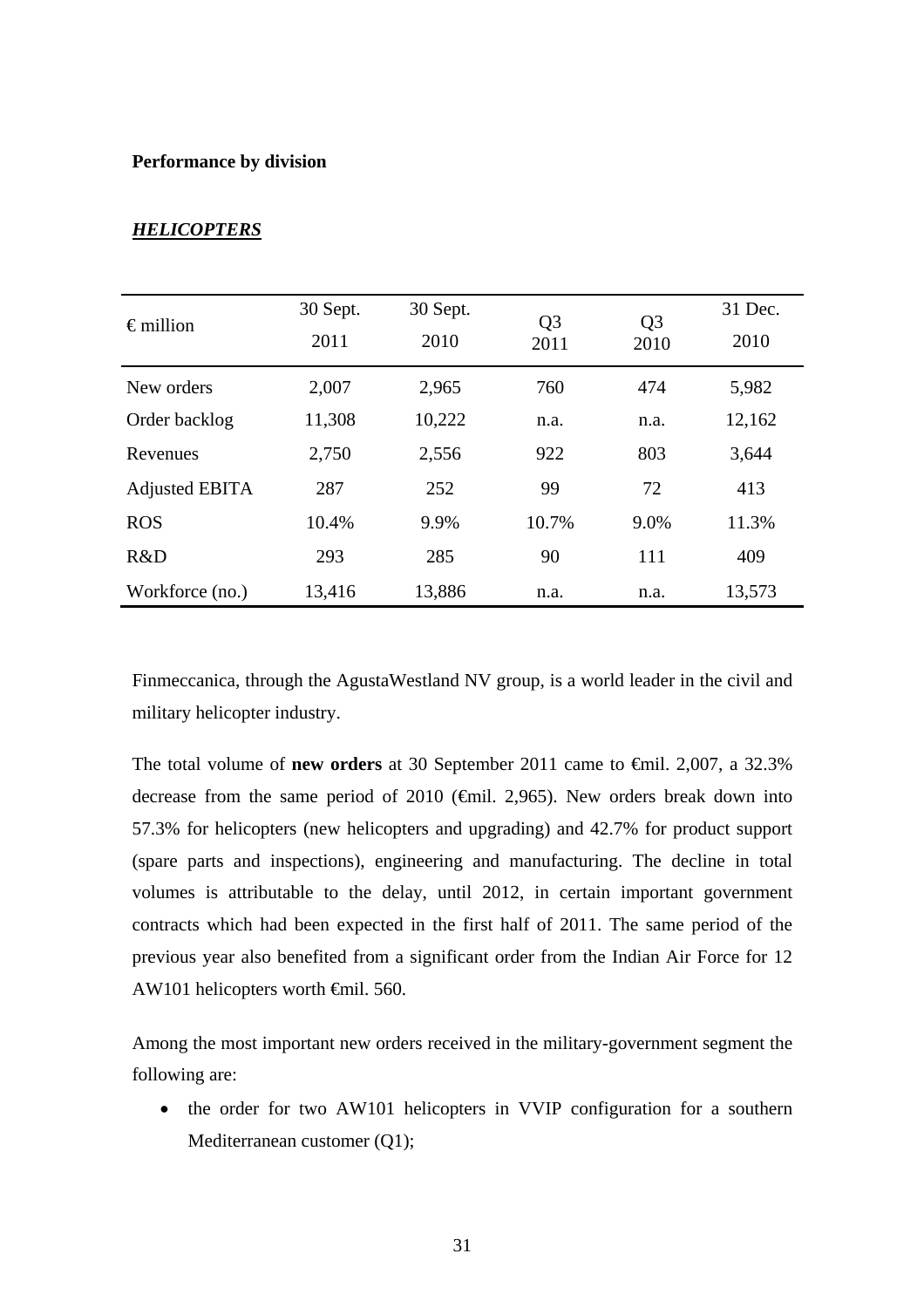- the order for 10 AW139 helicopters from Italy  $(Q1)$ ;
- the contract for two AW139 helicopters for the Egyptian Air Force, received through the US Army Aviation and Missile Command (AMCOM) Contracting Center (Q2);
- the order for six AW139 helicopters from the Panama Defence Ministry for the National Aeronaval Service (Q2).

In the *civil-government* segment, new orders for 90 helicopters were received in the first nine months of 2011. Particularly important new orders include:

- the contract with Gulf Helicopters for five AW139 helicopters in the off-shore configuration to provide support for oil rigs in the Middle East (Q2).
- the contract with Exclases Holdings Ltd. for 11 AW139 helicopters for the Russian market; this order brings the total number of AW139 helicopters sold to Russia and the CIS over the last two years to more than 20 (Q3).
- the contract with Zhonghao Natural Gas Chemical Co. Ltd for two AW139 helicopters in the VIP transport configuration; this contract serves to strengthen AgustaWestland's presence in the Chinese market (Q3).

The value of the **order backlog** at 30 September 2011 came to <del>€mil</del>. 11,308, down by 7.0% from 31 December 2010 ( $\epsilon$ mil. 12,162), and is sufficient to guarantee coverage of production for an equivalent of about 3 years.

**Revenues** at 30 September 2011 came to €mil. 2,750, up 7.5% from 30 September 2010 (€mil. 2,556). This increase in attributable to the different mix of revenues, with certain product lines in the helicopter segment posting significant growth (AW139, AW109 LUH). There was also good performance reported in product support (up 16.1%).

**Adjusted EBITA** came to €mil. 287 at 30 September 2011, up 13.9% compared with the €mil. 252 reported at 30 September 2010. This improvement is correlated with the different revenue mix mentioned above. **ROS** also improved, up 0.5 percentage points over the same period of the previous year (10.4% compared with 9.9% at 30 September 2010).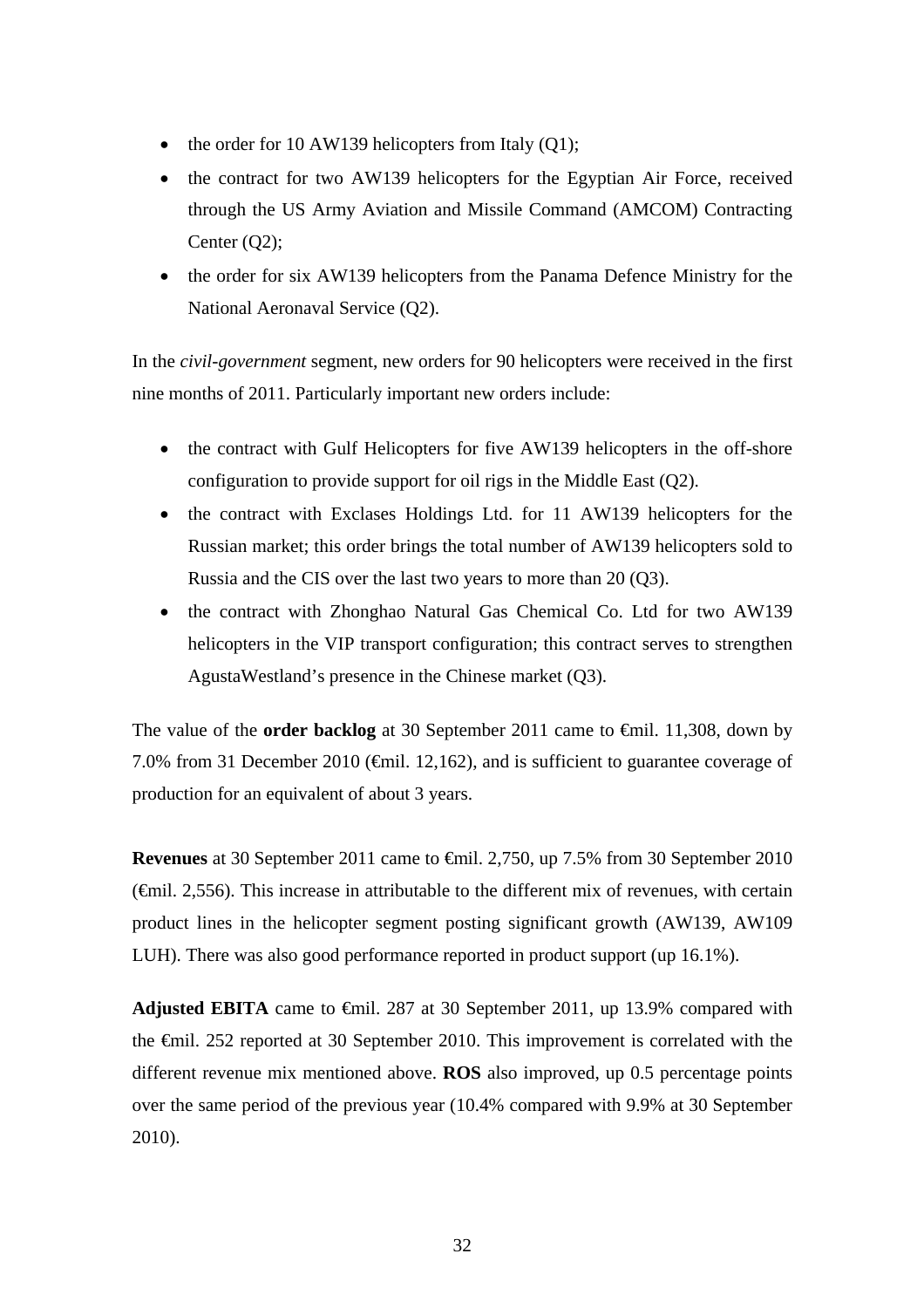**Research and development** costs for the first nine months of 2011 came to €mil. 293 (up 2.8% on the  $\epsilon$ mil. 285 at 30 September 2010) and were concerned with maintaining existing products and development of:

- technologies, primarily for military use, for a new 6-7 tonne class helicopter named the AW149;
- multi-role versions of the BA609 convertiplane for national security;
- a new twin-engine helicopter of the 4.5-tonne class named the AW169.

The **workforce** at 30 September 2011 came to 13,416 (13,573 employees at 31 December 2010). The decrease is due to the completion of the reorganisation of the Polish PZL-WIDNIK group acquired last year and to normal turnover.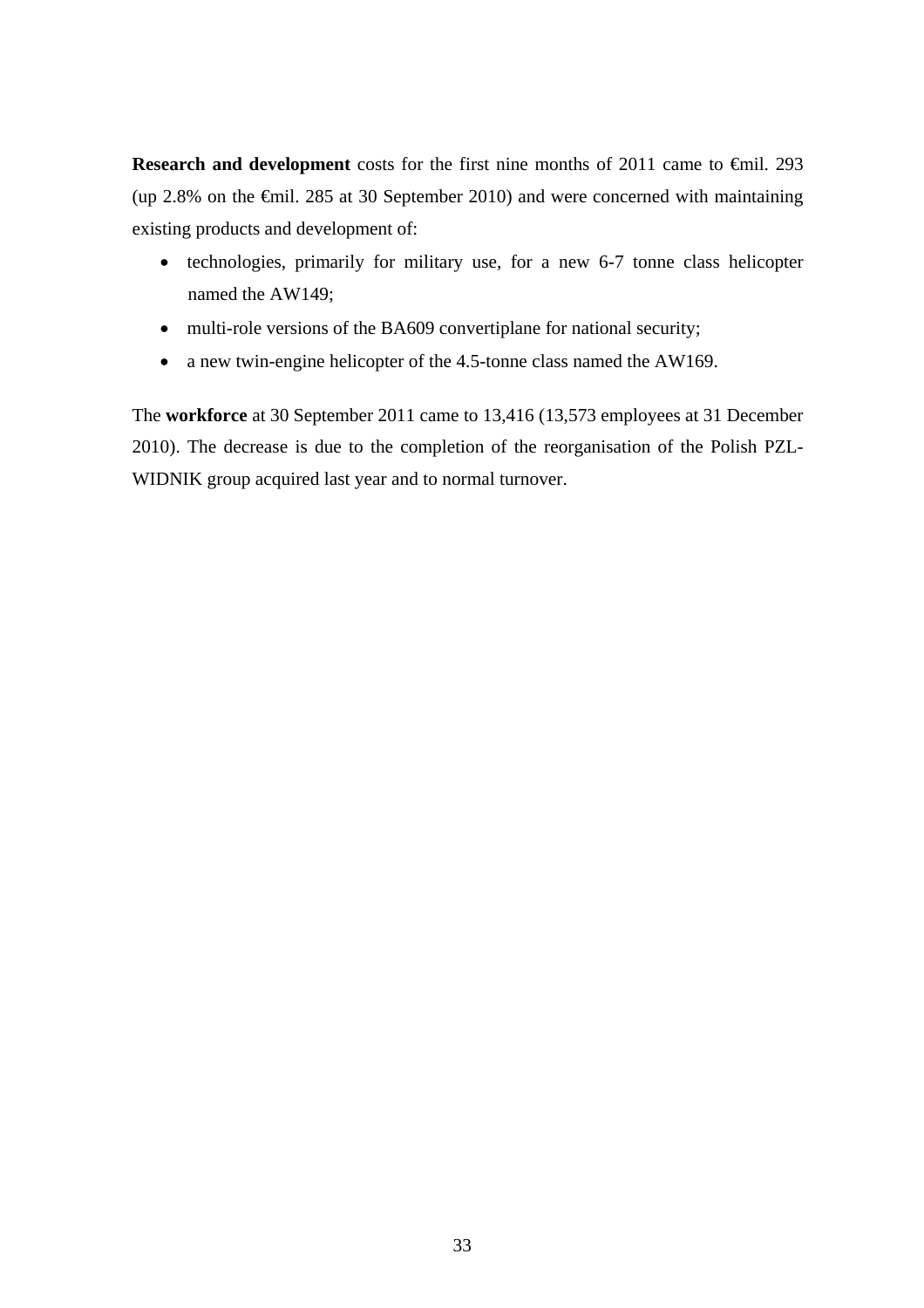## *DEFENCE AND SECURITY ELECTRONICS*

| $\epsilon$ million    | 30 Sept.<br>2011 | 30 Sept.<br>2010 | Q <sub>3</sub><br>2011 | Q <sub>3</sub><br>2010 | 31 Dec.<br>2010 |
|-----------------------|------------------|------------------|------------------------|------------------------|-----------------|
| New orders            | 3,447            | 5,235            | 909                    | 2,190                  | 6,783           |
| Order backlog         | 10,253           | 12,615           | n.a.                   | n.a.                   | 11,747          |
| Revenues              | 4,291            | 4,978            | 1,373                  | 1,699                  | 7,137           |
| <b>Adjusted EBITA</b> | 267              | 426              | 88                     | 134                    | 735             |
| <b>ROS</b>            | 6.2%             | 8.6%             | 6.4%                   | 7.9%                   | 10.3%           |
| R&D                   | 482              | 508              | 150                    | 167                    | 810             |
| Workforce (no.)       | 27,620           | 29,784           | n.a.                   | n.a.                   | 29,840          |

Finmeccanica has a number of companies that are active in the defence and security electronics industry, including: the SELEX Galileo group, the SELEX Sistemi Integrati group, the SELEX Elsag group and the DRS Technologies (DRS) group.

The division covers activities relating to the creation of major integrated defence and security systems based on complex architectures and network-centric techniques, the provision of integrated products, services and support for military forces and government agencies; supplying avionics and electro-optical equipment and systems; unmanned aircraft, radar systems, land and naval command and control systems, air traffic control systems, integrated communications systems and networks for land, naval, satellite and avionic applications; and activities for private mobile radio communications systems, value-added services and IT and security activities.

Security, also including the protection against threatens deriving from the unauthorised use of digital information and communications systems (cybersecurity), has become one of the priority issues of governments and decision makers. Leveraging their distinctive expertise, the companies have developed an offering of products and services for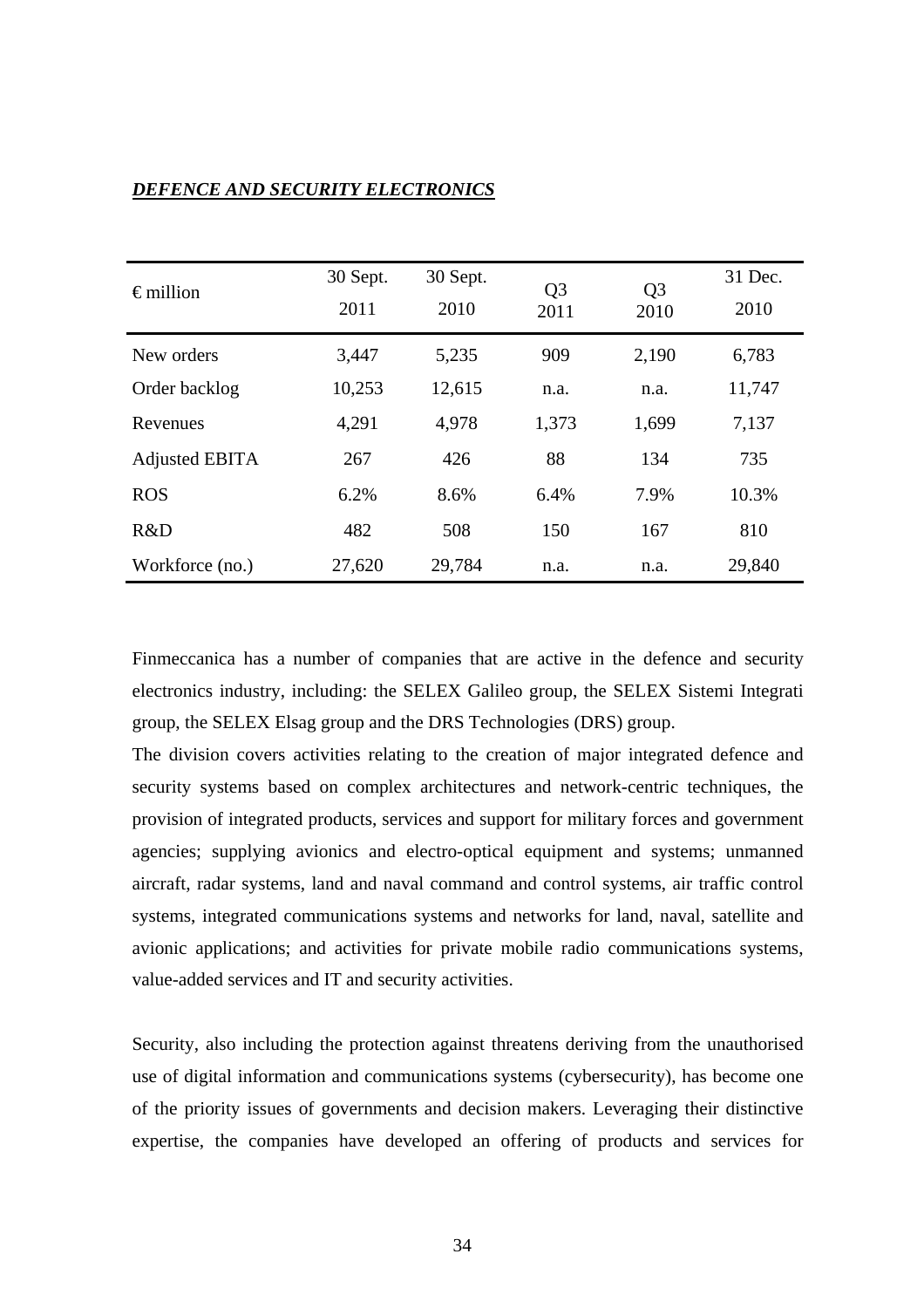governmental and civil security operators aiming at the protection of critical and strategic infrastructures and locations, while paying particular attention to issues related to the security of telecommunications networks and IT systems that are the crucial core on which the modern digital economy is based.

As part of the process to rationalise the activities of the Defence and Security Electronics division begun last year, the space-related activities of the SELEX Sistemi Integrati group and the Elsag Datamat group were transferred to the Telespazio group as from 1 January 2011. Moreover, as from 1 June 2011, the Elsag Datamat group, the SELEX Communications group, SELEX Service Management SpA and Seicos SpA were merged into the newly-formed SELEX Elsag.

New orders at 30 September 2011 totalled <del>€</del>mil. 3,447, down from the figure posted for the same period of the previous year ( $\epsilon$ mil. 5,235) during which orders for the third lot of the EFA programme were received, as well as significant orders from the US Army by DRS. However, delays in the approval of the US defence budget are starting to have an effect on DRS in relation to orders from the US Army. The main new orders received include the following:

- *avionics and electro-optical systems*: orders for the EFA programme, specifically avionics equipment and radar for the third lot, Praetorian Defensive Aids Sub Systems (DASS), as well as logistics (Q1-Q2-Q3); orders for countermeasure systems (1-Q2); orders for the NH90 helicopter programme (Q1-Q2-Q3); laser system orders for the US market (Q1); a contract for additional Grifo combat radar systems for Brazilian F-5 aircraft (Q2); initial orders under the partnership with King Abdulaziz City for Science and Technology (KACST) in Saudi Arabia for research and development in the radar field (Q2); orders for attitude sensors for the Iridium NEXT programme (Q1); customer support (Q1-Q2-Q3), including extension of the Integrated Merlin Operational Support (IMOS) contract with the UK Ministry of Defence for its fleet of AW101 Merlin helicopters;
- *major integrated defence and security systems*: the supplemental contract with the Italian Ministry of Defence for systems support services for the management and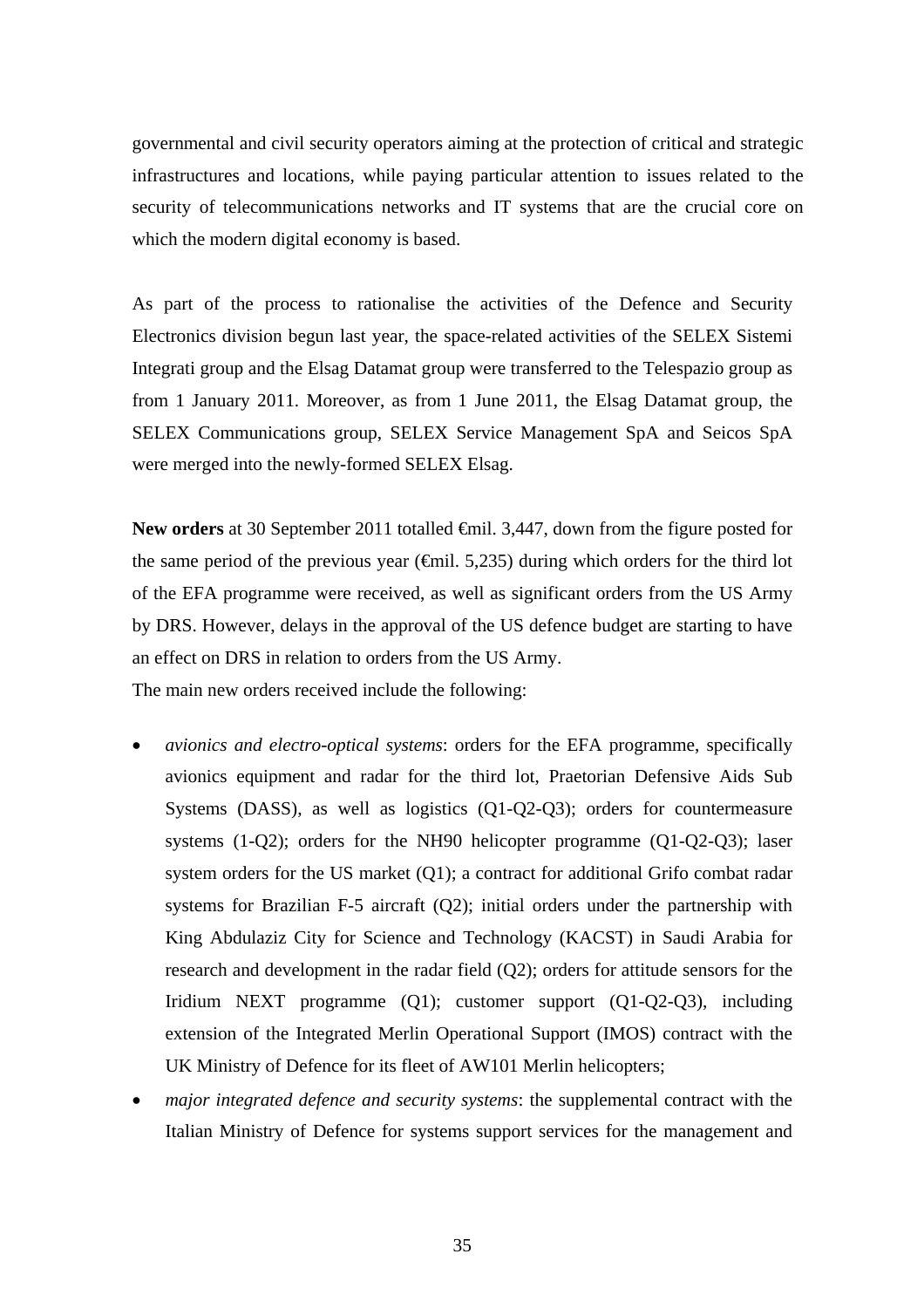development of the System Management & System Security Operations Centre under the main Integrated Defence Network management programme (Q2);

- *command and control systems:* in the defence systems segment: order for two Kronos radar systems from the Thai Armed Forces (Q3); the contract, through Orizzonte Sistemi Navali, to supply a complete combat system for an amphibious logistics support vessel from the Algerian Defence Ministry (Q2); the supplemental agreement to the SILEF (Eurofighter Logistics Information System) contract for integrated info-logistic support for the Eurofighter with NETMA (NATO Eurofighter and Tornado Management Agency) (Q1); in the civil systems segment: a contract with the Federal Aviation Administration for next-generation DME (Distance Measuring Equipment) systems for use in the US (Q2); orders from the Ukrainian Air Traffic Control Agency for technological upgrades at various airports (Q1); the order from the UK for a primary radar combined with an advanced multilateration solution for the Isle of Man and Jersey airport (Q1); the contracts to upgrade an airport in Estonia and to upgrade the air traffic control centre in Subang - Kuala Lumpur in Malaysia (Q1);
- *integrated communication networks and systems*: the order for development and provision of transportable and semi-permanent ground communication stations and satellite data traffic management services from the Saudi Arabian National Guard (Q3); orders for communications systems for helicopter platforms (Q1-Q2-Q3); various orders under the EFA programme to supply a variety of communications equipment (Q1-Q2-Q3); the supplemental order for the Defense Fields Telephone System (DFTS) from British Telecom (Q1); TETRA network orders from Russia (Q1); the order from the Italian Ministry of Defence to upgrade the communications systems at various airports (Q1);
- *information technology and security*: the order from the European Food Safety Authority to provide ICT development, support and consulting services (Q3); the order for an automated postal sorting centre for the city of Rostov-On-Don in Russia (Q2); the order for five CFSM (Compact Flat Sorter Machines) for post offices in Dublin and other places in Ireland (Q2); the order from DHL Express Italy for a new package sorting system (Q2); orders for various security-related programmes and services for INPS (Q2-Q3); the order for a ticketing and access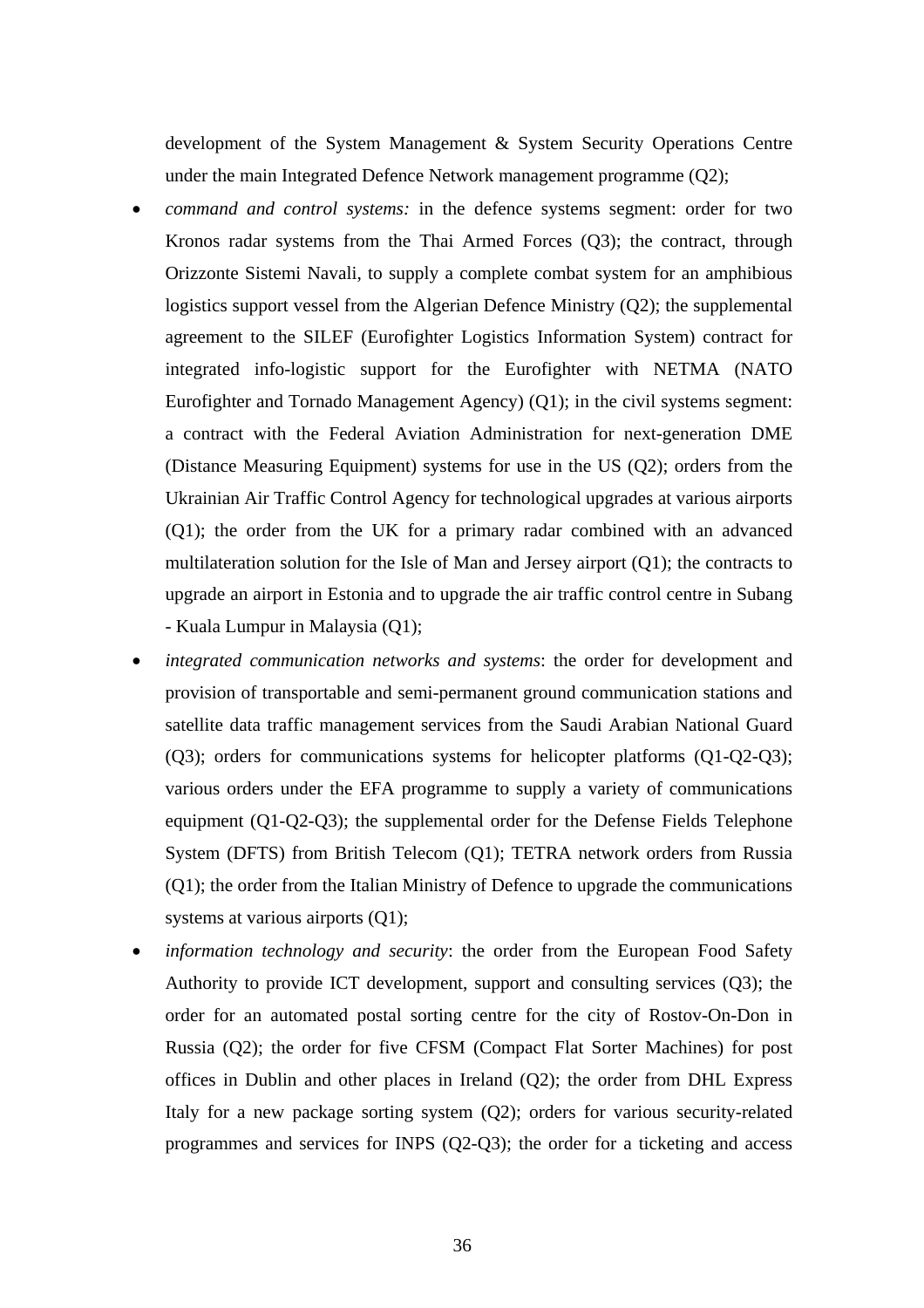control system for the new Milan metro Line 4 (Q2); the order from Aeroporti di Roma for ordinary maintenance and management support for equipment installed at Leonardo da Vinci Airport in Fiumicino (Q1); the contract from the Chilean national police for APFIS (Automated Palmprints and Fingerprints Identification Systems) equipment (Q1); the order for video surveillance systems from Banca Nazionale del Lavoro (Q1);

 *DRS*: additional orders for Thermal Weapon Sight (TWS) system issued to soldiers (Q1); order to X-band satellite up-links and ground transport services for the US military deployed in Southwest Asia (Q2); orders for assembly parts critical for LRAS3 (Long Range Advanced Scout Surveillance System) infra-red systems (Q2- Q3); the contract with the US Air Force to service and adjust Tunner systems for loading and moving air cargo (Q1); the order for Joint Service Transportable Decontamination Systems - Small Scale (JSTDS-SS) for decontaminating materials and sites (Q3).

The **order backlog** came to  $\theta$ mil. 10,253 at 30 September 2011, a decrease of  $\theta$ mil. 1,494 from 31 December 2010 (€mil. 11,747). One-third of the order backlog related to the avionics and electro-optical systems segment, and about one-fifth each to major integrated systems and command and control systems and to the activities in the United States.

**Revenues** at 30 September 2011 amounted to €mil. 4,291, down €mil. 687 from the figure reported at 30 September 2010 ( $\epsilon$ mil. 4,978) due mainly to the projected decline in production volumes of DRS deriving from the completion of important programmes for the US military. The revenues for the period also began to reflect the loss of the contribution of important orders that were being carried out for or were in the process of being received from Libya.

Revenues resulted mainly from the following segments:

 *avionics and electro-optical systems*: the continuation of activities relating to Defensive Aids Sub-System (DASS) production and the production of avionics equipment and radar for the EFA programme; countermeasure systems;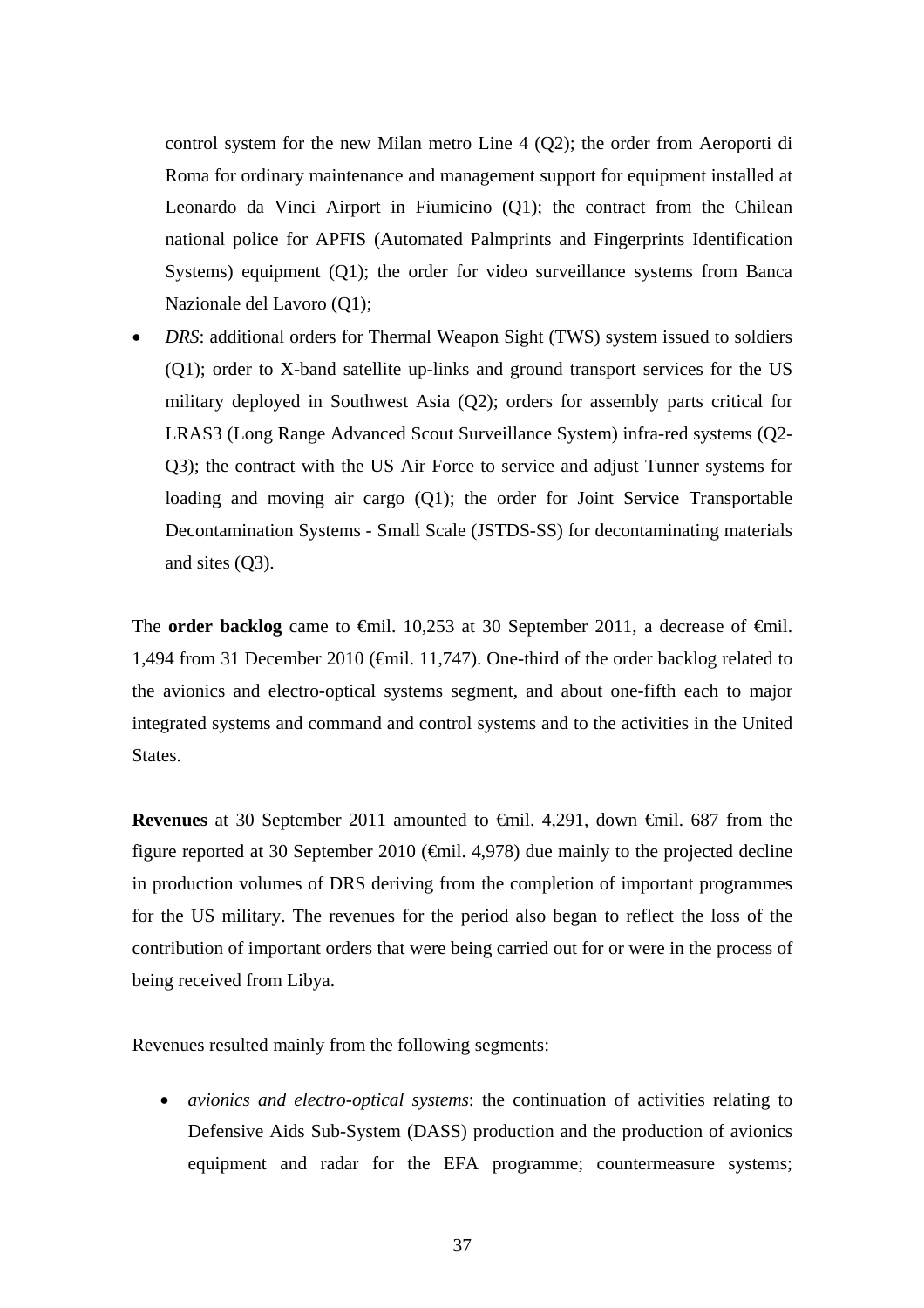equipment for the helicopter and space programmes; combat and surveillance radar for other fixed-wing platforms; customer support and logistics;

- *major integrated defence and security systems:* continuation of the Forza NEC programme and the contract with the Italian Department of Civil Protection for the emergency management system; progress on activities related to the Phase 2 Coastal Radar programme; continuation of work under the S.I.Co.Te. programme for the General Command of the Carabinieri Force; activities related to the Panama Maritime Security System programme;
- *command and control systems*: the continuation of activities relating to air traffic control programmes, in Italy and abroad; contracts for FREMM and upgrading; the Medium Extended Air Defence System (MEADS) international cooperation programme; the programme to supply Fixed Air Defence Radar (FADR) for the domestic customer;
- *integrated communication systems and networks*: the continuation of activities relating to the construction of the national TETRA network; the development and manufacture of equipment for the EFA and the NH90; the provision of communication systems for the military both in Italy and the UK; the continuation of activities relating to the FREMM programme;
- *information technology and security*: activities relating to postal automation and industrial services, to monitoring and physical security for domestic customers and ICT services for government agencies;
- *DRS*: additional orders for the TWS system issued to soldiers; additional deliveries for programmes to upgrade the target acquisition sub-systems for Bradley fighting vehicles; activity pertaining to the repair and provision of spare parts for the MMS system for helicopters; the continuation of deliveries of rugged computers and displays; deliveries of Tactical Quiet Generators (TQG); work on transportable decontamination systems; provision of services and products for the Rapid Response contract and satellite communications services.

**Adjusted EBITA** reached  $\oplus$ mil. 267 at 30 September 2011, down from the figure reported at 30 September 2010 (€mil. 426), as a result of: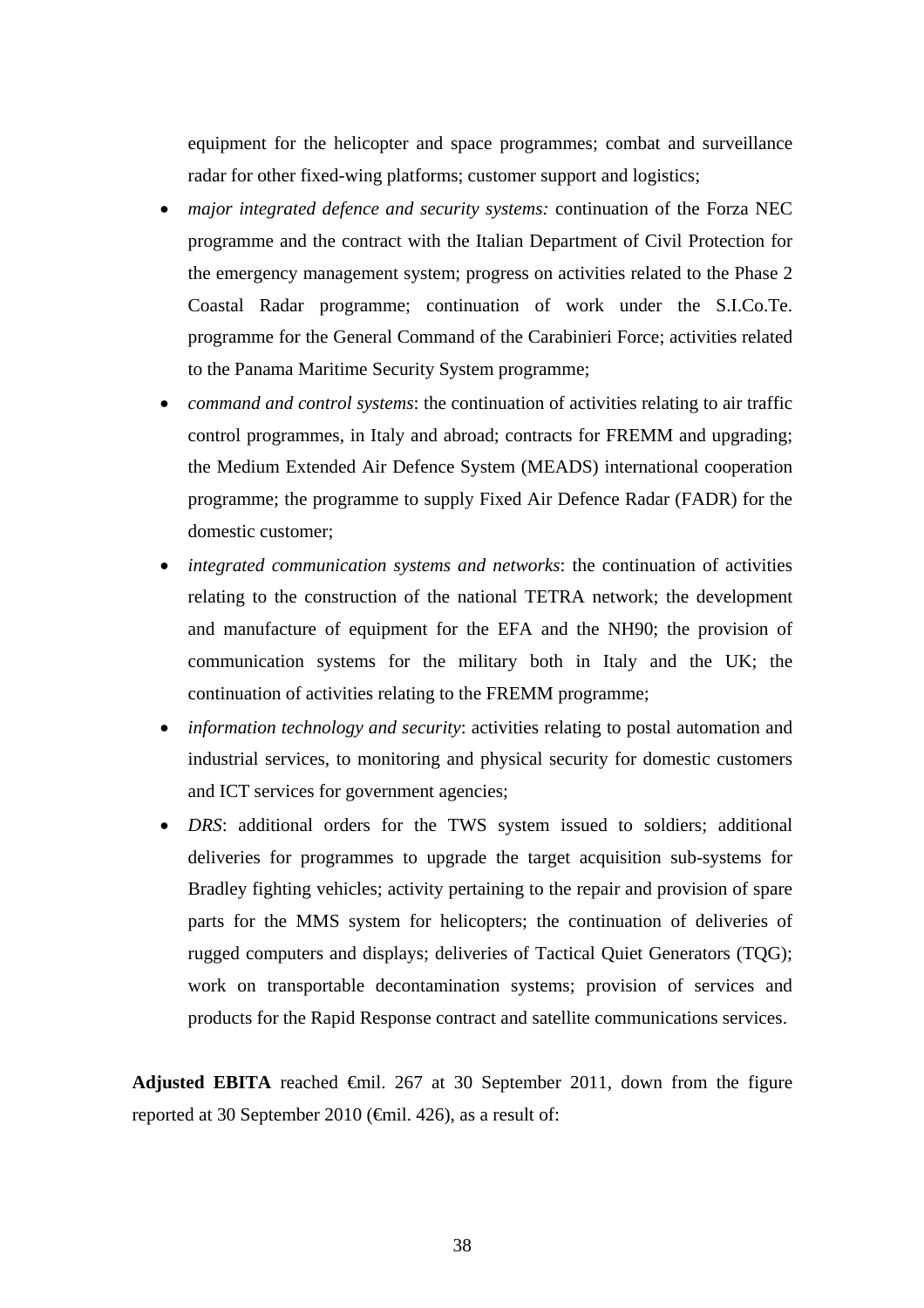- the mentioned decline in revenues of DRS (equal to  $\epsilon$ mil. 535) compared with the same period of 2010, for a decrease of around €mil. 100 in adjusted EBITA, although this circumstance is essentially in line with expectations;
- lower profits in certain business areas in the *information technology and security*  segment as a result of the revision of the profitability for certain orders performed at the end of 2010 and to the lack of adequately profitable new orders;
- a worse mix of activities carried out and, especially, the recognition of higher costs for certain programmes nearing completion in the *command and control systems* segment, which also felt the impact of the continuation of the conflict in Libya during the reporting period that only recently has reached an end, with a lower contribution to revenues and adjusted EBITA, valued at around €mil. 100 and just over €mil. 20, respectively;
- decreased activity in *value-added services for security applications* as a result of the slowdown in the Environmental Ministry's SISTRI programme.

As a result, **ROS** came to 6.2%, (8.6% at 30 September 2010).

**Research and development** costs at 30 September 2011 totalled €mil. 482 (€mil. 508 at 30 September 2010), relating to:

- *avionics and electro-optical system* segment: development for the EFA programme; new systems and sensors for Unmanned Aerial Vehicles (UAV); new electronic-scan radar systems for both surveillance and combat; improvements to avionics suites to satisfy the demands of the new fixed and rotary-wing platforms;
- *major integrated systems* and *command and control systems* segment: the continuation of the activity on the 3D Kronos radar surveillance system and the active multi-functional MFRA; upgrading of the current SATCAS products; the programme to develop capabilities and technologies for architectural design and construction of major systems for the integrated management of operations by armed ground forces (Combined Warfare Proposal (CWP));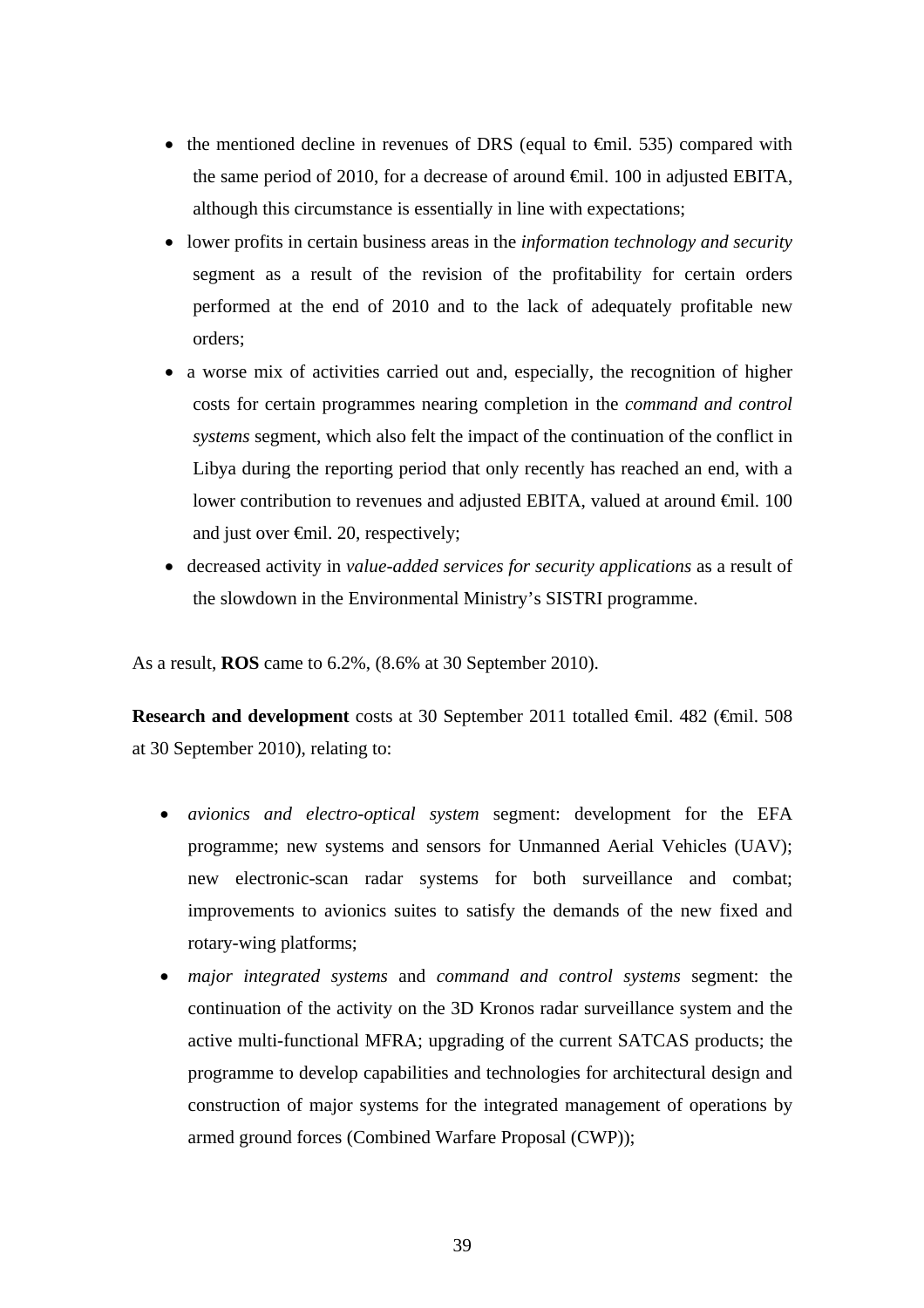*integrated communications networks* segment: the development of TETRA technology products, wideband data link and software defined radio products; satellite receivers and the ground network for the Galileo PRS programme and communication intelligence solutions.

The **workforce** at 30 September 2011 came to 27,620 as compared with 29,840 at 31 December 2010, a net decrease of 2,220 attributable to the transfer of business to the Space division and to the ongoing reorganisation process in some segments.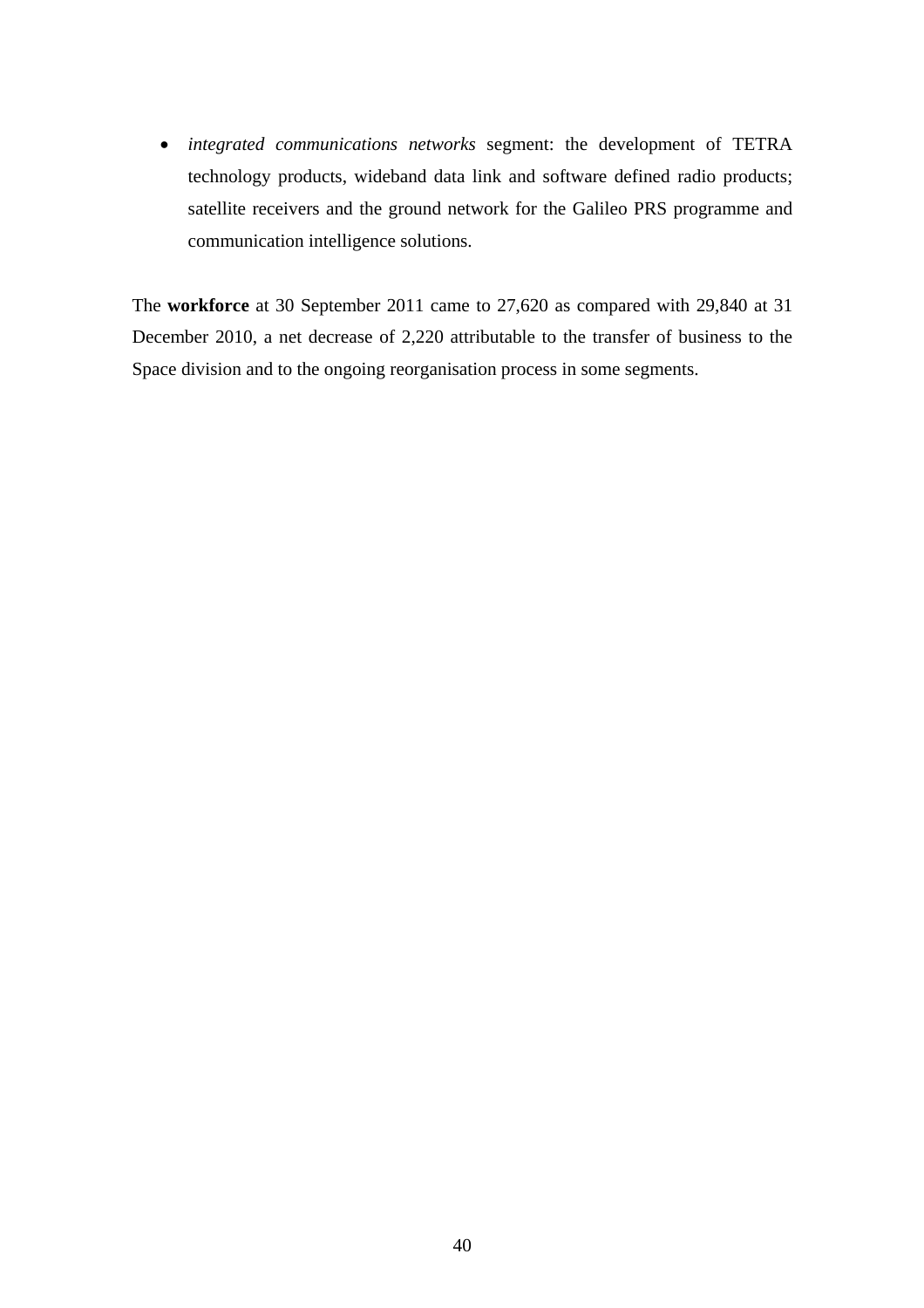## *AERONAUTICS*

| $\epsilon$ million | 30 Sept.     | 30 Sept. | Q <sub>3</sub> | Q <sub>3</sub> | 31 Dec. |
|--------------------|--------------|----------|----------------|----------------|---------|
|                    | 2011<br>2010 |          | 2011           | 2010           | 2010    |
| New orders         | 2,158        | 1,586    | 570            | 780            | 2,539   |
| Order backlog      | 8,902        | 8,710    | n.a.           | n.a.           | 8,638   |
| Revenues           | 1,866        | 1,857    | 569            | 592            | 2,809   |
| Adjusted EBITA     | (768)        | 71       | (809)          | 17             | 205     |
| <b>ROS</b>         | n.s.         | 3.8%     | n.s.           | 2.9%           | 7.3%    |
| R&D                | 219          | 239      | 63             | 78             | 369     |
| Workforce (no.)    | 12,093       | 12,856   | n.a.           | n.a.           | 12,604  |

*Note that the figures relating to the GIE-ATR and Superjet International joint ventures are consolidated on a proportional basis at 50% and 51% respectively.*

The Aeronautics division includes Alenia Aeronautica SpA (production of military aircraft for combat, transport and special missions, as well as civil applications such as aerostructures and regional turboprop aircraft) and its subsidiaries, including: Alenia Aermacchi SpA (production of military training aircraft and engine nacelles for civil aeronautics), the GIE-ATR joint venture, in which a 50% equity stake is held (final assembly and marketing of ATR aircraft), Alenia North America Inc, operating in the US market through a joint venture, and Superjet International SpA, in which a 51% equity stake is held (sale and assistance for Superjet aircraft).

New orders at 30 September 2011 came to <del>€</del>mil. 2,158, up 36.1% from the <del>€</del>mil. 1,586 reported at 30 September 2010, due to more orders in the *civil* (ATR aircraft and the B787 and A380 programmes) segment.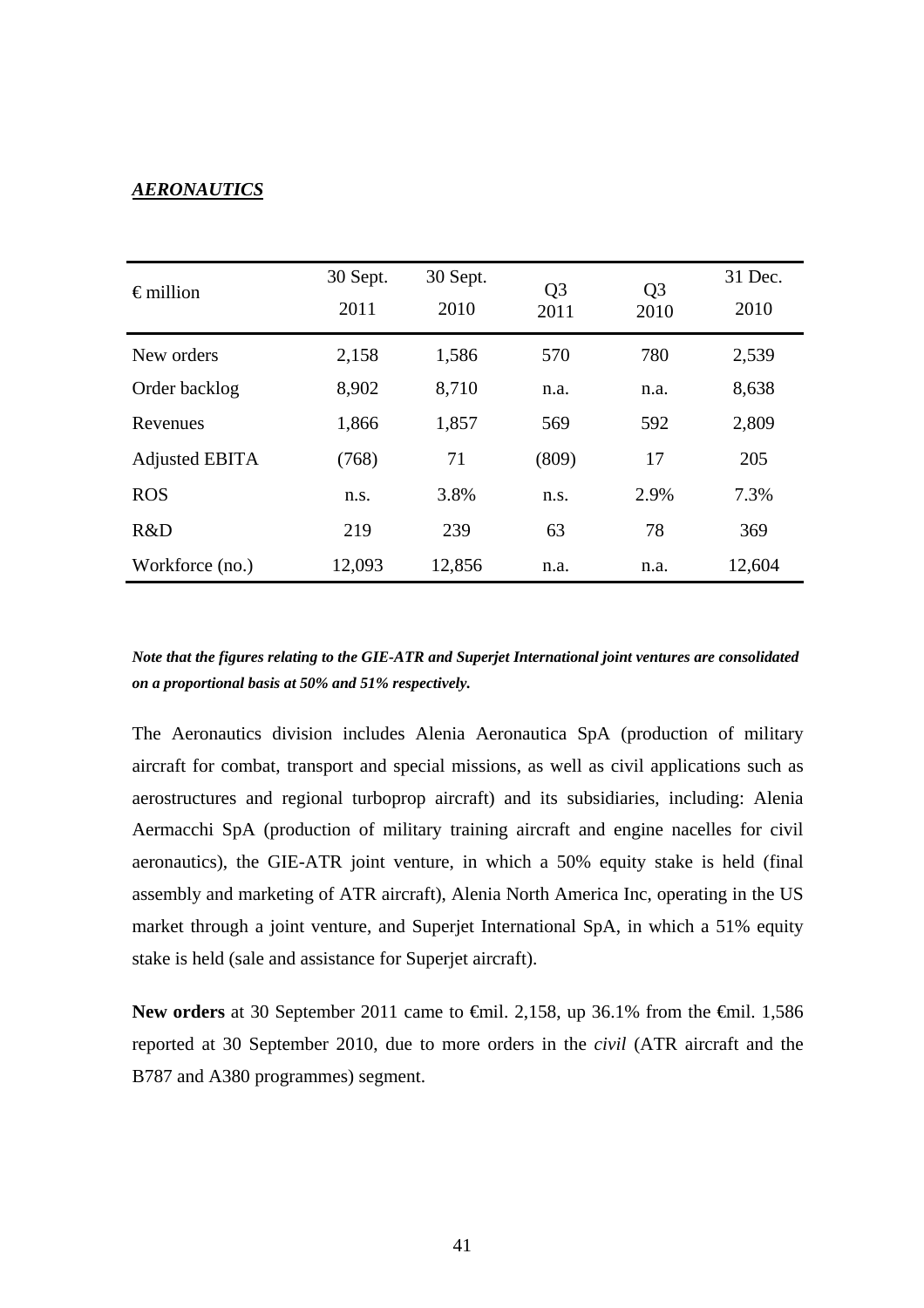The main orders received in the first nine months of 2011 included the following:

- in the *military* segment:
	- for the M346 programme, two contracts entered into by Alenia Aermacchi with ST Aerospace for logistics support for 12 aircraft purchased by the Singapore Air Force in late September 2010. The first contract relates to the joint management of suppliers and post-sale support and the second contract regards programme technical engineering support and technical assistance at the customer's facilities (Q2);
	- for the C27J programme, the order for four aircraft from the Mexican Air Force and logistics support (Q2). The first aircraft will be delivered by the end of 2011 with the entire order to be completed by the end of 2012;
	- for the Tornado programme, the RET 8 contract to perform a mid-life upgrade (MLU) on 25 more aircraft from the Italian Air Force (Q1);
	- orders to provide logistics support for EFA, C27J and AMX aircraft  $(O1-O2)$ .
- in the *civil* segment:
	- for the ATR aircraft, GIE-ATR received new orders for 145 ATR aircraft (61 in the third quarter) from various airlines including: 18 from Indonesian carrier Lion Air (Q1-Q2), 10 from Taiwan Uni Air (Q2), 15 from GE Capital Aviation Services - the aircraft leasing unit of General Electric - (Q2), 12 from Danish carrier Nordic Aviation Capital (Q2-Q3), eight from Australian airline Virgin Blue (Q1) and 31 from various Brazilian airlines (Q2-Q3);
	- for aerostructures, orders for additional lots of the B787, B767, B777, ATR, A380 and A321 programmes and for engine nacelles (Q1-Q2-Q3);
	- for the Maritime Patrol version of the ATR 42MP aircraft, the order from the Italian Harbour Authority to convert the third aircraft (Q1).

The **order backlog** at 30 September 2011 came to €mil. 8,902 (€mil. 8,638 at 31 December 2010) and is expected to continue expanding over the medium/long term. The breakdown revealed a significant portion for the EFA (37%), B787 (17%), ATR (18%), M346 (5%) and C27J (4%) programmes.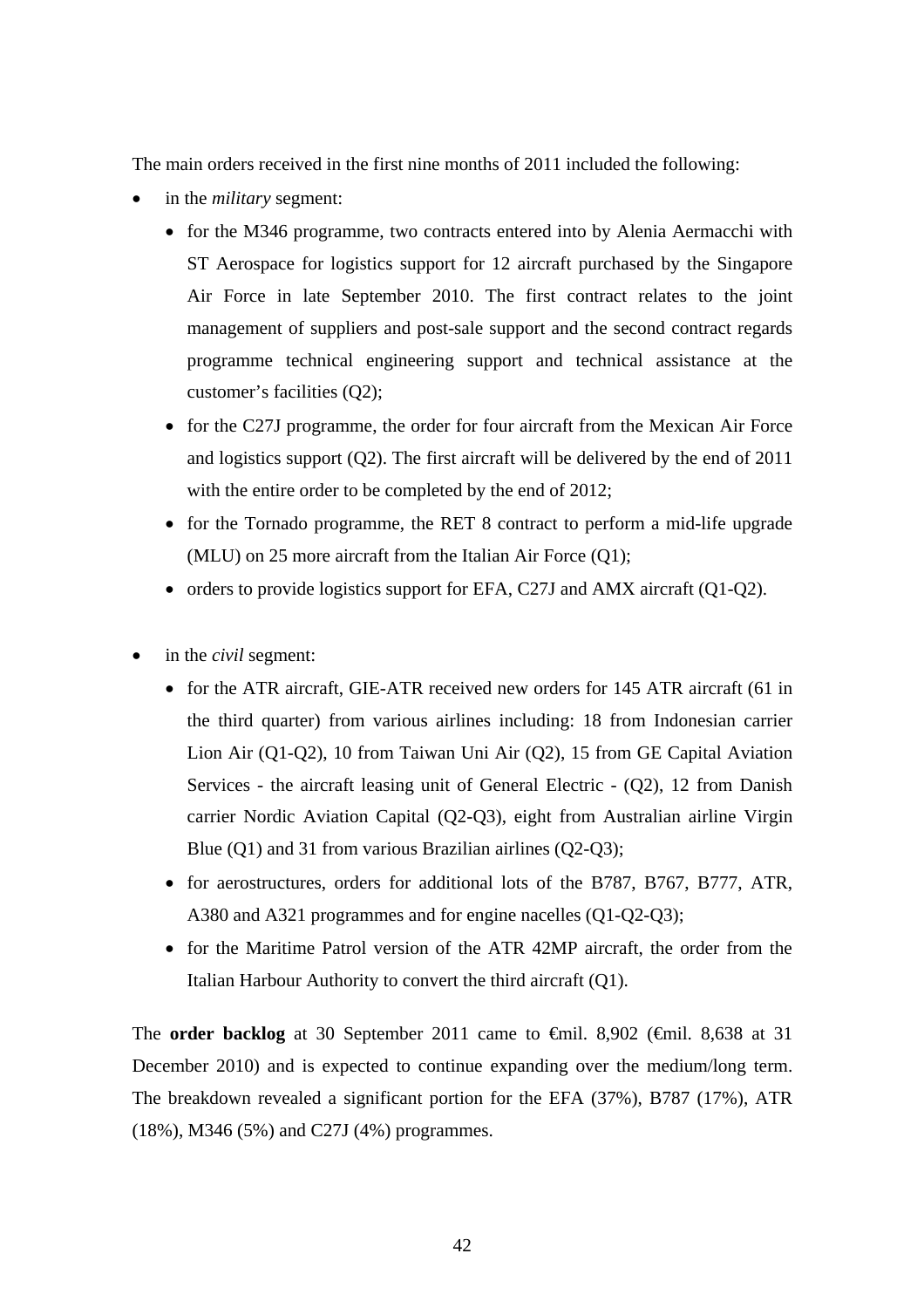**Revenues** at 30 September 2011 came to €mil. 1,866, in line with the figure reported at 30 September 2010 ( $\epsilon$ mil. 1,857). As to individual programmes specifically, there was an upturn in work on the M346, ATR and JSF programmes, which offset reduced revenues in the EFA and B767 programmes.

**Adjusted EBITA** at 30 September 2011 came to €mil. (768), an €mil. 839 deterioration as compared with the €mil. 71 reported at 30 September 2010, generated mostly in the third quarter of 2011. This deterioration is due to:

- lower industrial efficiency, affected by problems in certain production processes for which corrective actions have been taken to address the situation;
- non-recurring costs, totalling around €mil. 753, connected with the B787 programme, which was marked by new, recent events that altered the existing scenario, as described in the section on Group results at 30 September 2011.

In addition to lower industrial efficiency, the reduced profitability of the Aeronautics division reflects the growing competitive pressure on the aerostructures business and export sales. To address this situation, in September 2011 a restructuring, reorganisation and revitalisation plan (currently being finalised) was approved which should, beyond those actions already under way, lead to a significant reduction in operating costs, a greater recovery in efficiency and a rationalization of the "product portfolio". In brief this plan consists in cutting operating costs and regaining efficiency through the rationalisation of current manufacturing sites (closing of Casoria and Venice sites and the Rome headquarters by transferring activities to other locations), the improvement of industrial processes (creation of integrated production centres and reorganisation of the engineering under three heads of design), the rationalisation of the supply chain, rebalancing and optimizing the workforce in terms of headcount and skills, the introduction of organisational changes in order to better integrate the division's companies (merger of Alenia Aermacchi into Alenia Aeronautica effective as from 1 January 2012) and the outsourcing of certain activities (inventory management, logistics and security services).

The rationalisation of the product portfolio will mainly involve: the abandonment of certain civil craft transformation programmes, the reinforcement of its leadership in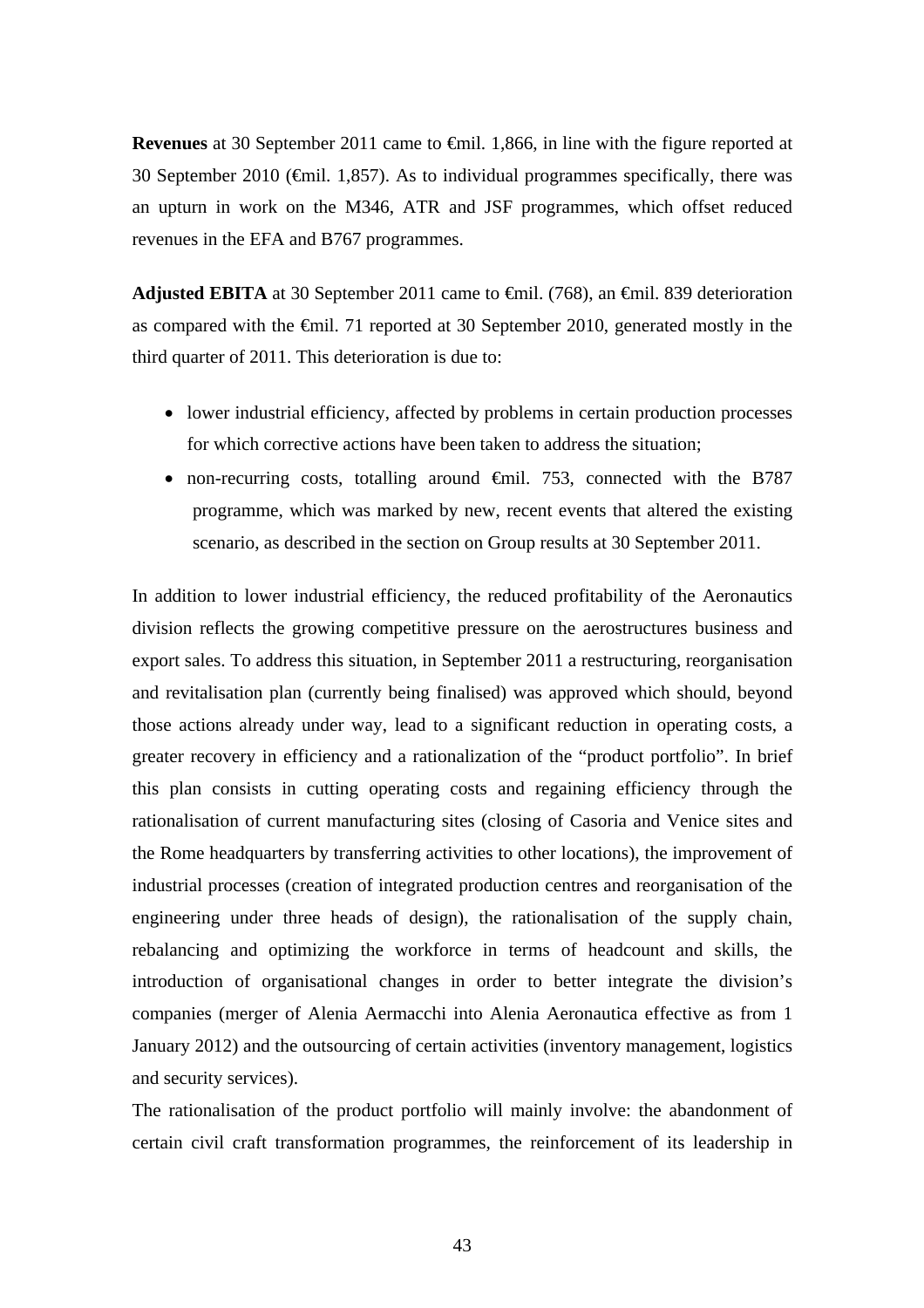proprietary products, extension and reinforcement of its role in joint programmes, abandoning or reducing the manufacture of products with lower technological content and little future opportunities.

**Research and development** costs for first nine months of 2011 totalled €mil. 219 (€mil. 239 at 30 September 2010) and reflect the progress made in the main programmes under development (M346, C27J, B787, ATR MP and UAV) and in activities relating to innovative aerostructures using composite materials and system integration. Furthermore, development activity continued on important military (EFA, Tornado and Neuron) and civil (C-series and the derivative B787-9) programmes commissioned by customers.

The **workforce** at 30 September 2011 numbered 12,093, a net decrease of 511 from the 12,604 at 31 December 2010, essentially due to staff reduction and efficiency efforts undertaken as part of the ongoing reorganisation and industrial restructuring process.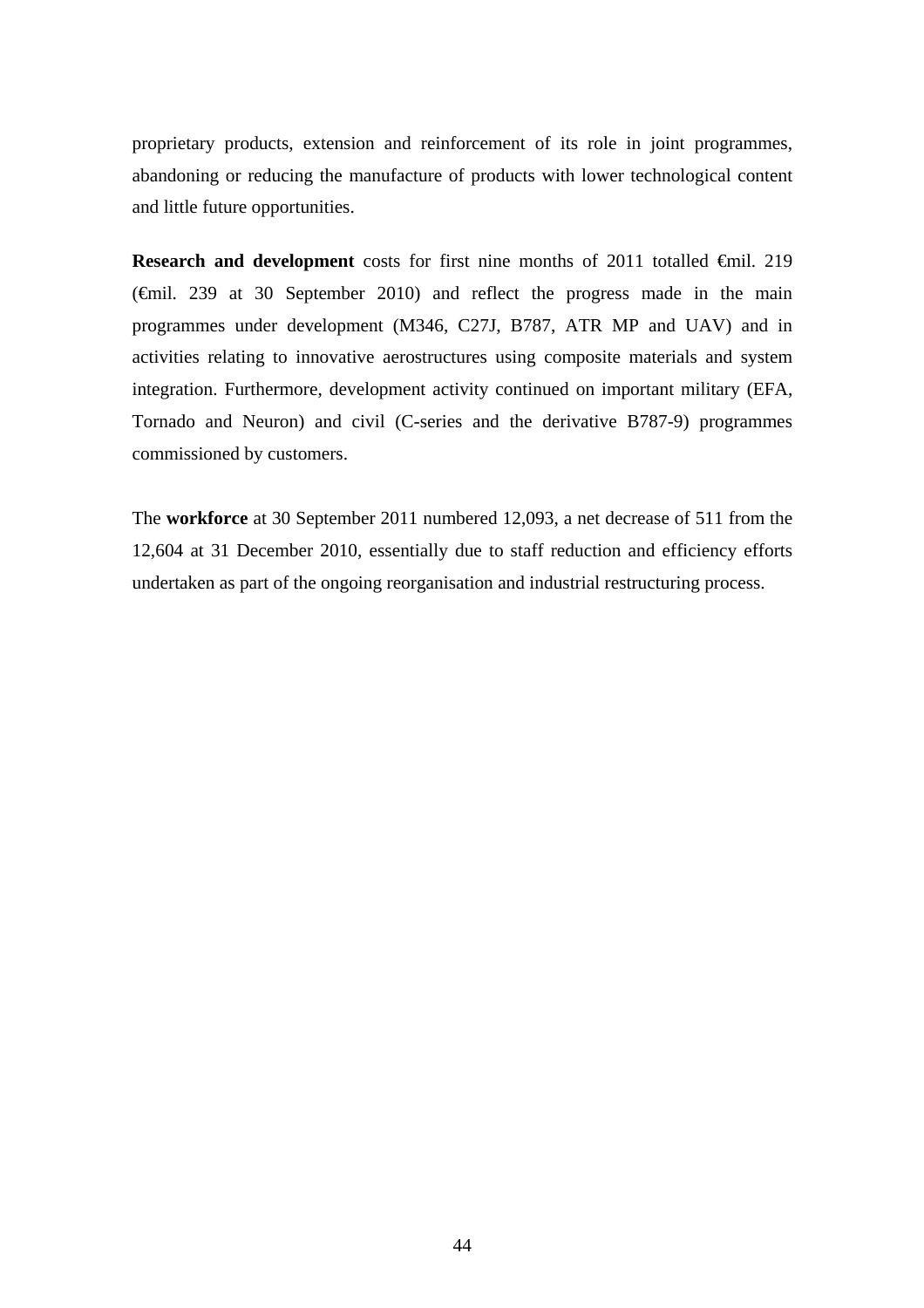## *SPACE*

| $\epsilon$ million    | 30 Sept.<br>2011 | 30 Sept.<br>2010 | Q <sub>3</sub><br>2011 | Q <sub>3</sub><br>2010 | 31 Dec.<br>2010 |
|-----------------------|------------------|------------------|------------------------|------------------------|-----------------|
| New orders            | 514              | 762              | 143                    | 265                    | 1,912           |
| Order backlog         | 2,441            | 1,775            | n.a.                   | n.a.                   | 2,568           |
| Revenues              | 699              | 616              | 219                    | 204                    | 925             |
| <b>Adjusted EBITA</b> | 27               | 15               | 17                     | 9                      | 39              |
| <b>ROS</b>            | 3.9%             | 2.4%             | 7.8%                   | 4.4%                   | 4.2%            |
| R&D                   | 43               | 39               | 12                     | 13                     | 68              |
| Workforce (no.)       | 4,118            | 3,636            | n.a.                   | n.a.                   | 3,651           |

Finmeccanica operates in the space industry through the **Space Alliance** between Finmeccanica and Thales through two joint ventures in the space industry dedicated, respectively, to satellite services (Telespazio Holding Srl, which is based in Italy and has its main industrial facilities in Italy, France, Germany and Spain and in which Finmeccanica Spa holds 67% and Thales SAS 33%) and to manufacturing (Thales Alenia Space SAS, which is based in France and has its main industrial facilities in France, Italy, Belgium and Spain, in which Finmeccanica Spa holds 33% and Thales SAS 67%).

As part of the process to rationalise the activities of the Defence and Security Electronics division begun last year, the space-related activities of the SELEX Sistemi Integrati group and the Elsag Datamat group (from 1 June 2011 merged as SELEX Elsag) were transferred to the Telespazio group as from 1 January 2011.

As a result of this acquisition and business reorganisation, Telespazio Holding Srl currently focuses on *satellite services* in the following segments: networks and connectivity (fixed and mobile telecommunications services, network services, TV, defence and security services, valued-added services), satellite operations (in-orbit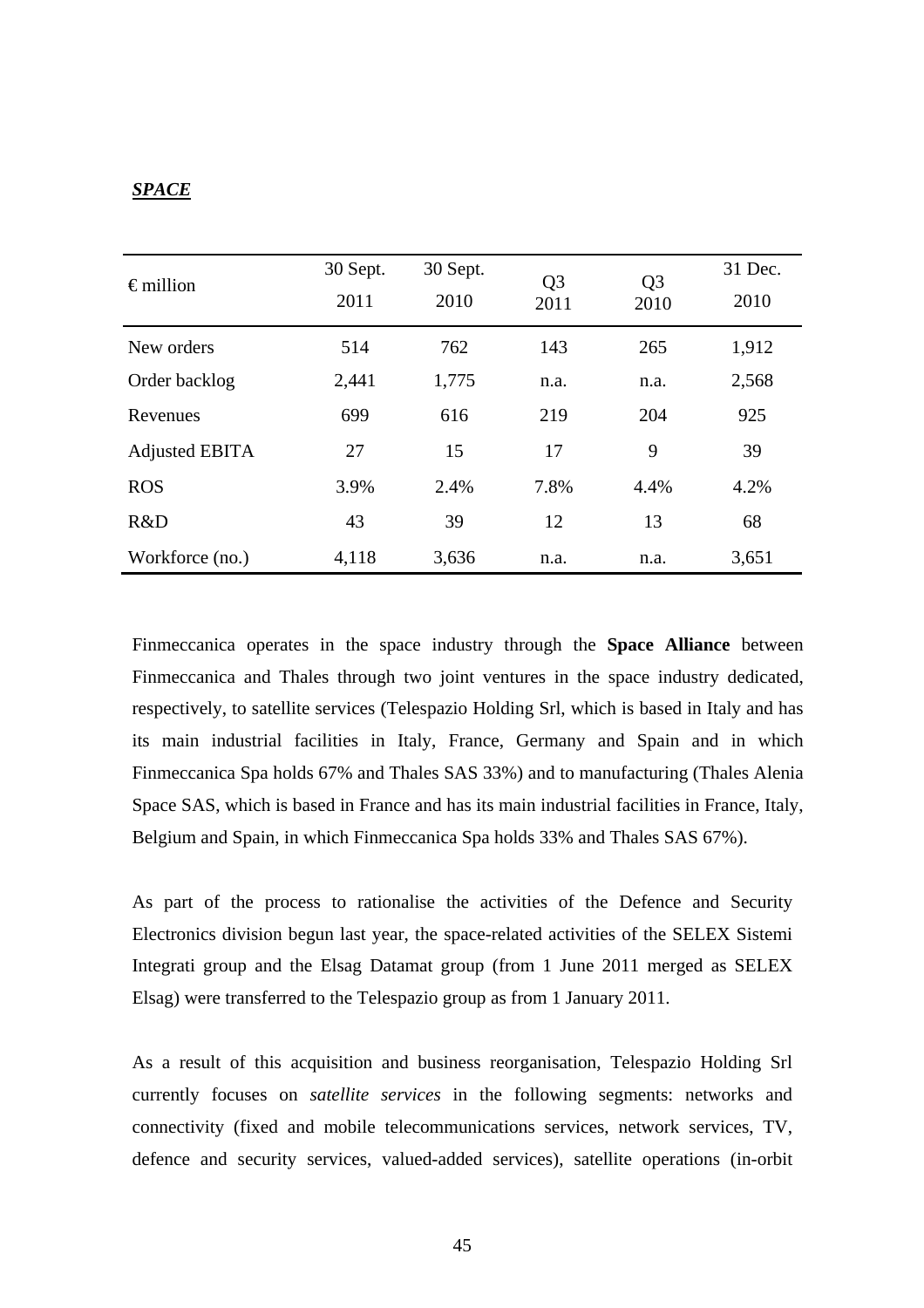satellite control, telemetry services, command and control and Launch and Early Operation Phase (LEOP) services, operational management of infrastructures and systems for satellite communications and television broadcasting); satellite systems and applications (earth centre design, development and management, consulting and engineering services, development of navigation, training and meteorology applications) and geoinformation (data, thematic maps, operational services, monitoring services and territorial surveillance).

Thales Alenia Space SAS focuses on *manufacturing* (design, development and production) in the following segments: telecommunications satellites (commercial, governmental and military), scientific programmes, earth observation systems (optical and radar), satellite navigation, orbital infrastructures and transport systems, equipment and devices.

From a commercial perspective, in 2011, the Group acquired **new orders** in the amount of €mil. 514, down 32.6% from the same period of 2010 (€mil. 762), mainly attributable to the *manufacturing* segment.

The most significant new orders for the period relate to the following segments:

- in the *commercial telecommunications* segment*:* the order for payloads for the Express AM8, AT1 and AT2 Russian communications satellites (Q1-Q2) and the payload for the KAZSAT 3 satellite (3T); new orders for TV satellite capacity and services (Q1-Q2-Q3) and satellite telecommunications services (Q1-Q2-Q3);
- in the *military and government telecommunications* segment: additional lots of the orders from the Italian Space Agency (ASI) and the French Space Agency (CNES) for the Athena Fidus satellite (Q1); the contract to provide operating services in connection with launches of the CNES satellite at the Guiana Space Center (Q3) and orders for military satellite telecommunications services (Q1-Q2-Q3);
- in the *earth observation* segment: orders for Cosmo data and stations (Q1-Q2); the order for GeoEye data (Q1-Q2-Q3); the order for services related to the management and development of the National Agricultural Information System (SIAN) (Q2);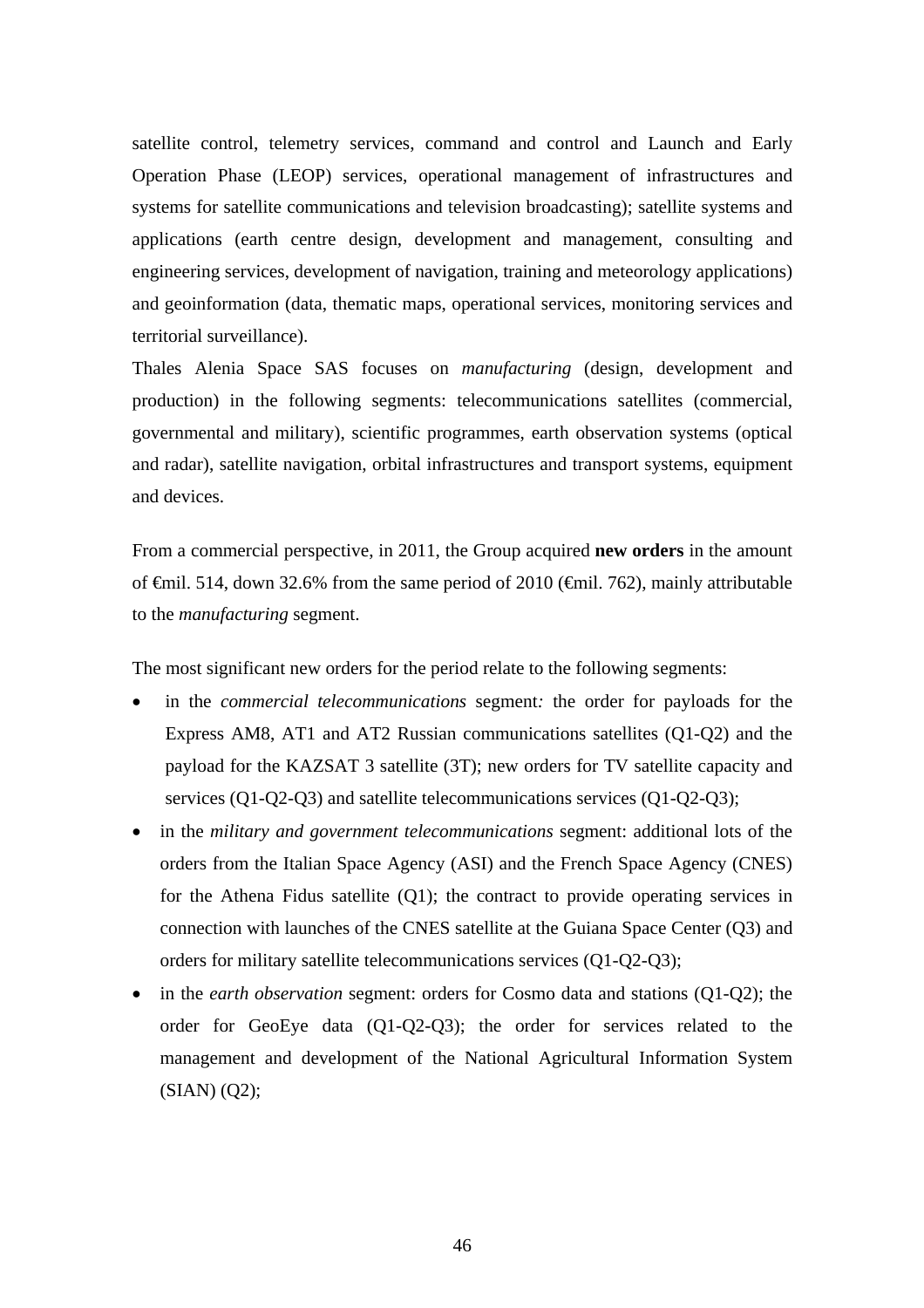- in the *satellite navigation* segment: the order related to the Egnos programme (Q2); the order for the "Ground Mission Segment" and the "Space Segment" for the Full Operation Capability (FOC) phase under the Galileo Programme (Q1-Q2);
- in the *science programmes* segment: an additional lot for the Bepi-Colombo (Q1) and Exomars (Q3) programmes and the order from the European Space Agency to develop the atmospheric reentry demonstrator IXV (Intermediate eXperimental Vehicle) (Q3).

The **order backlog** at 30 September 2011 totalled €mil. 2,441, a decrease of 4.9% from the figure at 31 December 2010 ( $\epsilon$ mil. 2,568). The backlog at 30 September 2011 is composed of manufacturing activities (66%) and satellite services (34%).

**Revenues** for the period came to €mil. 699, up 13.5% from the same period of the previous year ( $\epsilon$ mil. 616), due largely to higher production in both the manufacturing and satellite services segments. Production mainly relates to the continuation of activities in the following segments:

- in the *commercial telecommunications* segment for Yahsat, W3D, W6A, APSTAR 7 and 7B, Yamal- 401 and 402 satellites; the 2nd generation Globalstar, Iridium Next and O3B satellite constellations; the provision of satellite telecommunications services and the resale of satellite capacity;
- in the *military telecommunications* segment for the Sicral 2 and CSO-post Helios programmes and the provision of satellite services for military satellite telecommunications services;
- in the *earth observation* segment for the satellites for the Sentinel 1 and Sentinel 3 mission of the GMES-Kopernikus programme, for the Göktürk satellite system for the Turkish Ministry of Defence and for the 2<sup>nd</sup> Generation COSMO-SkyMed observation satellite system for ASI and the Italian Ministry of Defence;
- in the *science programmes* segment for the Exomars and Bepi-Colombo programmes;
- in the *satellite navigation* segment for the ground mission segment of the Galileo programme;
- in the *orbital infrastructure* segment for the CYGNUS COTS programme connected with the International Space Station.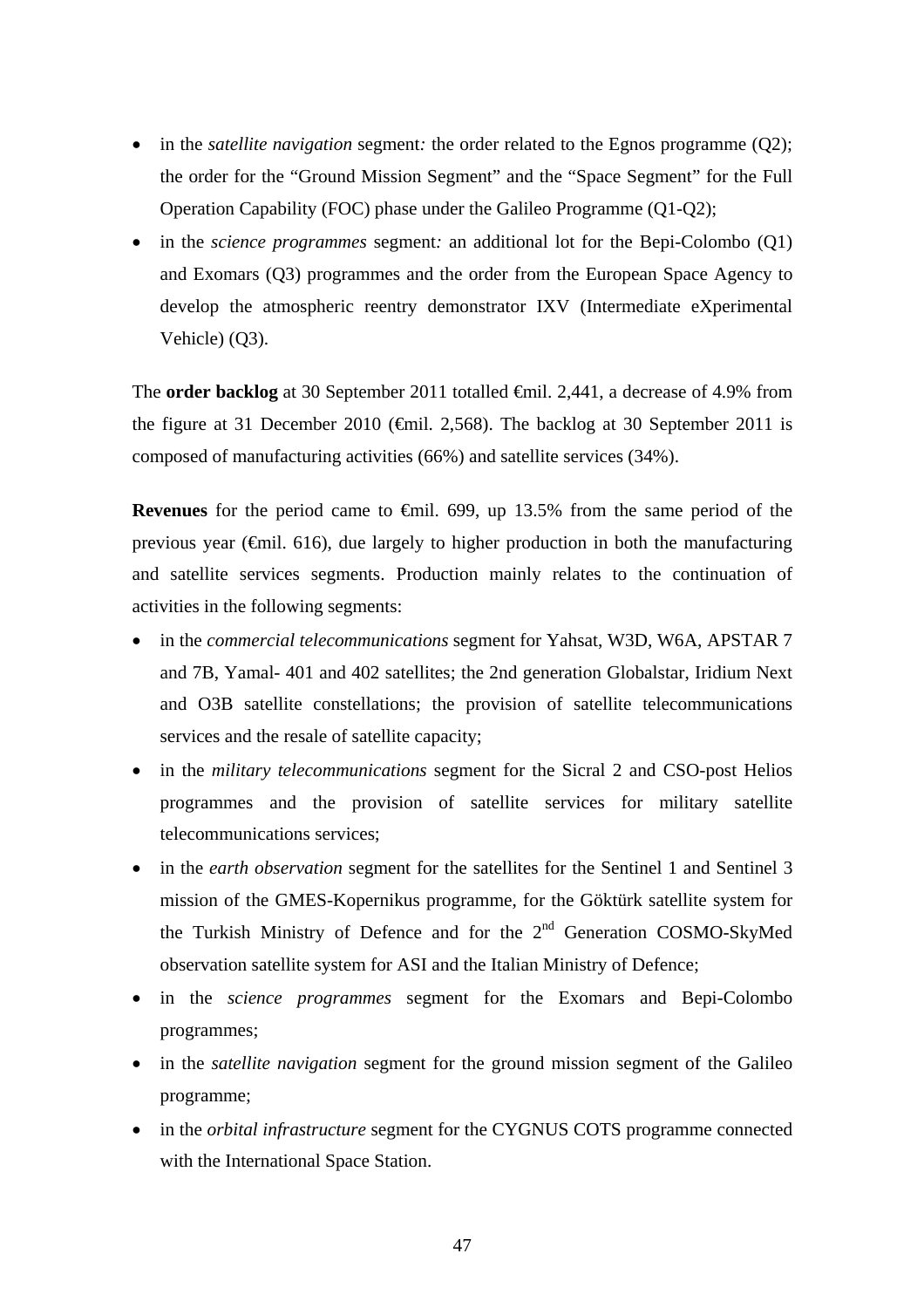**Adjusted EBITA** at 30 September 2011 came to  $\theta$ mil. 27, an increase of  $\theta$ mil. 12 over the figure reported at 30 September 2010 ( $\bigoplus$  fil. 15), due to higher production volumes and the higher profitability of both the manufacturing and satellite services segments. As a result, **ROS** amounted to 3.9%, compared with 2.4% at 30 September 2010.

**Research and development** costs at 30 September 2011 came to €mil. 43, an increase of  $\theta$ mil. 4 from the figure posted for the same period of 2010 ( $\theta$ mil. 39).

Activities in this area largely included the continued development of systems, solutions and applications for security, emergency management, homeland security (GMES-Kopernikus programme) and for navigation/infomobility services (Galileo programme); aerial communications solutions (SESAR); solutions for optimising the satellite band; processing systems for earth observation SAR data; flexible payloads for military telecommunications applications; studies on landing systems for planetary exploration and on technologies for orbiting structures and life-support systems.

The **workforce** at 30 September 2011 came to 4,118, for an increase of 467 employees over the 3,651 reported at 31 December 2010, mainly as a result of the change in the scope of the *satellite services* segment due to the transfer of business activity from the Defence and Security Electronics division.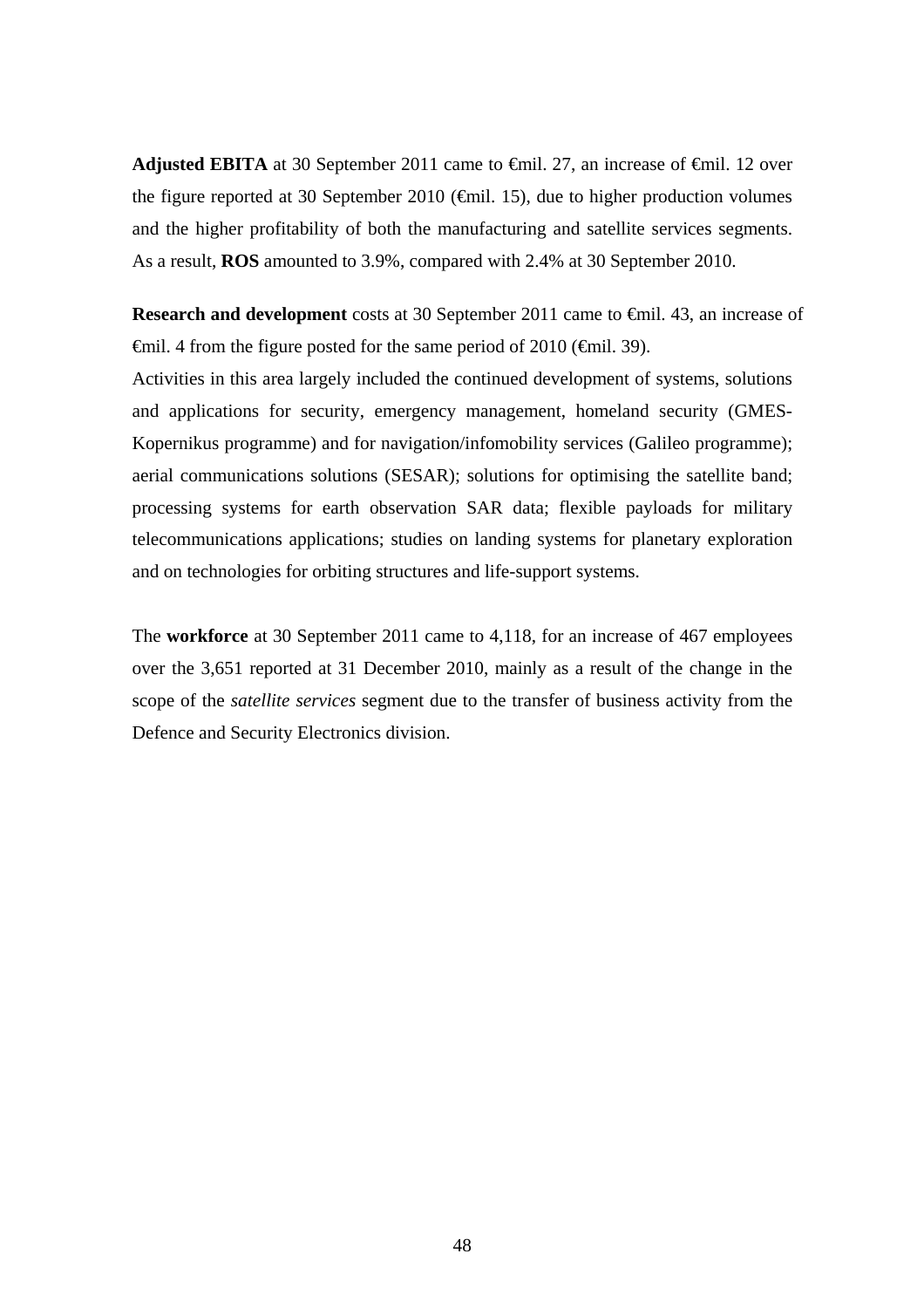## *DEFENCE SYSTEMS*

| $\epsilon$ million    | 30 Sept.<br>2011 | 30 Sept.<br>2010 | Q <sub>3</sub><br>2011 | Q <sub>3</sub><br>2010 | 31 Dec.<br>2010 |
|-----------------------|------------------|------------------|------------------------|------------------------|-----------------|
| New orders            | 483              | 661              | 165                    | 247                    | 1,111           |
| Order backlog         | 3,450            | 3,748            | n.a.                   | n.a.                   | 3,797           |
| Revenues              | 811              | 802              | 252                    | 266                    | 1,210           |
| <b>Adjusted EBITA</b> | 65               | 61               | 16                     | 24                     | 107             |
| <b>ROS</b>            | 8.0%             | 7.6%             | 6.3%                   | 9.0%                   | 8.8%            |
| R&D                   | 186              | 189              | 62                     | 64                     | 260             |
| Workforce (no.)       | 4,079            | 4,096            | n.a.                   | n.a.                   | 4,112           |

The Defence Systems division includes the activities of MBDA, the joint venture with BAE Systems and EADS in which Finmeccanica holds a 25% stake, in missile systems; the Oto Melara group in land, sea and air weapons systems; and WASS SpA in underwater weapons (torpedoes and countermeasures) and sonar systems.

New orders at 30 September 2011 came to <del>€</del>mil. 483, down compared with the <del>€</del>mil. 661 posted at 30 September 2010, due mainly to *land, sea and air weapons systems*, where an important new order from the Italian Ministry of Defence was reported during the same period of the previous year, and to *missile systems*, which received significant new orders from the UK Ministry of Defence in the first nine months of 2010.

The following were the most important new orders for the period:

 in the *missile systems* segment: the contract to provide support for the Sea Viper surface-to-air missile system for the British Navy's Type 45 class ships (Q2); the order for Exocet anti-ship missiles from a foreign customer (Q2); additional orders for customer support activities (Q1-Q2-Q3);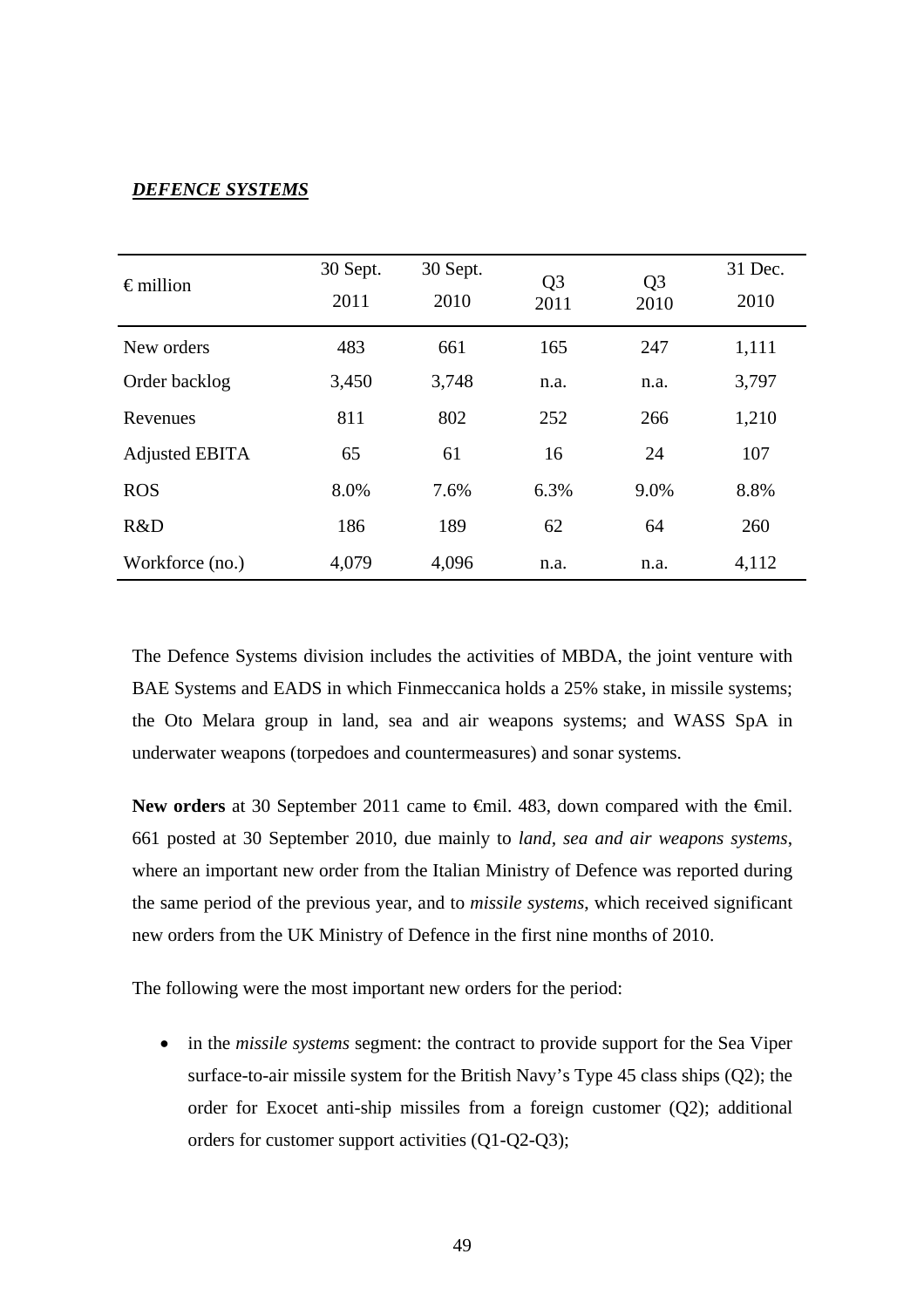- in the *land, sea and air weapons systems* segment: orders to grade the Vulcano 127 and 155 Extended Range guided ammunition from the Italian Navy (3T); the order for the Davide kit to upgrade the guns on two Italian Navy frigates (Q2) and to develop and supply automatic loading systems for guns on Italian Navy FREMM frigates (Q3); the order for one 76/62 SR gun and a 25 mm machine gun system as part of the order from Algeria placed with SELEX Sistemi Integrati for a combat system for a naval vessel (Q2); an order for pintle mount systems for AgustaWestland helicopters for the Italian Air Force (Q2); the order for Hitfist turrets kits for Poland (Q1) and logistics orders from various customers;
- in *underwater systems:* the order for 25 A244 light torpedoes (Q2), for 27 upgrade kits for the A244 light torpedo and for C303 counter-measure systems (Q1) from a foreign customer, and various logistics orders.

The **order backlog** at 30 September 2011 came to €mil. 3,450 (€mil. 3,797 at 31 December 2010), of which about 60% related to *missile systems*.

**Revenues** at 30 September 2011 came to €mil. 811, essentially in line with the figure reported at 30 September 2010 (€mil. 802)*.*

Revenues were the result of the following activities in the various segments:

- *missile systems*: activities for the production of Aster and Mistral surface-to-air missiles, Spada air defence missile systems, Mica air-to-air missiles and Exocet anti-ship missiles; activities relating to the development of the air defence system in connection with the Medium Extended Air Defence System (MEADS) programme; customer support;
- *land, sea and air weapons systems*: the production of MAVs and semi-propelled PZH 2000 howitzers for the Italian Army; Hitfist turrets kits for Poland and 76/62 SR naval guns for various foreign customers; FREMM programme activities; production of SampT missile launchers and logistics;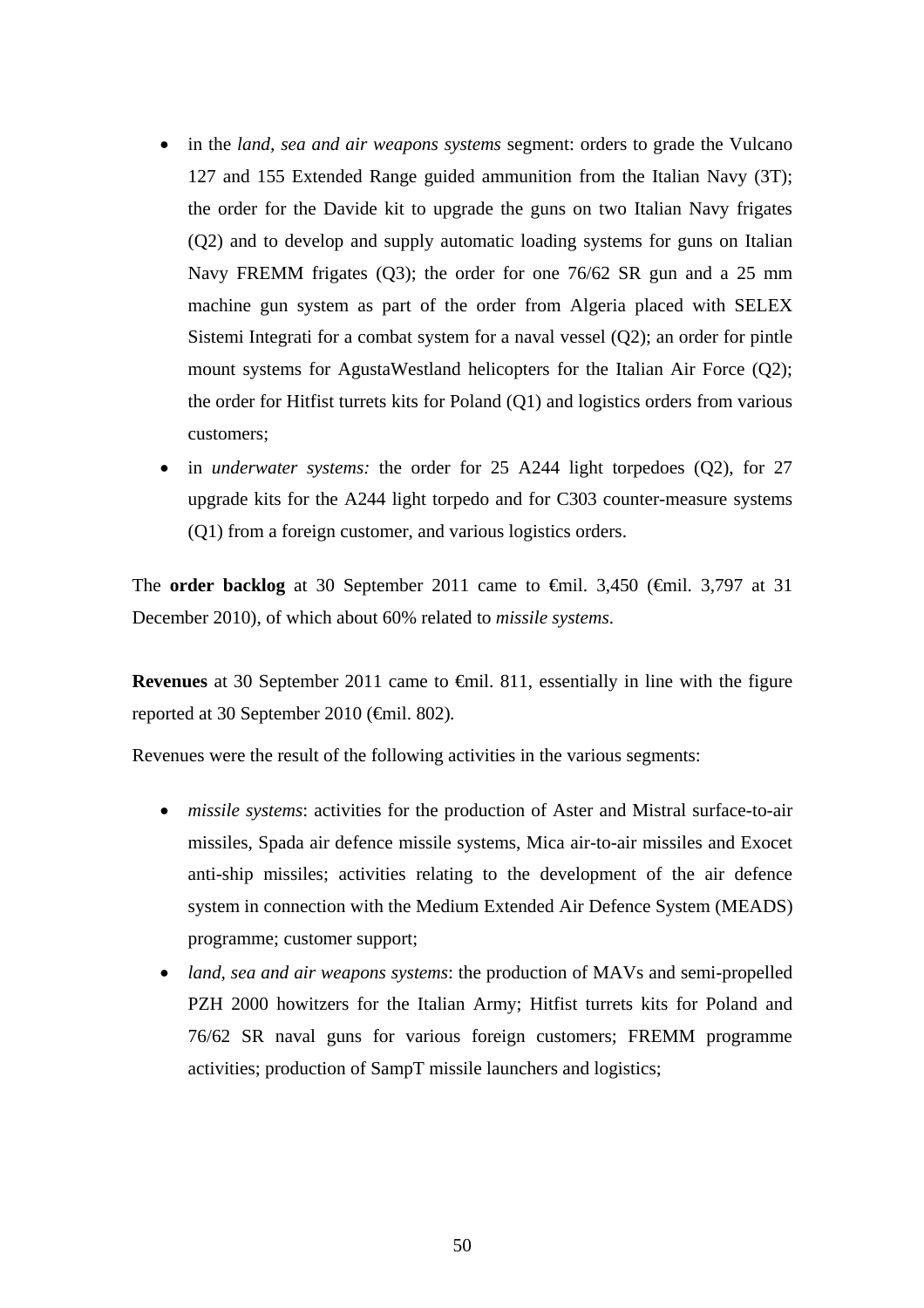*underwater systems*: activities relating to the Black Shark heavy torpedo, to the MU90 and A244 light torpedoes and to countermeasures and activities relating to the FREMM programme and logistics.

**Adjusted EBITA** at 30 September 2011 totalled €mil. 65, up on the figure reported for 30 September 2010 ( $\epsilon$ mil. 61), mainly as a result of a better mix of the various business segments*.* As a result, **ROS** amounted to 8.0% at 30 September 2011 (7.6% at 30 September 2010).

**Research and development** costs at 30 September 2011 totalled €mil. 186, compared with €mil. 189 at 30 September 2010. Some of the key activities included the achievement of important milestones in the MEADS programme, and those for the SCALP Naval cruise missile and the Marte MK2 anti-ship missile, and activities for the development programme for the UK Ministry of Defence, and the continuation of development of the Meteor air-to-air missile in the *missile systems* segment; activities for guided ammunition programmes and for the development of the 127/64 LW gun in the *land, sea and air weapons systems* segment; and activities relating to the Black Shark heavy torpedo in the *underwater systems* segment.

The **workforce** at 30 September 2011 came to 4,079, essentially in line with the figure reported at 31 December 2010 (4,112).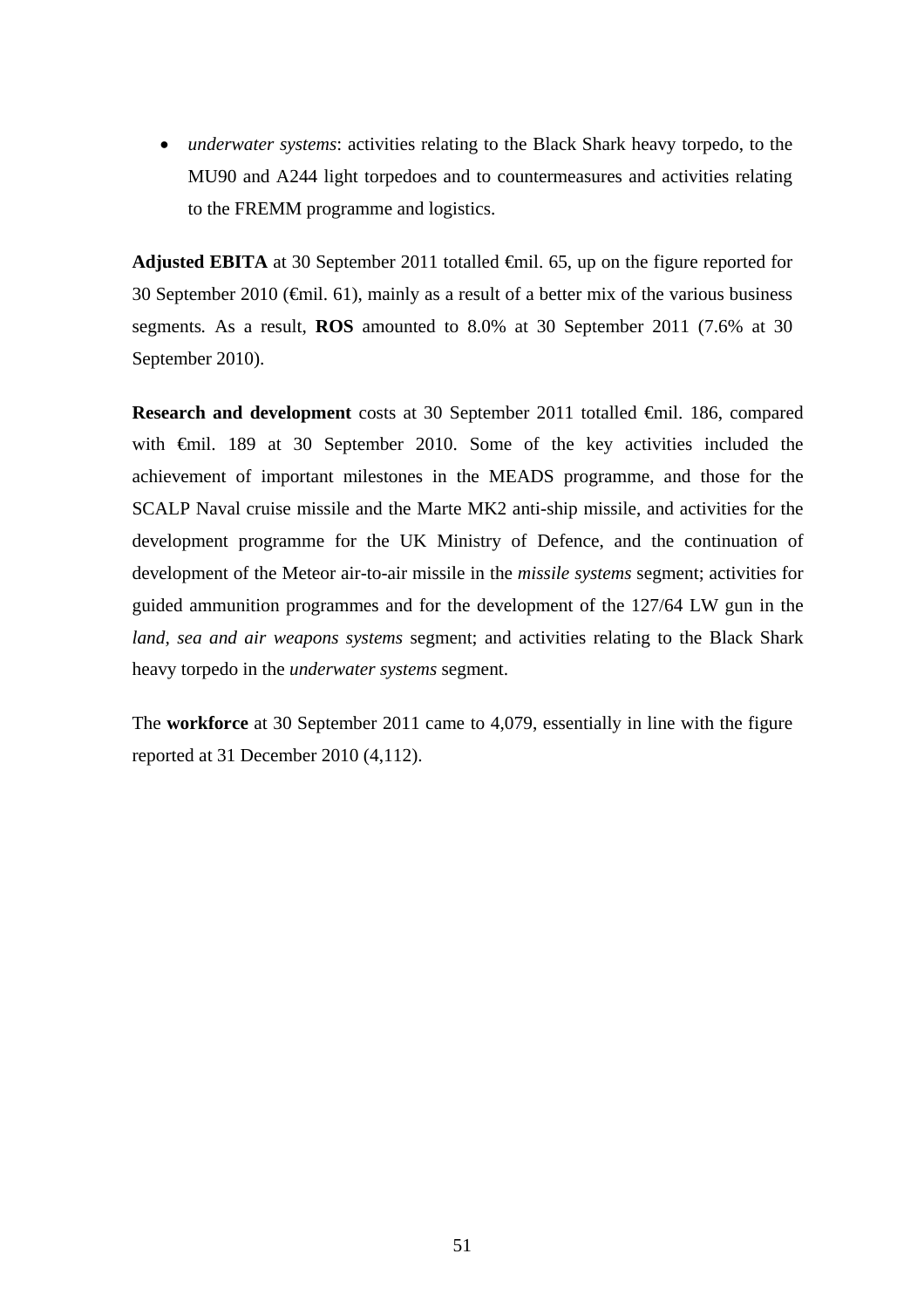# *ENERGY*

| $\epsilon$ million | 30 Sept.<br>2011 | 30 Sept.<br>2010 | Q <sub>3</sub><br>2011 | Q <sub>3</sub><br>2010 | 31 Dec.<br>2010 |
|--------------------|------------------|------------------|------------------------|------------------------|-----------------|
| New orders         | 1,047            | 610              | 249                    | 236                    | 1,403           |
| Order backlog      | 2,030            | 2,950            | n.a.                   | n.a.                   | 3,305           |
| Revenues           | 720              | 994              | 158                    | 317                    | 1,413           |
| Adjusted EBITA     | 54               | 92               | 12                     | 25                     | 145             |
| <b>ROS</b>         | 7.5%             | 9.3%             | 7.6%                   | 7.9%                   | 10.3%           |
| R&D                | 16               | 25               | $\overline{4}$         | 9                      | 38              |
| Workforce (no.)    | 1,848            | 3,427            | n.a                    | n.a.                   | 3,418           |

As concerns the Energy division, it should be remembered that on 13 June 2011 Finmeccanica sold 45% of the share capital of the Ansaldo Energia group to the US investment fund First Reserve Corporation.

As a result of this sale, Ansaldo Energia Holding and its subsidiaries have been consolidated on a proportional basis as of the transaction date.

Finmeccanica is active in the Energy division through Ansaldo Energia Holding SpA (a joint venture held for 55%) and its investees, Ansaldo Energia SpA, Ansaldo Nucleare SpA, Ansaldo Fuel Cells SpA, Asia Power Projects Private Ltd, Ansaldo ESG AG and the Ansaldo Thomassen group.

The Energy division specialises in providing *plants and components* for generating electricity (conventional thermal, combined-cycle and simple-cycle, cogeneration and geothermal power plants), *post-sale services* and *nuclear* activities (plant engineering, services, waste and decommissioning) and services related to power generation from *renewable energy* resources.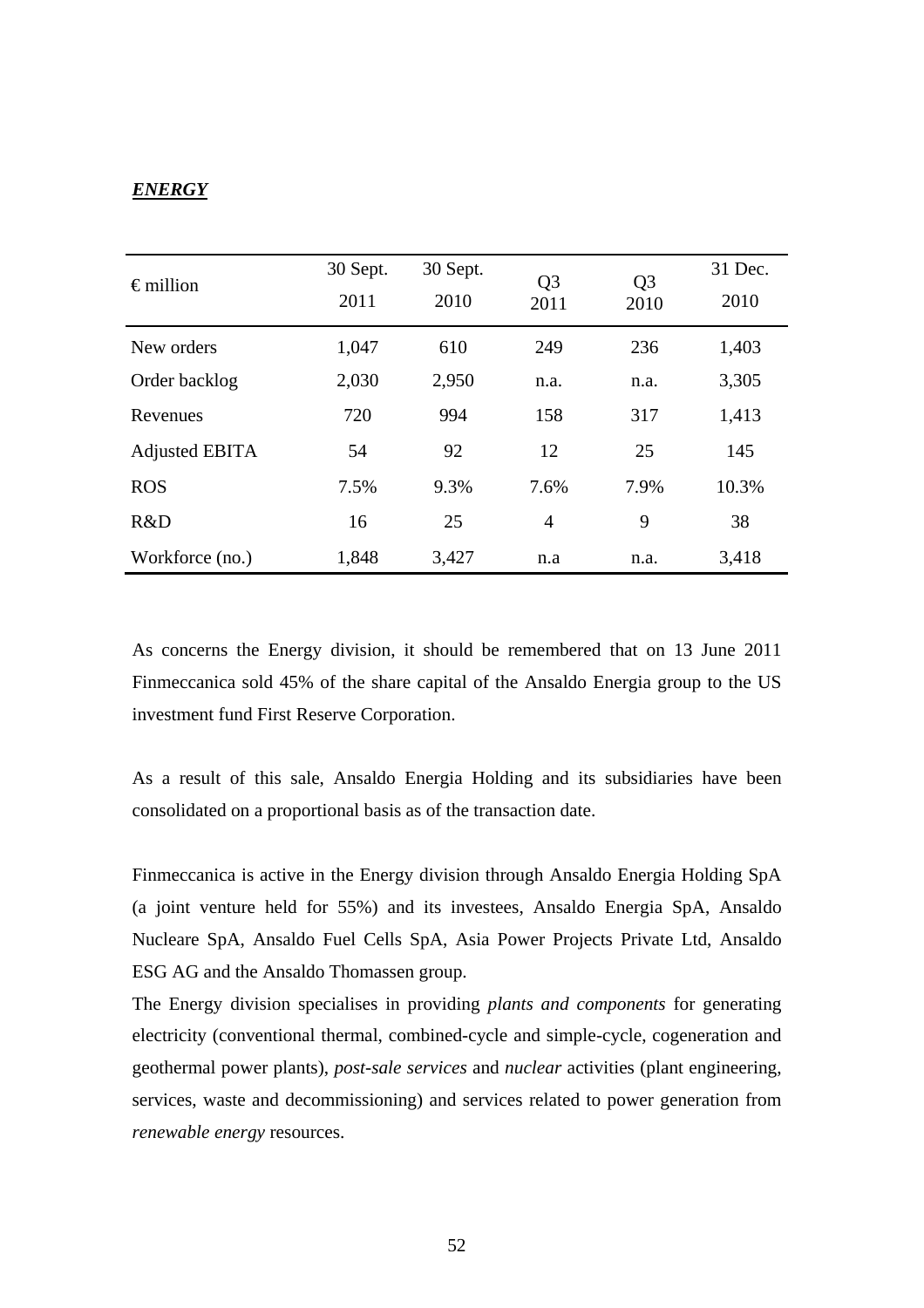Before analysing the difference between the two periods compared, it should be noted that the figures at 30 September 2010 (for the period running from 1 July 2010 to 30 September 2010) were consolidated 100%. In order to provide an accurate picture of the division's performance, changes in income statement items will sometimes be reported on a uniform basis of accounting for the periods compared, accompanied by an explanation of these changes.

New orders in the first nine months of 2011 amounted to <del>€</del>mil. 1,047, up <del>€</del>mil. 437 from the same period of 2010 ( $\bigoplus$  finil. 610). Using a uniform basis of accounting, new orders rose by €mil. 543, mainly due to important new orders in the *plants and components* segment.

The most significant new orders for the period include:

- in the plants and components segment: the order from Turkey for an 800 MW combined-cycle plant located in Gebze, Turkey (Q1); the order for two open-cycle plants (total 550 MW) in Algeria (Ain Djasser II and Labreg) (Q3); the order for a steam turbine and alternator in Egypt (Banha) (Q3);
- in the *service* segment: receipt of new long-term service agreements (LTSA) for the Gebze, Turkey order; repair (spare parts) contracts for two plants in Algeria (Q3); new solution contracts (changing parts of the turbine) (Q1-Q2-Q3);
- in the *nuclear* segment: as regards the *plant engineering* side, new contracts from Argentina (for the Embalse power station turbine) (Q1), orders from Westinghouse in the US (for development of the AP1000 reactor)  $(Q2-O3)$  and orders relating to the Mochovce (Slovakia) plant (Q3); on the *service*-related side, the new Superphoenix reactor support contract for the Creys Malville power station in France (Q1-Q2);
- in the *renewable energy* segment*:* orders for the construction of photovoltaic plants in Matera (Stigliano) (Q1) and Avellino (Bisaccia) (Q2);

The **order backlog** at 30 September 2011 came to  $\theta$ mil. 2,030, compared with  $\theta$ mil. 3,305 at 31 December 2010. The decline is attributable to the aforementioned change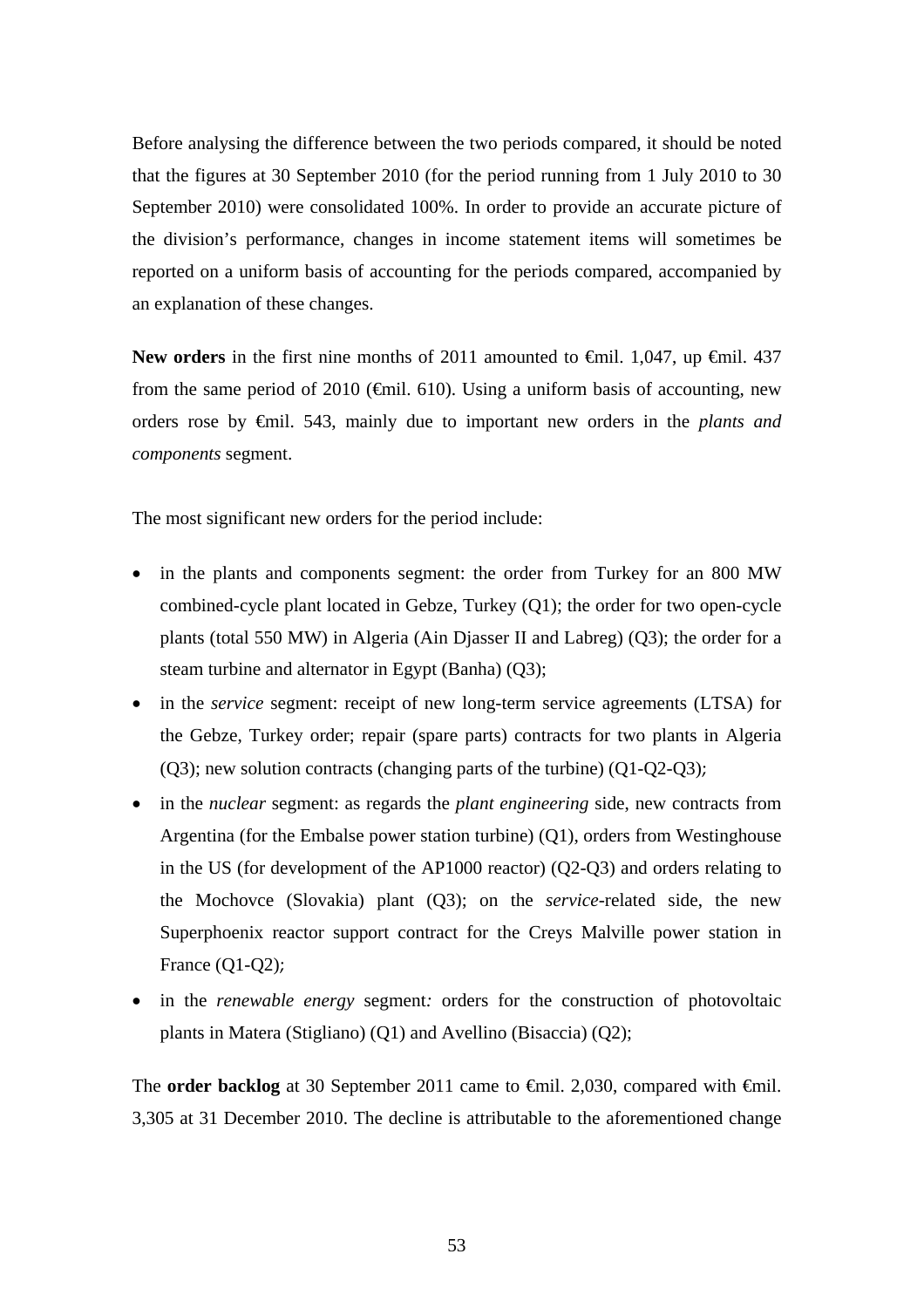in consolidating all items on a line-by-line basis to a proportional basis for certain items for €mil. 1,450 (at the date it began to be consolidated proportionally).

The composition of the backlog is attributable for around 50.4% to *plants and components*, 45.2% to *service* activities (91% of which LTSA scheduled maintenance contracts), 2.2% to the *nuclear* segment, and the remaining 2.2% to *renewable energy*.

**Revenues** at 30 September 2011 amounted to €mil. 720, a decrease of €mil. 274 from the €mil. 994 reported for the first nine months of 2010. Using the same basis of accounting, revenues fell by  $\epsilon$ mil. 131, mainly attributable to lower production volumes in the *plants and components* segment.

Revenues were mainly generated by the following activities:

- *plants and components:* orders from Italy (Aprilia, Turano, San Severo and Torino Nord), Tunisia (Sousse), Egypt (El Sabtia - Cairo), Turkey (Gebze) and France (Bayet);
- *services:* LTSAs for Italy (Sparanise and Rizziconi) and gas turbine spare parts order from India (Valuthur);
- *nuclear:* as to *plant engineering*, activities continued on the Sanmen project in China with Westinghouse and engineering on the Mochovce power station in Slovakia; as to *services*, activity involved the Embalse (Argentina) and Creys Malville (France) plants; and in *waste and decommissioning*, work involved resin treatment at Vercelli (Trino) and the treatment and storage of radioactive waste from submarines in Russia (Andreeva Bay);
- *renewable energy:* work on the Matera (Stigliano) and Syracuse (Francofonte) orders for photovoltaic plants and the order from Avellino (Bisaccia) for construction of a 66 MW wind farm and related maintenance.

**Adjusted EBITA** at 30 September 2011 came to  $\oplus$  iii. 54, down  $\oplus$  iii. 38 from the first nine months of 2010 ( $\bigoplus$ nil. 92). Using the same basis of accounting, adjusted EBITDA fell by  $\epsilon$ mil. 27, mainly due to lower revenues and the impact of the profitability of certain orders in the plant engineering and service segments, as a result of a different production mix as compared with the same period of the previous year.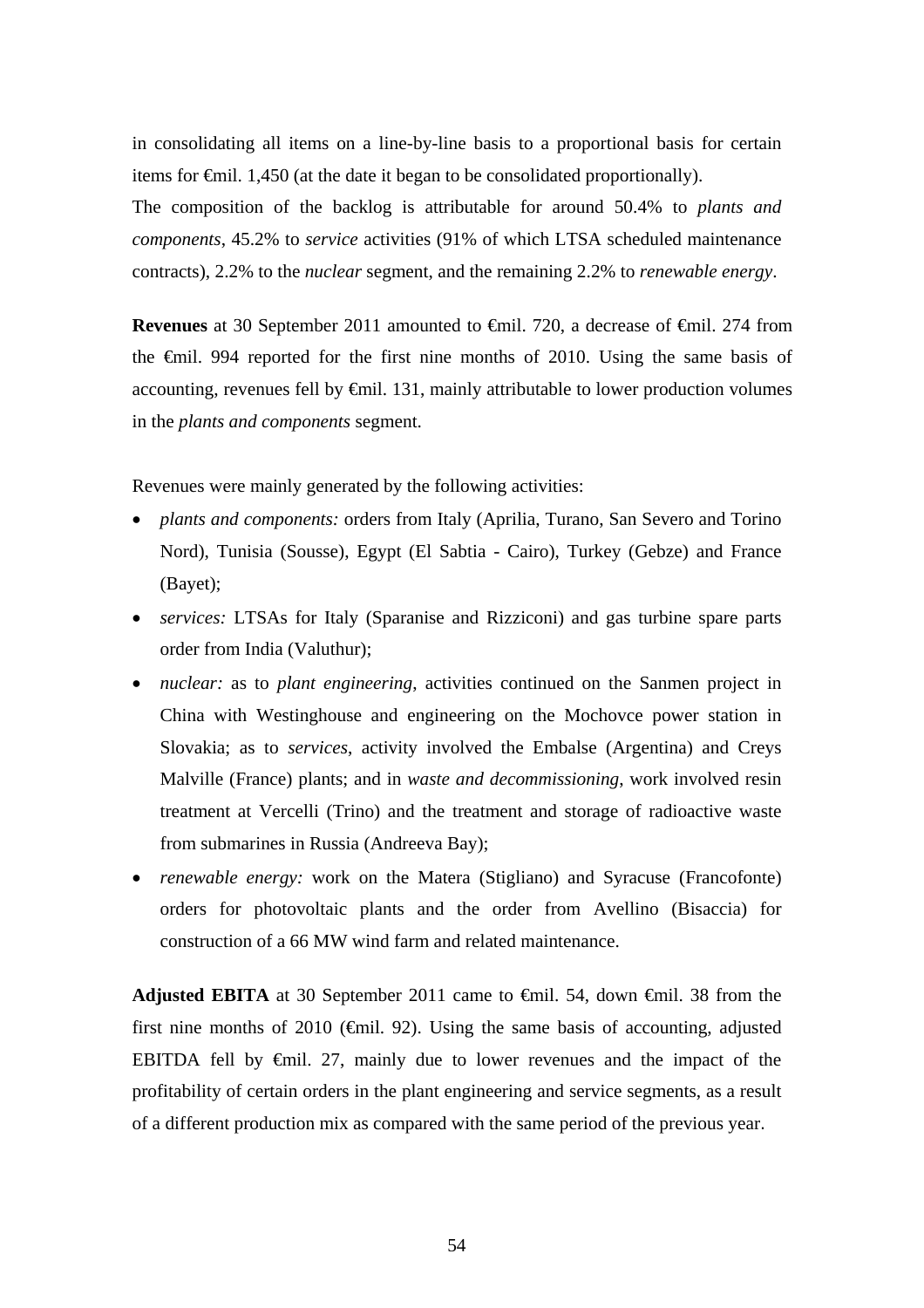**ROS** at 30 September 2011 stood at 7.5%, compared with 9.3% for the same period of 2010.

**Research and development** costs at 30 September 2011 totalled €mil. 16, down €mil.9 from the same period of 2010 (€mil. 25). Using the same basis of accounting, R&D costs fell by €mil. 5. Activities primarily focused on the development of largescale gas and steam turbines and continued work on the new air-cooled generator.

The **workforce** stood at 1,848 at 30 September 2011, compared with 3,418 at 31 December 2010. The decrease is largely due to the different consolidation method used as mentioned above.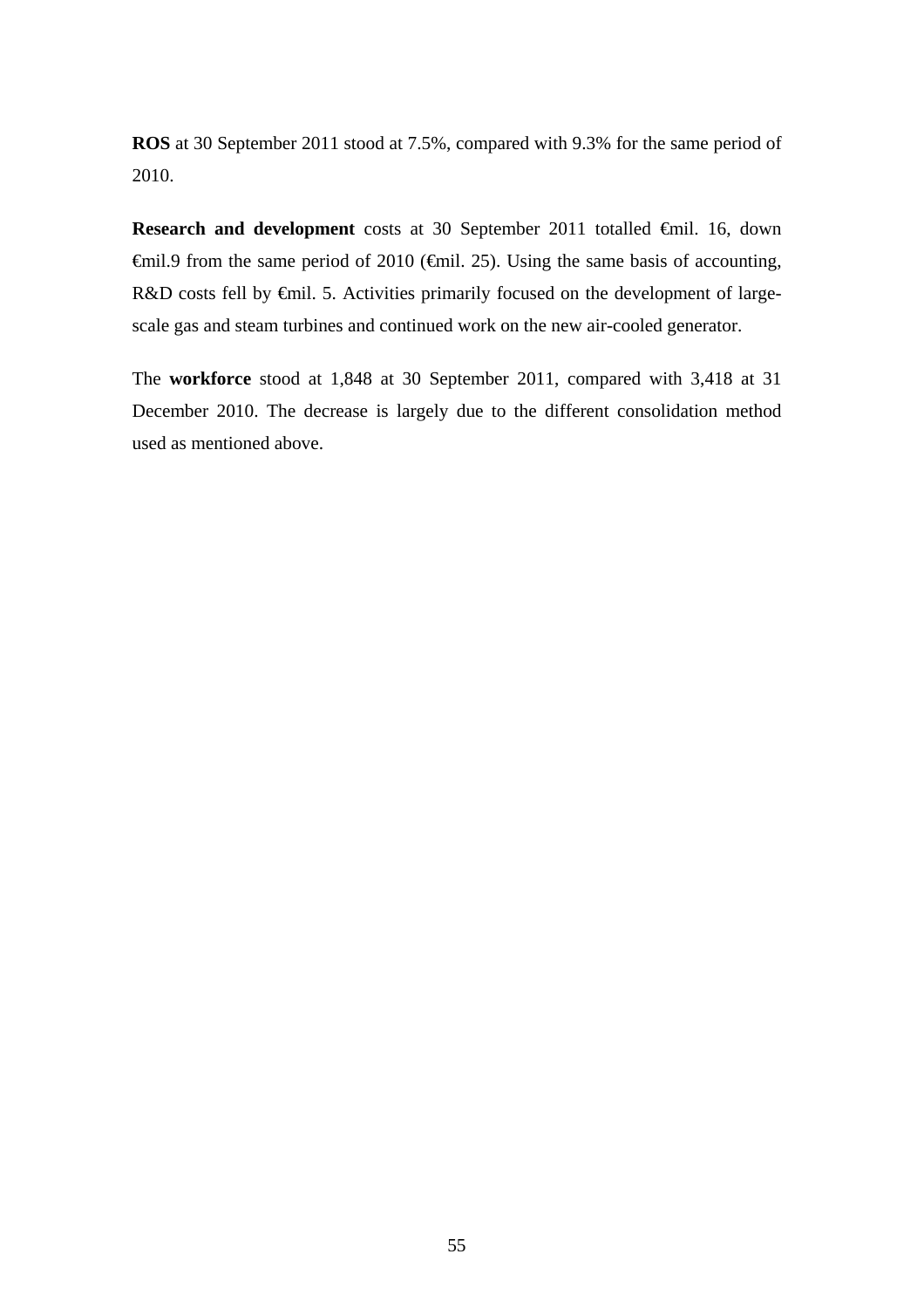### *TRANSPORTATION*

| $\epsilon$ million    | 30 Sept.<br>2011 | 30 Sept.<br>2010 | Q <sub>3</sub><br>2011 | Q <sub>3</sub><br>2010 | 31 Dec.<br>2010 |
|-----------------------|------------------|------------------|------------------------|------------------------|-----------------|
| New orders            | 1,146            | 2,026            | 302                    | 1,293                  | 3,228           |
| Order backlog         | 7,159            | 6,684            | n.a.                   | n.a.                   | 7,303           |
| Revenues              | 1,372            | 1,373            | 419                    | 447                    | 1,962           |
| <b>Adjusted EBITA</b> | (10)             | 57               | (19)                   | 22                     | 97              |
| <b>ROS</b>            | $(0.7\%)$        | 4.2%             | $(4.5\%)$              | 4.9%                   | 4.9%            |
| R&D                   | 33               | 55               | 9                      | 19                     | 69              |
| Workforce (no.)       | 6,981            | 7,243            | n.a.                   | n.a.                   | 7,093           |

The Transportation division comprises the Ansaldo STS group (signalling and transportation solutions), AnsaldoBreda SpA and its investees (vehicles) and BredaMenarinibus SpA (buses).

New orders at 30 September 2011 came to <del>€</del>mil. 1,146, down <del>€</del>mil. 880 from the same period of 2010 ( $\epsilon$ mil. 2,026), due mainly to lower new orders in the vehicles segment, which benefited in the third quarter of 2010 from the order from Trenitalia for 50 high-speed trains as part of the temporary joint venture with Bombardier. The following were the most important new orders for the period:

- in the *signalling and transportation solutions* segment:
	- o in *signalling:* the order to upgrade the technology for the conventional lines on the Turin-Padua route (Q1); the order for the Red Line of the Stockholm metro (Q1); the contract for the maintenance of metro and tram signalling systems in Paris (Q1); the order to design, supply, install and implement the Level 2 ERTMS/ETCS signalling systems along the Berlin-Rostock line (Q3); various components orders and service and maintenance orders;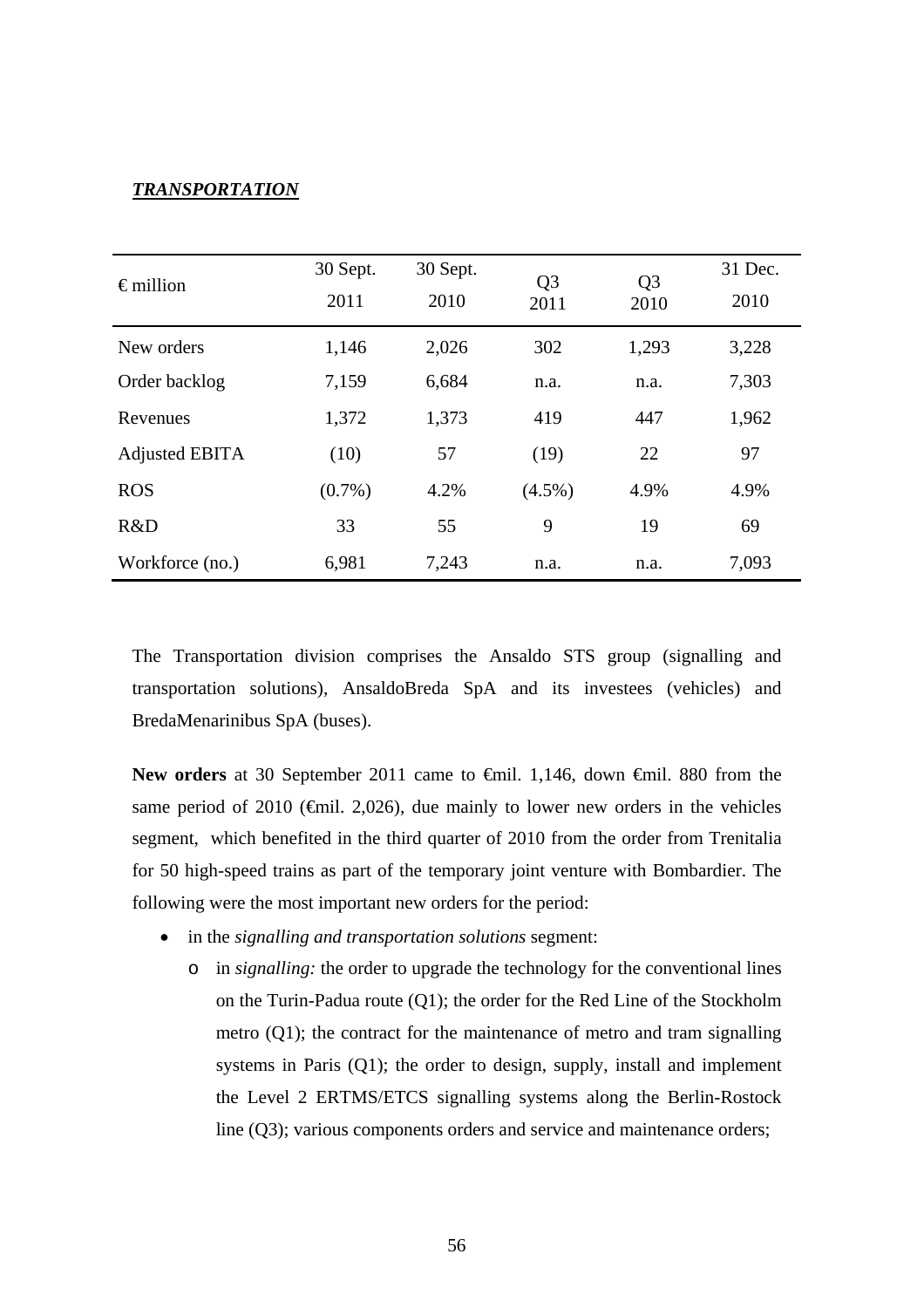- o in *transportation solutions:* the order for trains for the new Copenhagen metro line (Cityringen) (Q3); the order for the Milan metro Line 5 extension (Q1); contracts under the framework agreement with Rio Tinto Iron Ore, in Australia (Q1-Q2);
- in the *vehicles* segment: the order for trains for the Milan metro Line 5 extension (Q1) and service orders;
- in the *bus* segment: various orders for a total of 86 buses.

At 30 September 2011 the **order backlog** amounted to €mil. 7,159, down €mil. 144 from 31 December 2010 ( $\bigoplus$ nil. 7,303). The order backlog breaks down as follows: 63.8% for signalling and transportation solutions, 35.7% for vehicles and 0.5% buses.

**Revenues** at 30 September 2011 were equal to €mil. 1,372, in line with the same period of 2010 (€mil. 1,373). The improved activity in the vehicles and bus segments, still below expectations, largely offset the decline in production volumes in the signalling and transportation solutions segment, mainly due to the completion of several Italian signalling projects, which in part reflect the lack of progress on orders for Libya.

Major orders include:

- in the *signalling and transportation solutions* segment:
	- o in *signalling:* orders for automated train control systems (SCMT) and the project related to the Turin-Padua route for Italy; orders for the Bogazkopru-Ulukisla-Yenice and Mersin-Toprakkale lines and for the Ankara metro in Turkey; orders for Australian Rail Track Co. (ARTC) in Australia; the Cambrian Line in the UK; the Rhin-Rhone high-speed train line in France; the order for the Union Pacific Railroad project and for the interlocking system for the Lexington Avenue and Fifth Avenue stops in New York in the US; various orders for components;
	- o in *transportation solutions:* the metro systems of Naples Line 6, Rome Line C, Copenhagen, Riyadh and Brescia;
- in the *vehicles* segment: trains for the Danish railways; trains for the Dutch and Belgian railways; double-decker train cars for Trenitalia; trains for the Milan,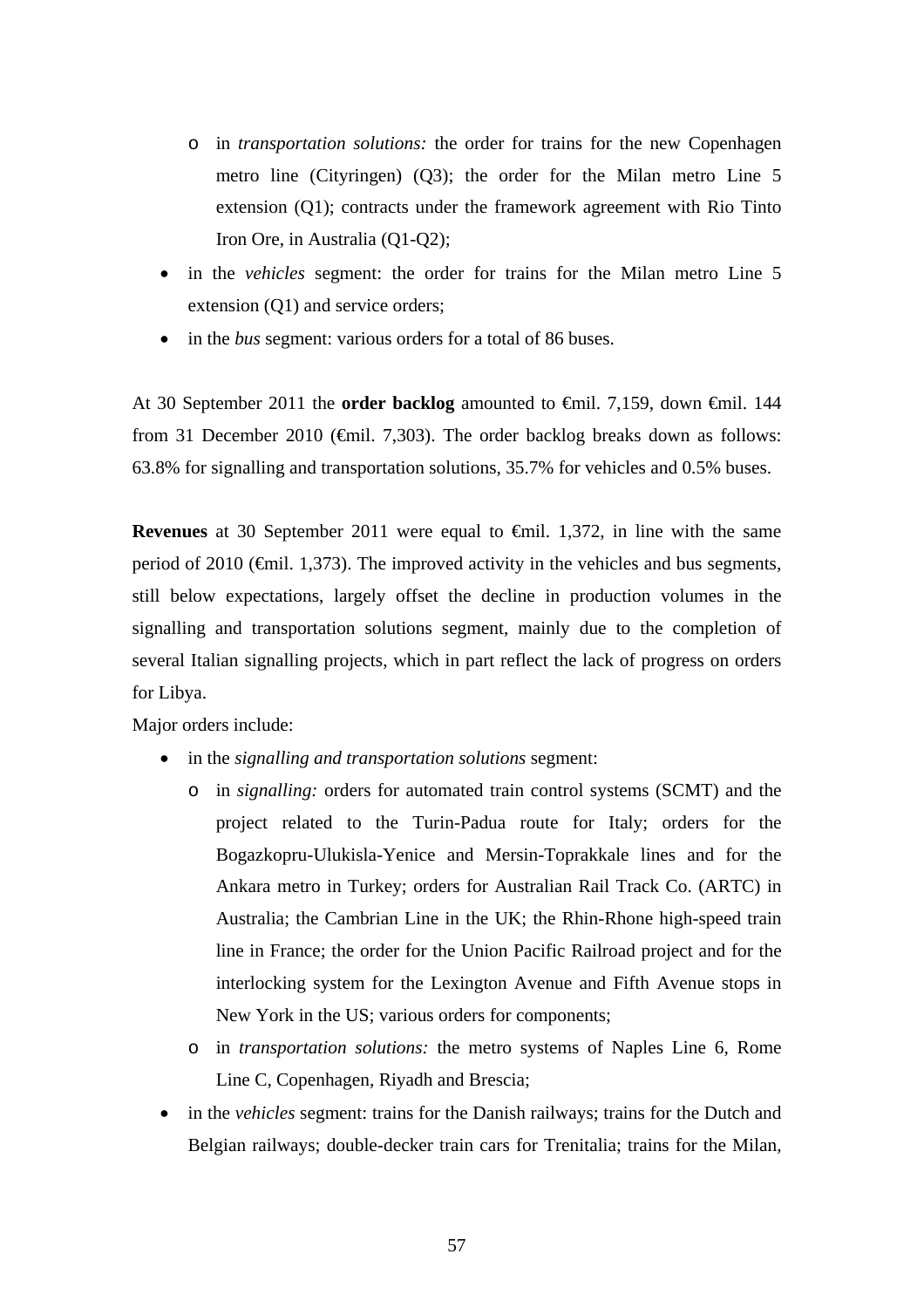Riyadh (Saudi Arabia), Rome Line C, Fortaleza (Brazil) and Brescia metros; various Sirio tram orders and service orders;

• in the *bus* segment: various orders for buses (86% of revenues for the segment) and for post-sales services.

**Adjusted EBITA** stood at a negative  $\theta$ mil. 10 at 30 September 2011, a decrease of  $\theta$ mil. 67 compared with the same period of the previous year ( $\theta$ mil. 57). This decrease is mainly attributable to vehicles segments, mainly due the cost overruns incurred for certain orders, particularly with regard to foreign orders. The bus segment also reported a decline due to cost overruns for certain orders, as did the signalling and transportation solutions segment, mainly reflecting the mentioned decrease in revenues and a different production mix. **ROS** for the division came to a negative 0.7%, compared with a positive 4.2% at 30 September 2010.

Specifically concerning the vehicles segment, performance at 30 September 2011 reflected the problems that affected industrial performance as described in the 30 June 2011 report. This is mainly coupled with the difficulties that have arisen in the resolution of the complexities related to certain products, essentially products for foreign markets. It should be emphasised that non-recurring costs relating to adjustments to adjusted EBITA (following the change in management at a Danish customer, which led to an unforeseeable development in negotiations then under way with prior management to finally settle the order) include the currently estimated extra costs that will be incurred to adapt vehicles to the configuration deemed optimal by the customer. In fact, the Danish customer began testing the performance of units already delivered in order to ascertain and "shelve" the optimal configuration.

Other problems include the delay in expected domestic vehicle orders, that, in addition to having an impact in terms of lower adequate profitability volumes could also have an effect on the coverage of the production capacity. In addition, the crisis that has also stricken other domestic operators, some in temporary joint ventures with AnsaldoBreda, could have further negative repercussions.

The actions aimed at achieving a competitive reorganisation of the vehicle segment are the mainstay of the strategic repositioning plan that AnsaldoBreda's new management is preparing. We are still assessing the potential impact on the 2011 results.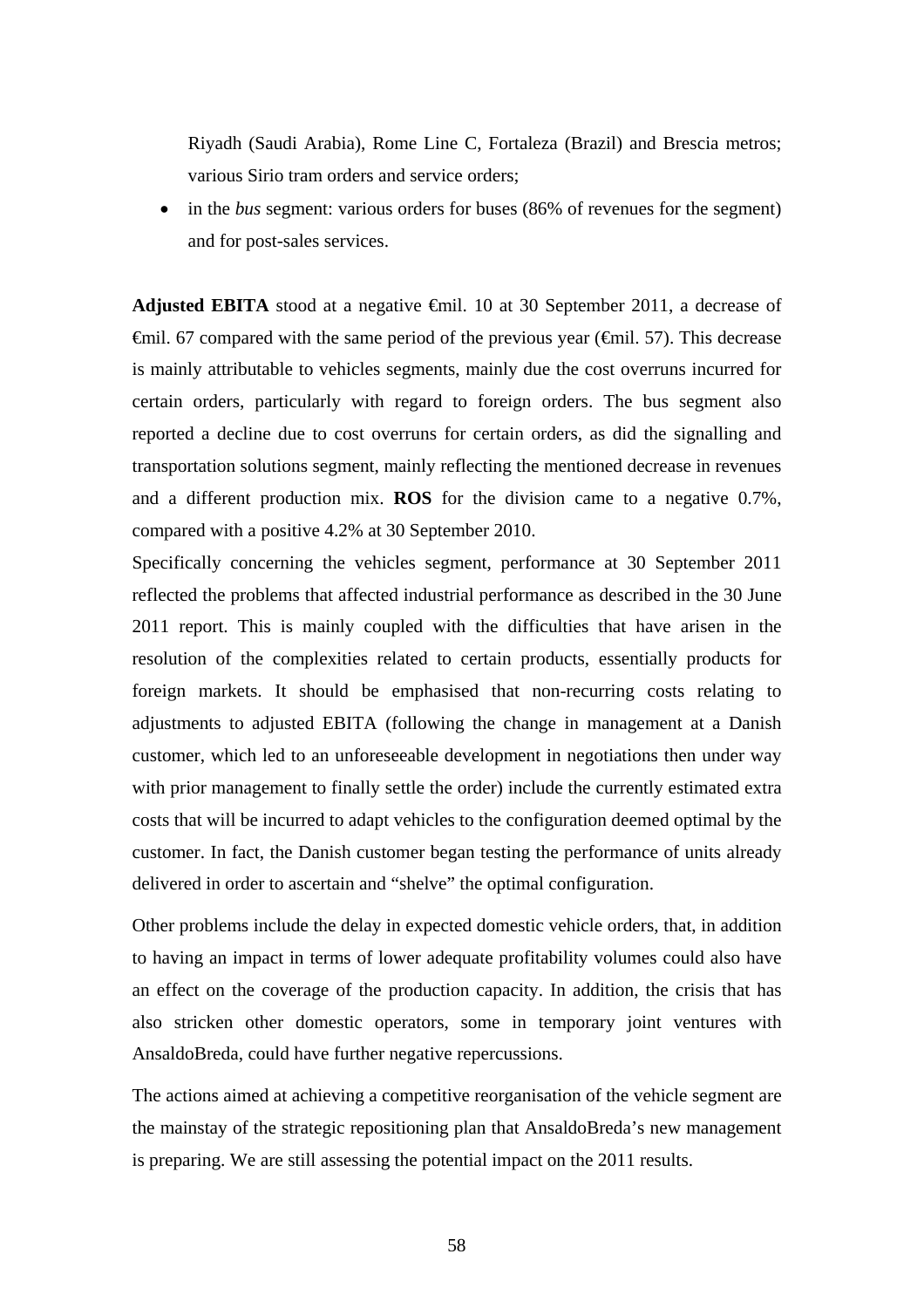**Research and development** costs at 30 September 2011 were equal to €mil. 33 (€mil.55 at 30 September 2010) and mainly regarded projects in the signalling and transportation solutions segment.

The **workforce** stood at 6,981 at 30 September 2011, a 112 employee decrease from 7,093 reported at 31 December 2010.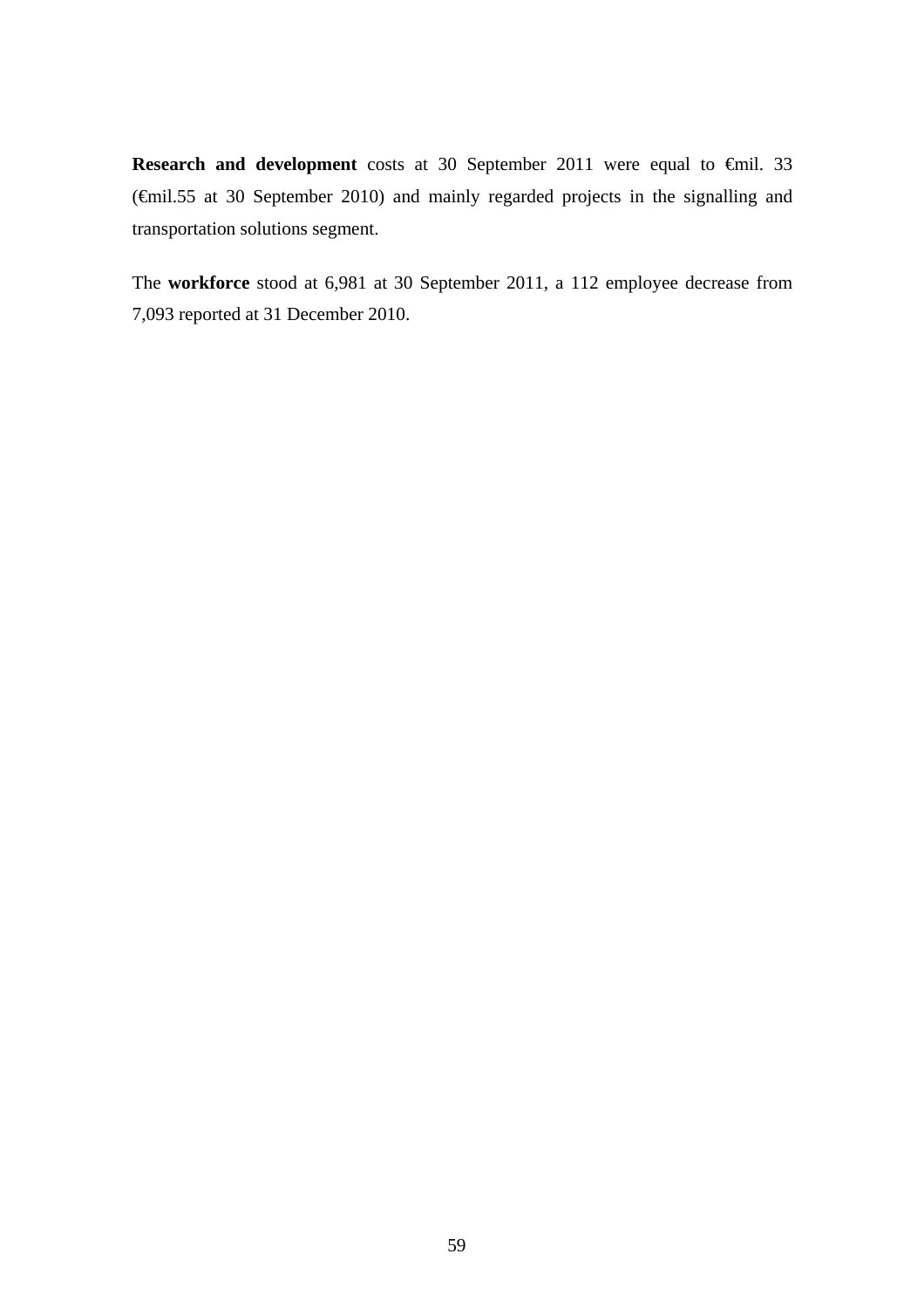# *OTHER ACTIVITIES*

| $\epsilon$ million | 30 Sept.<br>2011 | 30 Sept.<br>2010 | Q <sub>3</sub><br>2011 | Q <sub>3</sub><br>2010 | 31 Dec.<br>2010 |
|--------------------|------------------|------------------|------------------------|------------------------|-----------------|
| New orders         | 267              | 68               | 37                     | 30                     | 105             |
| Order backlog      | 290              | 132              | n.a.                   | n.a.                   | 113             |
| Revenues           | 197              | 159              | 66                     | 45                     | 243             |
| Adjusted EBITA     | (110)            | (118)            | (31)                   | (35)                   | (152)           |
| <b>ROS</b>         | n.s.             | n.s.             | n.s.                   | n.s.                   | n.s.            |
| R&D                | $\overline{4}$   | 5                | $\overline{4}$         | $\overline{4}$         | 7               |
| Workforce (no.)    | 895              | 805              | n.a.                   | n.a.                   | 906             |

The division includes, *inter alia*: Finmeccanica Group Services SpA, the Group services management company; Finmeccanica Finance SA and Meccanica Holdings USA Inc, which provide financial support to the Group; Finmeccanica Group Real Estate SpA (FGRE), which manages, rationalises and improves the Group's real estate holdings; and SO.GE.PA. SpA (in liquidation).

During the previous year, following a process begun in late 2009, action was undertaken to fully pursue the objective of leveraging and rationalising the Group's real estate holdings by gradually concentrating them within FGRE. The purpose of this concentration is to ensure that the Group's real estate holdings are managed in a coordinated, unified manner so as to make the activities and related costs more efficient and rational in order to achieve significant savings once fully implemented (please refer to the Industrial Transactions section).

The division also includes the **Fata** group, which provides machinery and plants for processing aluminium and steel products and contracting services for the electricity generation and primary aluminium production industries.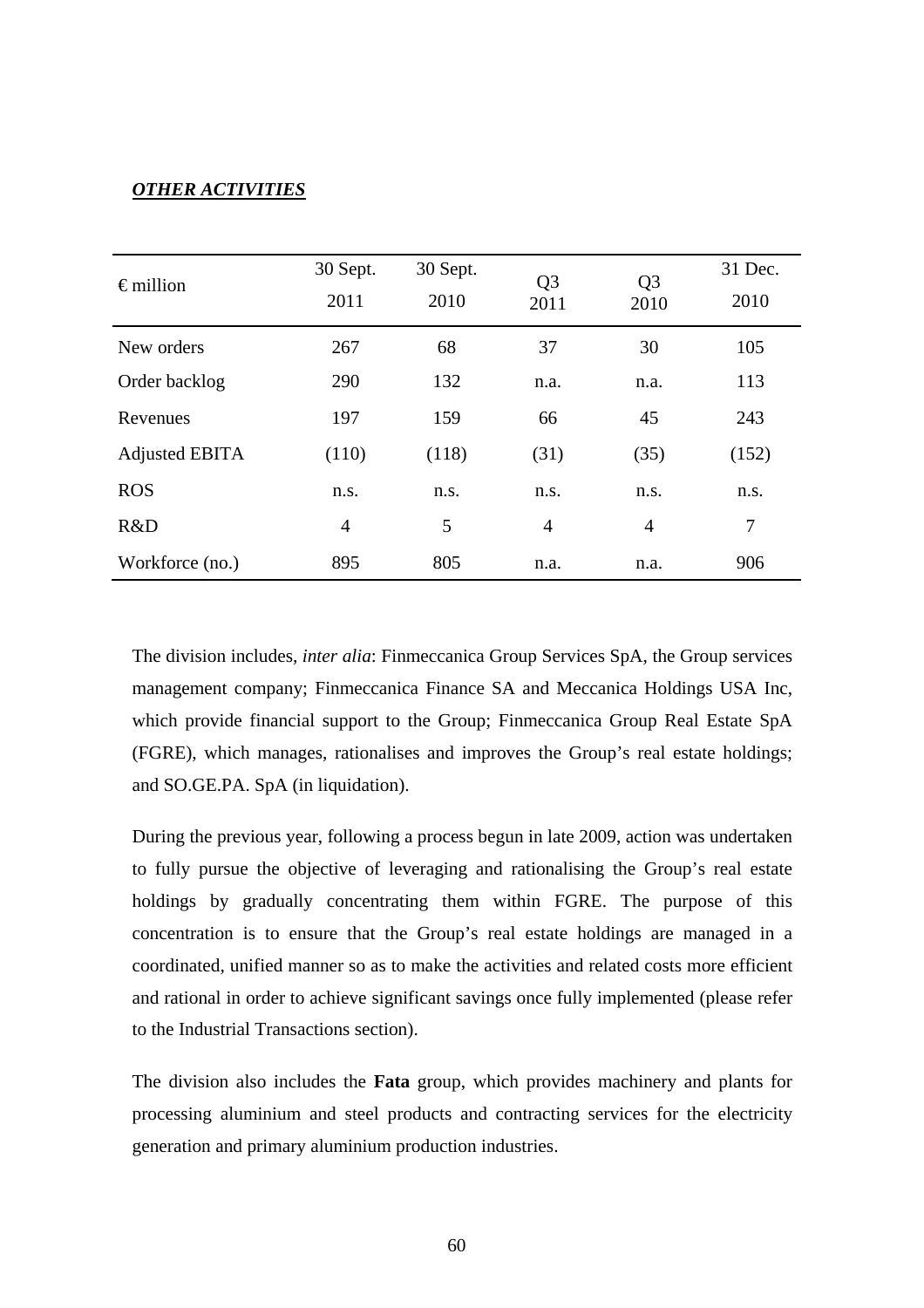From a commercial standpoint, Fata received **new orders** totalling €mil. 267 at 30 September 2011, up  $\epsilon$ mil. 199 compared with the first nine months of 2010 ( $\epsilon$ mil. 68). Fata's **revenues** at 30 September 2011 came to €mil. 91, down €mil. 16 from the previous year (€mil. 107).

Fata's **workforce** at 30 September 2011 totalled 327 employees, compared with 300 employees at 31 December 2010.

This division's figures also include those of **Finmeccanica SpA,** which for some years underwent an extensive transformation process, altering its focus from a financial company to that of an industrial company. This process received a boost last year with a commitment from management to press on with a series of actions concerning industrial, technological and commercial integration. The Group will then be able to benefit from an additional impetus in improving its own productivity through processes to increase efficiency and rationalisation.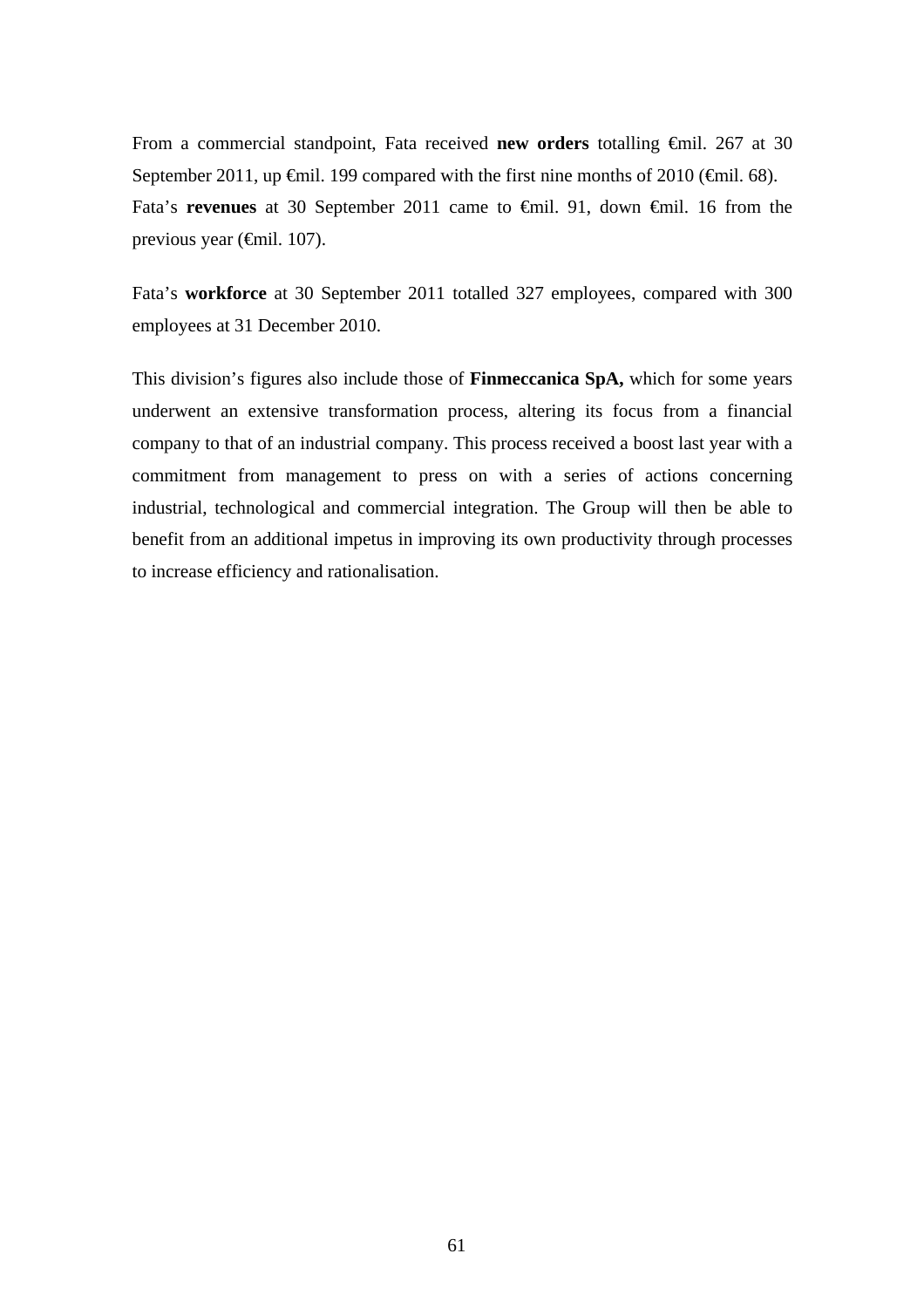#### **Significant events and events subsequent to closure of the accounts for the quarter**

#### **Industrial transactions**

On 28 March 2011, the Board of Directors of Finmeccanica authorised the merger between **Elsag Datamat** and **SELEX Communications,** which was completed as from 1 June 2011 with the merger of Elsag Datamat into SELEX Communications, which changed its name to SELEX Elsag at that time. The equity holdings in Seicos, SELEX Service Management and SELEX Elsag Cyberlabs (the first two held by Finmeccanica and the last by Finmeccanica Group Services) were also transferred on that date.

The transaction - in line with Finmeccanica's plan, launched in 2010, to optimise its industrial assets in the Defence and Security Electronics division - sought to create a centre of expertise at the Group level in the Information and Communication Technology (ICT) and the Security and Automation sectors, to enable Finmeccanica to fulfil the rising demand for complete and integrated ICT solutions and secure network management services. The transaction is a fundamental step in this reorganisation, achieved by concentrating its activities into three centres of expertise (SELEX Sistemi Integrati for major defence and homeland security systems and surface radar systems, SELEX Galileo for avionics and electro-optical imaging, and SELEX Elsag for ICT, security and automation). This should enable the companies to better focus on their missions and successfully satisfy the demands of their customers while achieving cost optimisation.

On 12 October 2011, SELEX Elsag and the City of Genoa signed a protocol agreement to jointly establish a model for "Genoa smart city". The agreement seeks to improve the quality of citizens' lives by focusing on economic development based on innovative solutions and technologies that respect the environment and are sustainable and energy efficient. The main areas of cooperation between SELEX Elsag and the city will concern saving energy and security.

By taking part in this project, SELEX Elsag joins the "Genoa smart city" association, a group of institutions, bodies and enterprises that support the participation of the Ligurian capital in the "smart city" programme, a European programme that aims to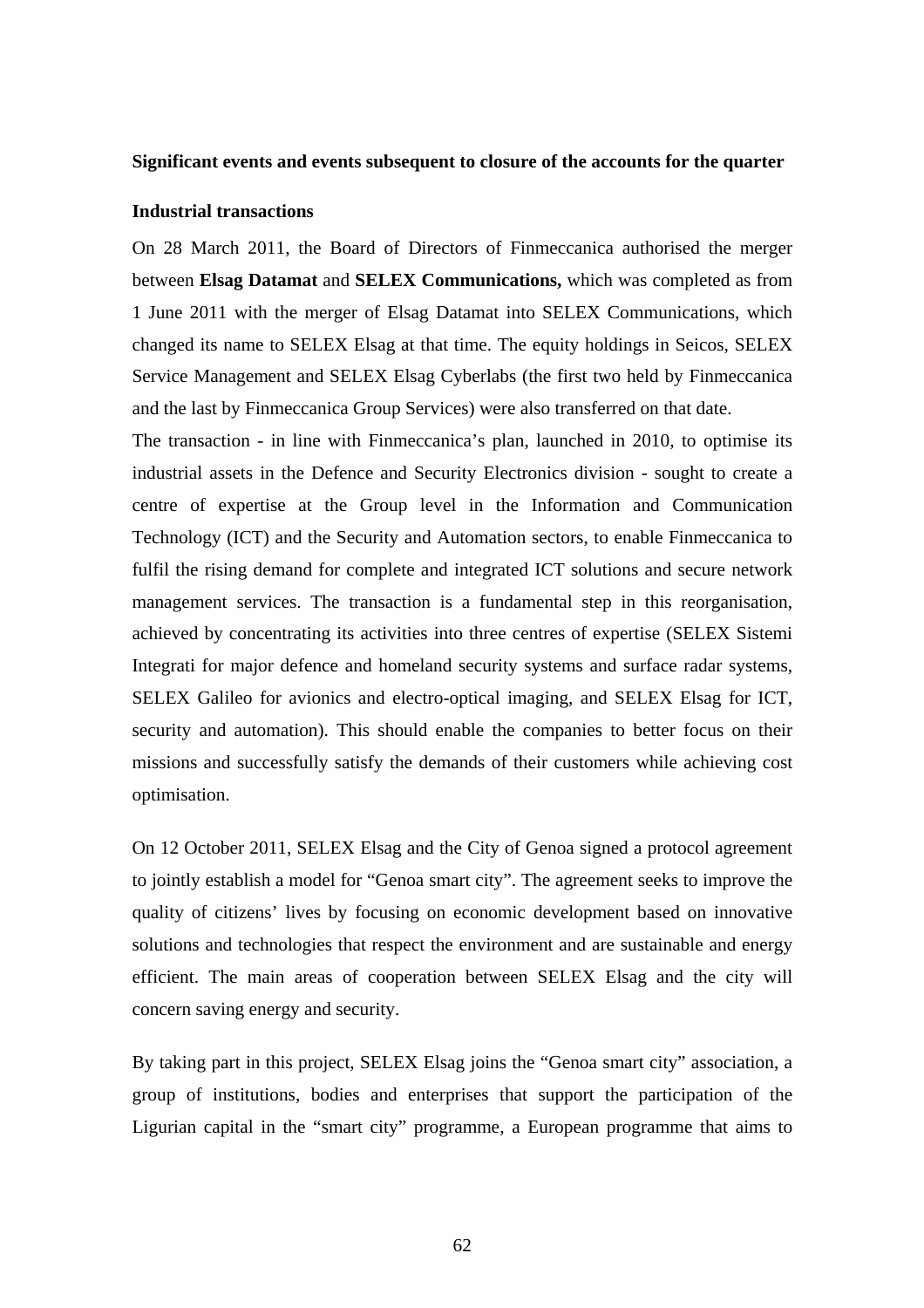drastically cut greenhouse gas emissions by 2020, in accordance with Kyoto Protocol levels.

In the wake of the process begun in 2009 and fully implemented in 2010 to rationalise and improve the Group's **real estate holdings** by gradually concentrating them in **Finmeccanica Group Real Estate** (FGRE) to ensure that they are managed in a coordinated and consistent manner, on 20 January 2011, Finmeccanica's Board of Directors approved the guidelines for transferring some of the Group's real estate holdings to a closed-end real estate fund, the majority of whose shares will be held by third parties. Further checks required for the transaction to potentially be finalised are now being made.

On 9 March 2011, Finmeccanica signed an agreement with First Reserve Corporation ("First Reserve"), a US investment fund that specialises in the **Energy** sector, for the sale of a stake in Ansaldo Energia. The transaction was completed on 13 June 2011.

Specifically, Finmeccanica sold the entire share capital of Ansaldo Energia to an Italianbased company, Ansaldo Energia Holding ("AEH", formerly Ansaldo Electric Drives ("AED")), a company held 45% by First Reserve and around 55% by Finmeccanica. Finmeccanica signed a shareholders' agreement with its US partner covering the corporate governance of the new company.

As a result of this agreement, Finmeccanica's consolidated net financial position will improve, as described in the section covering the net financial debt. This transaction, along with the capital increase carried out in 2008 and the debt restructuring performed in 2010, marks the completion of the actions undertaken by Finmeccanica following its acquisition of DRS Technologies.

On 12 October 2011, **Ansaldo Nucleare** (a subsidiary of Ansaldo Energia) signed a partnership agreement with UK nuclear industry firms Nuvia and Cammell Laird to design and build heavy modules and components for the UK's civil nuclear programme.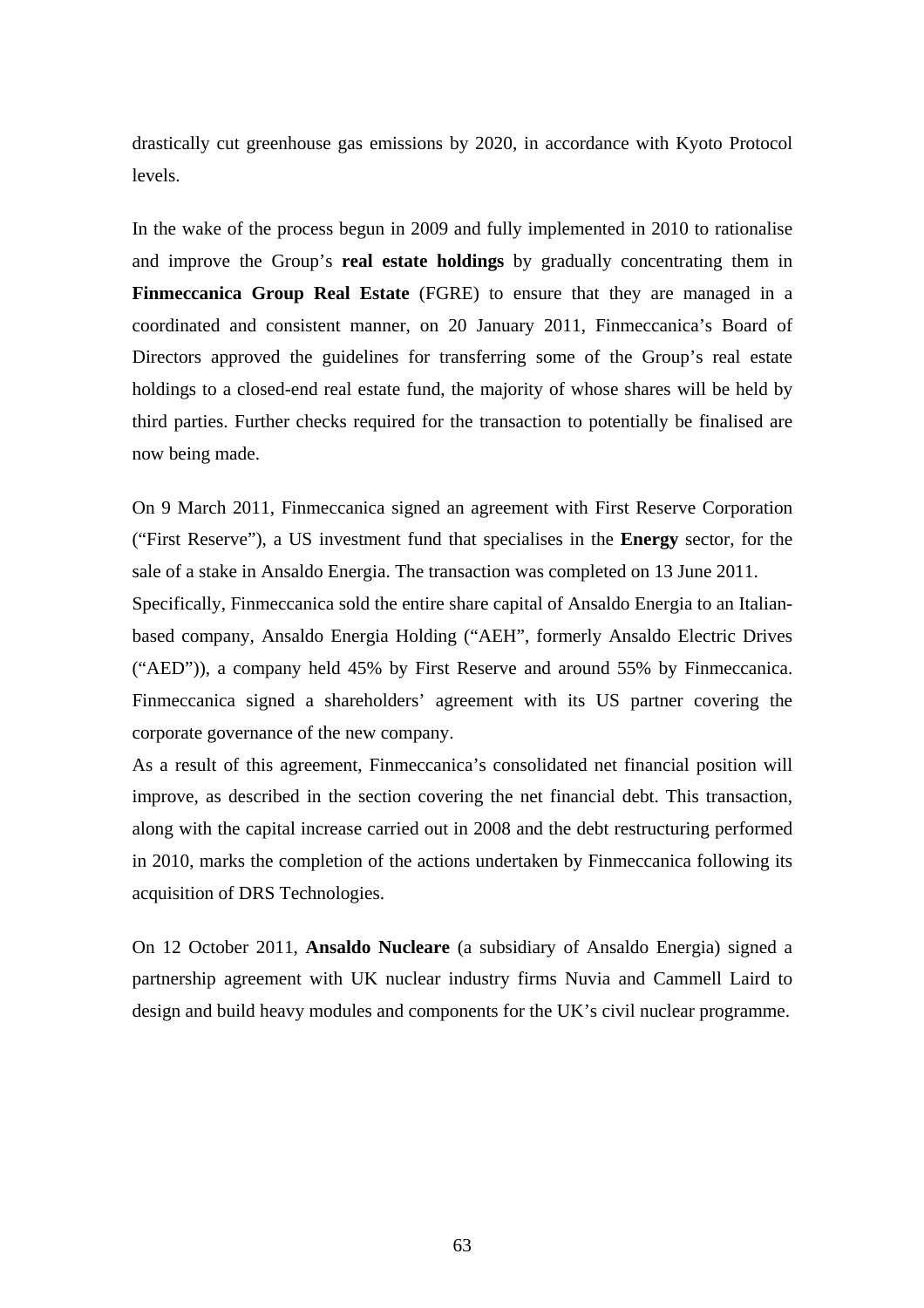### **Financial transactions**

There were no new bond issues by the Finmeccanica Group during the period ended 30 September 2011. In fact, during the period, the Group redeemed in advance and repurchased a portion of the bonds outstanding at 31 December 2010. Specifically:

- it fully redeemed (for a total of \$mil. 17) the remaining bonds placed on the US market by DRS. The bonds had been largely redeemed in January 2009 following the purchase of the company by Finmeccanica;
- during the third quarter of 2011, Finmeccanica Finance repurchased several tranches on the bond market for a nominal €mil. 76 for bonds issued in 2008, bringing the total nominal value to  $\epsilon$ mil. 1,000, with a 8.125% coupon and maturing in December 2013. This transaction, conducted on an arm's length basis for an average repurchase price of 107.5, should result in a significant saving in borrowing costs and confirms Finmeccanica's stated intention to use the proceeds of the partial sale of Ansaldo Energia to partially refinance the bond maturing in December 2013. As provided in the rules for the EMTN programme under which they were issued, the bonds issued were cancelled and can no longer be traded*.* Between 30 September 2011 and the date of publication of this report, Finmeccanica Finance repurchased additional bonds for a total nominal value of around €mil. 54.

Below is a list of bonds outstanding at 30 September 2011 which shows, respectively, the euro-denominated bonds issues by Finmeccanica and by the subsidiary Finmeccanica Finance, the pound sterling-denominated bond issue by Finmeccanica Finance, as well as the new 10-year and 30-year bonds issued by Meccanica Holdings USA for the US market. As more fully described in the footnotes on the individual bond issues reported below, a series of rate transactions have been undertaken to convert a portion of the interest rate exposure from fixed-rate to floating rate, thereby making it possible to minimise the total cost of the debt.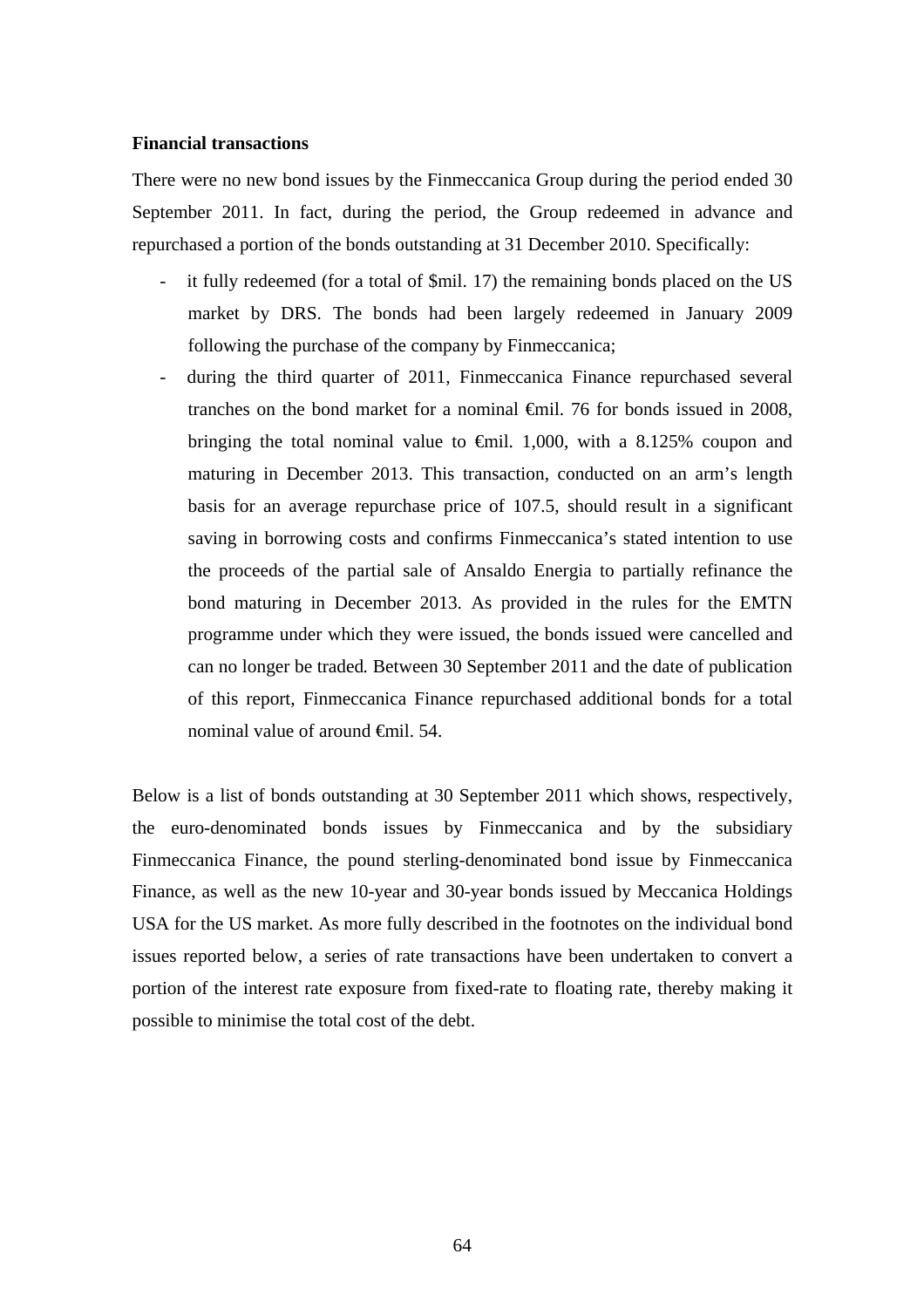| <b>Issuer</b>    |     | Year of<br>issue | <b>Maturity</b> | <b>Nominal</b><br>Amount | <b>Annual</b><br>coupon | Type of offer | IAS recog.<br>amts <del>C</del> inil. |
|------------------|-----|------------------|-----------------|--------------------------|-------------------------|---------------|---------------------------------------|
|                  |     |                  |                 | ( <del>G</del> nil)      |                         |               | (9)                                   |
|                  |     |                  |                 |                          |                         |               |                                       |
| Finmeccanica     |     |                  |                 |                          |                         | European      |                                       |
| Finance SA       | (1) | 2003             | 2018            | 500                      | 5.75%                   | institutional | 520                                   |
|                  |     |                  |                 |                          |                         | European      |                                       |
| Finmeccanica Spa | (2) | 2005             | 2025            | 500                      | 4.875%                  | institutional | 508                                   |
|                  |     |                  |                 |                          |                         |               |                                       |
| Finmeccanica     |     |                  |                 |                          |                         | European      |                                       |
| Finance SA       | (3) | 2008             | 2013            | $924(*)$                 | 8.125%                  | institutional | 987                                   |
|                  |     |                  |                 |                          |                         |               |                                       |
| Finmeccanica     |     |                  |                 |                          |                         | European      |                                       |
| Finance SA       | (4) | 2009             | 2022            | 600                      | 5.25%                   | institutional | 612                                   |

| <b>Issuer</b>              |     | Year of<br>issue | <b>Maturity</b> | <b>Nominal</b><br>Amount<br>(GBPmil) | <b>Annual</b><br>coupon | Type of offer             | IAS recog.<br>amts <del>C</del> inil.<br>(10) |
|----------------------------|-----|------------------|-----------------|--------------------------------------|-------------------------|---------------------------|-----------------------------------------------|
| Finmeccanica<br>Finance SA | (5) | 2009             | 2019            | 400                                  | 8,00%                   | European<br>institutional | 466                                           |

| <b>Issuer</b>                 |     | Year of<br>issue | <b>Maturity</b> | <b>Nominal</b><br><b>Amount</b><br>(US\$mil) | <b>Annual</b><br>coupon | Type of offer                                    | IAS recog.<br>amts <del>C</del> inil.<br>(9) |
|-------------------------------|-----|------------------|-----------------|----------------------------------------------|-------------------------|--------------------------------------------------|----------------------------------------------|
| Meccanica<br>Holdings USA Inc | (6) | 2009             | 2019            | 500                                          | 6.25%                   | American<br>institutional<br>Rule<br>144A/Reg. S | 372                                          |
| Meccanica<br>Holdings USA Inc | (7) | 2009             | 2039            | 300                                          | 7.375%                  | American<br>institutional<br>Rule<br>144A/Reg. S | 220                                          |
| Meccanica<br>Holdings USA Inc | (8) | 2009             | 2040            | 500                                          | 6.25%                   | American<br>institutional<br>Rule<br>144A/Reg. S | 372                                          |

*(\*) nominal amount remaining after the repurchase of €mil. 76 in several tranches in the third quarter of 2011* 

(1) Bonds issued as part of the EMTN programmes for a maximum of €bil. 3.8. The entire issue was converted from a fixed-rate issue to a floating-rate one for the first two years of the loan. The transaction was authorised pursuant to Article 129 of Legislative Decree 385/93. Bonds listed on the Luxembourg Stock Exchange.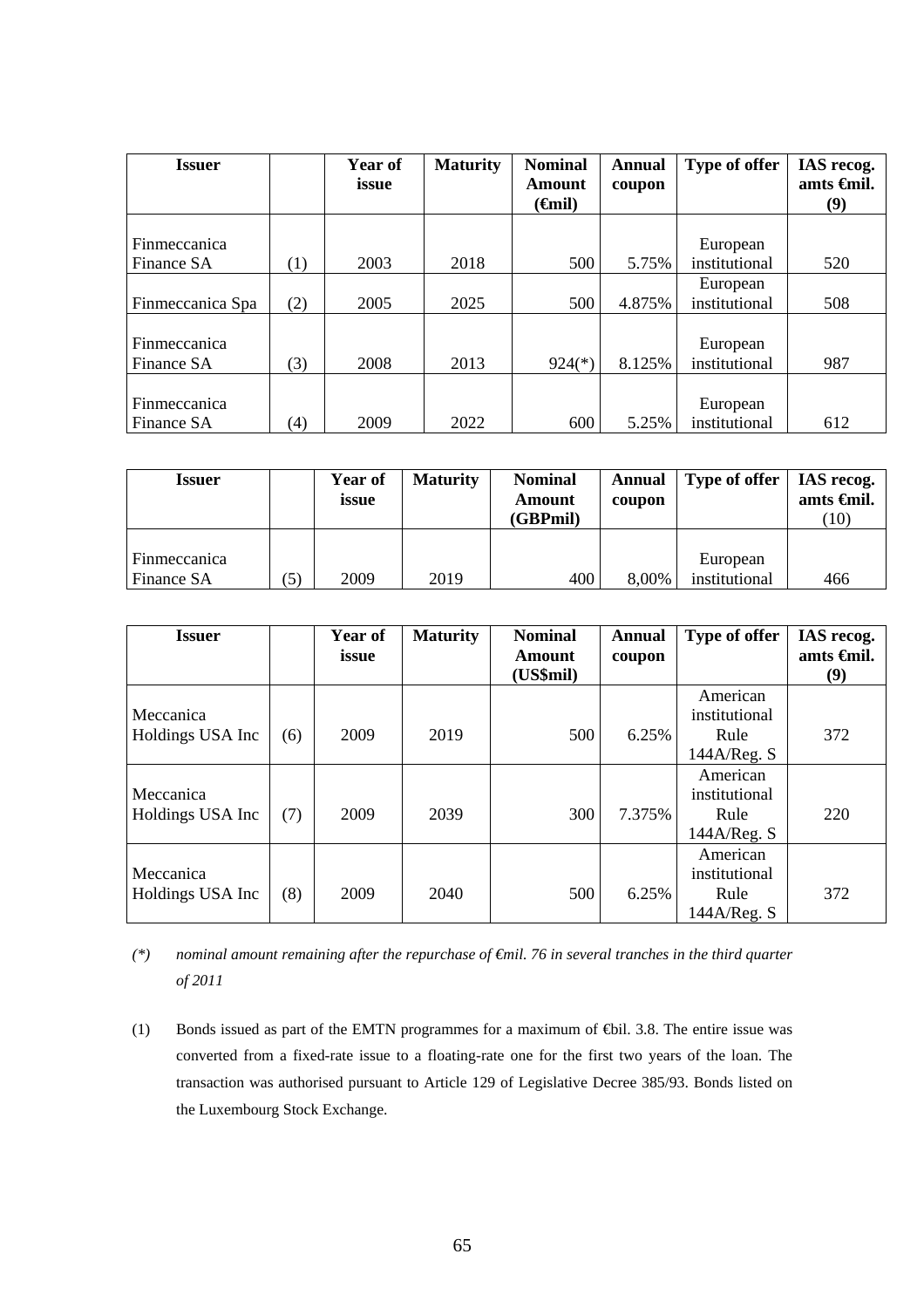Rate derivative transactions were made on these bonds and led to benefits throughout 2005 from low floating rates with an effective cost of some 3.25%. During 2006, the effective cost of the loan returned to a fixed rate equal to an average value of some 5.6%.

- (2) Bonds issued as part of the EMTN programmes for a maximum of €bil. 3.8. The transaction was authorised pursuant to Article 129 of Legislative Decree 385/93. Bonds listed on the Luxembourg Stock Exchange. The amount of €mil. 250 of this issue was converted to a floating rate to hedge against increases in the interest rate.
- (3) Bonds issued as part of the EMTN programmes for a maximum of €bil. 3.8. Bonds listed on the Luxembourg Stock Exchange. Of the issue, €mil. 750 was converted to a floating rate, with a benefit of over 2 percentage points. The proceeds of the issues (the US dollar equivalent) were originally used to refinance (through an intercompany loan agreement) the DRS bonds redeemed early in January 2009.
- (4) Bonds issued as part of the EMTN programmes for a maximum of €bil. 3.8. Bonds listed on the Luxembourg Stock Exchange. No rate transactions on the issue were made. The proceeds of the issue were partly used to repay the Senior Loan Facility, signed on the occasion of the acquisition of the DRS group.
- (5) Bonds issued as part of the EMTN programmes for a maximum of €bil. 3.8. Bonds listed on the Luxembourg Stock Exchange. The proceeds of the issue were translated into euros and were completely used to partly repay the Senior Loan Facility. In the first quarter of 2011, GBPmil. 100 of this was converted into a floating-rate bond, completed during the second quarter for a profit of around €mil. 4.5. Analogous transactions were performed in 2010 on a total of GBPmil. 400, which generated revenues of around €mil. 37, for a profit of around €mil. 24. The exchange rate risk arising from the transaction was fully hedged. Finmeccanica does not rule out the possibility of re-converting the bond into pound sterling to partially hedge strategic investments in Great Britain.
- (6) Bonds issued under Rule 144A, Regulation S of the US Securities Act. No rate transactions on the issue were made.
- (7) Bonds issued under Rule 144A, Regulation S of the US Securities Act. The proceeds of this issue, as well as of that referred to in footnote (6), were entirely used by Meccanica Holdings USA to finance the purchase of DRS, partially replacing Finmeccanica in the intercompany loan granted by Finmeccanica in January 2009. Finmeccanica in turn used this amount to partially repay the Senior Term Loan Facility. No rate transactions on the issue were made.
- (8) Bonds issued under Rule 144A, Regulation S of the US Securities Act. The proceeds were entirely used by Meccanica Holdings USA to finance the purchase of DRS, as described in footnote (7). No rate transactions on the issue were made.
- (9) The difference between the face value of bonds and book value is due to the accrued interest being classified as to increase debt and to discounts being recognised to decrease debt.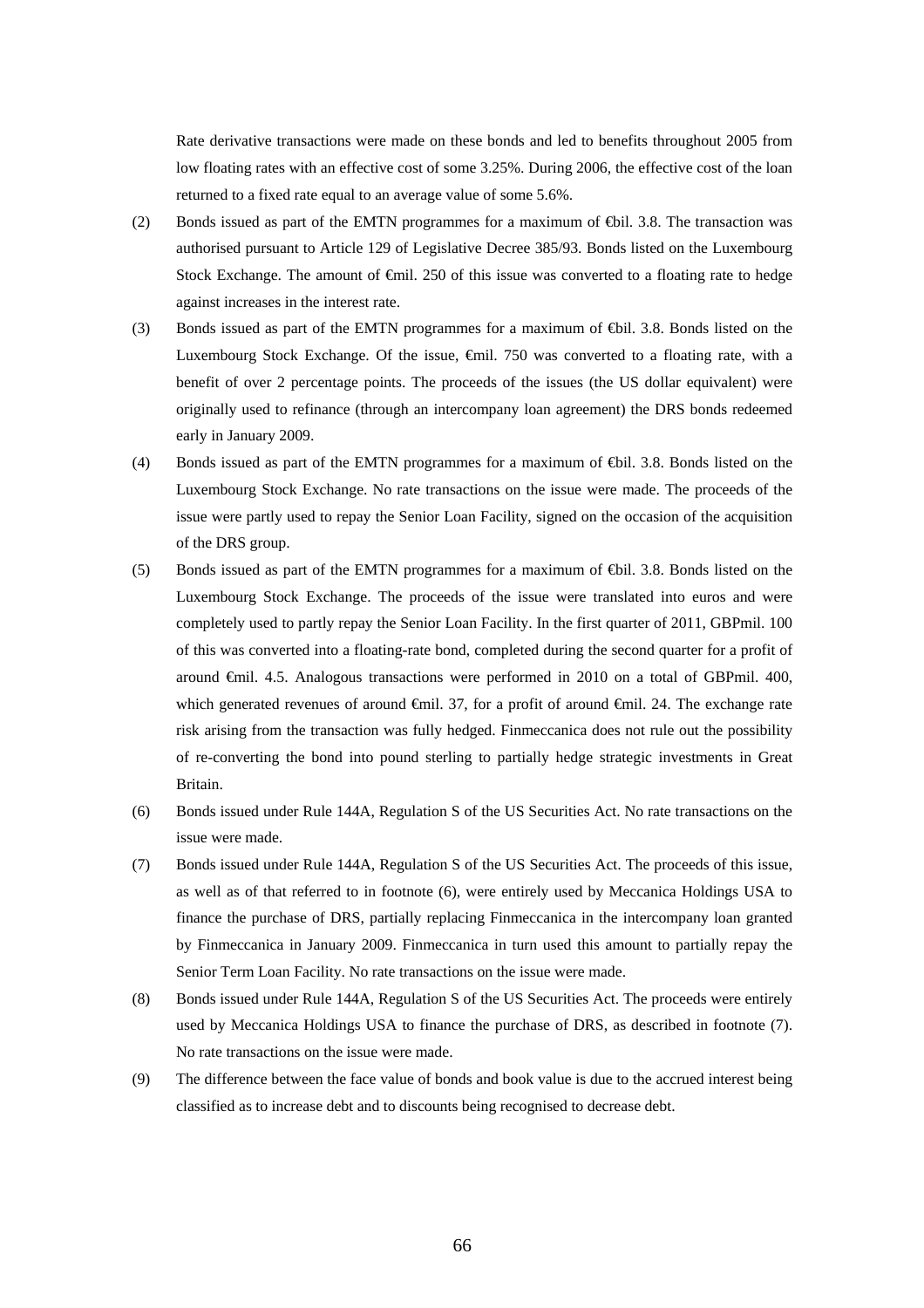All the bond issues of Finmeccanica Finance and Meccanica Holdings are irrevocably and unconditionally secured by Finmeccanica, and are given a medium-term financial credit rating by the three international rating agencies: Moody's Investors Service (Moody's), Standard and Poor's and Fitch. Finmeccanica's current credit ratings are: Baa2 with a stable outlook (Moody's), BBB with a negative outlook (Fitch) and BBB with a negative outlook (Standard and Poor's). It should be noted that:

- in December 2010, while Standard and Poor's confirmed its BBB rating for Finmeccanica's medium/long-term debt, it gave it a negative outlook;
- in June 2011, Moody's decided to place the rating for Italy's debt under review for a possible downgrade, which also had a negative effect on Finmeccanica's rating;
- in October, following the close of the third quarter, Moody's downgraded Italy's rating from Aa2 to A2 with a negative outlook following a period of observation that began in June. As a result, Finmeccanica's debt rating, in part reflecting the announced industrial restructuring programme for the Aeronautics and Transportation (Vehicles) divisions and the reorganisation of certain companies in the Defence and Security Electronics division, was also downgraded from A3 to Baa2, with a stable outlook. Moody's has used the so-called Government Related Issuer (GRI) method in determining its rating for Finmeccanica since June 2005. This method allows it to take account of the strong interest that the government has in companies, making it possible to give them a higher rating than they would have otherwise received on a stand alone basis;
- in August, Fitch downgraded its rating for Finmeccanica's medium/long-term debt by one notch from  $BBB +$  to  $BBB$ , with a negative outlook.

All the bonds above are governed by rules with standard legal clauses for these types of corporate transactions. In the case of the issues, these clauses do not require any undertaking with regard to compliance with specific financial parameters (financial covenants) but they do require negative pledge and cross-default clauses*.*

Based on negative pledge clauses, Group issuers, Finmeccanica Spa and their material subsidiaries (companies whose issuer or guarantor owns more than 50% of the share capital and represent at least 10% of total revenues) are expressly prohibited from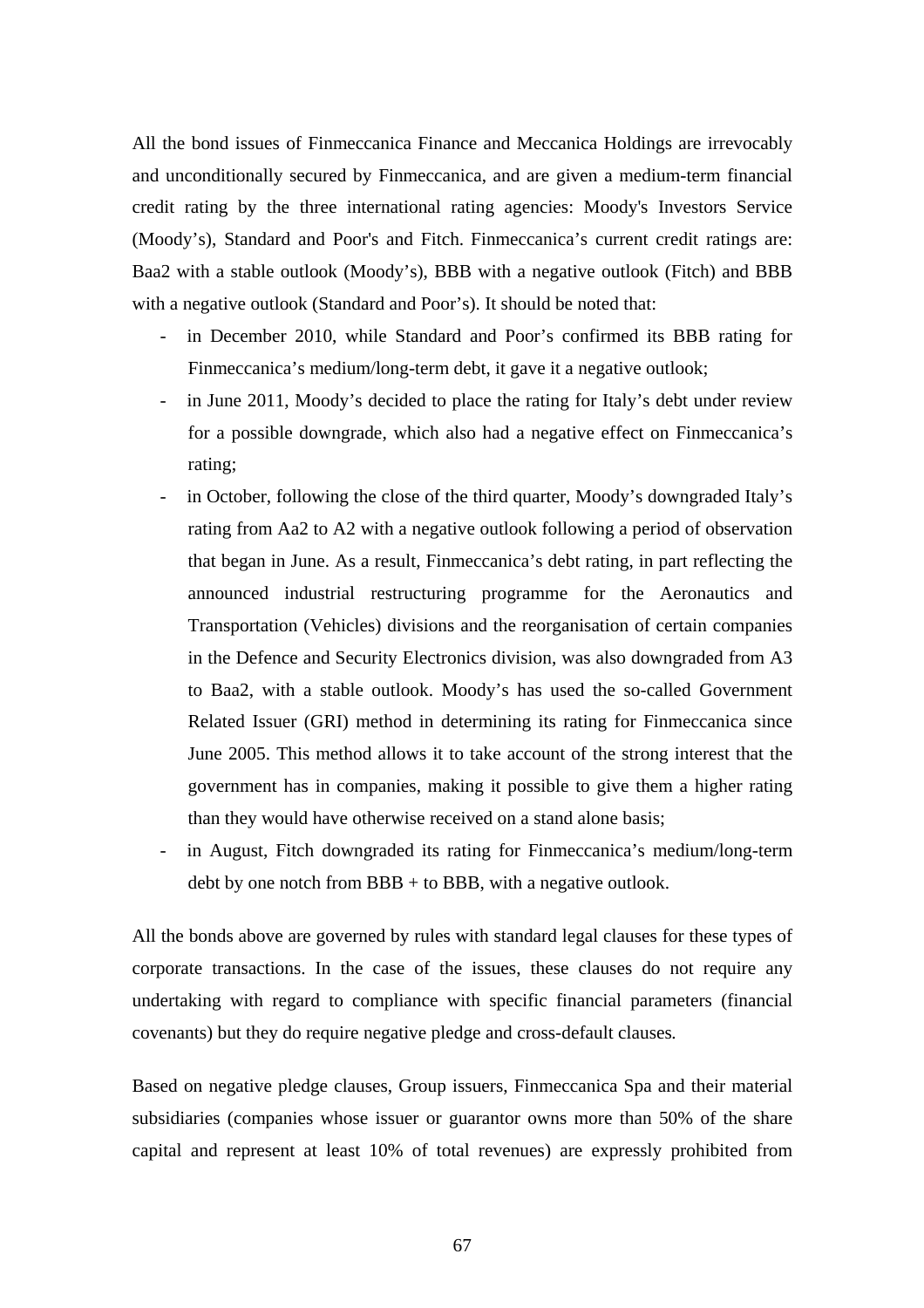pledging collateral security to secure financial transactions to the partial benefit of one or more creditors, without prejudice to the generalities of the foregoing. Exceptions to this prohibition are securitisation and, starting from July 2006, the establishment of assets for the use indicated in Article 2447-bis *et seq*. of the Italian Civil Code.

The cross-default clauses give the bondholders the right to request early redemption of the same (i.e. default) in the event that, for any loan or, more generally, any financial obligation of the Group, there should be a failure to make payment beyond preset limits or other default events.

With regard to the financial aspects of the partial sale of Ansaldo Energia, Finmeccanica sold the company for €mil. 1,073 to Ansaldo Energia Holding (AEH) and received around €mil. 96 from Ansaldo Energia for use of the "Ansaldo" trademark for 25 years, as well as a dividend payment of  $\epsilon$ mil. 65.

The transaction was financed with equity of €mil. 500, of which €mil. 275 contributed by Finmeccanica and €mil. 225 by First Reserve Corporation, and with debt of €mil. 573. The debt is divided between a medium-term bank loan of €mil. 300 and a shortterm vendor loan of €mil. 273, provided by Finmeccanica, that will be replaced in the medium-term by a revolving line of credit of up to <del>€</del>mil. 350.

Both the medium-term loan and the revolving line of credit will have a term of five years, guaranteeing that Ansaldo Energia will have stable financial resources. In addition, the revolving credit line will ensure that the company has flexibility in using these resources to respond in an optimal manner to its operational needs, considering the company's available liquidity. Ansaldo Energia was initially supplied with €mil. 300 in unsecured lines of credit to support commercial activities.

Banca Imi SpA, BNP Paribas and Unicredit SpA have provided financial support for the transaction, underwriting financing (loans and revolving lines of credit) for a total of €mil. 650 over a 5-year term. The transaction was then syndicated to a pool of leading Italian and international financial institutions, meeting with a favourable response from them and leading to a significant reduction in the shares originally allocated. At 30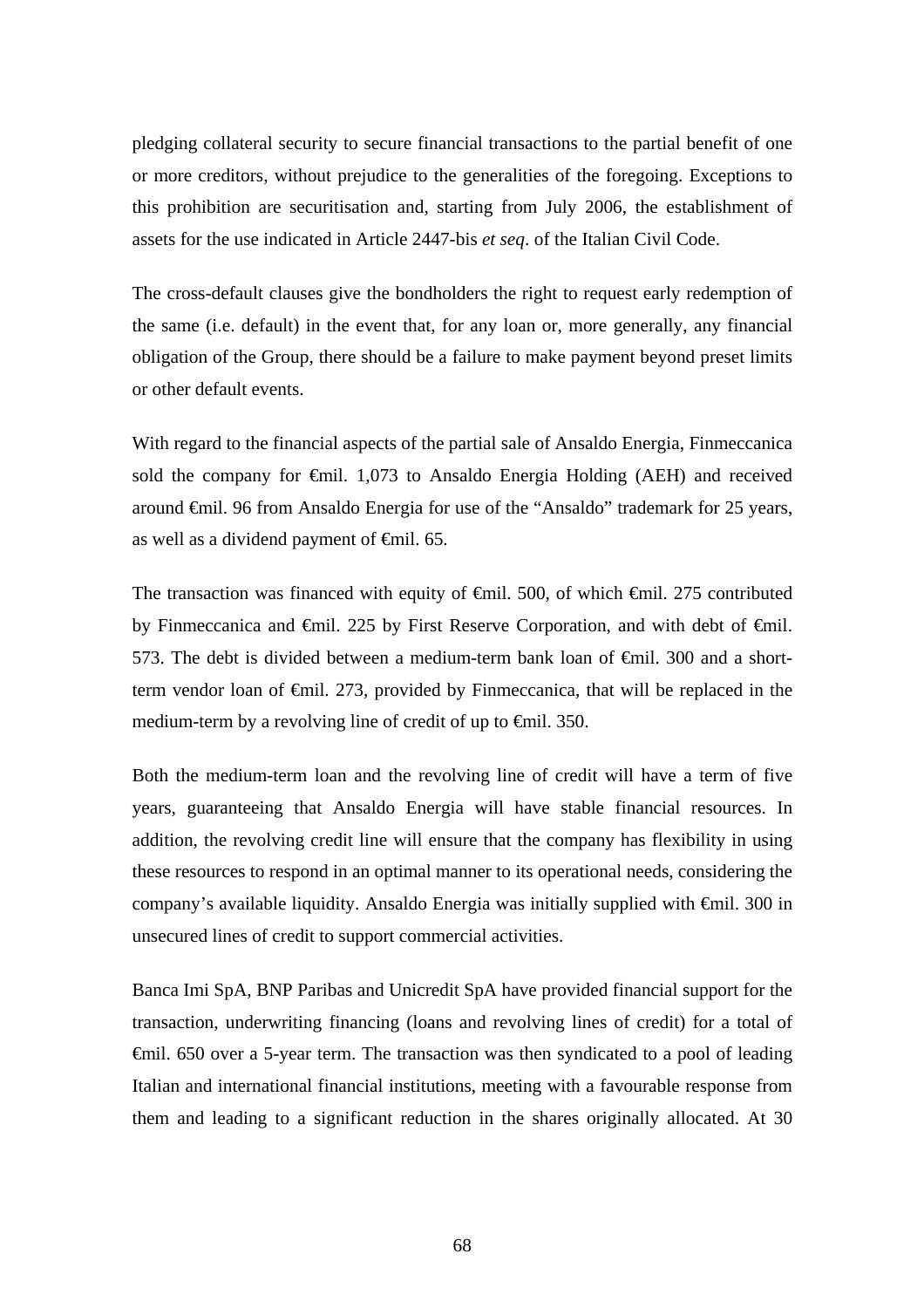September 2011, the €mil. 300 medium-term loan and the €mil. 273 vendor loan had been completely used.

# **Other events**

In July 2011, the €mil. 640 contract for the construction and maintenance of an 865 MW combined-cycle plant in Kocaeli-Gezbe, an industrial zone of Istanbul, took effect. In addition to its usual role of being the "turn-key" builder, Ansaldo Energia will also be an investor in the plant. The approximately  $\oplus$  mil. 86 investment will be for a 40% stake in the company Yeni Elektrik Uretim AS and will be made by Ansaldo Energia in partnership with the majority shareholder, Unit Investment NV, a seasoned player in the Turkish electricity market. The plant is being financed by a pool of four Turkish banks with limited recourse against the shareholders and, in the case of Ansaldo Energia, also against its parent company, Finmeccanica, for the usual project financing risks, including the dynamics of the Turkish energy market which is in the process of being liberalised.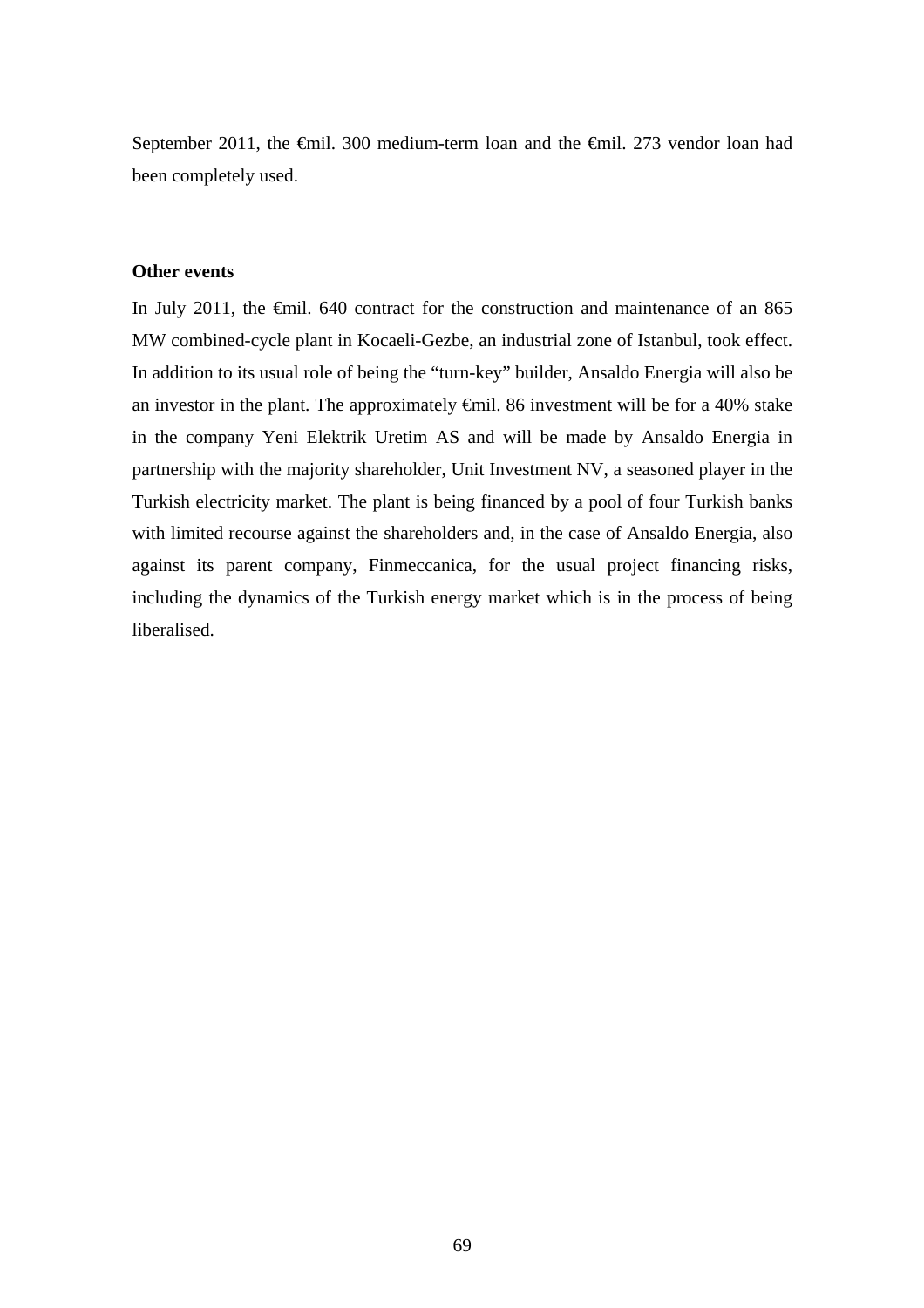### **Outlook**

The results at 30 September 2011 reveal an adjusted EBITA of negative €mil. 188, an adjustment cost of €mil. 415 and a net loss of €mil. 324.

In this interim financial report we reported that, even though the analysis of industrial problems and their impact on performance and financial position to identify and launch actions for addressing and resolving these problems is nearly complete, the Group is currently carrying out other work to fully plan the evaluations of certain possible effects on performance and financial position that could be reflected in the results at 31 December 2011. More specifically:

- o in *Aeronautics:*
	- the costs connected with reorganising the entire division under the recently presented industrial reorganisation plan that is being finalised;
	- continuing negotiations to settle contractual disputes with a Turkish customer;
- o in *Transportation vehicles* segment*:*
	- the costs related to the plan to strategically reposition AnsaldoBreda being defined by the company's recently-appointed management that could involve abandoning certain lines of business.

The Group must also evaluate the possible impact of reduced defence expenditure in its domestic markets (Italy, the UK and the US) on the recoverability of recognised goodwill in light of the business plans currently being prepared by the companies, particularly in the Defence and Security Electronics division.

These factors may have an impact on the expected net result for the end of the year, which could prove to be significantly worse than that reported at 30 September 2011.

Revenues at 31 December 2011 are expected to be between €bil. 17.0 and 17.5, after the effect of the deconsolidation in the second half of the year of around €mil. 400 following the sale of 45% of Ansaldo Energia.

Given the non-recurring nature of these events, which do not take account of adjusted EBITA, this is expected to come, for the year as a whole, to a negative value of about €mil. 200.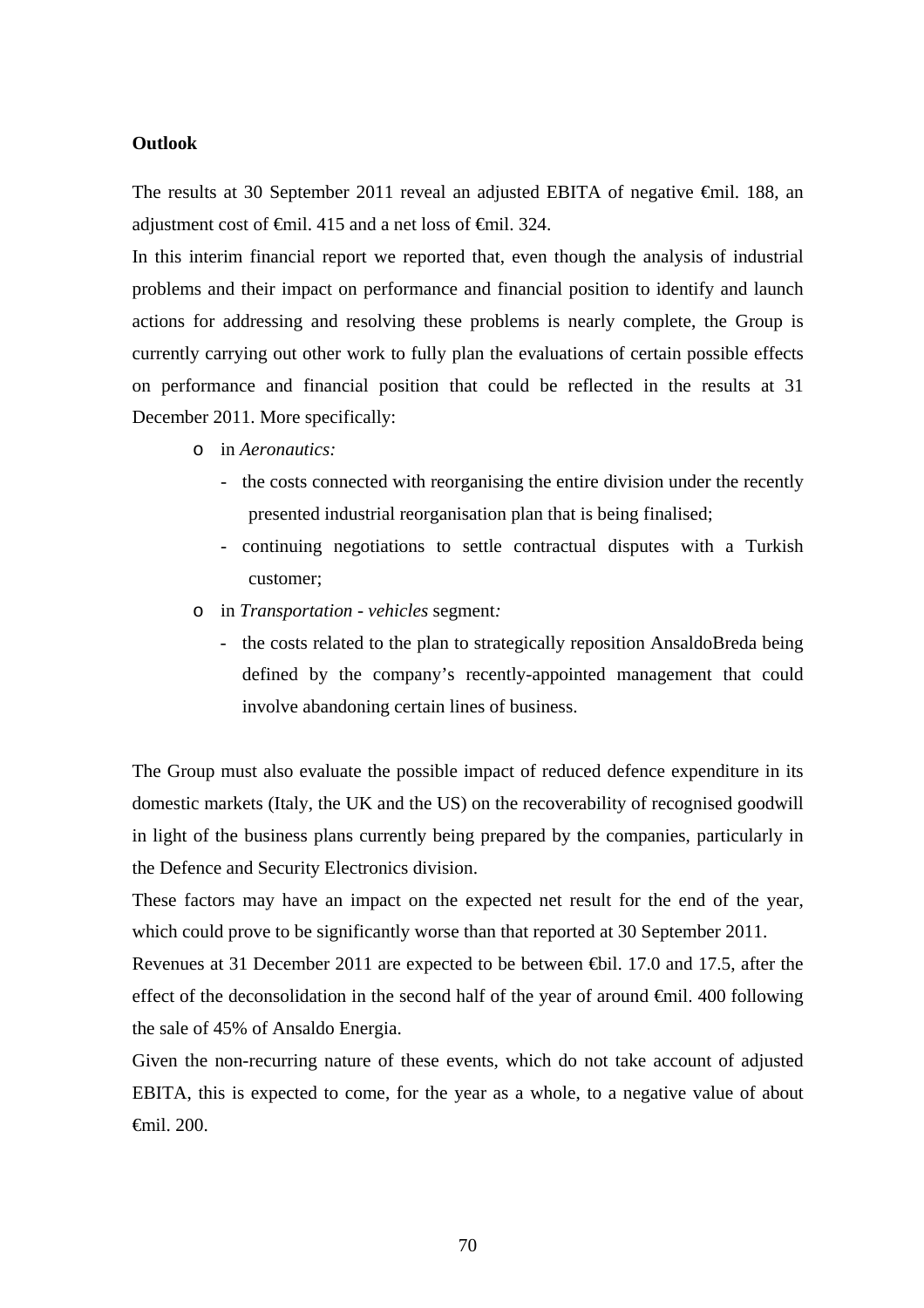As to the Group's financial performance, we expect a negative FOCF for the year of around €mil. 400, given the investment in the development of products that, as in 2010, will focus on the Aeronautics, Helicopters and Defence and Security Electronics divisions in particular.

Finally, as to the Group's cash situation, we expect it to be abundantly positive at the end of the year, although it bought back a portion of the bonds maturing in December 2013, which is the most immediate of the Group's steps towards refinancing over the next several years.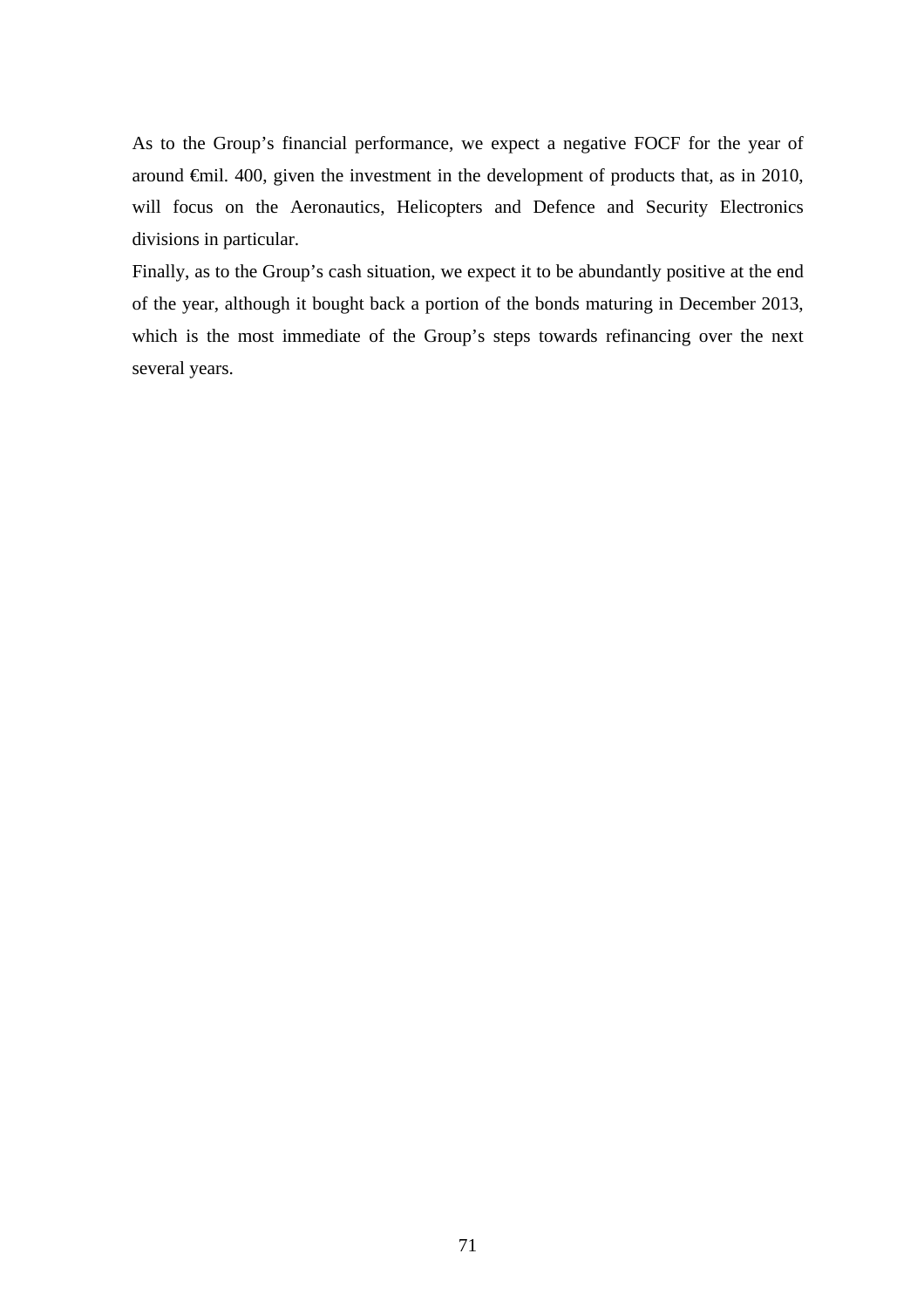**Analysis of the financial statements at 30 September 2011**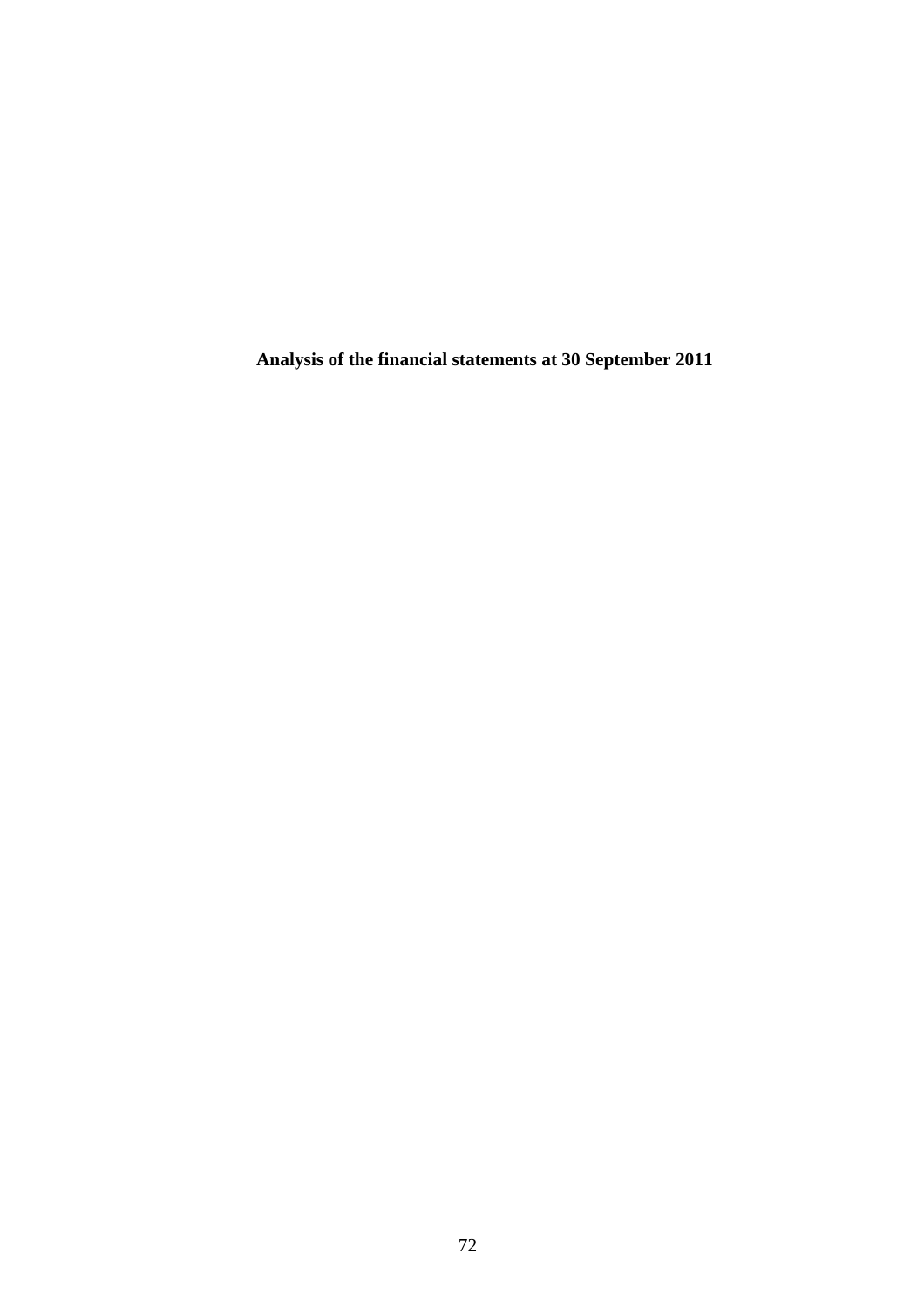## **Separate Income Statement**

|                                                                         |      | For the nine months<br>ended 30 September |                                          | For the nine months<br>ended 30 September |                                                    |  |
|-------------------------------------------------------------------------|------|-------------------------------------------|------------------------------------------|-------------------------------------------|----------------------------------------------------|--|
| $(\epsilon mil.)$                                                       | Note | 2011                                      | $Of$ which<br>with<br>related<br>parties | 2010                                      | Of which<br>with<br>related<br>parties<br>(Note 4) |  |
| Revenue                                                                 |      | 12,252                                    | 1,394                                    | 12,924                                    | 1,256                                              |  |
| Raw materials and consumables used and                                  |      |                                           |                                          |                                           |                                                    |  |
| personnel costs                                                         | 24   | (11, 324)                                 | (127)                                    | (11,606)                                  | (104)                                              |  |
| Amortisation, depreciation and impairment                               | 25   | (553)                                     |                                          | (491)                                     |                                                    |  |
| Other operating income (expenses)                                       | 23   | (978)                                     | $\boldsymbol{l}$                         | (59)                                      | 1                                                  |  |
|                                                                         |      | (603)                                     |                                          | 768                                       |                                                    |  |
| Finance income (costs)                                                  | 26   | 212                                       | (6)                                      | (208)                                     | (3)                                                |  |
| Share of profit (loss) of equity                                        |      |                                           |                                          |                                           |                                                    |  |
| accounted investments                                                   |      | (42)                                      |                                          | (14)                                      |                                                    |  |
| Profit (loss) before taxes and the effect<br>of discontinued operations |      | (433)                                     |                                          | 546                                       |                                                    |  |
| Income taxes                                                            | 27   | 109                                       |                                          | (225)                                     |                                                    |  |
| Profit (loss) from discontinued operations                              |      |                                           |                                          |                                           |                                                    |  |
| Net profit (loss)                                                       |      | (324)                                     |                                          | 321                                       |                                                    |  |
| . equity holders of the Company                                         |      | (358)                                     |                                          | 284                                       |                                                    |  |
| . non-controlling interests                                             |      | 34                                        |                                          | 37                                        |                                                    |  |
| <b>Earnings (loss) per Share</b>                                        | 29   |                                           |                                          |                                           |                                                    |  |
| <b>Basic</b>                                                            |      | (0.620)                                   |                                          | 0.492                                     |                                                    |  |
| <b>Diluted</b>                                                          |      | (0.619)                                   |                                          | 0.492                                     |                                                    |  |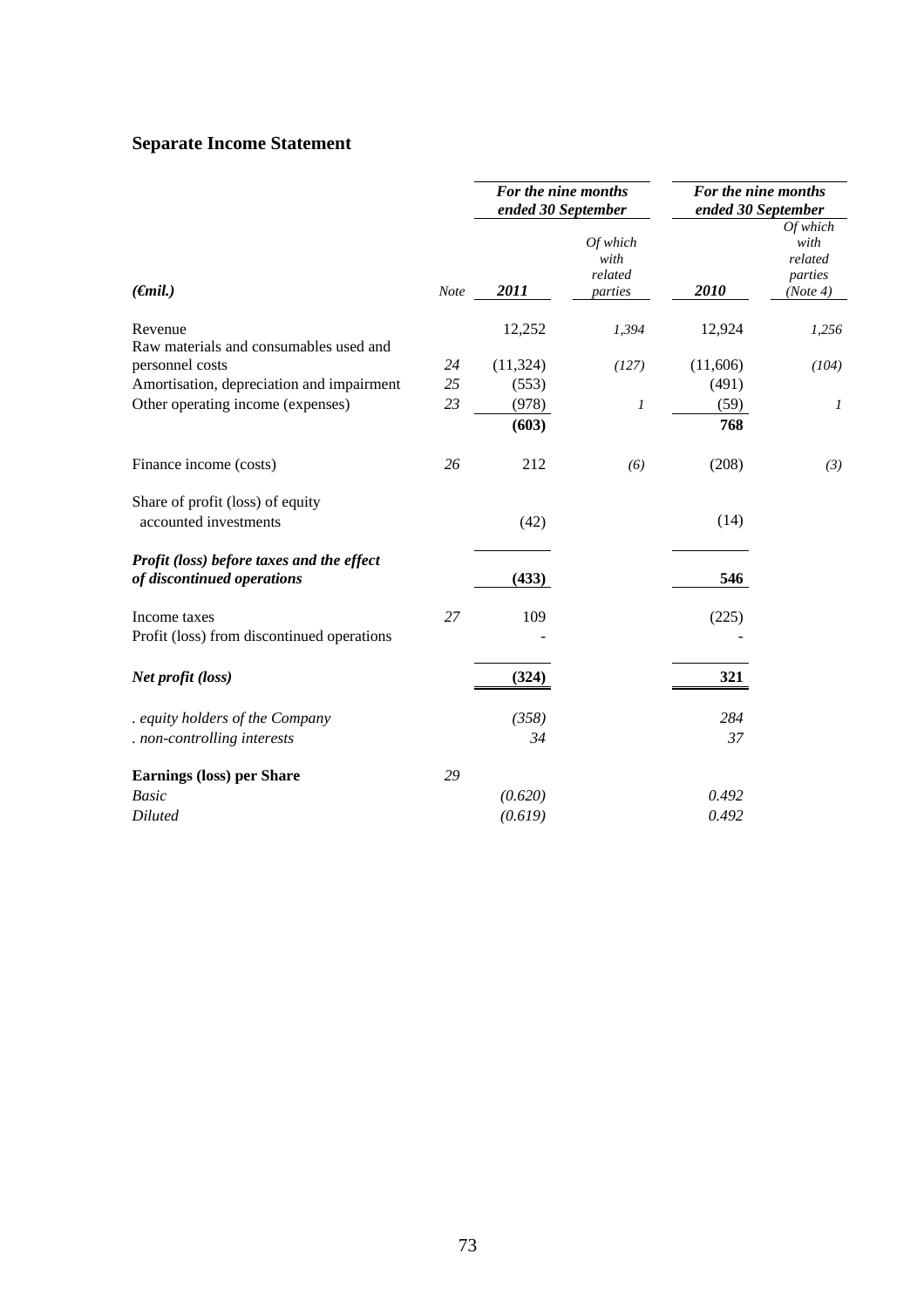|                                                                         |             |         | For the three months<br>ended 30 September | For the three months<br>ended 30 September |                                                    |
|-------------------------------------------------------------------------|-------------|---------|--------------------------------------------|--------------------------------------------|----------------------------------------------------|
| $(\epsilon mil.)$                                                       | <b>Note</b> | 2011    | Of which<br>with related<br>parties        | 2010                                       | Of which<br>with<br>related<br>parties<br>(Note 4) |
| Revenue                                                                 |             | 3,828   | 466                                        | 4,234                                      | 371                                                |
| Raw materials and consumables used and                                  |             |         |                                            |                                            |                                                    |
| personnel costs                                                         | 24          | (3,618) | (51)                                       | (3,815)                                    | (42)                                               |
| Amortisation, depreciation and impairment                               | 25          | (181)   |                                            | (160)                                      |                                                    |
| Other operating income (expenses)                                       | 23          | (952)   | $\sqrt{2}$                                 | (20)                                       | $\boldsymbol{l}$                                   |
|                                                                         |             | (923)   |                                            | 239                                        |                                                    |
| Finance income (costs)                                                  | 26          | (49)    | (2)                                        | (25)                                       | (I)                                                |
| Share of profit (loss) of equity<br>accounted investments               |             | (33)    |                                            | (11)                                       |                                                    |
| Profit (loss) before taxes and the effect<br>of discontinued operations |             | (1,005) |                                            | 203                                        |                                                    |
| Income taxes                                                            | 27          | 225     |                                            | (78)                                       |                                                    |
| Profit (loss) from discontinued operations                              |             |         |                                            |                                            |                                                    |
| Net profit (loss)                                                       |             | (780)   |                                            | 125                                        |                                                    |
| equity holders of the Company                                           |             | (790)   |                                            | 112                                        |                                                    |
| . non-controlling interests                                             |             | 10      |                                            | 13                                         |                                                    |
| <b>Earnings (loss) per Share</b>                                        | 29          |         |                                            |                                            |                                                    |
| <b>Basic</b>                                                            |             | (1.370) |                                            | 0.194                                      |                                                    |
| <b>Diluted</b>                                                          |             | (1.368) |                                            | 0.194                                      |                                                    |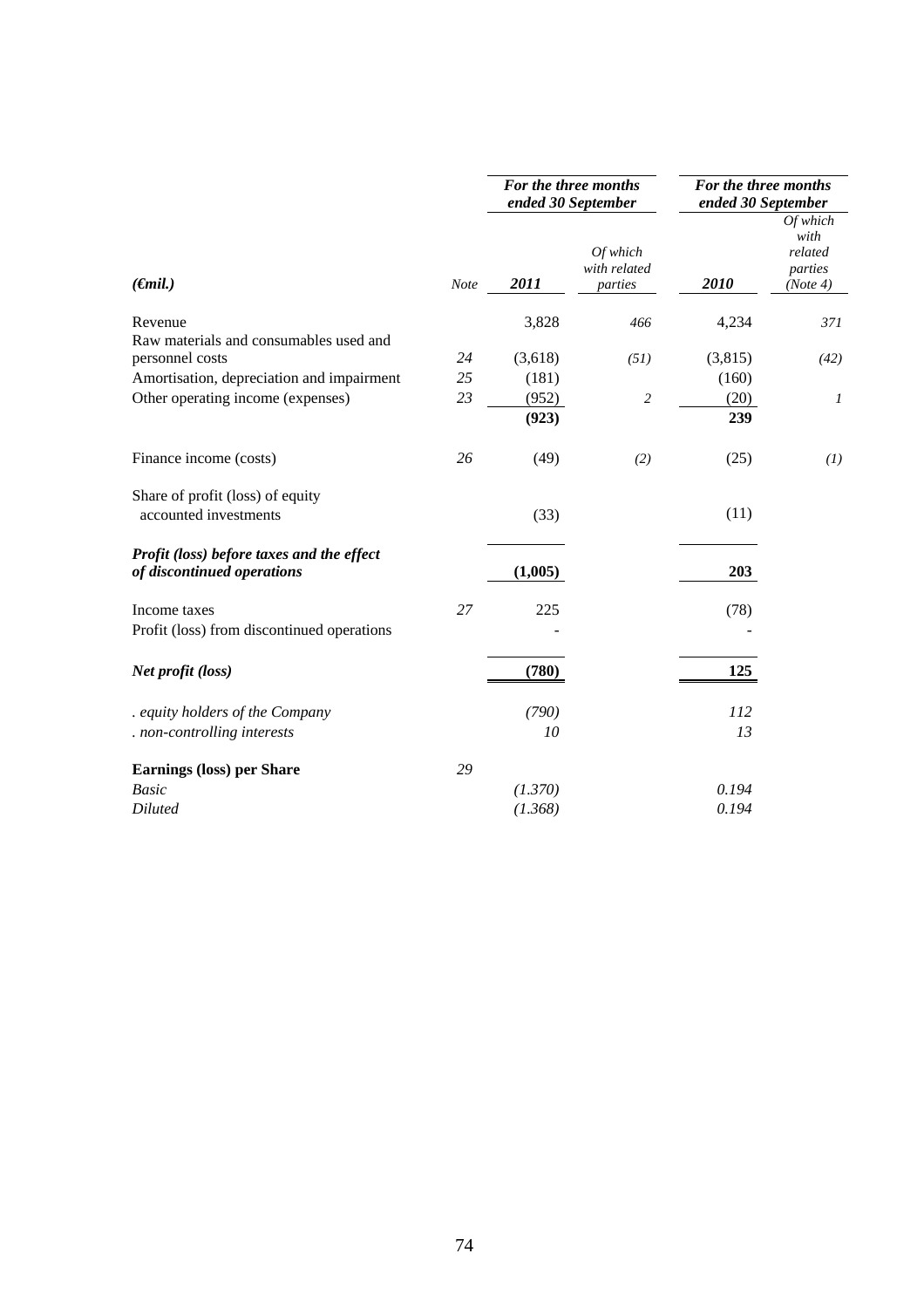# **Statement of Comprehensive Income**

|                                                                         | For the nine months ended 30 September |       |      |      |  |  |
|-------------------------------------------------------------------------|----------------------------------------|-------|------|------|--|--|
| $\epsilon$ millions                                                     | 2011                                   |       | 2010 |      |  |  |
| Profit (loss) for the period                                            |                                        | (324) |      | 321  |  |  |
| Reserves of income (expense) recognised in equity                       |                                        |       |      |      |  |  |
| - Actuarial gains (losses) on defined-benefit plans:                    |                                        | (78)  |      | (95) |  |  |
| . plan measurement                                                      | (78)                                   |       | (91) |      |  |  |
| . exchange gains (losses)                                               |                                        |       | (4)  |      |  |  |
| - Changes in cash flow hedges:                                          |                                        | 23    |      | (41) |  |  |
| . fair value adjustment                                                 | 26                                     |       | (44) |      |  |  |
| . transferred to separate income statement<br>. exchange gains (losses) | (3)                                    |       | 3    |      |  |  |
| - Translation differences                                               |                                        | (52)  |      | 186  |  |  |
| Tax on expense (income) recognised in equity                            |                                        | 6     |      | 28   |  |  |
| . fair value adjustment/measurement                                     | (I)                                    |       | 28   |      |  |  |
| . transferred to separate income statement                              | 7                                      |       | (I)  |      |  |  |
| . exchange gains (losses)                                               |                                        |       | 1    |      |  |  |
| Income (expense) recognised in equity                                   |                                        | (101) |      | 78   |  |  |
| Total comprehensive income (expense) for the period                     |                                        | (425) |      | 399  |  |  |
| Attributable to:                                                        |                                        |       |      |      |  |  |
| Equity holders of the Company                                           |                                        | (453) |      | 356  |  |  |
| Non-controlling interests                                               |                                        | 28    |      | 43   |  |  |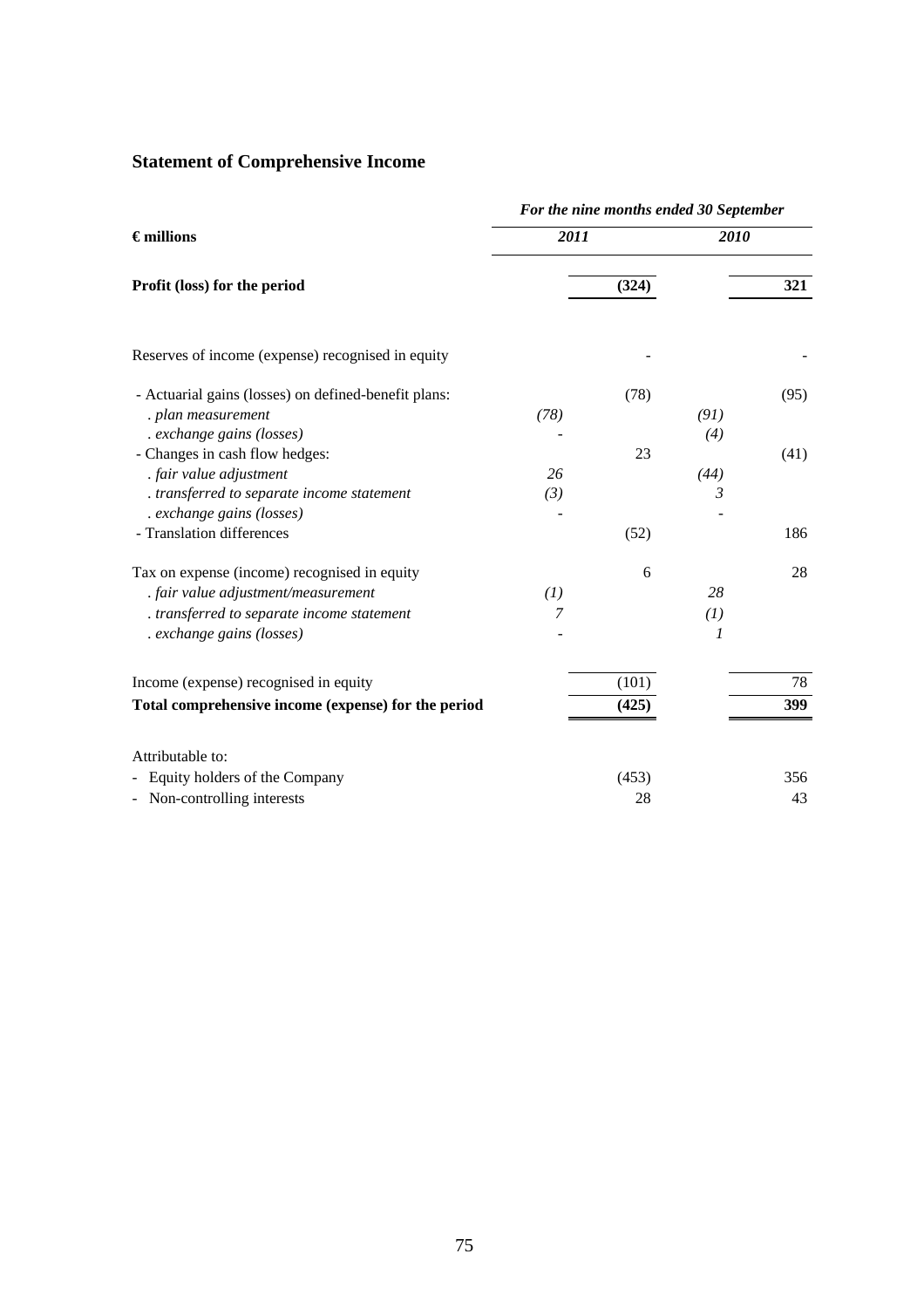## **Balance Sheet**

|                                                                       |             |          | Of which<br>with   |          | Of which<br>with<br>related |
|-----------------------------------------------------------------------|-------------|----------|--------------------|----------|-----------------------------|
| $(\epsilon$ mil.)                                                     | <b>Note</b> | 30.09.11 | related<br>parties | 31.12.10 | parties<br>(Note 4)         |
| Non-current assets                                                    |             |          |                    |          |                             |
| Intangible assets                                                     | 9           | 8,850    |                    | 8,931    |                             |
| Property, plant and equipment                                         | 10          | 3,119    |                    | 3,272    |                             |
| Deferred tax assets                                                   |             | 916      |                    | 656      |                             |
| Other assets                                                          | 12          | 838      | 12                 | 782      | 10                          |
|                                                                       |             | 13,723   |                    | 13,641   |                             |
| Current assets                                                        |             |          |                    |          |                             |
| Inventories<br>Trade receivables, including net contract work         |             | 4,647    |                    | 4,426    |                             |
| in progress                                                           | 13          | 9,667    | 819                | 9,242    | 798                         |
| Financial receivables                                                 |             | 901      | 193                | 813      | 34                          |
| Derivatives                                                           | 14          | 289      |                    | 219      |                             |
| Other assets                                                          | 15          | 1,073    | 20                 | 886      | 9                           |
| Cash and cash equivalents                                             |             | 501      |                    | 1,854    |                             |
|                                                                       |             | 17,078   |                    | 17,440   |                             |
| Non-current assets held for sale                                      |             | 1        |                    | 1        |                             |
| <b>Total</b> assets                                                   |             | 30,802   |                    | 31,082   |                             |
| Shareholders' equity                                                  |             |          |                    |          |                             |
| Share capital                                                         | 16          | 2,517    |                    | 2,517    |                             |
| Other reserves                                                        |             | 3,604    |                    | 4,297    |                             |
| Capital and reserves attributable to equity<br>holders of the Company |             | 6,121    |                    | 6,814    |                             |
| Non-controlling interests in equity                                   |             | 293      |                    | 284      |                             |
| Total shareholders' equity                                            |             | 6,414    |                    | 7,098    |                             |
| Non-current liabilities                                               |             |          |                    |          |                             |
| Borrowings                                                            | 17          | 4,631    |                    | 4,543    |                             |
| Employee liabilities                                                  | 19          | 1,008    |                    | 1,041    |                             |
| Provisions for risks and charges                                      | 18          | 1,023    |                    | 393      |                             |
| Deferred tax liabilities                                              |             | 485      |                    | 496      |                             |
| Other liabilities                                                     | $20\,$      | 680      |                    | 653      |                             |
| Current liabilities                                                   |             | 7,827    |                    | 7,126    |                             |
| Trade payables, including net advances from                           |             |          |                    |          |                             |
| customers                                                             | 21          | 12,515   | 118                | 12,996   | 128                         |
| Borrowings                                                            | 17          | 1,471    | 850                | 1,258    | 714                         |
| Income tax payables                                                   |             | 50       |                    | 56       |                             |
| Provisions for risks and charges                                      | 18          | 826      |                    | 762      |                             |
| Derivatives                                                           | 14          | 99       |                    | 131      |                             |
| Other liabilities                                                     | 20          | 1,600    | 46                 | 1,655    | 25                          |
| Liabilities directly correlated with assets held<br>for sale          |             | 16,561   |                    | 16,858   |                             |
|                                                                       |             |          |                    |          |                             |
| <b>Total liabilities</b>                                              |             | 24,388   |                    | 23,984   |                             |
| Total liabilities and shareholders' equity                            |             | 30,802   |                    | 31,082   |                             |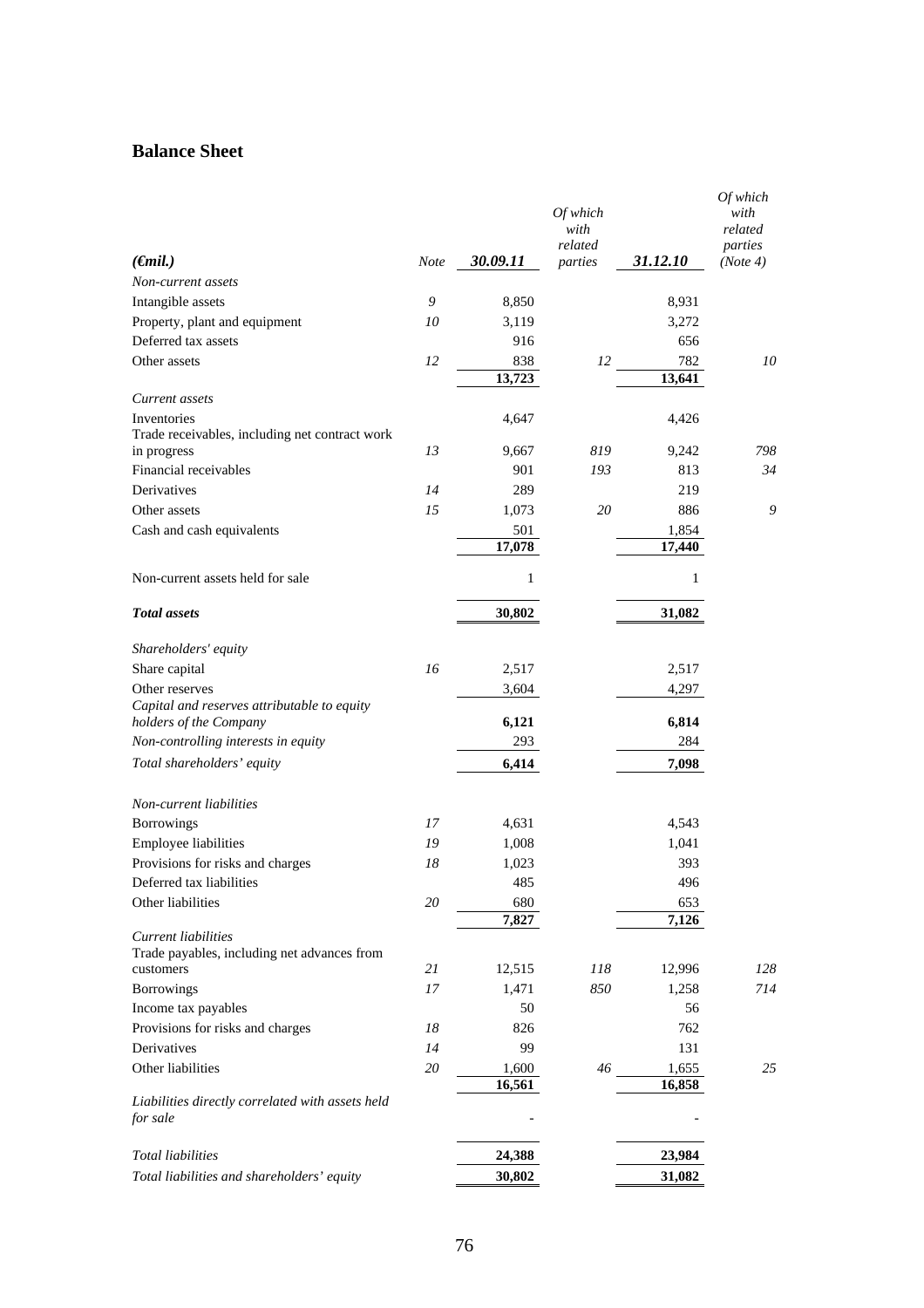## **Statement of Cash Flows**

| $(\epsilon mil.)$                                         | For the nine months ended 30 September |         |                                |         |                                            |
|-----------------------------------------------------------|----------------------------------------|---------|--------------------------------|---------|--------------------------------------------|
|                                                           | <b>Note</b>                            | 2011    | of which<br>related<br>parties | 2010    | of which<br>related<br>parties<br>(Note 4) |
| Cash flow from operating activities:                      |                                        |         |                                |         |                                            |
| Gross cash flow from operating activities                 | 28                                     | 1,091   |                                | 1,446   |                                            |
| Changes in working capital                                | 28                                     | (1,221) | 285                            | (1,286) | 17                                         |
| Changes in other operating assets and liabilities, taxes, |                                        |         |                                |         |                                            |
| finance costs and provisions for risks                    |                                        | (869)   | (125)                          | (849)   | (145)                                      |
| Net cash used in operating activities                     |                                        | (999)   |                                | (689)   |                                            |
| Cash flow from investing activities:                      |                                        |         |                                |         |                                            |
| Acquisitions of subsidiaries, net of cash acquired        | 11                                     | (4)     |                                | (98)    |                                            |
| Sale of Ansaldo Energia                                   |                                        | 477     |                                |         |                                            |
| Purchase of property, plant and equipment and             |                                        |         |                                |         |                                            |
| intangible assets                                         |                                        | (596)   |                                | (655)   |                                            |
| Proceeds from sale of property, plant and equipment       |                                        |         |                                |         |                                            |
| and intangible assets                                     |                                        | 29      |                                | 19      |                                            |
| Other investing activities                                |                                        | 7       | (4)                            | 19      | 1                                          |
| Net cash used in investing activities                     |                                        | (87)    |                                | (715)   |                                            |
| Cash flow from financing activities:                      |                                        |         |                                |         |                                            |
| Net change in other borrowings                            |                                        | 27      | (28)                           | (134)   | $\overline{2}$                             |
| Dividends paid to Company's shareholders                  |                                        | (237)   |                                | (237)   |                                            |
| Dividends paid to non-controlling interests               |                                        | (21)    |                                | (20)    |                                            |
| Net cash used in financing activities                     |                                        | (231)   |                                | (391)   |                                            |
| Net increase (decrease) in cash and cash equivalents      |                                        | (1,317) |                                | (1,795) |                                            |
| Exchange-rate differences and other changes               |                                        | (36)    |                                | 25      |                                            |
| Cash and cash equivalents at 1 January                    |                                        | 1,854   |                                | 2,630   |                                            |
| Cash and cash equivalents at 30 September                 |                                        | 501     |                                | 860     |                                            |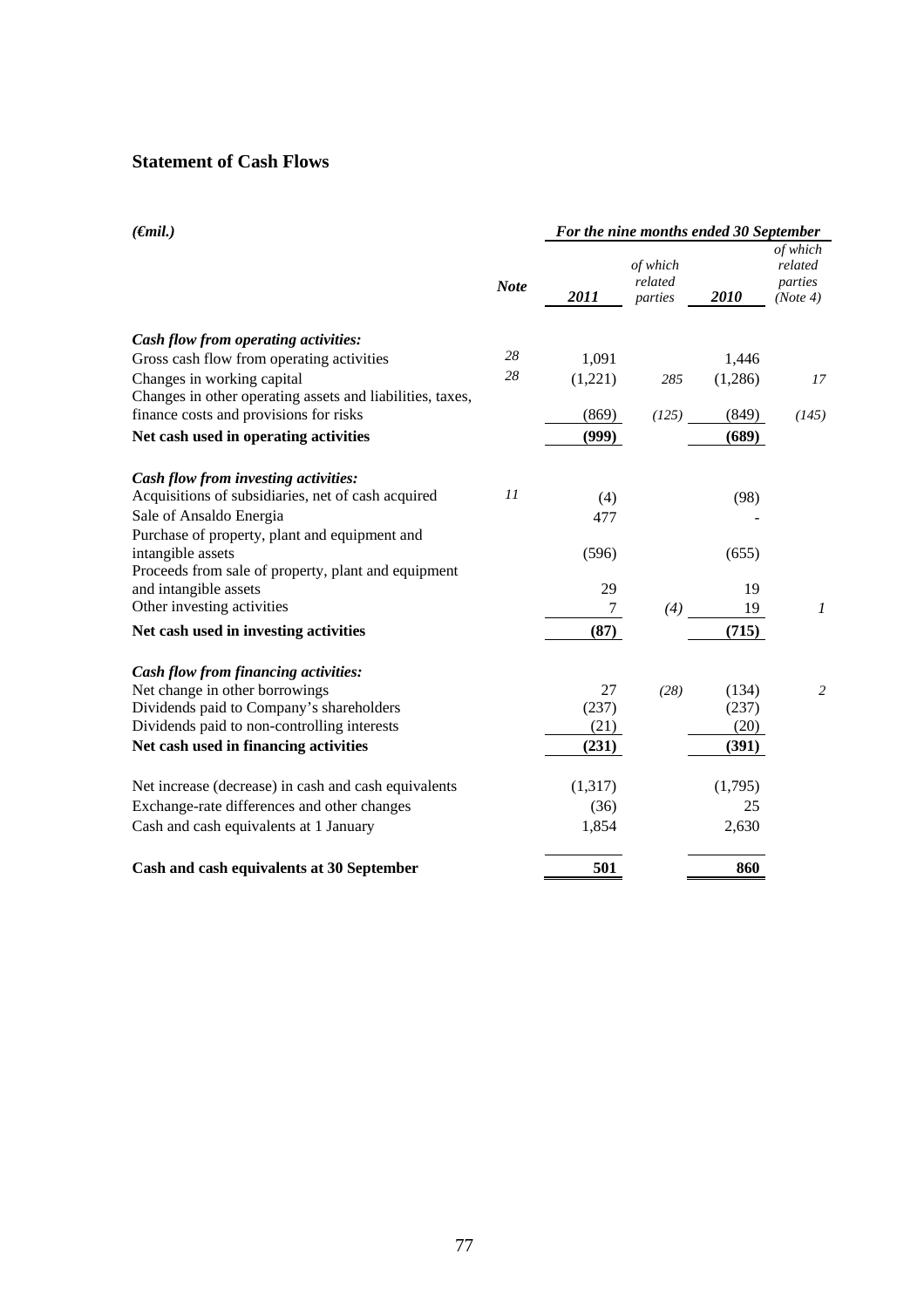# **Statement of changes in shareholders' equity**

|                                                                                                   | <b>Share</b><br>capital | <b>Retained</b><br>earnings and<br>consolidation<br>reserve | <b>Cash-flow</b><br>hedge<br>reserve | <b>Reserve</b><br>for<br>stock-<br>option<br>and<br>stock-<br>grant<br>plans | <b>Reserve</b><br>for<br>actuarial<br>gains<br>(losses)<br>posted to<br>shareholde<br>rs' equity | <b>Translatio</b><br>n reserve | <b>Total</b><br>capital and<br>reserves<br>attributabl<br>e to equity<br>holders of<br>the<br>Company | Non-<br>controlling<br>interests in<br>equity |
|---------------------------------------------------------------------------------------------------|-------------------------|-------------------------------------------------------------|--------------------------------------|------------------------------------------------------------------------------|--------------------------------------------------------------------------------------------------|--------------------------------|-------------------------------------------------------------------------------------------------------|-----------------------------------------------|
| 1 January<br>2010                                                                                 | 2,512                   | 4,605                                                       | 60                                   | 24                                                                           | (81)                                                                                             | (769)                          | 6,351                                                                                                 | 198                                           |
| Dividends paid<br>Capital<br>increases<br>Profit (loss)                                           |                         | (237)<br>284                                                |                                      |                                                                              |                                                                                                  |                                | (237)<br>284                                                                                          | (20)<br>15<br>37                              |
| for the period<br>Other<br>comprehensive<br>income<br>(expense)<br>Stock<br>option/grant<br>plans |                         |                                                             | (30)                                 |                                                                              | (77)                                                                                             | 179                            | 72                                                                                                    | 6                                             |
| - services<br>rendered                                                                            |                         |                                                             |                                      | 30                                                                           |                                                                                                  |                                | 30                                                                                                    | 2                                             |
| Other changes                                                                                     |                         | (9)                                                         | $\boldsymbol{2}$                     |                                                                              |                                                                                                  |                                | (7)                                                                                                   | (2)                                           |
| 30 Sept. 2010                                                                                     | 2,512                   | 4,643                                                       | 32                                   | 54                                                                           | (158)                                                                                            | (590)                          | 6,493                                                                                                 | 236                                           |
| 1 January<br>2011                                                                                 | 2,517                   | 4,870                                                       | 16                                   | 43                                                                           | (96)                                                                                             | (536)                          | 6,814                                                                                                 | 284                                           |
| Dividends paid<br>Capital<br>increases<br>Profit (loss)                                           |                         | (237)<br>(358)                                              |                                      |                                                                              |                                                                                                  |                                | (237)<br>(358)                                                                                        | (21)<br>34                                    |
| for the period<br>Other<br>comprehensive<br>income<br>(expense)<br>Stock<br>option/grant<br>plans |                         |                                                             | 24                                   |                                                                              | (70)                                                                                             | (49)                           | (95)                                                                                                  | (6)                                           |
| - services<br>rendered                                                                            |                         |                                                             |                                      |                                                                              |                                                                                                  |                                | $\overline{\phantom{a}}$                                                                              | $\mathbf{1}$                                  |
| Other changes                                                                                     |                         | $\left( 2\right)$                                           | (7)                                  |                                                                              | $\sqrt{6}$                                                                                       |                                | (3)                                                                                                   | $\mathbf{1}$                                  |
| 30 Sept. 2011                                                                                     | 2,517                   | 4,273                                                       | 33                                   | 43                                                                           | (160)                                                                                            | (585)                          | 6,121                                                                                                 | 293                                           |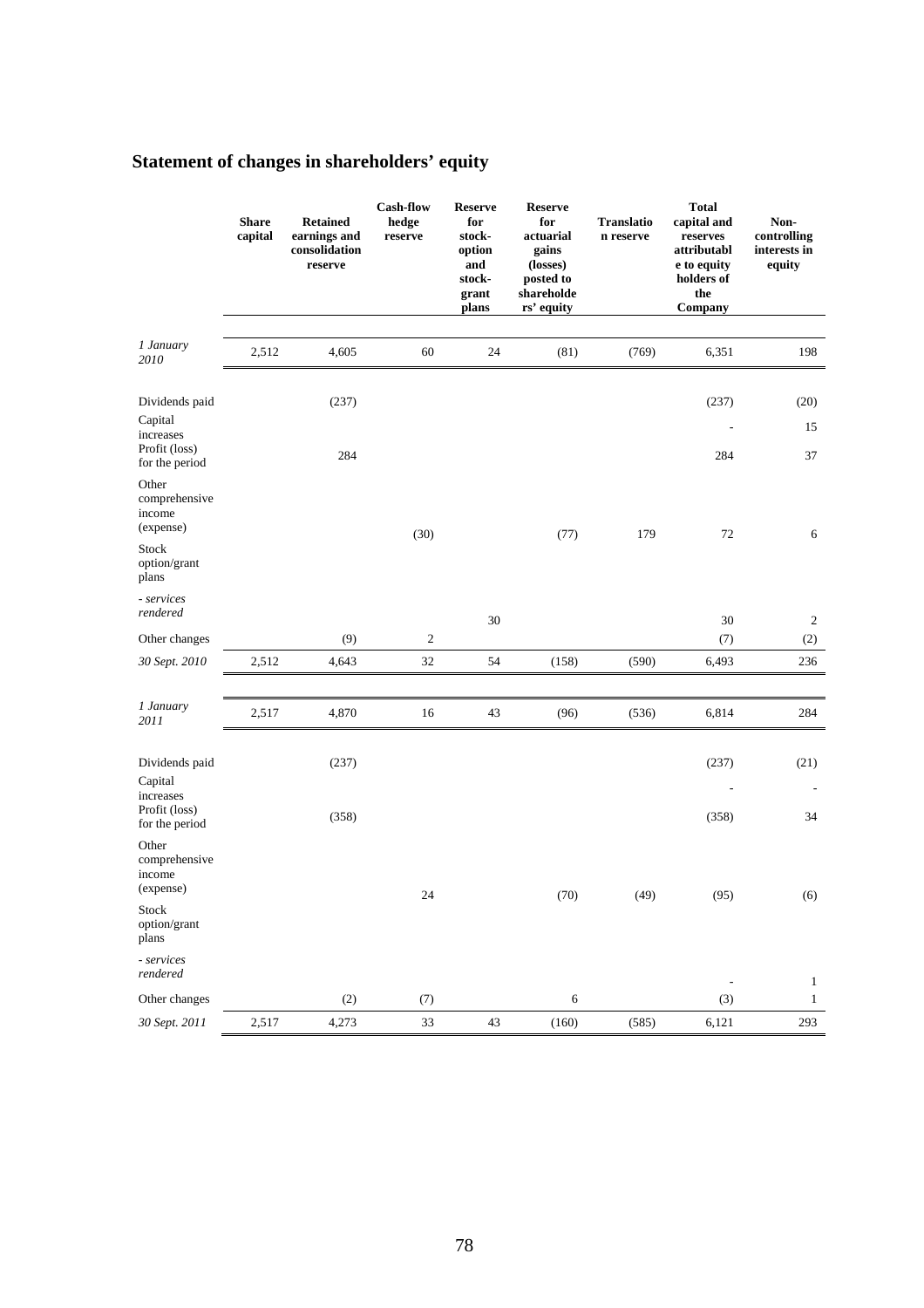#### **1. GENERAL INFORMATION**

Finmeccanica is a company limited by shares based in Rome (Italy), at Piazza Monte Grappa 4, and is listed on the Italian Stock Exchange (FTSE MIB).

The Finmeccanica Group is a major Italian high technology organisation. Finmeccanica Spa, the holding company responsible for guiding and controlling industrial and strategic operations, coordinates its subsidiaries (the Finmeccanica Group or, simply, the Group), which are especially concentrated in the fields of Helicopters, Defence and Security Electronics, Aeronautics, Space, Defence Systems, Energy and Transportation.

#### **2. FORM, CONTENT AND APPLICABLE ACCOUNTING STANDARDS**

The interim financial report of the Finmeccanica Group at 30 September 2011 was prepared in accordance with Article 154-ter, paragraph 2 of Legislative Decree 58/98 (Consolidated Law on Financial Intermediation), as subsequently amended.

These notes are presented in a condensed form and do not include all the information required to be disclosed in the annual financial statements because they relate only to those items whose amount, breakdown or changes are key to the understanding of the financial condition of the Group. Therefore, this interim financial report must be read in conjunction with the 2010 consolidated financial statements.

Likewise, the balance sheet and the income statement are presented in a condensed form as compared with the annual financial statements. The reconciliation between the quarterly and the year-end balance sheet and income statement is provided in the relevant notes for the items contained in the condensed financial statements.

The accounting principles and basis of preparation that have been used in the drawingup of this interim financial report are the same as those used in the preparation of the consolidated financial statements at 31 December 2010 and the interim financial report at 30 September 2010, with the exception of minor changes that, as indicated below (Note 4), had no significant effect on the interim financial report.

All figures are shown in millions of euros unless otherwise indicated.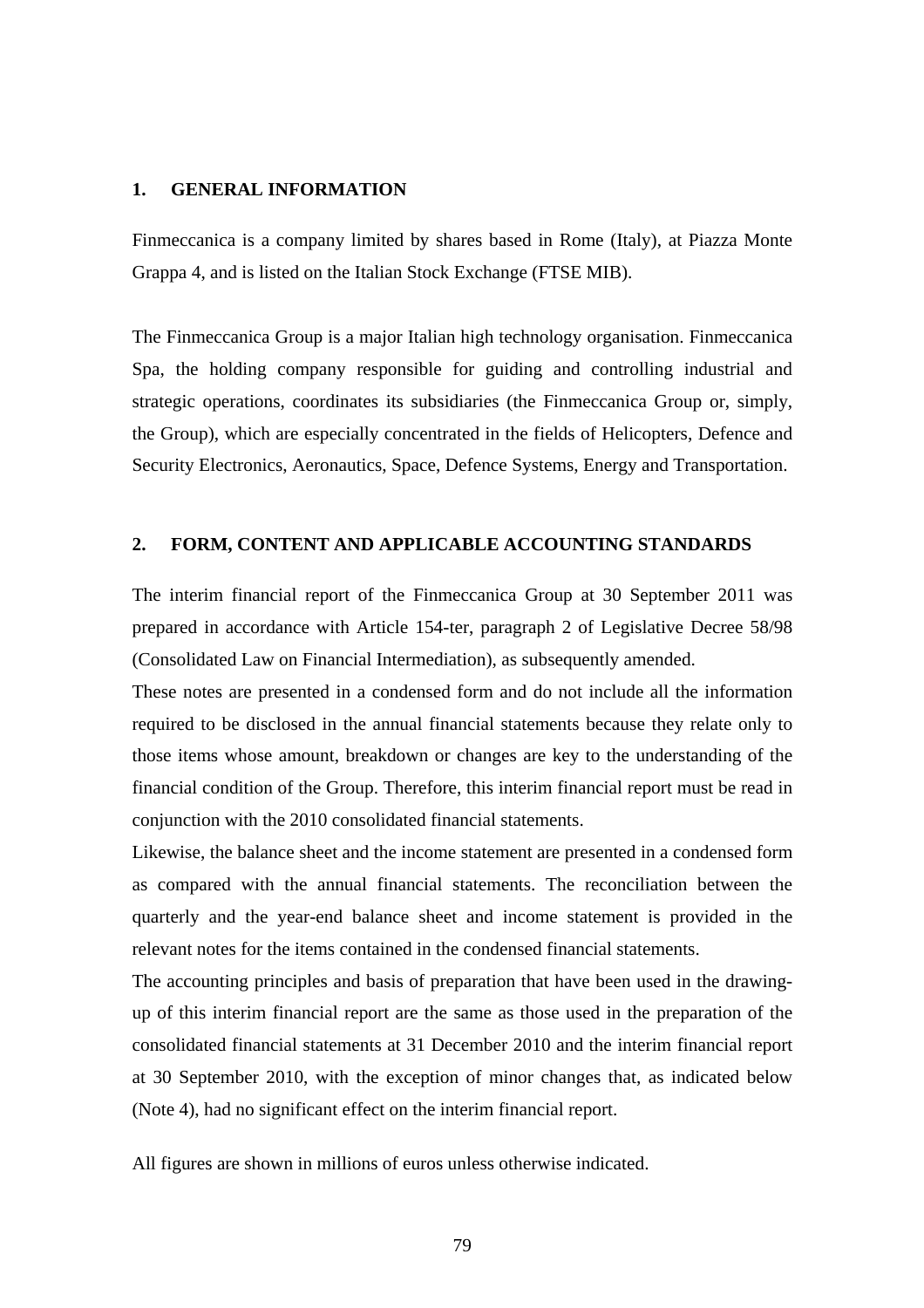The interim financial report was not audited.

# **3. TREATMENT OF INCOME TAXES APPLIED IN THE PREPARATION OF INTERIM REPORTS AND SEASONALITY OF OPERATIONS**

#### **Treatment of income taxes**

In the interim financial statements, income taxes are estimated by applying the expected effective annual tax rate to the interim pre-tax result.

#### **Cash flows relating to operations**

The businesses in which the Group is primarily active are characterised by a high concentration of cash flows from customers in the closing months of the year. This pattern affects both the interim cash flow statements and the volatility of the debt situation of the Group over each interim period, which shows a marked improvement in the final months of the calendar year.

#### **4. EFFECT OF CHANGES IN ACCOUNTING POLICIES ADOPTED**

As from 1 January 2011, the Group has applied the following new accounting standards and interpretations: the amendments to IFRS 1, the amendments to IFRS 3, the amendment to IFRS 7, the amendment to IAS 1, the revised IAS 24, the amendment to IAS 27, the amendments to IAS 32, the amendment to IAS 34, the amendment to IFRIC 13, the amendments to IFRIC 14 and IFRIC 19. These changes had no significant effect on this interim financial report. More specifically, the application of the revised version of IAS 24 only affected the disclosure requirements concerning related parties and led to a change in the comparative data shown in the accounting statements to take account, among related parties, of companies subject to the control or significant influence of the Ministry for the Economy and Finance (MEF).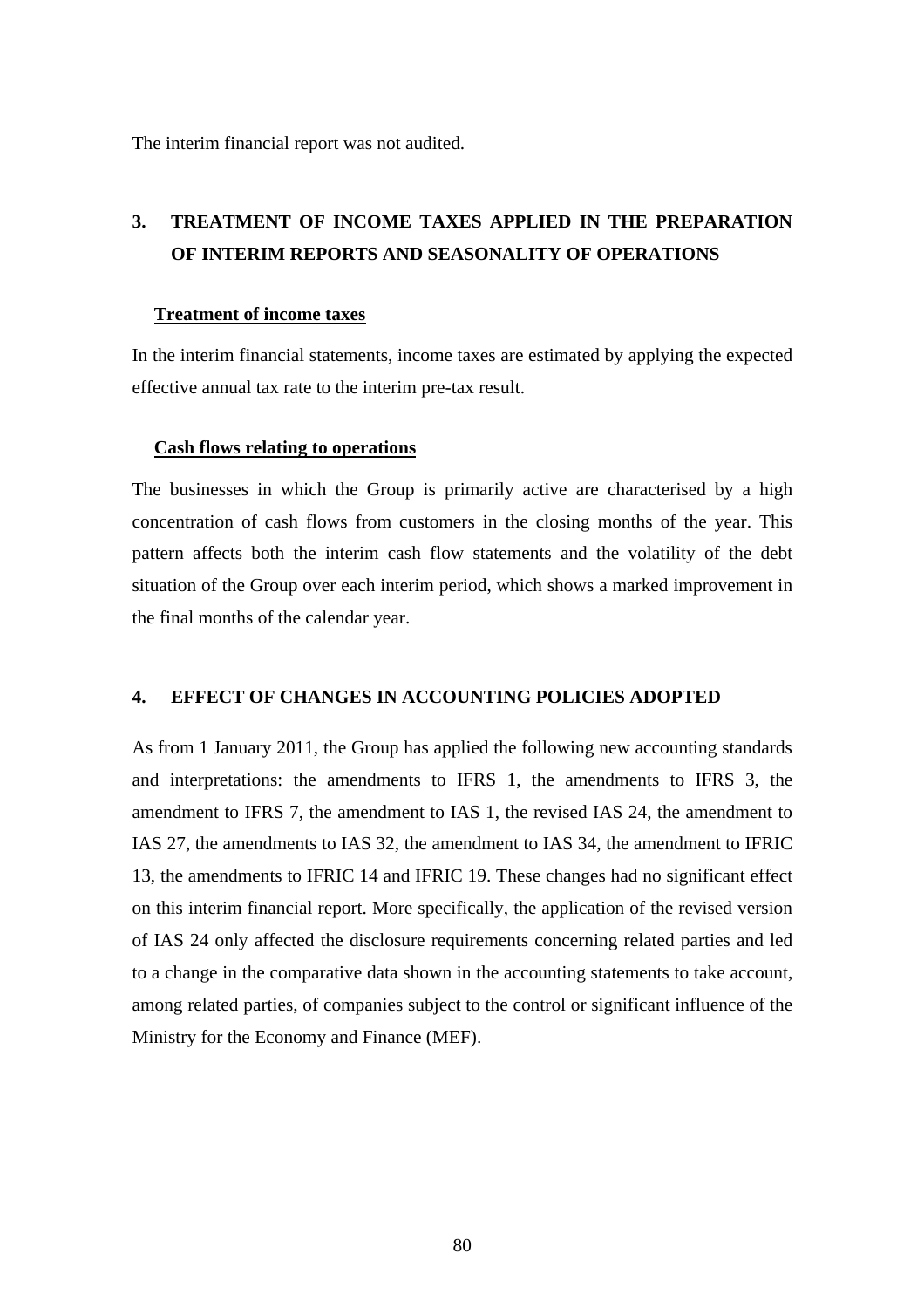## **5. SIGNIFICANT NON-RECURRING EVENTS AND TRANSACTIONS**

Formation of the Ansaldo Energia joint venture was completed on 13 June 2011 through the sale of the entire share capital of Ansaldo Energia SpA for the price of  $\epsilon$ mil. 1,072 to Ansaldo Energia Holding (formerly Ansaldo Electric Drives), a company held 45% by First Reserve Corporation (First Reserve) and 55% by Finmeccanica. Finmeccanica signed a shareholders' agreement with its US partner covering the corporate governance of the new company.

As a result of this transaction, the income statement items pertaining to the new Ansaldo Energia group are consolidated on a line-by-line basis up until 30 June and on a proportional basis from 1 July to 30 September in Finmeccanica's interim financial report, while the balance sheet items are consolidated on a proportional basis.

The transaction had the following major effects:

- a net receipt of €mil. 477 which, excluding the effects of the deconsolidation of 45% of the positive financial position of Ansaldo Energia at the date of the transaction, led to a  $\epsilon$ mil. 344 improvement in the net financial position;
- the recognition of a gain of  $\theta$ mil. 458 ( $\theta$ mil. 443 after taxes) taken to profit or loss only on the share sold to First Reserve.

No significant non-recurring transactions were carried out during the corresponding period of the previous year.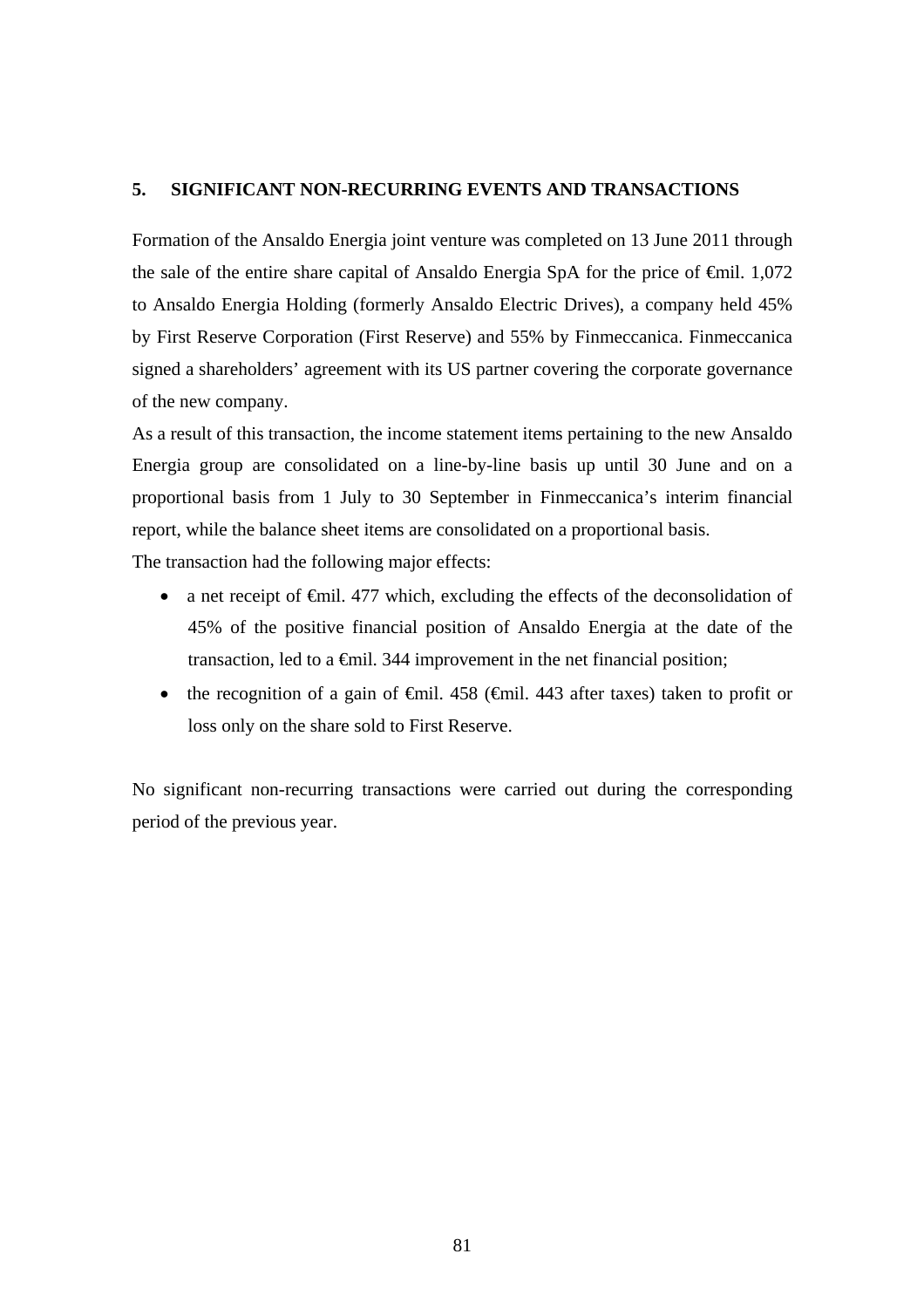## **6. SCOPE OF CONSOLIDATION**

| List of companies consolidated on a line-by-line basis                                                                           |                                                             |                      |                 |                         |
|----------------------------------------------------------------------------------------------------------------------------------|-------------------------------------------------------------|----------------------|-----------------|-------------------------|
| Company name                                                                                                                     | Registered office                                           | % Group<br>ownership |                 | % Group<br>shareholding |
|                                                                                                                                  |                                                             |                      | Direct Indirect |                         |
|                                                                                                                                  |                                                             |                      |                 |                         |
| 3083683 NOVA SCOTIA LIMITED                                                                                                      | Halifax, Nova Scotia (Canada)<br>Wilmington, Delaware (USA) |                      | 100<br>51       | 100<br>51               |
| ADVANCED AOUSTIC CONCEPTS LLC ex DRS SONAR SYSTEMS LLC<br>AGUSTA AEROSPACE SERVICES A.A.S. SA                                    | Grace Hollogne (Belgium)                                    |                      | 100             | 100                     |
| AGUSTA HOLDING BV                                                                                                                | Amsterdam (the Netherlands)                                 |                      | 100             | 100                     |
| AGUSTA US INC                                                                                                                    | Wilmington, Delaware (USA)                                  |                      | 100             | 100                     |
| AGUSTAWESTLAND AMERICA LLC                                                                                                       | Wilmington, Delaware (USA)                                  |                      | 100             | 100                     |
| AGUSTAWESTLAND AUSTRALIA PTY LTD                                                                                                 | Melbourne (Australia)                                       |                      | 100             | 100                     |
| AGUSTAWESTLAND DO BRASILLTDA                                                                                                     | Sao Paulo (Brazil)<br>Madrid (Spain)                        |                      | 100<br>100      | 100<br>100              |
| AGUSTAWESTLAND ESP ANA SL<br>AGUSTAWESTLAND HOLDINGS LTD                                                                         | Yeo vil, Somers et (U.K.)                                   |                      | 100             | 100                     |
| AGUSTAWESTLAND INC                                                                                                               | New Castle, Wilmington, Delaware (USA)                      |                      | 100             | 100                     |
| AGUSTAWESTLAND INDIA PRIVATE LTD                                                                                                 | New Delhi (India)                                           |                      | 100             | 100                     |
| AGUSTAWESTLAND INTERNATIONALLTD                                                                                                  | Yeo vil, Somers et (U.K.)                                   |                      | 100             | 100                     |
| AGUSTAWESTLAND LTD ex WESTLAND HELICOP TERS LTD                                                                                  | Yeo vil, Somerset (UK)                                      |                      | 100             | 100                     |
| AGUSTAWESTLAND MALAYSIA SDN BHD                                                                                                  | Kuala Lumpur (Malaysia)                                     |                      | 100             | 100                     |
| AGUSTAWESTLAND NORTH AMERICA INC                                                                                                 | Wilmington, Delaware (USA)<br>Amsterdam (the Netherlands)   | 100                  | 100             | 100<br>100              |
| <b>AGUSTAWESTLAND NV</b>                                                                                                         | Wilmington Delaware (USA)                                   |                      | 100             | 100                     |
| AGUSTAWESTLAND PHILADELPHIA CO ex AGUSTA AEROSPACE CORP. USA<br>AGUSTAWESTLAND POLITECNICO ADVANCED ROTORCRAFT CENTER S.C.A R.L. | Milan                                                       |                      | 80              | 80                      |
| AGUSTAWESTLAND PORTUGAL SA                                                                                                       | Lisbon (Portugal)                                           |                      | 100             | 100                     |
| AGUSTAWESTLAND PROPERTIES LTD                                                                                                    | Yeo vil, Somers et (U.K.)                                   |                      | 100             | 100                     |
| AGUSTAWESTLAND SP A ex AGUSTA SP A                                                                                               | Cascina Costa (Varese)                                      |                      | 100             | 100                     |
| ALENIA AERMACCHISPA                                                                                                              | Venegono Superiore (Varese)                                 |                      | 99.999          | 99.999                  |
| ALENIA AERONAUTICA SPA                                                                                                           | Pomigliano D'Arco (Naples)                                  | 100                  |                 | 100                     |
| ALENIA NORTH AMERICA INC                                                                                                         | New Castle, Wilmington, Delaware (USA)<br>Turin             |                      | 100<br>100      | 100<br>100              |
| ALENIA SIA SPA                                                                                                                   | Piancastagnaio (Siena)                                      |                      | 100             | 100                     |
| <b>AMTEC SPA</b><br>ANSALDO RAILWAY SYSTEM TRADING (BEIJING) LTD                                                                 | Beijing (China)                                             |                      | 100             | 40.0656                 |
| ANSALDO STS AUSTRALIA PTYLTD                                                                                                     | Birsbane (Australia)                                        |                      | 100             | 40.0656                 |
| ANSALDO STS BEIJ ING LTD                                                                                                         | Beijing (China)                                             |                      | 80              | 32.0525                 |
| ANSALDO STS CANADA INC.                                                                                                          | Kingstone, Ontario (Canada)                                 |                      | 100             | 40.0656                 |
| ANSALDO STS DEUTSCHLAND GMBH                                                                                                     | Munich (Germany)                                            |                      | 100             | 40.0656                 |
| ANSALDO STS ESP ANA SAU                                                                                                          | Madrid (Spain)                                              |                      | 100             | 40.0656                 |
| ANSALDO STS FINLAND OY                                                                                                           | Hels inki (Finland)                                         |                      | 100             | 40.0656                 |
| ANSALDO STS FRANCE SAS                                                                                                           | Les Ulis (France)<br>Kowloon Bay (China)                    |                      | 100<br>100      | 40.0656<br>40.0656      |
| ANSALDO STS HONG KONG LTD<br>ANSALDO STS IRELAND LTD                                                                             | CO KERRY (Ireland)                                          |                      | 100             | 40.0656                 |
| ANSALDO STS MALAYSIA SDN BHD                                                                                                     | Kuala Lumpur (Malaysia)                                     |                      | 100             | 40.0656                 |
| ANSALDO STS SOUTH AFRICA (PTY) LTD                                                                                               | Sandton (ZA - South Africa)                                 |                      | 100             | 40.0656                 |
| ANSALDO STS SOUTHERN AFRICA (PTY) LTD                                                                                            | Gaborone (Botswana - Africa)                                |                      | 100             | 40.0656                 |
| ANSALDO STS SWEDEN AB                                                                                                            | Solna (Sweden)                                              |                      | 100             | 40.0656                 |
| ANSALDO STS TRANSPORTATION SYSTEMS INDIA PRIVATE LTD                                                                             | Bangalore (India)                                           |                      | 100             | 40.0656                 |
| ANSALDO STS UKLTD                                                                                                                | Barbican (U.K.)<br>Genoa                                    | 40.0656              | 100             | 40.0656<br>40.0656      |
| ANS ALDO STS SPA                                                                                                                 | Wilmington, Delaware (USA)                                  |                      | 100             | 40.0656                 |
| ANSALDO STS USA INC<br>ANSALDO STS USA INTERNATIONAL CO                                                                          | Wilmington, Delaware (USA)                                  |                      | 100             | 40.0656                 |
| ANSALDO STS USA INTERNATIONAL PROJECT CO                                                                                         | Wilmington, Delaware (USA)                                  |                      | $100\,$         | 40.0656                 |
| ANSALDOBREDA ESP ANA SLU                                                                                                         | Madrid (Spain)                                              |                      | 100             | $100\,$                 |
| ANSALDOBREDA FRANCE SAS                                                                                                          | Marseille (France)                                          |                      | 100             | 100                     |
| ANSALDOBREDA INC                                                                                                                 | Pitts burg, California (USA)                                |                      | $100\,$         | 100                     |
| ANSALDOBREDA SPA                                                                                                                 | Naples                                                      | 100                  |                 | 100                     |
| AUTOMATISMES CONTROLES ET ETUDES ELECTRONIQUES ACELEC SAS                                                                        | Les Ulis (France)<br>Bologna                                | 100                  | 99.999          | 40.0651<br>100          |
| <b>BREDAMENARINIBUS SPA</b>                                                                                                      | Rome                                                        |                      | 87.5            | 87.5                    |
| CISDEG SPA<br>DRS C3 & AVIATION COMPANY                                                                                          | Wilmington, Delaware (USA)                                  |                      | $100\,$         | 100                     |
| DRS CENGEN LLC ex DRS CONDOR HOLDCO LLC                                                                                          | Wilmington, Delaware (USA)                                  |                      | 100             | 100                     |
| DRS CONSOLIDATED CONTROLS INC                                                                                                    | Wilmington, Delaware (USA)                                  |                      | 100             | 100                     |
| DRS DEFENSE SOLUTIONS LLC                                                                                                        | Wilmington, Delaware (USA)                                  |                      | $100\,$         | 100                     |
| DRS ENVIRONMENTAL SYSTEMS INC                                                                                                    | Wilmington, Delaware (USA)                                  |                      | 100             | 100                     |
| DRS HOMELAND SECURITY SOLUTIONS INC                                                                                              | Wilmington, Delaware (USA)                                  |                      | 100             | 100                     |
| DRS ICAS LLC                                                                                                                     | Wilmington, Delaware (USA)                                  |                      | $100\,$         | 100                     |
|                                                                                                                                  |                                                             |                      |                 |                         |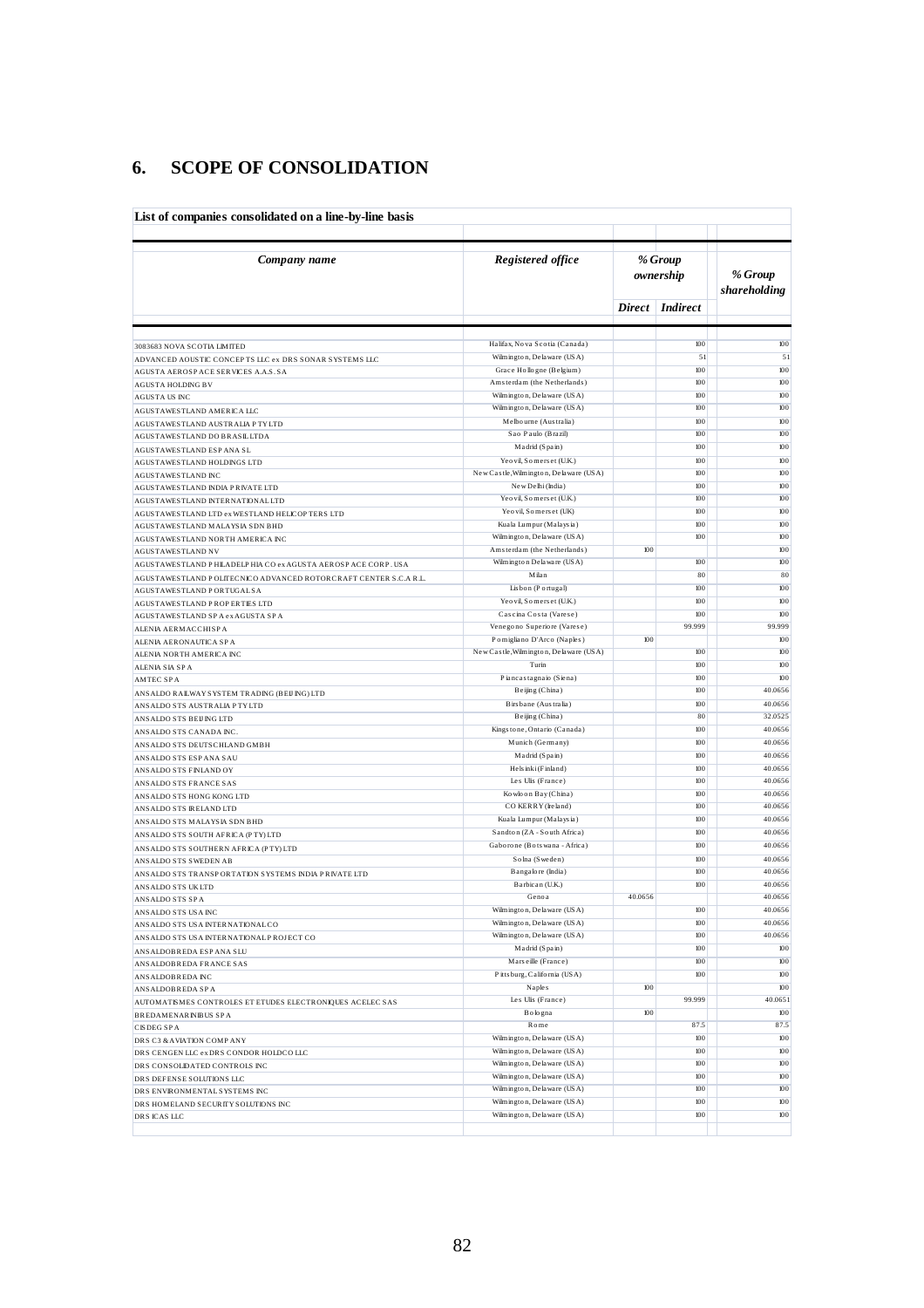| List of companies consolidated on a line-by-line basis (cont'd) |                                                          |                      |                   |                         |
|-----------------------------------------------------------------|----------------------------------------------------------|----------------------|-------------------|-------------------------|
| Company name                                                    | Registered office                                        | % Group<br>ownership |                   | % Group<br>shareholding |
|                                                                 |                                                          |                      | Direct Indirect   |                         |
|                                                                 |                                                          |                      |                   |                         |
| DRS INTERNATIONALINC                                            | Wilmington, Delaware (USA)<br>Wilmington, Delaware (USA) |                      | 100<br>100        | 100<br>100              |
| DRS POWER & CONTROLTECHNOLOGIES INC<br>DRS POWER TECHNOLOGY INC | Wilmington, Delaware (USA)                               |                      | 100               | 100                     |
| DRS RADAR SYSTEMS LLC                                           | Wilmington, Delaware (USA)                               |                      | 100               | 100                     |
| DRS RSTAINC                                                     | Wilmington, Delaware (USA)                               |                      | 100               | 100                     |
| DRS SENSORS & TARGETING SYSTEMS INC                             | Wilmington, Delaware (USA)                               |                      | 100               | 100                     |
| DRS SIGNAL SOLUTIONS INC                                        | Wilmington, Delaware (USA)                               |                      | 100               | 100                     |
| DRS SONETICOM INC                                               | Tallahas see, Florida (USA)                              |                      | 100               | 100                     |
| DRS SURVELLANCE SUPPORT SYSTEMS INC                             | Wilmington, Delaware (USA)                               |                      | 100               | 100                     |
| DRS SUSTAINMENT SYSTEMS INC                                     | Wilmington, Delaware (USA)                               |                      | 100               | 100                     |
| DRS SYSTEMS MANAGEMENT LLC                                      | Wilmington, Delaware (USA)                               |                      | 100               | 100                     |
| DRS SYSTEMS INC                                                 | Wilmington, Delaware (USA)                               |                      | 100               | 100                     |
| DRS TACTICAL SYSTEMS GLOBAL SERVICES INC                        | Plantation, Florida (USA)                                |                      | 100               | 100                     |
| DRS TACTICAL SYSTEMS INC                                        | Plantation, Florida (USA)                                |                      | 100               | 100                     |
| DRS TACTICAL SYSTEMS LIMITED                                    | Farnham, Surrey (UK)                                     |                      | 100               | 100                     |
| DRS TECHNICAL SERVICES GMBH & COKG                              | Baden, Wurttemberg (Germany)                             |                      | 100               | 100                     |
| DRS TECHNICAL SERVICES INC                                      | Baltimora, Maryland (USA)<br>Wilmington, Delaware (USA)  |                      | 100<br>100        | 100<br>100              |
| DRS TECHNOLOGIES CANADA INC                                     | Kanata, Ontario (Canada)                                 |                      | 100               | 100                     |
| DRS TECHNOLOGIES CANADA LTD<br>DRS TECHNOLOGIES UKLIMITED       | Farnham, Surrey (UK)                                     |                      | 100               | 100                     |
| DRS TECHNOLOGIES VERWALTUNGS GMBH                               | Baden, Wurttemberg (Germany)                             |                      | 100               | 100                     |
| DRS TECHNOLOGIES INC                                            | Wilmington, Delaware (USA)                               |                      | 100               | 100                     |
| DRS TEST & ENERGY MANAGEMENT LLC                                | Wilmington, Delaware (USA)                               |                      | 100               | 100                     |
| DRS TRAINING & CONTROL SYSTEMS LLC                              | Plantation, Florida (USA)                                |                      | 100               | 100                     |
| DRS TSINTERNATIONALLLC                                          | Wilmington, Delaware (USA)                               |                      | $100\,$           | 100                     |
| DRS UNMANNED TECHNOLOGIES INC                                   | Wilmington, Delaware (USA)                               |                      | 100               | 100                     |
| ED CONTACT SRL                                                  | Rome                                                     |                      | 100               | 100                     |
| ELECTRON ITALIA SRL                                             | Rome                                                     |                      | 80                | 80                      |
| ELSAG NORTH AMERICA LLC                                         | Madison, North Carolina (USA)                            |                      | 100               | 100                     |
| ENGINEERED COIL COMP ANY                                        | Clayton, Missouri (USA)                                  |                      | 100               | 100                     |
| ENGINEERED ELECTRIC COMPANY                                     | Clayton, Missouri (USA)                                  |                      | 100               | 100                     |
| ENGINEERED SUPPORT SYSTEMS INC                                  | Clayton, Missouri (USA)                                  |                      | 100               | 100                     |
| E-SECURITY SRL                                                  | Montes ilvano (Pescara)<br>Louis ville, Kentucky (USA)   |                      | 79.688<br>100     | 79.688<br>100           |
| ESSIRES OURCES LLC                                              | Pianezza (Turin)                                         |                      | 100               | 100                     |
| FATA ENGINEERING SPA<br><b>FATA HUNTER INC</b>                  | Riverside, California (USA)                              |                      | 100               | 100                     |
| FATA LOGISTIC SYSTEMS SPA                                       | Pianezza (Turin)                                         |                      | 100               | 100                     |
| FATA SPA                                                        | Pianezza (Turin)                                         | 100                  |                   | 100                     |
| <b>FINMECCANICA FINANCE SA</b>                                  | Luxembourg (Luxembourg)                                  | 100                  |                   | 100                     |
| FINMECCANICA GROUP REALESTATE SPA                               | Rome                                                     | 100                  |                   | 100                     |
| FINMECCANICA GROUP SERVICES SPA                                 | Rome                                                     | 100                  |                   | 100                     |
| <b>GLOBALMILITARY AIRCRAFT SYSTEMS LLC</b>                      | Wilmington, Delaware (USA)                               |                      | 51                | 51                      |
| ITALDATA INGEGNERIA DELL'IDEA SPA                               | Rome                                                     |                      | 100               | 100                     |
| LARIMART SPA                                                    | Rome                                                     |                      | 60                | 60                      |
| <b>LASERTEL INC</b>                                             | Tucson, Arizona (USA)                                    |                      | 100               | $100\,$                 |
| LAUREL TECHNOLOGIES PARTNERSHIP                                 | Wilmington, Delaware (USA)                               |                      | 80                | 80                      |
| MECCANICA HOLDINGS US A INC                                     | Wilmington, Delaware (USA)                               | 100                  |                   | $100\,$                 |
| MECCANICA REINSURANCE SA                                        | Luxembourg (Luxembourg)                                  |                      | 100               | 100                     |
| MSSC COMPANY                                                    | Philadelphia, Penns ylvania (USA)                        |                      | 51                | 51                      |
| NET SERVICE SRL                                                 | Bologna<br>Wilmington, Delaware (USA)                    |                      | $70\,$<br>$100\,$ | 70<br>100               |
| NIGHT VISION SYSTEMS LLC                                        | Rome                                                     |                      | 100               | 100                     |
| OR ANGEE SRL<br>OTO MELARA BERICA SAU                           | Lo riguilla, Valencia (Spain)                            |                      | 100               | $100\,$                 |
| OTO MELARA NORTH AMERICA INC                                    | Do ver, De la ware (USA)                                 |                      | 100               | 100                     |
| OTO MELARA SPA                                                  | La Spezia                                                | 100                  |                   | 100                     |
| P CA ELECTRONIC TEST LTD                                        | Grantham, Linco lns hire (UK)                            |                      | 100               | 100                     |
| P IVOTAL P OWER INC                                             | Halifax, Nova Scotia (Canada)                            |                      | 100               | 100                     |
| PRZEDSEBIORSTWO USLUG TRANSPORTOWYCH "SWIDTRANS" SP.ZO.O.       | Lotnikow Polskich 1-AL, Swidnik (Poland)                 |                      | $100\,$           | 93.8748                 |
| PZLINWEST SP.ZO.O.                                              | Lotnikow Polskich 1-AL, Swidnik (Poland)                 |                      | 100               | 93.8748                 |
| REGIONALNY PARK PRZEMYSLOWY SWIDNIK SP.ZO.O.                    | Mechaniczna 13 - Ul, Swidnik (Poland)                    |                      | 72.0588           | 67.64505                |
| <b>SEICOS SPA</b>                                               | Rome                                                     |                      | 100               | 100                     |
|                                                                 |                                                          |                      |                   |                         |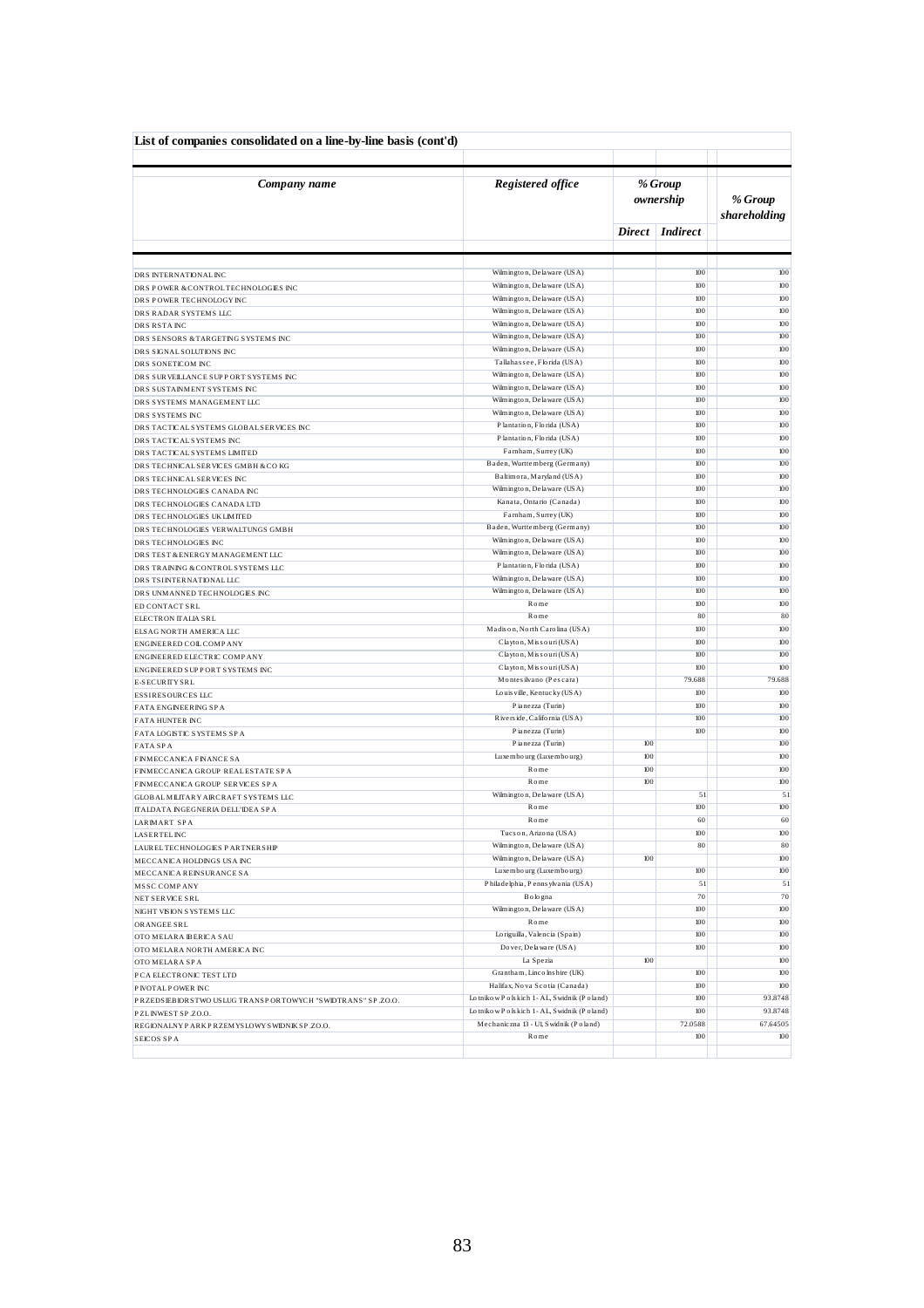| List of companies consolidated on a line-by-line basis (cont'd)   |                                           |     |                      |                         |
|-------------------------------------------------------------------|-------------------------------------------|-----|----------------------|-------------------------|
| Company name                                                      | Registered office                         |     | % Group<br>ownership | % Group<br>shareholding |
|                                                                   |                                           |     | Direct Indirect      |                         |
|                                                                   |                                           |     |                      |                         |
| SELEX COMMUNICATIONS DO BRASILLTDA                                | Rio de Janeiro (Brazil)                   |     | 100                  | 100                     |
| SELEX COMMUNICATIONS GMBH                                         | Backnang (Germany)                        |     | 100                  | 100                     |
| SELEX COMMUNICATIONS INC                                          | San Francisco, California (USA)           |     | 100                  | 100                     |
| SELEX COMMUNICATIONS ROMANIA SRL                                  | Bucarest (Romania)                        |     | 99.976               | 99.976                  |
| SELEXELSAG CYBERLABS SRLex DIGINT SRL                             | Milan                                     |     | 49                   | 49                      |
| SELEXELSAG HOLDINGS LTD ex SELEX COMMUNICATIONS HOLDINGS LTD      | Chelms ford (UK)                          |     | 100                  | 100                     |
| SELEXELSAG LTD ex SELEX COMMUNICATIONS LTD                        | Chelms ford, Essex (UK)                   |     | 100                  | 100                     |
| SELEXELSAG SPA exSELEXCOMMUNICATIONS SPA                          | Genoa                                     | 100 |                      | 100                     |
| SELEX GALLEO INC                                                  | Wilmington, Delaware (USA)                |     | 100                  | 100                     |
| SELEX GALLEO LTD                                                  | $E$ s s e x (UK)                          | 100 |                      | 100                     |
| SELEX GALLEO SPA                                                  | Campi B is enzio (Florence)               | 100 |                      | 100                     |
| SELEX KOMUNIKASYON AS                                             | Golbasi (Turkey)                          |     | 99.999               | 99.999                  |
| SELEX SERVICE MANAGEMENT SPA                                      | Rome                                      | 100 |                      | 100                     |
| SELEX SISTEMINTEGRATISP A                                         | Rome                                      | 100 |                      | 100                     |
| SELEX SYSTEMS INTEGRATION GMBH                                    | Neuss (Germany)                           |     | 100                  | 100                     |
| SELEX SYSTEMS INTEGRATION INC                                     | Delaware (USA)                            |     | 100                  | 100                     |
| SELEX SYSTEMS INTEGRATION LTD                                     | Ports mouth, Hampshire (UK)               |     | 100                  | 100                     |
| S.C. ELETTRA COMMUNICATIONS SA                                    | Ploiesti (Romania)                        |     | 50.5                 | 50.4997                 |
| <b>SIRIO PANEL SPA</b>                                            | Montevarchi (Arezzo)                      |     | 100                  | 100                     |
| SISTEMIE TELEMATICA SPA                                           | Genoa                                     |     | 100                  | 100                     |
| SO.GE.P A. SOC. GEN. DIP ARTECP AZIONISP A (IN LIQ.)              | Genoa                                     | 100 |                      | 100                     |
| SISTEMISOFTWARE INTEGRATISP A ex SP ACE SOFTWARE ITALIA SP A      | Taranto                                   |     | 100                  | 100                     |
| T-S HOLDING CORPORATION                                           | Dallas, Texas (USA)                       |     | 100                  | 100                     |
| TECH-SYM LLC                                                      | Reno, Nevada (USA)                        |     | 100                  | 100                     |
| UNION SWITCH & SIGNAL INC                                         | Wilmington, Delaware (USA)                |     | 100                  | 40.0656                 |
| UNIVER SALP OWER SYSTEMS INC                                      | Wilmington, Delaware (USA)                |     | 100                  | 100                     |
| VEGA CONSULTING SERVICES LTD                                      | Hertfords hire (UK)                       |     | 100                  | 100                     |
| VEGA DEUTSCHLAND GMBH                                             | Cologne (Germania)                        |     | 100                  | 100                     |
| WESTLAND INDUSTRIES LTD                                           | Yeo vil, Somerset (UK)                    |     | 100                  | 100                     |
| WESTLAND SUPPORT SERVICES LTD                                     | Yeo vil, Somerset (UK)                    |     | 100                  | 100                     |
| WESTLAND TRANSMISSIONS LTD                                        | Yeo vil. Somerset (UK)                    |     | 100                  | 100                     |
|                                                                   | Livomo                                    | 100 |                      | 100                     |
| WHITEHEAD ALENIA SIST. SUBACQUEISPA                               | Rotterdam (the Netherlands)               |     | 100                  | 100                     |
| WING NED BV                                                       | Geneva (Switzerland)                      |     | 94.944               | 94.944                  |
| WORLD'S WING SA                                                   | Ale ja Lo tniko w, S widnik (P o land)    |     | 93.8748              | 93.8748                 |
| WYTWORNIA SP RZETU KOMUNIKACYJ NEGO "PZL-SWIDNIK" SP OLKA AKCYJNA | Narzedzio wa 16 - Ul, S widnik (P o land) |     | 51.65785             | 48.4937                 |
| ZAKLAD NARZEDZIOWY W SWIDNIKU SP.ZO.O.                            | Kuznicza 13 - Ul, S widnik (P o land)     |     | 100                  | 93.8748                 |
| ZAKLAD OBROBKIP LASTYCZNEJ SP.ZO.O.                               | Mechaniczna 13 - Ul, Swidnik (Poland)     |     | 100                  | 93.8748                 |
| ZAKLAD REMONTOWY SP.ZO.O.                                         | Lotnikow Polskich 1-AL, Swidnik (Poland)  |     | 100                  | 93.8748                 |
| ZAKLAD UTRZYMANIA RUCHUSP.ZO.O.                                   |                                           |     |                      |                         |
|                                                                   |                                           |     |                      |                         |
|                                                                   |                                           |     |                      |                         |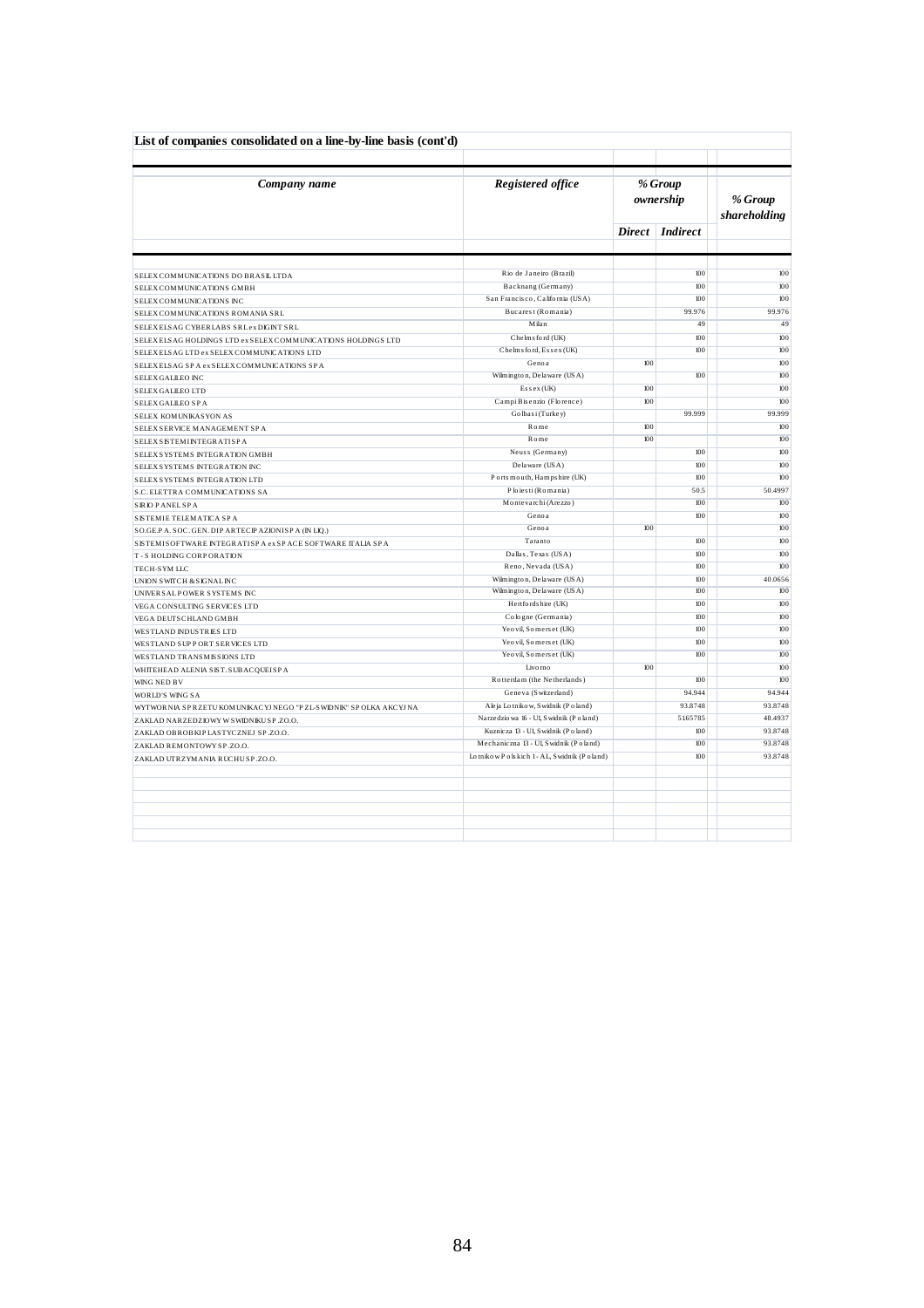| List of companies consolidated using the proportionate method        |                                                 |                      |                 |                         |
|----------------------------------------------------------------------|-------------------------------------------------|----------------------|-----------------|-------------------------|
| Company name                                                         | Registered office                               | % Group<br>ownership |                 | % Group<br>shareholding |
|                                                                      |                                                 | <b>Direct</b>        | Indirect        |                         |
|                                                                      |                                                 |                      |                 |                         |
| THALES ALENIA SPACE SAS                                              | Cannes La Bocca (France)                        | 33                   |                 | 33                      |
| THALES ALENIA SPACE FRANCE SAS                                       | Paris (France)                                  |                      | 100             | 33                      |
| THALES ALENIA SPACE ITALIA SPA                                       | Roma<br>Hoboken (Belgium)                       |                      | 100<br>100      | 33<br>33                |
| THALES ALENIA SPACE ANTWERP SA                                       | Madrid (Spain)                                  |                      | 100             | 33                      |
| THALES ALENIA SP ACE ESP ANA SA                                      | Charleroi (Belgium)                             |                      | $100\,$         | 33                      |
| THALES ALENIA SPACE ETCA SA<br>THALES ALENIA SPACE NORTH AMERICA INC | Wilmington (USA)                                |                      | 100             | 33                      |
| THALES ALENIA SPACE DEUTHCHLAND SAS                                  | Germany                                         |                      | 100             | 33                      |
| <b>FORMALEC SA</b>                                                   | Paris (France)                                  |                      | 100             | 33                      |
| TELESP AZIO HOLDING SRL                                              | Rome                                            | 67                   |                 | 67                      |
| SP ACEOP ALGMBH                                                      | Munich (Germany)                                |                      | 50              | 33.5                    |
| VEGA SP ACE GMBH                                                     | Darmstadt (Germany)                             |                      | 100             | 67                      |
| VEGA SP ACE LTD                                                      | Welwyn Garden City, Herts (UK)                  |                      | 100             | 67                      |
| VEGA CONSULTING & TECHNOLOGY SL                                      | Madrid (Spain)<br>Ramonville Saint Agne (Fance) |                      | 100<br>100      | 67                      |
| VEGA TECHNOLOGIES SAS                                                | Toulouse (France)                               |                      | 100             | 67<br>67                |
| TELESP AZIO FRANCE SAS<br>TELESP AZIO DEUTS CHLAND GMBH              | Gilching, Munich (Germany)                      |                      | 100             | 67                      |
| TELESP AZIO SP A                                                     | Rome                                            |                      | 100             | 67                      |
| E-GEOS SPA                                                           | Matera                                          |                      | 80 <sup>1</sup> | 53.6                    |
| <b>GAF AG</b>                                                        | Munich (Germany)                                |                      | 100             | 53.6                    |
| EUROMAP SATELLITENDATEN-VERTRIEB MBH                                 | Neus trelitz (Germany)                          |                      | 100             | 53.6                    |
| TELESP AZIO ARGENTINA SA                                             | Buenos Aires (Argentina)                        |                      | 100             | 66.958                  |
| TELESP AZIO BRASIL SA                                                | Rio de Janeiro (Brazil)                         |                      | 98.774          | 66.1786                 |
| TELESP AZIO NORTH AMERICA INC                                        | Doover, Delaware (USA)                          |                      | 100             | 67                      |
| TELESP AZIO HUNGARY SATELLITE TELECOMMUNICATIONS LTD                 | Budapest (Hungary)<br>Bucarest (Romania)        |                      | 100<br>61.061   | 67<br>40.911            |
| <b>RARTELSA</b><br><b>FILEAS SA</b>                                  | Paris (France)                                  |                      | 100             | 67                      |
| <b>AURENSIS SL</b>                                                   | Barcelona (Spain)                               |                      | 100             | 67                      |
| <b>AMSHBV</b>                                                        | Amsterdam (the Netherlands)                     | 50                   |                 | 50                      |
| <b>MBDASAS</b>                                                       | Paris (France)                                  |                      | 50              | 25                      |
| MBDA TREASURE COMP ANY LTD                                           | Jersey (U.K.)                                   |                      | 100             | 25                      |
| <b>MBDA FRANCE SAS</b>                                               | Paris (France)                                  |                      | 99.99           | 25                      |
| <b>MBDA INCORPORATED</b>                                             | Wilmington, Delaware (USA)<br>UK                |                      | 100<br>100      | 25<br>25                |
| <b>MBDA INTERNATIONAL LTD</b>                                        | Rome                                            |                      | 100             | 25                      |
| MBDA ITALIA SPA<br><b>MBDA UKLTD</b>                                 | Stevenage (U.K.)                                |                      | 99.99           | 25                      |
| MBDA UAE LTD                                                         | London (U.K.)                                   |                      | 100             | 25                      |
| MATRA ELECTRONIQUE SA                                                | Paris (France)                                  |                      | 99.99           | 25                      |
| <b>MBDA REINSURANCE LTD</b>                                          | (Dublin) Ireland                                |                      | 100             | 25                      |
| <b>MBDA SERVICES SA</b>                                              | Paris (France)                                  |                      | 99.68           | 24.92                   |
| LFK-LENKFLUGKORP ERSYSTEME GMBH                                      | Unterschleißheim (Germany)<br>Germany           |                      | 100<br>100      | 25<br>25                |
| <b>BAYERN-CHEMIE GMBH</b>                                            | Germany                                         |                      | 67              | 16.75                   |
| TAURUS SYSTEMS GMBH<br><b>TDWGMBH</b>                                | Germany                                         |                      | 100             | 25                      |
| AVIATION TRAINING INTERNATIONAL LIMITED                              | Dors et (U.K.)                                  |                      | 50              | 50                      |
| ROTORSIM SRL                                                         | Sesto Calende (Varese)                          |                      | 50              | 50                      |
| CONSORZIO ATR GIE e SPE                                              | Toulouse (France)                               |                      | 50              | 50                      |
| SUPERJET INTERNATIONAL SPA                                           | Tessera (Venice)                                |                      | 51              | 51                      |
| BALFOUR BEATTY ANSALDO SYSTEMS JV SDN BHD                            | Ampang (Malaysia)                               |                      | 40              | 16.0262                 |
| KAZAKHASTAN TZ-ANSALDOSTS ITALY LLP                                  | Astana (Kazakhstan)                             |                      | 49              | 19.632                  |
| ANSALDO ENERGIA HOLDING SPA ex ANSALDO ELECTRIC DRIVES SPA           | Genoa                                           | 54.55                |                 | 54.55                   |
| ANSALDO ENERGIA SP A                                                 | Genoa<br>Wurenlingen (Switzerland)              |                      | 100<br>100      | 54.55<br>54.55          |
| ANSALDO ESG AG                                                       | Genoa                                           |                      | 100             | 54.55                   |
| ANSALDO FUEL CELLS SPA<br>ANSALDO NUCLEARE SPA                       | Genoa                                           |                      | 100             | 54.55                   |
| ANSALDO THOMASSEN BV                                                 | Rheden (the Netherlands)                        |                      | $100\,$         | 54.55                   |
| ANSALDO THOMASSEN GULF LLC                                           | Abu Dhabi (United Arab Emirates)                |                      | 48.667          | 26.548                  |
| ASIA POWER PROJECTS PRIVATE LTD                                      | Bangalore (India)                               |                      | 100             | 54.55                   |
| YENIAEN INSAAT ANONIM SIRKETI                                        | Is tanbul (Turkey)                              |                      | $100\,$         | 54.55                   |
|                                                                      |                                                 |                      |                 |                         |
|                                                                      |                                                 |                      |                 |                         |
|                                                                      |                                                 |                      |                 |                         |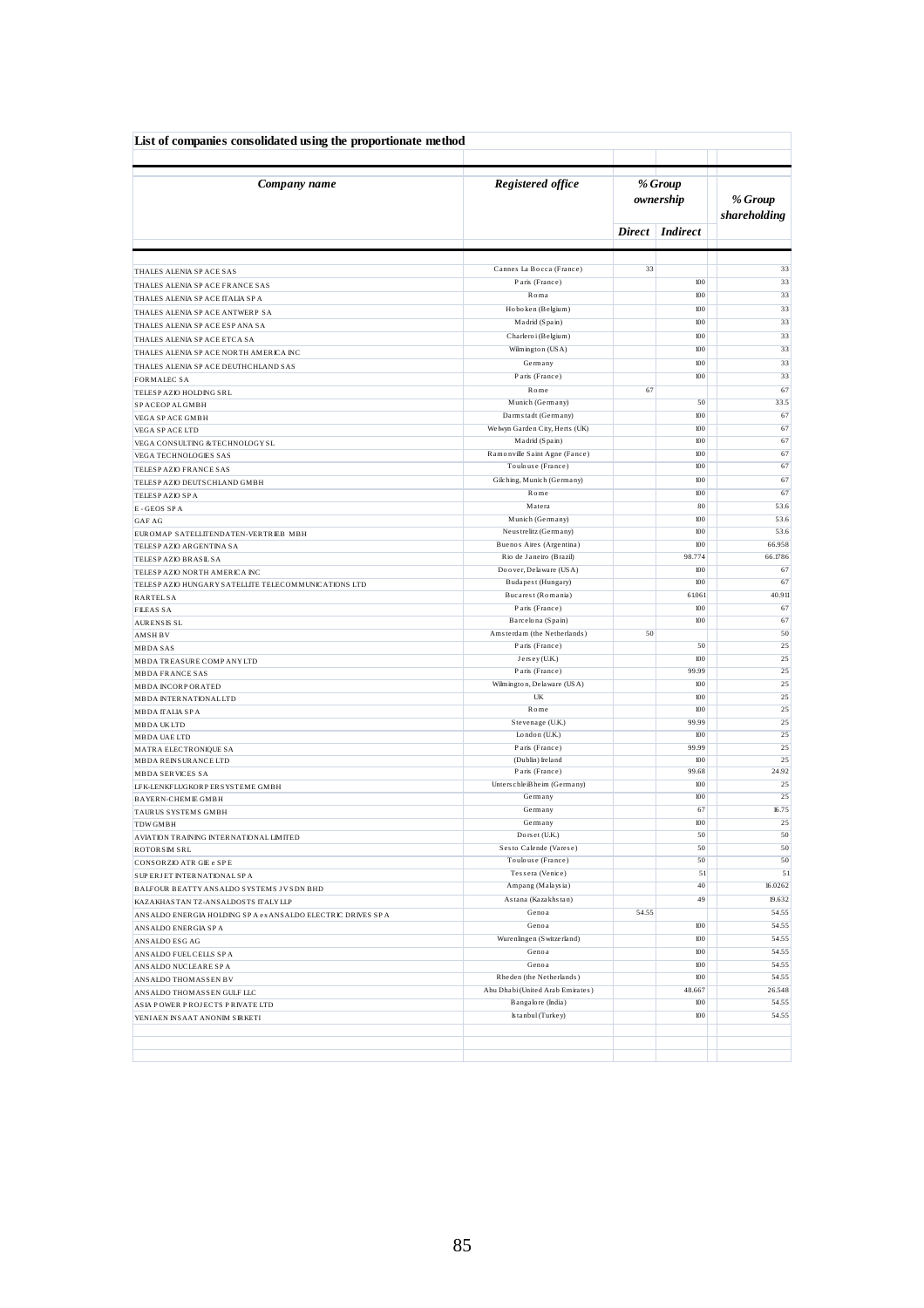| List of companies consolidated using the equity method                                       |                                                   |                      |                   |             |  |                         |
|----------------------------------------------------------------------------------------------|---------------------------------------------------|----------------------|-------------------|-------------|--|-------------------------|
| Company name                                                                                 | Registered office                                 | % Group<br>ownership |                   |             |  | % Group<br>shareholding |
|                                                                                              |                                                   |                      | Direct   Indirect |             |  |                         |
|                                                                                              |                                                   |                      | 21                | 21          |  |                         |
| A4ESSOR SAS                                                                                  | Neuilly Sur Seine (France)<br>L'Aquila            |                      | 30                | 30          |  |                         |
| ABRUZZO ENGINEERING SCP A (IN LIQ,)                                                          | Abu Dhabi (United Arab Emirates)                  |                      | 43.043            | 43.043      |  |                         |
| ABUDHABISYSTEMS INTEGRATION LLC                                                              | Darul Ehs an (Malaysia)                           |                      | 30                | 30          |  |                         |
| ADVANCED AIR TRAFFIC SYSTEMS SDN BHD<br>ADVANCED LOGISTICS TECHNOLOGY ENGINEERING CENTER SPA | Turin                                             |                      | 51                | 16.83       |  |                         |
| ALENIA HELLAS SA (IN LIQ.)                                                                   | Kolonaki, Athens (Greece)                         |                      | $100\,$           | 100         |  |                         |
| ALENIA NORTH AMERICA-CANADA CO                                                               | Halifax, Nova Scotia (Canada)                     |                      | 100               | 100         |  |                         |
| ALFANA DUE SCRL                                                                              | Naples                                            |                      | 53.34             | 21.371      |  |                         |
| <b>ALIFANA SCRL</b>                                                                          | Naples                                            |                      | 65.85             | 26.38       |  |                         |
| ANSALDO AMERICA LATINA SA ex ANSALDO ARGENTINA SA                                            | Buenos Aires (Argentina)                          |                      | 99.993            | 54.546      |  |                         |
| ANSALDO - E.M.IT. SCRL (IN LIQ.)                                                             | Genoa                                             |                      | 50                | 50          |  |                         |
| ANSALDO ENERGY INC                                                                           | Wilmington, Delaware (USA)                        |                      | 100               | 54.55       |  |                         |
| ANSALDO STS SISTEMAS DE TRANSORTE E SINALIZAÇÃO LTDA                                         | Rio De Janeiro (Brazil)                           |                      | 100               | 40.0656     |  |                         |
| <b>ANSERVSRL</b>                                                                             | Bucarest (Romania)                                |                      | 100               | 54.55       |  |                         |
| AUTOMATION INTEGRATED SOLUTIONS SPA                                                          | Pianezza (Turin)                                  |                      | 40                | 40          |  |                         |
| BELL AGUSTA AEROSP ACE COMP ANY LLC                                                          | Wilmington, Delaware (USA)                        |                      | 40                | 40          |  |                         |
| <b>BRITISH HELICOPTERS LTD</b>                                                               | Yeo vil, Somers et (U.K.)                         |                      | 100               | 100         |  |                         |
| CANOP Y TECHNOLOGIES LLC                                                                     | Wilmington, Delaware (USA)                        |                      | 50                | 50          |  |                         |
| CARDPRIZE TWO LIMITED                                                                        | Basildon, Essex (U.K.)                            |                      | 100               | 100         |  |                         |
| COMLENIA SENDIRIAN BERHAD                                                                    | Selangor Darul Ehsan (Malaysia)<br>Rome           |                      | 30                | 30          |  |                         |
| CONSORZIO START SPA                                                                          | B rindis i                                        |                      | 43.96<br>24       | 43.96<br>24 |  |                         |
| DISTRETTO TECNOLOGICO AEROSP AZIALE S.C.A R.L.                                               | Mauritius Islands                                 |                      | 100               | 50          |  |                         |
| DOGMATIX LEASING LIMITED<br><b>ECOSENSA</b>                                                  | Caracas (Venezuela)                               |                      | 48                | 19.23       |  |                         |
| ELETTRONICA SPA                                                                              | Rome                                              | 31333                |                   | 31333       |  |                         |
| ELSACOM HUNGARIA KFT                                                                         | Budapest (Hungary)                                |                      | 100               | 100         |  |                         |
| ELSACOM NV                                                                                   | Amsterdam (the Netherlands)                       | 100                  |                   | 100         |  |                         |
| ELSACOM SLOVAKIA SRO (IN LIQ.)                                                               | Bratislava (Slovakia)                             |                      | 100               | 100         |  |                         |
| ELSACOM SPA (IN LIQ.)                                                                        | Rome                                              |                      | 100               | 100         |  |                         |
| ELSACOM-UKRAINE JOINT STOCK COMPANY                                                          | Kiev (Ukraine)                                    |                      | 49                | 49          |  |                         |
| <b>EURISS NV</b>                                                                             | Leiden (the Netherlands)                          |                      | 25                | 8.25        |  |                         |
| EUROFIGHTER AIRCRAFT MANAGEMENT GMBH                                                         | Hallbergmoos (Germany)                            |                      | 21                | 21          |  |                         |
| EUROFIGHTER INTERNATIONAL LTD                                                                | London (U.K.)                                     |                      | 21<br>21          | 21<br>21    |  |                         |
| EUROFIGHTER JAGDFLUGZEUG GMBH                                                                | Hallbergmoos (Germany)<br>Unterhaching (Germania) |                      | 24                | 24          |  |                         |
| EUROFIGHTER SIMULATION SYSTEMS GMBH                                                          | Paris (France)                                    |                      | 25                | 25          |  |                         |
| <b>EUROMIDS SAS</b><br>EUROS ATELLITE FRANCE SA                                              | France                                            |                      | 100               | 33          |  |                         |
| <b>EUROS YS NAV SAS</b>                                                                      | Paris (France)                                    | 50                   |                   | 50          |  |                         |
| EUROTECH SPA                                                                                 | Amaro (Udine)                                     | 11.08                |                   | 11.08       |  |                         |
| FATA GULF CO WLL                                                                             | Doha (Qatar)                                      |                      | 49                | 49          |  |                         |
| FATA HUNTER INDIA P VT LTD                                                                   | New Dehli (India)                                 |                      | 100               | 100         |  |                         |
| FINMECCANICA CONSULTING SRL                                                                  | Rome                                              | 100                  |                   | 100         |  |                         |
| FINMECCANICA DO BRASILLTDA                                                                   | Brasilia (Brazil)                                 | 99.999               |                   | 99.999      |  |                         |
| FINMECCANICA NORTH AMERICA INC                                                               | Do ver, De la ware (USA)                          | 100                  |                   | 100         |  |                         |
| FINMECCANICA UKLTD                                                                           | London (U.K.)                                     | $100\,$              |                   | $100\,$     |  |                         |
| <b>GRUP O AURENSIS SADE CV</b>                                                               | Bosque de Duraznos (Mexico)                       |                      | 100               | 67          |  |                         |
| IAMCO SCRL                                                                                   | Mestre (Venice)                                   |                      | 20                | 20<br>49    |  |                         |
| <b>ICARUS SCPA</b>                                                                           | Turin<br>Gallarate (Varese)                       |                      | 49<br>$100\,$     | 100         |  |                         |
| <b>IMMOBILIARE CASCINA SRL</b>                                                               | Rome                                              |                      | 60                | 48          |  |                         |
| <b>IMMOBILIARE FONTEVERDE SRL (IN LIQ.)</b>                                                  | Milan                                             |                      | 49                | 19.63       |  |                         |
| INTERNATIONAL METRO SERVICE SRL<br>IM. INTERMETRO SP A (IN LIQ.)                             | Rome                                              |                      | 33.332            | 23.343      |  |                         |
| IVECO - OTO MELARA SCRL                                                                      | Rome                                              |                      | 50                | 50          |  |                         |
| JIANGXICHANGE AGUSTA HELICOPTER CO LTD                                                       | Zone Jiangxi Province (China)                     |                      | 40                | 40          |  |                         |
| JOINT STOCK COMP ANY SUKHOICIVIL AIRCRAFT                                                    | Moscow (Russian Federation)                       |                      | 25.0001           | 25.0001     |  |                         |
| LIBYAN ITALIAN ADVANCED TECHNOLOGY CO                                                        | Tripo li (Lybia)                                  | 25                   | 25                | 50          |  |                         |
| LMATTS LLC                                                                                   | Georgia (USA)                                     |                      | 100               | $100\,$     |  |                         |
| MACCHIHUREL DUBOIS SAS                                                                       | Plais ir (France)                                 |                      | 50                | 49.99       |  |                         |
| METRO 5 SPA                                                                                  | Milan                                             |                      | 319               | 17.16       |  |                         |
| MUSINET ENGINEERING SPA                                                                      | Turin                                             |                      | 49                | 49          |  |                         |
| N2 IMAGING SYSTEMS LLC                                                                       | Wilmington, Delaware (USA)                        |                      | 30                | 30          |  |                         |
|                                                                                              |                                                   |                      |                   |             |  |                         |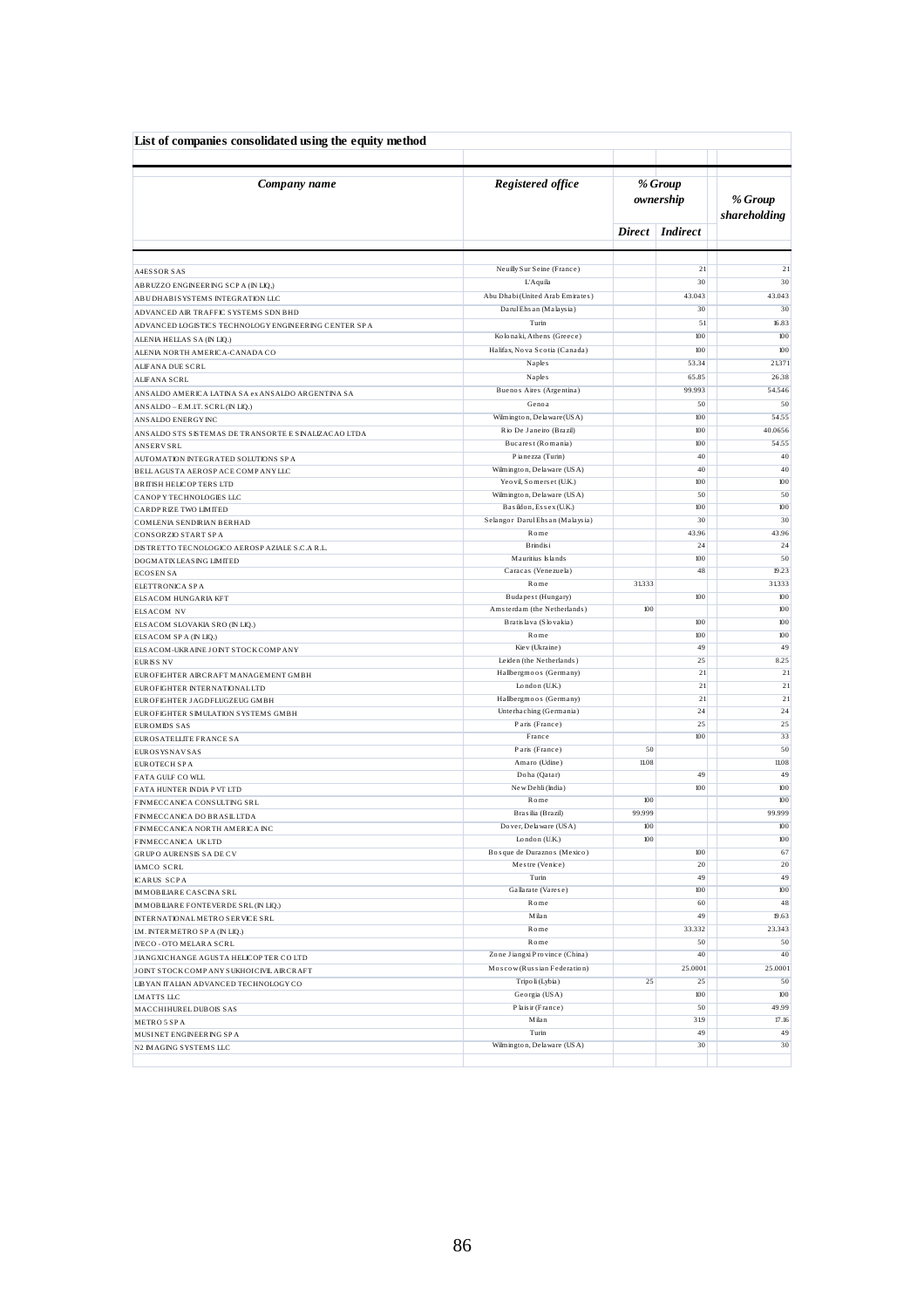| List of companies consolidated using the equity method (cont'd) |                                                            |                      |                 |              |  |
|-----------------------------------------------------------------|------------------------------------------------------------|----------------------|-----------------|--------------|--|
| Company name                                                    | Registered office                                          | % Group<br>ownership |                 | % Group      |  |
|                                                                 |                                                            |                      | Direct Indirect | shareholding |  |
|                                                                 |                                                            |                      |                 |              |  |
| <b>NGLPRIME SPA</b>                                             | Turin                                                      | 30                   |                 | 30           |  |
| N.H. INDUSTRIES SARL                                            | Aix en Provence (France)                                   |                      | 32              | 32           |  |
| NICCO COMMUNICATIONS SAS                                        | Colombes (France)                                          |                      | 50              | 50           |  |
| NNS - SOC. DE SERV. POUR REACTEUR RAP IDE SNC                   | Lyon (France)                                              |                      | 40              | 21.82        |  |
| NOVACOM SERVICES SA                                             | Toulouse (France)                                          |                      | 39.73           | 26.62        |  |
| ORIZZONTE - SISTEMINAVALISPA                                    | Genoa                                                      |                      | 49              | 49           |  |
| PEGASO SCRL                                                     | Rome                                                       |                      | 46.87           | 18.778       |  |
| POLARIS SRL                                                     | Genoa                                                      |                      | 49              | 26.73        |  |
| QUADRICS LTD (IN LIQ.)                                          | B ris to l (U.K.)                                          |                      | 100             | 100          |  |
| <b>ROXELSAS</b>                                                 | Le Plessis Robinson (France)                               |                      | 50              | 12.5         |  |
| SAPHIRE INTERNAT. ATC ENGINEERING COLTD                         | Beijing (China)                                            |                      | 65              | 65           |  |
| SATELLITE TERMINAL ACCESS SA (IN LIQ.)                          | France                                                     |                      | 21.19           | 6.993        |  |
| SELEX GALILEO ELECTRO OP TICS (OVERSEAS) LTD                    | Basildon, Essex (U.K.)                                     |                      | 100             | 100          |  |
| SELEX GALILEO INFRARED LTD                                      | Basildon, Essex (U.K.)                                     |                      | 100             | 100          |  |
| SELEX GALLEO MUAS SPA                                           | Rome                                                       |                      | 100             | 100          |  |
| SELEX GALLEO PROJECTS LTD                                       | Basildon, Essex (U.K.)                                     |                      | 100             | 100          |  |
| SELEX GALILEO SAUDIARABIA COMPANYLTD                            | Riyadh (Arabia Saudita)                                    |                      | 100             | 100          |  |
| SELEXPENSION SCHEME (TRUSTEE) LTD                               | Basildon, Essex (U.K.)                                     |                      | 100             | 100          |  |
| SELEX SISTEMINTEGRATIDE VENEZUELA SA                            | Caracas (Venezuela)                                        |                      | 100             | 100          |  |
| SERVICIOS TECNICOS Y SPECIALIZADOS DE INFORM. SA DE CV          | Bosque de Duraznos (Mexico)                                |                      | 100             | 67           |  |
| SEVERNYJ AVTOBUZ Z.A.O.                                         | Saint Petersburg (Russia)                                  |                      | 35              | 35           |  |
|                                                                 | Do ver, De la ware (USA)                                   |                      | 100             | 100          |  |
| <b>SIRIO PANELINC</b>                                           | S. Piero a Grado (Pisa)                                    |                      | 40              | 40           |  |
| <b>SISTEMIDINAMICISPA</b>                                       | Enschede (the Netherlands)                                 |                      | 100             | 67           |  |
| TELESP AZIO NETHERLAND BV                                       | Rome                                                       | 100                  |                 | 100          |  |
| TRIMPROBE SPA (IN LIQ.)                                         | Yeo vil, Somers et (U.K.)                                  |                      |                 |              |  |
| WESTLAND INDUSTRIALP RODUCTS LTD                                | New Delhi (India)                                          |                      | 100<br>99.99    | 100<br>99.99 |  |
| WIN BLUEWATER SERVICES PRIVATE LIMITED                          |                                                            |                      |                 |              |  |
| WITG L.P. INC                                                   | Kent, Dover, Delaware (USA)<br>Kent, Dover, Delaware (USA) |                      | 24<br>20        | 24<br>20     |  |
| WITG L.P. LTD                                                   | Ariccia (Rome)                                             |                      | 100             | 100          |  |
| XAIT SRL                                                        | Moscow (Russian Federation)                                |                      | 51              | 51           |  |
| ZAO ARTETRA                                                     |                                                            |                      |                 |              |  |
|                                                                 |                                                            |                      |                 |              |  |
|                                                                 |                                                            |                      |                 |              |  |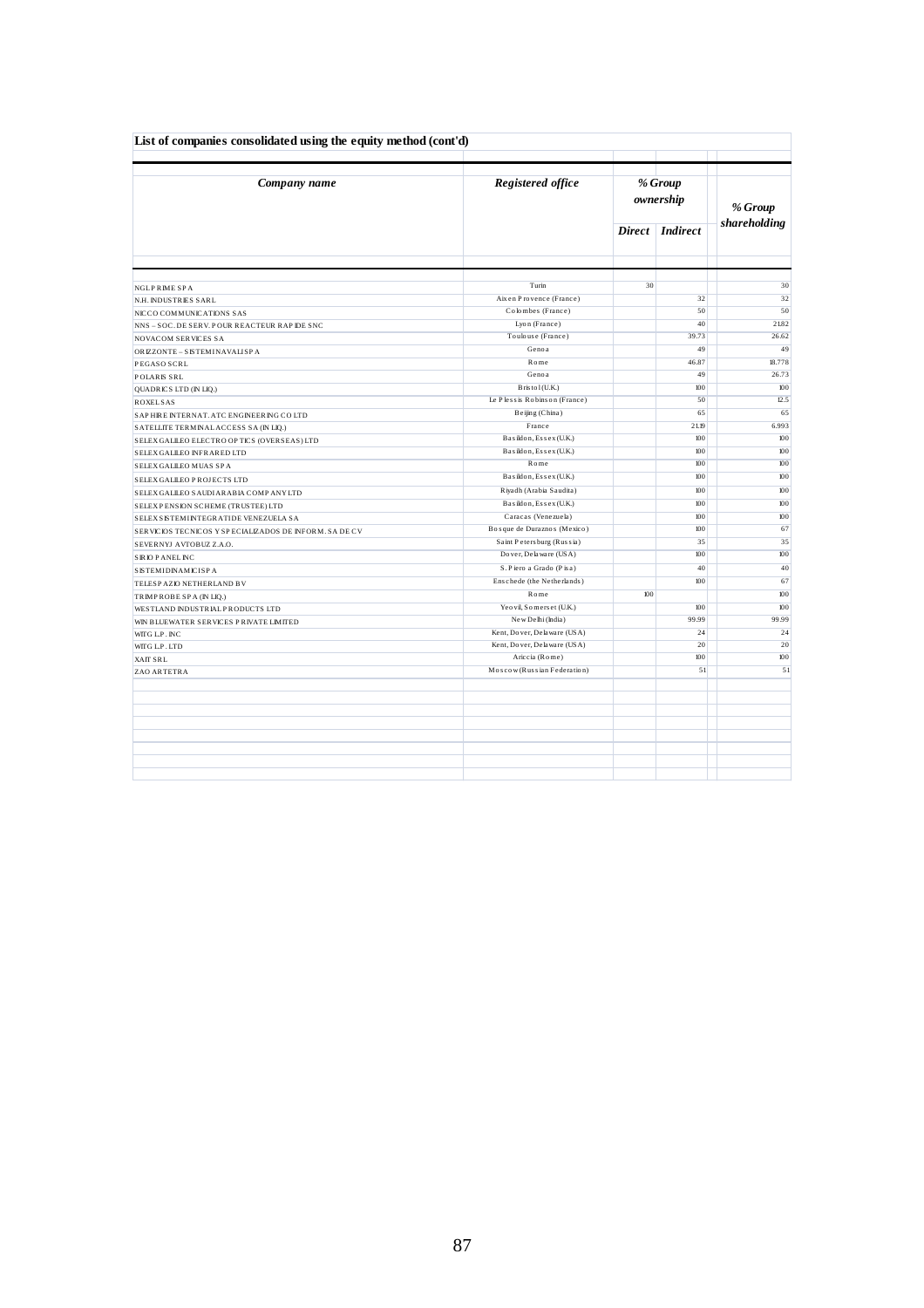| List of companies valued at fair value                         |                                                    |        |                      |                            |
|----------------------------------------------------------------|----------------------------------------------------|--------|----------------------|----------------------------|
| Company name                                                   | Registered office                                  |        | % Group<br>ownership | $\%$ Group<br>shareholding |
|                                                                |                                                    |        | Direct Indirect      |                            |
| <b>BCVINVESTMENTS SCA</b><br><b>BCVMANAGEMENT SA</b>           | Luxembourg (Luxembourg)<br>Luxembourg (Luxembourg) |        | 14.321<br>14.999     | 14.321<br>14.999           |
|                                                                |                                                    |        |                      |                            |
|                                                                |                                                    |        |                      |                            |
| List of subsidiaries and associates valued at cost             |                                                    |        |                      |                            |
| Company name                                                   | Registered office                                  |        | % Group<br>ownership | % Group<br>shareholding    |
|                                                                |                                                    |        | Direct Indirect      |                            |
| ADVANCED MALE AIRCRAFT LLC                                     | Al Ain, Muwaiji (United Arab Emirates)             |        | 49                   | 49                         |
| ALENIA NORTH AMERICA DEFENSE LLC                               | Wilmington, Delaware (USA)                         |        | 100                  | 100                        |
|                                                                | Rieti                                              |        | 30                   | 30                         |
| COREAT S.C. A R.L.<br>CCRT SISTEMISP A (IN FALL.)              | Milan                                              |        | 30.34                | 30.34                      |
| EUROPEAN SATELLITE NAVIGATION INDUSTRIES GMBH                  | Ottobrunn (Germany)                                | 18.939 | 18.939               | 25.189                     |
| EUROPEAN SATELLITE NAVIGATION INDUSTRIES SA (IN LIQ.)          | Bruxelles (Belgium)                                | 18.939 | 18.939               | 25.189                     |
| ND. AER. E MECC. R. P IAGGIO SP A (AMM.STR.)                   | Genoa                                              | 30.982 |                      | 30.982                     |
| SAITECH SPA (IN FALL.)                                         | Passignano sul Trasimeno (Perugia)                 |        | 40                   | 40                         |
| SCUOLA ICT SRL (IN LIQ.)                                       | L'Aquila                                           | 20     |                      | 20                         |
| SELEX SISTEMINTEGRATIDO BRASILLTDA                             | Rio De Janeiro (Brazil)                            |        | 99.9998              | 99.9998                    |
| SELPROC SCRL                                                   | Rome                                               |        | 100                  | 100                        |
| SESM - SOLUZIONIEVOLUTE P ER LA SISTEMISTICA E IMODELLI - SCRL | Naples                                             |        | 100                  | 100                        |
| U.V.T. SPA (IN FALL.)                                          | San Giorgio Jonico (Taranto)                       |        | 50.614               | 50.614                     |
| YENIELEKTRIK URETIM ANONIM SIRKETI                             | Is tanbul (Turkey)                                 |        | 40                   | 21.82                      |
|                                                                |                                                    |        |                      |                            |
|                                                                |                                                    |        |                      |                            |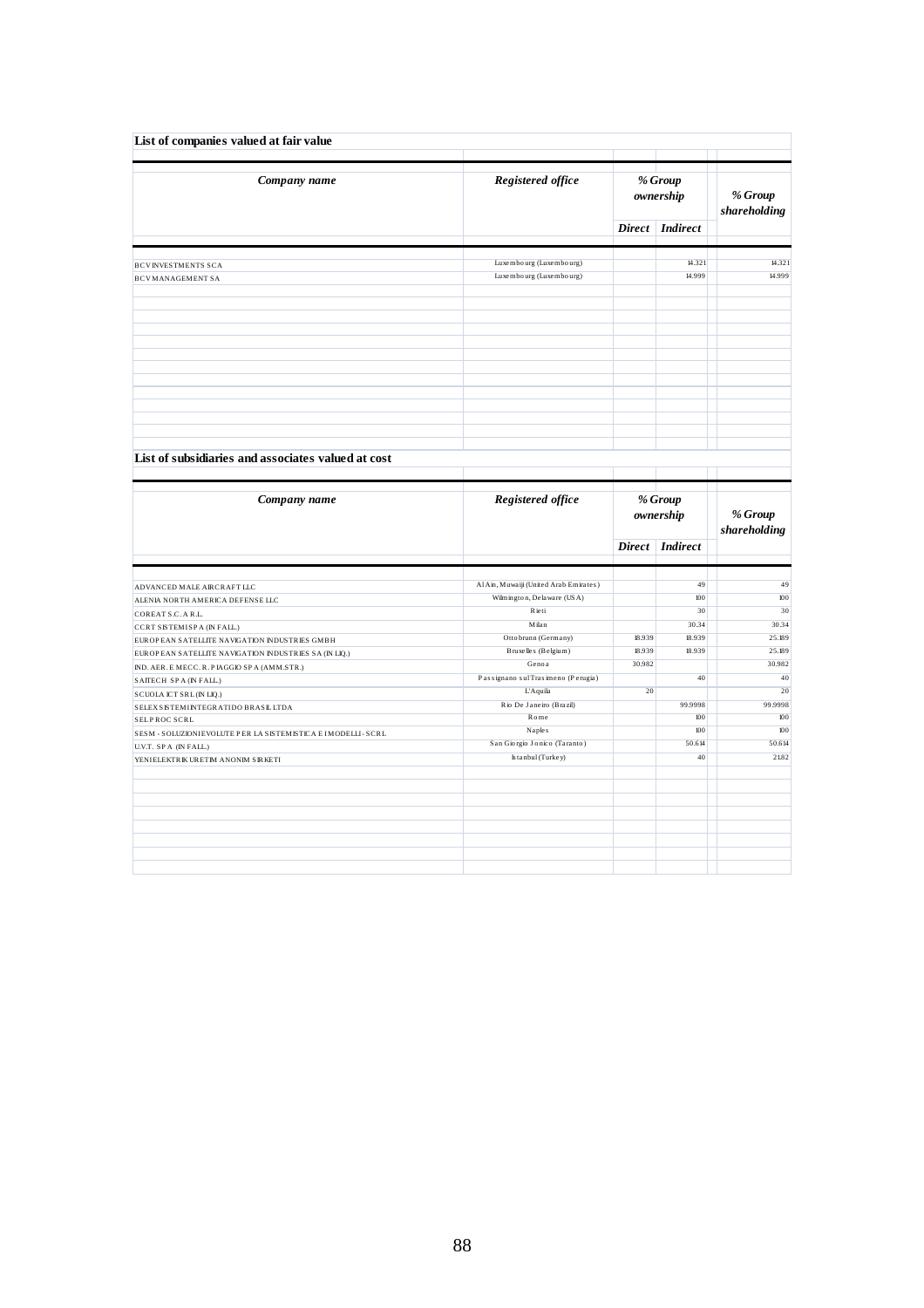For ease of understanding and comparability, below are the main changes in the scope of consolidation since October 2010:

- on 6 October 2010, the company Vega Space GmbH was acquired and is consolidated on a line-by-line basis;
- on 27 October 2010, Vega Space Ltd was acquired and is consolidated on a line-byline basis;
- on 27 October 2010, Yeni Aen Insaat Anonim Sirketi was acquired and is consolidated using the equity method;
- on 23 November 2010, SELEX Communications Secure Systems Ltd (in liquidation), SELEX Communications International Ltd (in liquidation), Davies Industrial Communications Ltd (in liquidation) and Ote Mobile Technologies Ltd (in liquidation) were removed from the Company Register and deconsolidated accordingly;
- on 30 December 2010, Advanced Acoustic Concepts Inc was acquired and was consolidated on a line-by-line basis. On 3 January 2011, the company was merged into DRS Sonar Systems LLC;
- on 31 December 2010, DRS Mobile Environmental Systems Co was merged into DRS Environmental Systems Inc;
- on 31 December 2010, Selenia Mobile SpA was merged into SELEX Communications SpA;
- starting from 1 January 2011, Elsacom NV and its subsidiaries are consolidated using the equity method;
- on 1 January 2011, Alenia Improvement SpA was merged into Alenia Aeronautica SpA;
- on 1 January 2011, Eurimage SpA was merged into E-Geos SpA; on 1 January 2011, Nahuelsat SA (in liquidation), Westland Helicopters Inc. and Euro Patrol Aircraft GmbH (in liquidation) were removed from the Company Register and deconsolidated accordingly;
- starting from 1 January 2011, Yeni Anonim Insaat Sirketi is consolidated on a lineby-line basis;
- on 3 January 2011, following the reorganisation of the Defence and Security Electronics division, Vega Space Ltd, Vega Consulting & Technology SL, Vega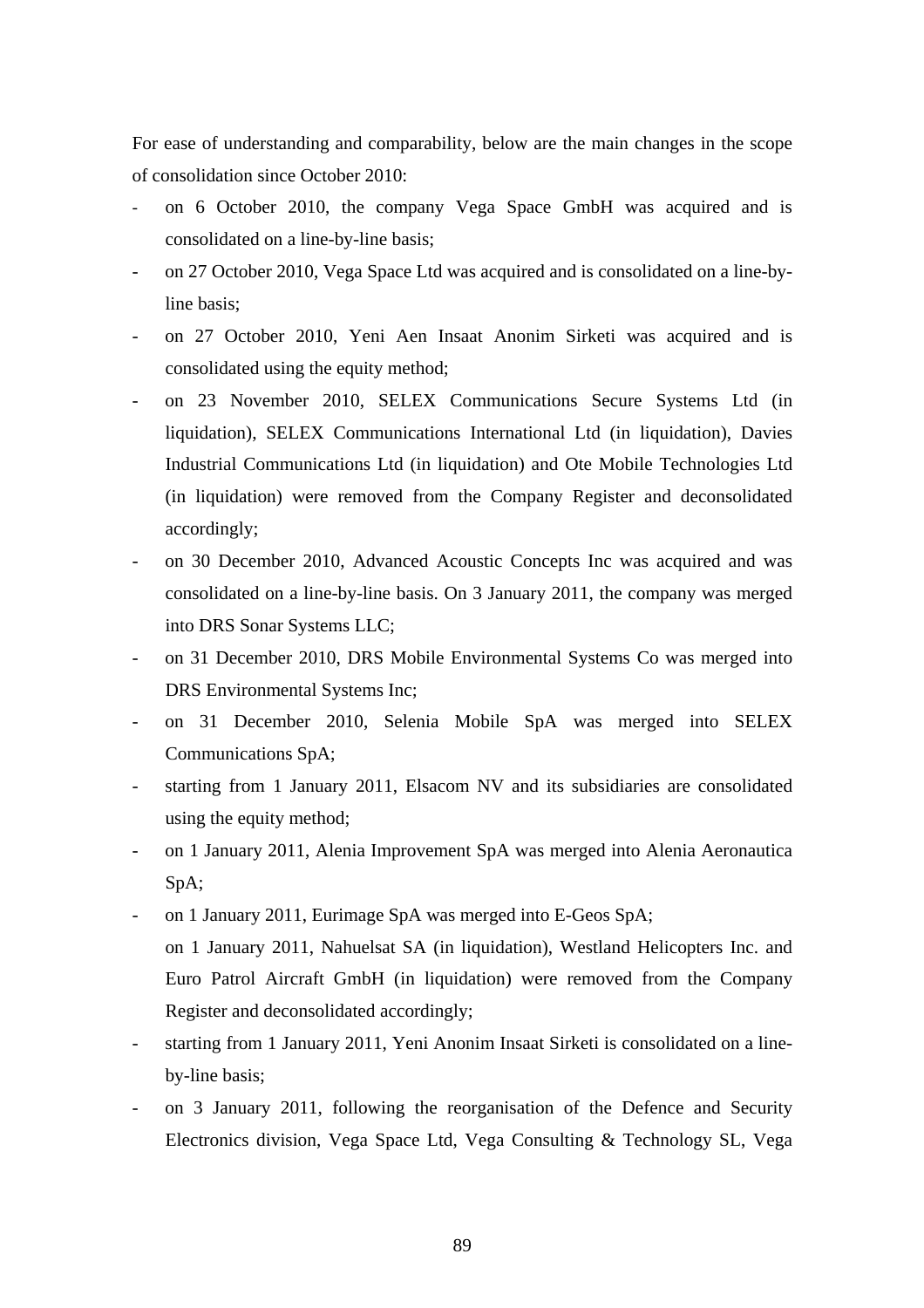Technologies SAS and Vega Space GmbH were transferred from SELEX Systems Integration Ltd to Telespazio SpA and are consolidated on a proportional basis from that date;

- on 21 February 2011, SELEX Galileo MUAS SpA was formed and is consolidated using the equity method;
- on 2 April 2011, Fata Gulf Co. WLL was formed and is consolidated using the equity method;
- on 31 May 2011, ABS Technology SpA was sold and deconsolidated accordingly;
- on 1 June 2011, Elsag Datamat SpA was merged into SELEX Communications SpA, which changed its name to SELEX Elsag SpA;
- in February 2011, Finmeccanica Spa sold 45% of Ansaldo Energia Holding SpA (formerly Ansaldo Electric Drives SpA). In June 2011, Finmeccanica Spa sold 100% of Ansaldo Energia SpA and its subsidiaries to Ansaldo Energia Holding SpA. As a result of this transaction, Ansaldo Energia Holding SpA and its subsidiaries are consolidated on a proportional basis as from that date;
- on 9 June 2011, AgustaWestland India Private Ltd was acquired and is consolidated on a line-by-line basis;

 on 24 June 2011, Sirio Panel Inc was acquired and is consolidated using the equity method;

- on 25 July 2011, Contact Srl was sold and deconsolidated accordingly.

During the first nine months of 2011, the following companies changed their names:

- DRS Sonar Systems LLC to Advanced Acoustic Concepts LLC;
- DRS Condor Holdco LLC to DRS CENGEN LLC:
- Space Software Italia SpA to Sistemi Software Integrati SpA;
- Agusta SpA to AgustaWestland SpA;
- Westland Helicopters Ltd to AgustaWestland Ltd;
- Agusta Aerospace Corporation to AgustaWestland Philadelphia Co;
- SELEX Communications Holdings Ltd to SELEX Elsag Holdings Ltd;
- SELEX Communications Ltd to SELEX Elsag Ltd;
- Ansaldo Argentina SA to Ansaldo America Latina SA;
- Digint Srl to SELEX Elsag Cyberlabs Srl.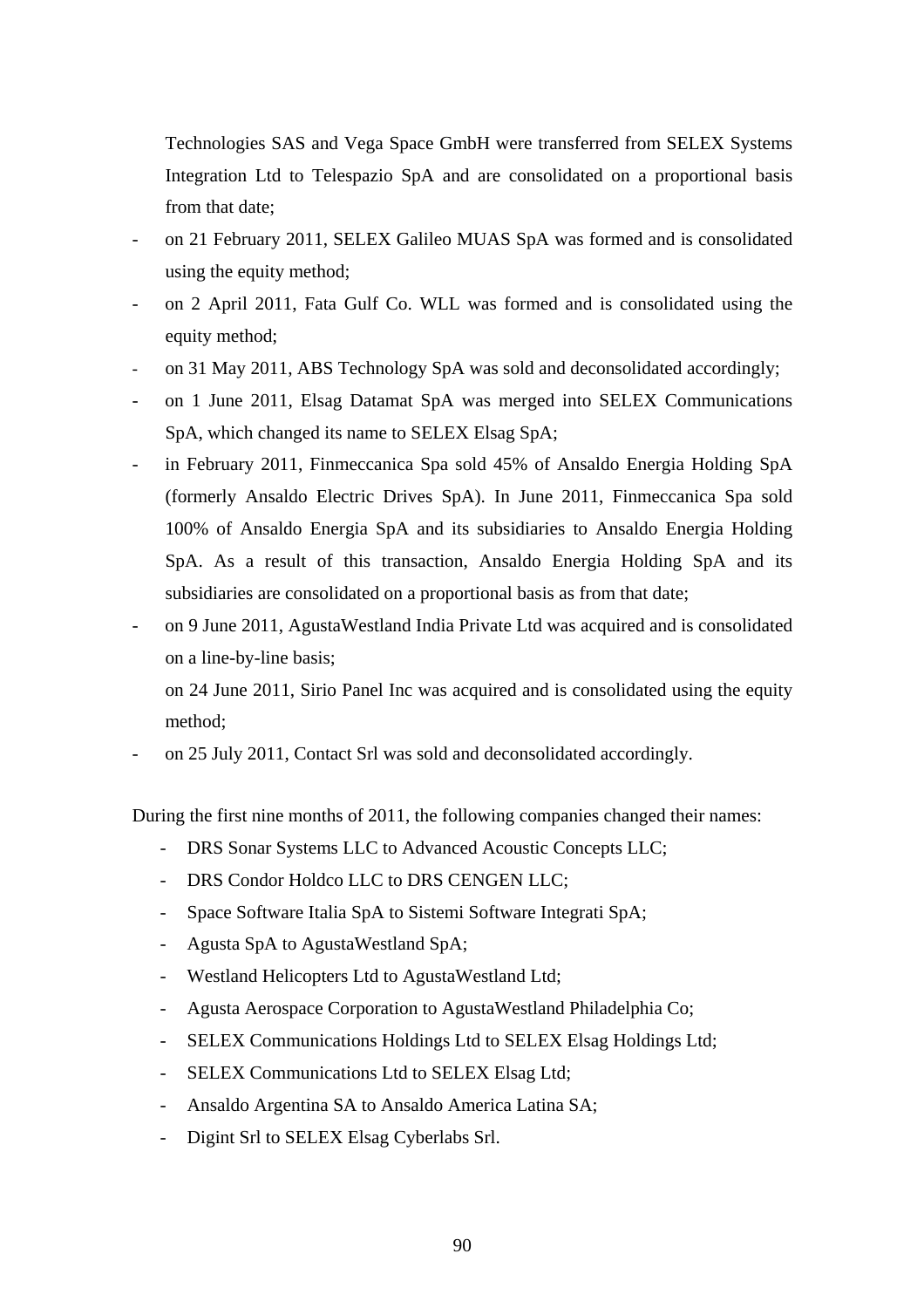During the first nine months of 2011, the following companies were placed in liquidation:

- Alenia Hellas SA;
- Elsacom Slovakia SRO:
- Ansaldo E.M.I.T. Scrl.

### **7. SIGNIFICANT CHANGES IN THE EXCHANGE RATES APPLIED**

Again with reference to data comparability, the first nine months of 2011 were again marked by changes in the euro against the main currencies of interest for the Group. Specifically, the currency exchange rates at 30 September 2011 and the average exchange rates for the period showed, for the main currencies, these changes from 2010: final exchange rates for the period (euro/US dollar +1.06% and euro/sterling pound +0.69%); average exchange rates for the period (euro/US dollar +6.85% and euro/sterling pound +1.57%).

Below are the exchange rates adopted for the currencies that are most significant for the Group:

|                | At 30 September 2011<br>final<br>average<br>exchange<br>exchange<br>rate for the<br>rate for the<br>period<br>period |         | At 31 December 2010                 | At 30 September 2010                          |                                             |  |
|----------------|----------------------------------------------------------------------------------------------------------------------|---------|-------------------------------------|-----------------------------------------------|---------------------------------------------|--|
|                |                                                                                                                      |         | final exchange rate for<br>the year | average<br>exchange<br>rate for the<br>period | final<br>exchange<br>rate for the<br>period |  |
|                |                                                                                                                      |         |                                     |                                               |                                             |  |
| US dollar      | 1.40627                                                                                                              | 1.35030 | 1.33620                             | 1.31609                                       | 1.36480                                     |  |
| Pound sterling | 0.87127                                                                                                              | 0.86665 | 0.86075                             | 0.85779                                       | 0.85995                                     |  |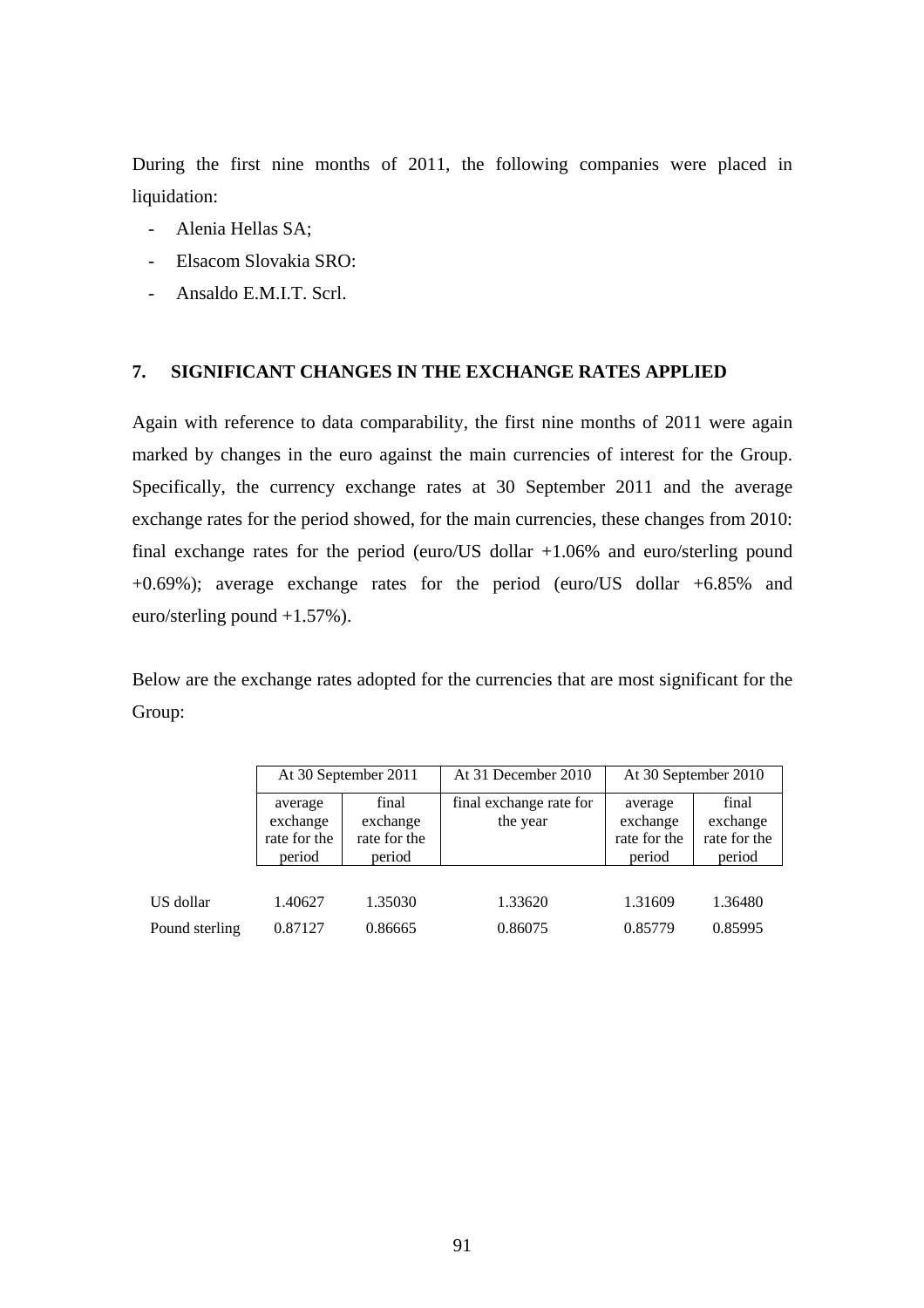#### **8. SEGMENT INFORMATION**

In accordance with the compliance model followed, Management has adopted operating segments that correspond to the business sectors in which the Group operates: Helicopters, Defence and Security Electronics, Aeronautics, Space, Defence Systems, Energy, Transportation and Other Activities.

For a more detailed analysis of the main programmes, outlooks and operating indicators for each segment, see the report on operations.

The Group assesses the performance of its operating segments and the allocation of the financial resources based on revenues and adjusted EBITA (refer also to the "*Non-GAAP performance indicators*" section in the report on operations).

For the purposes of data comparability, it should be noted that following the formation of the Ansaldo Energia joint venture through the sale of the entire share capital of Ansaldo Energia SpA to Ansaldo Energia Holding (please refer to other sections of this report for more information), the new group in the Energy segment is consolidated according to the proportional method as from the date of finalisation of the sale on the basis of the interest held.

The results for each segment at 30 September 2011, as compared with those of the same period of the previous year, are as follows:

|                                                           | Helico-<br>pters | <b>Defence</b><br>and<br><b>Security</b><br>Electro-<br>nics | Aeronau<br>tics | <b>Space</b> | <b>Defence</b><br><b>Systems</b> | <b>Energy</b> | Tran-<br>sporta-<br>tion | Other<br>activities | Elimi-<br>nations              | <b>Total</b> |
|-----------------------------------------------------------|------------------|--------------------------------------------------------------|-----------------|--------------|----------------------------------|---------------|--------------------------|---------------------|--------------------------------|--------------|
| For the nine<br>months ended<br>30 Sept. 2011<br>Revenues | 2,750            | 4,291                                                        | 1,866           | 699          | 811                              | 720           | 1,372                    | 197                 | (454)                          | 12,252       |
| of which from<br>related parties                          | 138              | 640                                                          | 529             | 36           | 130                              | 6             | 234                      | 135                 | (454)                          | 1,394        |
| Adjusted<br><b>EBITA</b><br>Investments                   | 287<br>130       | 267<br>143                                                   | (768)<br>165    | 27<br>18     | 65<br>24                         | 54<br>17      | (10)<br>13               | (110)<br>10         | ۰.<br>$\overline{\phantom{a}}$ | (188)<br>520 |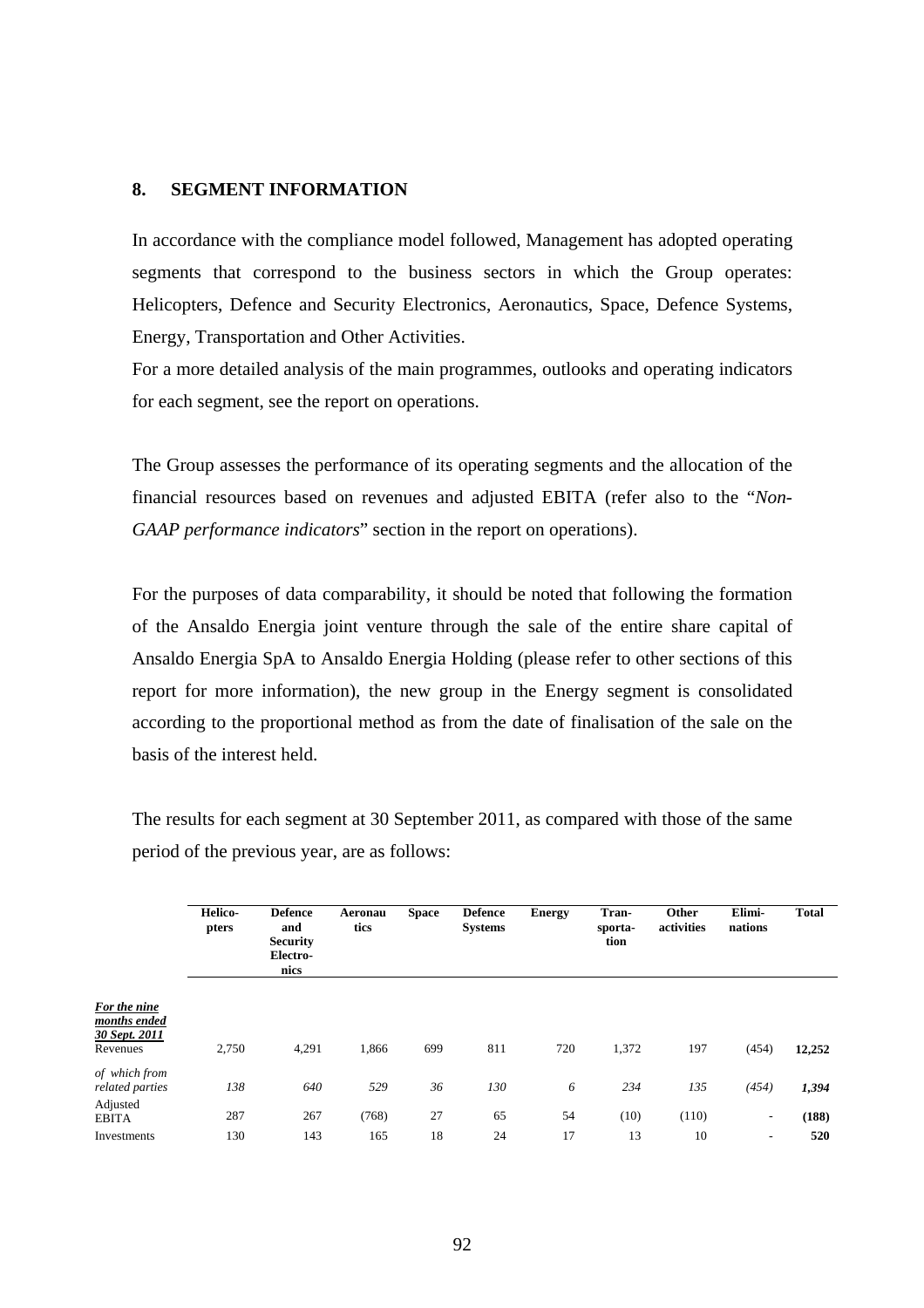|                                                           | Helico-<br>pters | Defence and<br><b>Security</b><br><b>Electronics</b> | Aeronau-<br>tics | <b>Space</b> | <b>Defence</b><br><b>Systems</b> | <b>Energy</b> | Tran-<br>sporta-<br>tion | Other<br>activities | Elimi-<br>nations                     | <b>Total</b> |
|-----------------------------------------------------------|------------------|------------------------------------------------------|------------------|--------------|----------------------------------|---------------|--------------------------|---------------------|---------------------------------------|--------------|
| For the nine<br>months ended<br>30 Sept. 2010<br>Revenues | 2,556            | 4,978                                                | 1,857            | 616          | 802                              | 994           | 1,373                    | 159                 | (411)                                 | 12,924       |
| of which from<br>related parties<br>Adjusted              | 120<br>252       | 625<br>426                                           | 493<br>71        | 28<br>15     | 96<br>61                         | 9<br>92       | 224<br>57                | 72<br>(118)         | (411)<br>$\qquad \qquad \blacksquare$ | 1,256<br>856 |
| <b>EBITA</b><br>Investments                               | 114              | 161                                                  | 210              | 30           | 24                               | 24            | 33                       | 13                  | ۰                                     | 609          |

The portion of fixed assets referring to intangible assets, property, plant and equipment and investment properties attributable to the segments at 30 September 2011 and at 31 December 2010 is as follows:

|               | <b>Helicopt</b><br>ers | <b>Defence</b><br>and<br><b>Security</b><br><b>Electronics</b> | Aero-<br>nautics | <b>Space</b> | <b>Defence</b><br><b>Systems</b> | <b>Energy</b> | Transpor-<br>tation | Other<br><b>Activities</b> | Elimi-<br>nations        | <b>Total</b> |
|---------------|------------------------|----------------------------------------------------------------|------------------|--------------|----------------------------------|---------------|---------------------|----------------------------|--------------------------|--------------|
| 30 Sept. 2011 |                        |                                                                |                  |              |                                  |               |                     |                            |                          |              |
| Fixed assets  | 2.359                  | 5,621                                                          | 1,747            | 524          | 574                              | 94            | 252                 | 798                        | $\overline{\phantom{a}}$ | 11,969       |
|               | Helicopt<br>ers        | <b>Defence</b><br>and<br><b>Security</b><br><b>Electronics</b> | Aero-<br>nautics | <b>Space</b> | <b>Defence</b><br><b>Systems</b> | <b>Energy</b> | Transpor-<br>tation | Other<br><b>Activities</b> | Elimi-<br>nations        | <b>Total</b> |
| 31 Dec. 2010  |                        |                                                                |                  |              |                                  |               |                     |                            |                          |              |
| Fixed assets  | 2,361                  | 5.746                                                          | 1,743            | 508          | 574                              | 177           | 254                 | 840                        | $\overline{\phantom{a}}$ | 12.203       |

The reconciliation between adjusted EBITA and the result before taxes, finance income and costs and the effects of equity investments measured using the equity method ("EBIT") for the periods shown is as follows:

|                                                                                       | Helicop-<br>ters         | <b>Defence</b><br>and<br><b>Security</b><br>Electro-<br>nics | Aeronau-<br>tics         | <b>Space</b>             | <b>Defence</b><br><b>Systems</b> | <b>Energy</b> | Transpor-<br>tation | Other<br><b>Activities</b> | <b>Total</b> |
|---------------------------------------------------------------------------------------|--------------------------|--------------------------------------------------------------|--------------------------|--------------------------|----------------------------------|---------------|---------------------|----------------------------|--------------|
| For the nine<br>months ended 30<br>Sept. 2011<br><b>Adjusted EBITA</b>                | 287                      | 267                                                          | (768)                    | 27                       | 65                               | 54            | (10)                | (110)                      | (188)        |
| Impairment                                                                            |                          |                                                              |                          |                          |                                  |               |                     |                            |              |
| Amortisation of<br>intangible assets<br>acquired through a<br>business<br>combination | (6)                      | (53)                                                         | $\overline{\phantom{a}}$ | (1)                      | (1)                              | ٠             |                     | ٠                          | (61)         |
| Restructuring costs                                                                   | $\overline{\phantom{a}}$ | (14)                                                         | (20)                     | $\overline{\phantom{a}}$ | (2)                              | ٠             | (8)                 | ٠                          | (44)         |
| Non-recurring<br>(income) costs                                                       | $\overline{\phantom{a}}$ | (81)                                                         | (112)                    | $\overline{\phantom{a}}$ | $\overline{\phantom{a}}$         | ۰             | (117)               | ٠                          | (310)        |
| <b>EBIT</b>                                                                           | 281                      | 119                                                          | (900)                    | 26                       | 62                               | 54            | (135)               | (110)                      | (603)        |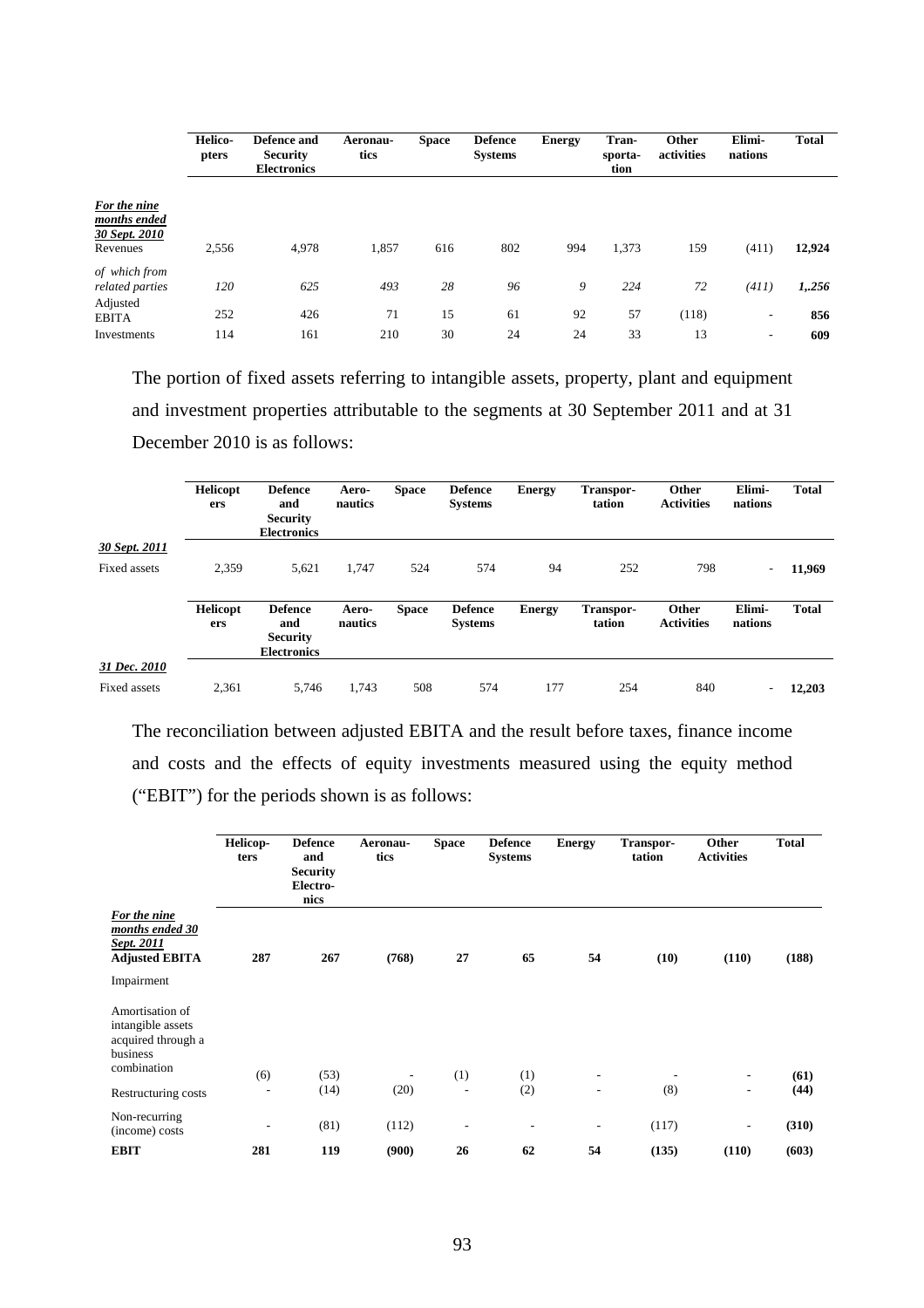|                                                                                       | Helicop-<br>ters                | <b>Defence</b><br>and<br><b>Security</b><br>Electro-<br>nics | Aeronau-<br>tics | <b>Space</b>                   | <b>Defence</b><br><b>Systems</b> | <b>Energy</b>                  | Transpor-<br>tation            | Other<br><b>Activities</b> | <b>Total</b> |
|---------------------------------------------------------------------------------------|---------------------------------|--------------------------------------------------------------|------------------|--------------------------------|----------------------------------|--------------------------------|--------------------------------|----------------------------|--------------|
| For the nine<br>months ended 30<br>Sept. 2010<br><b>Adjusted EBITA</b>                | 252                             | 426                                                          | 71               | 15                             | 61                               | 92                             | 57                             | (118)                      | 856          |
| Impairment                                                                            |                                 |                                                              |                  |                                |                                  |                                |                                |                            |              |
| Amortisation of<br>intangible assets<br>acquired through a<br>business<br>combination | (6)                             | (57)                                                         | ٠                | $\overline{\phantom{a}}$       | (1)                              | -                              | $\overline{\phantom{a}}$       | $\overline{\phantom{a}}$   | (64)         |
| Restructuring costs                                                                   | (12)                            | (8)                                                          | (1)              | $\overline{\phantom{a}}$       | (2)                              | $\overline{\phantom{a}}$       | (1)                            | ۰                          | (24)         |
| Non-recurring<br>(income) costs<br><b>EBIT</b>                                        | $\overline{\phantom{a}}$<br>234 | 361                                                          | 70               | $\overline{\phantom{a}}$<br>15 | ٠<br>58                          | $\overline{\phantom{a}}$<br>92 | $\overline{\phantom{a}}$<br>56 | (118)                      | 768          |

## **9. INTANGIBLE ASSETS**

Below is a breakdown of intangible assets:

|                                        | 30 Sept. 2011 | 31 Dec. 2010 |
|----------------------------------------|---------------|--------------|
|                                        |               |              |
| Goodwill                               | 6,111         | 6,177        |
| Development costs                      | 652           | 673          |
| Non-recurring costs                    | 798           | 710          |
| Concession of licences and trademarks  | 108           | 113          |
| Acquired through business combinations | 883           | 942          |
| Other                                  | 298           | 316          |
| <b>Total intangible assets</b>         | 8,850         | 8,931        |

In particular, the most significant changes were as follows:

- net decrease in goodwill  $(\oplus$ mil. 66), mainly due to the negative translation differences on goodwill arising on assets denominated in pounds sterling and US dollar;
- amortisation of  $\theta$ mil. 206 ( $\theta$ mil. 190 at 30 September 2010) (Note 25) and impairment of  $\oplus$ mil. 39 ( $\oplus$ mil. - at 30 September 2010) especially due to the writedown of development costs in the Aeronautics division;
- investments in the overall amount of  $\epsilon$ mil. 258 ( $\epsilon$ mil. 267 at 30 September 2010), broken down as follows: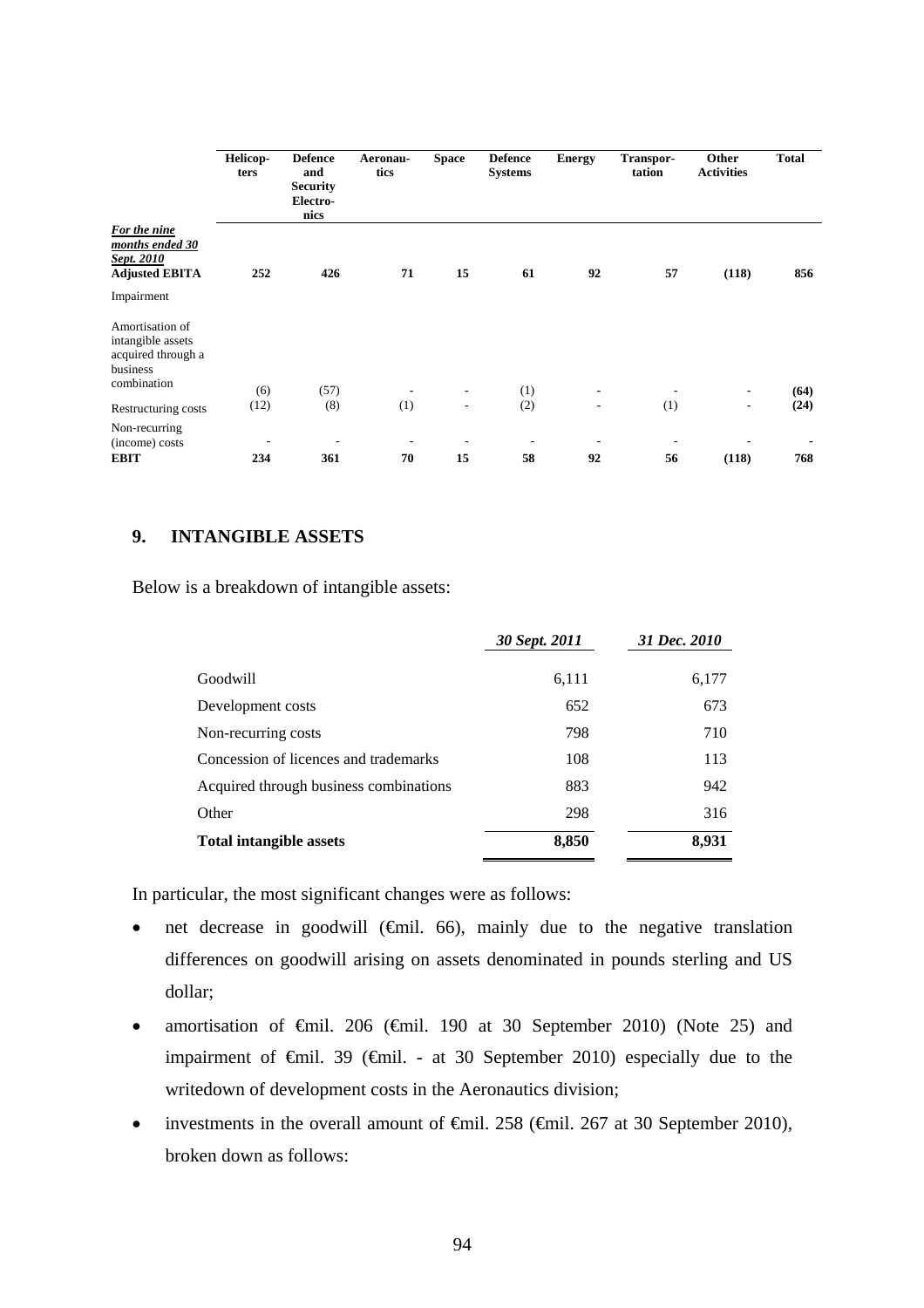|                                       | For the nine months ended 30<br><i>September</i> |             |  |  |
|---------------------------------------|--------------------------------------------------|-------------|--|--|
|                                       | 2011                                             | <i>2010</i> |  |  |
| Development costs                     | 55                                               | 107         |  |  |
| Non-recurring costs                   | 136                                              | 95          |  |  |
| Concession of licences and trademarks |                                                  | 7           |  |  |
| Other                                 | 66                                               | 58          |  |  |
| <b>Total intangible assets</b>        | 258                                              | 267         |  |  |

Purchase commitments for intangible assets are recorded in the amount of €mil. 24 (€mil. 22 at 31 December 2010).

With regard to goodwill, the Group is analysing the possible repercussions of recently announced additional cuts to the defence budgets of the Group's main domestic markets on its medium and short-term outlook for these countries. To that end, the Group is updating its own plans, based upon which it will evaluate whether and how amounts recognised can be recovered, particularly in the Defence and Security Electronics division.

### **10. PROPERTY, PLANT AND EQUIPMENT**

Below is a breakdown of property, plant and equipment:

|                                     | 30 Sept. 2011 | 31 Dec. 2010 |
|-------------------------------------|---------------|--------------|
| Land and buildings                  | 1,196         | 1,257        |
| Plant and machinery                 | 593           | 668          |
| Equipment                           | 689           | 688          |
| Other                               | 641           | 659          |
| Total property, plant and equipment | 3,119         | 3,272        |

In addition to the negative translation differences arising on assets denominated in pounds sterling and US dollar (€mil. 15), the most significant changes related in particular to: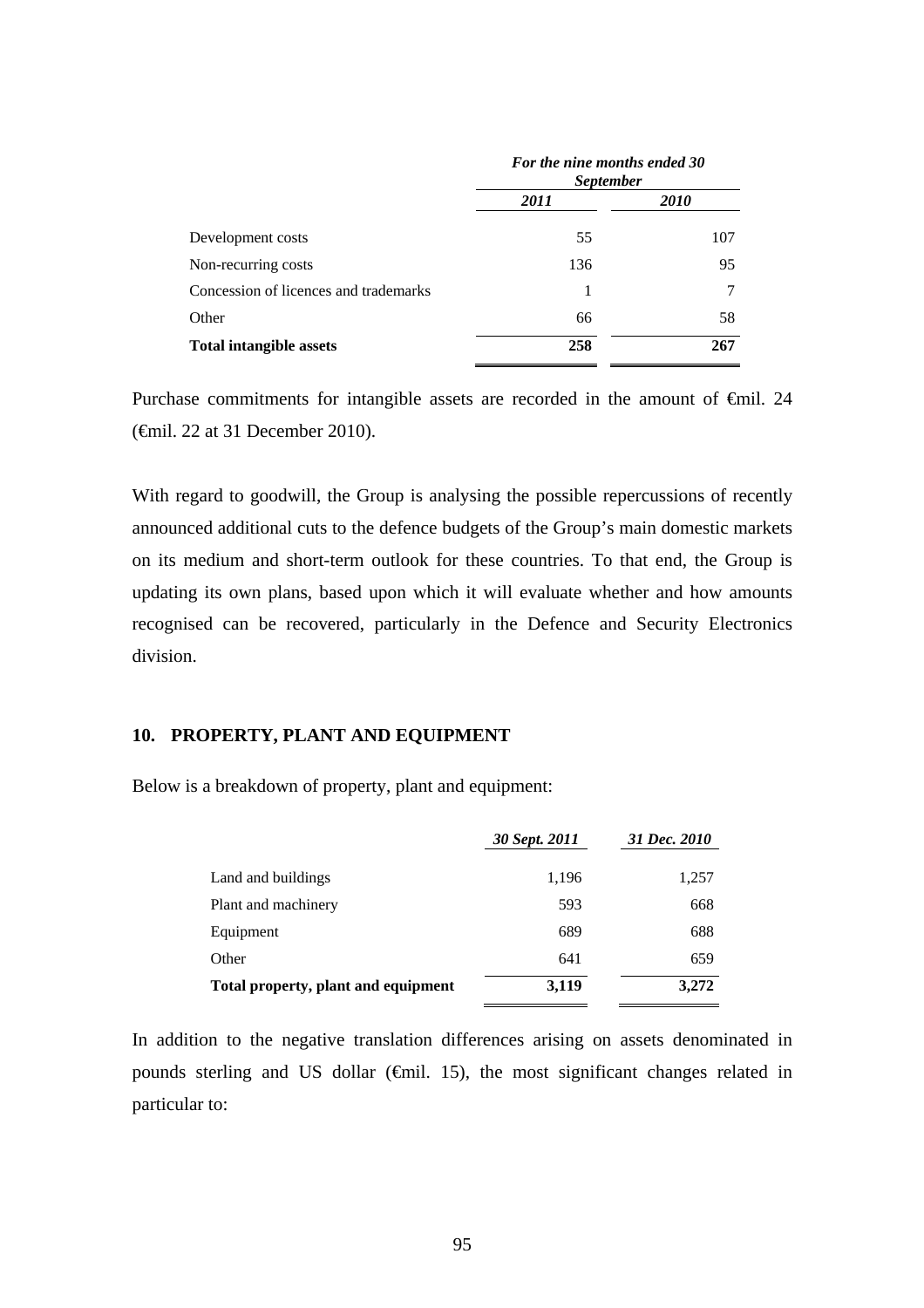- the decrease of €mil. 69 as a result of the change in the scope of consolidation following the sale of 45% of Ansaldo Energia and its subsidiaries (as described in more detail elsewhere in this document) and its subsequent consolidation using the proportional method;
- depreciation of €mil. 284 (€mil. 285 at 30 September 2010);
- investments in the overall amount of  $\epsilon$ mil. 262 ( $\epsilon$ mil. 342 at 30 September 2010), broken down as follows:

|                                     | For the nine months ended 30<br><i>September</i> |             |  |  |
|-------------------------------------|--------------------------------------------------|-------------|--|--|
|                                     | 2011                                             | <i>2010</i> |  |  |
| Land and buildings                  | 12                                               | 11          |  |  |
| Plant and machinery                 | 36                                               | 42          |  |  |
| Equipment                           | 56                                               | 60          |  |  |
| Other                               | 158                                              | 229         |  |  |
| Total property, plant and equipment | 262                                              | 342         |  |  |

Property, plant and equipment includes €mil. 61 (€mil. 64 at 31 December 2010) of assets held under contracts that can be qualified as finance leases, and "other assets" includes  $\epsilon$ mil. 40 ( $\epsilon$ mil. 64 at 31 December 2010) for aircraft owned by the GIE ATR group as well as for those that did not meet the requirements, in terms of the substantial transfer of the risks of ownership, to recognise the sale, despite the fact that sales contracts have been concluded with external customers, and €mil. 34 (€mil. 24 at 31 December 2010) of aircraft owned by the AgustaWestland group.

Purchase commitments for property, plant and equipment are recorded in the amount of €mil. 64 (€mil. 78 at 31 December 2010).

### **11. BUSINESS COMBINATIONS**

During the period, the Thales Alenia Space joint venture (consolidated proportionally at 33%) completed the purchase of Thales Deutschland GmbH with a net cash outlay of €mil. 1.

In the corresponding period of the previous year, the Group purchased the Polish PZL group, operating in the helicopter industry, from the US company Lasertel, Inc.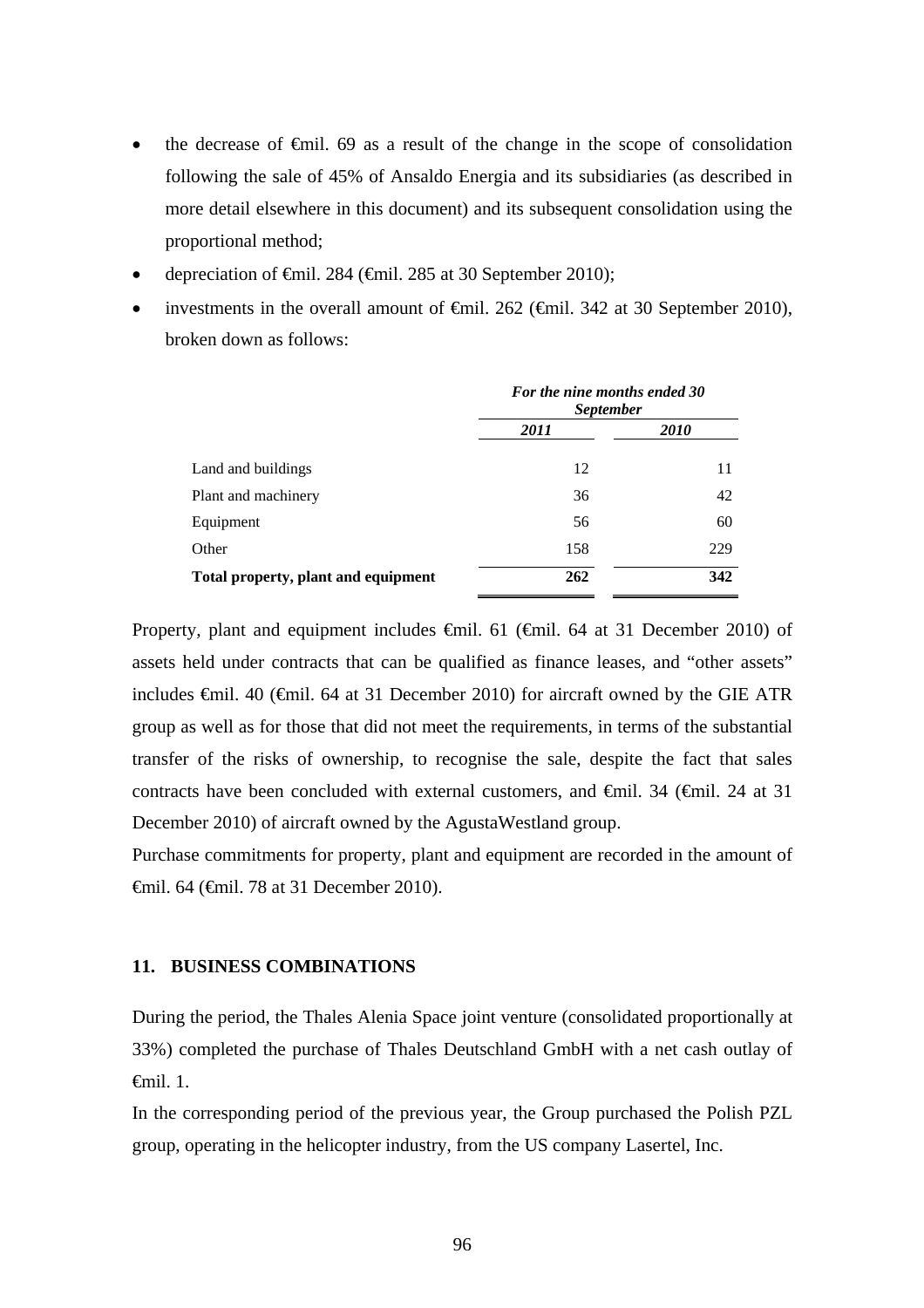The overall effects of the transactions in the two periods under comparison were as follows:

|                                                          | 2011             |        | <i>2010</i> |        |
|----------------------------------------------------------|------------------|--------|-------------|--------|
|                                                          | Goodwill<br>Cash |        | Goodwill    | Cash   |
|                                                          |                  | effect |             | effect |
| Acquisitions                                             |                  |        | 68          | 87     |
| Payments relating to acquisitions made in previous years | ۰                |        |             | h      |
| Total                                                    |                  |        | 68          | 93     |

### **12. RECEIVABLES AND OTHER NON-CURRENT ASSETS**

|                                                                  | 30 September<br>2011 | 31 December<br>2010 |
|------------------------------------------------------------------|----------------------|---------------------|
| Third-party financing                                            | 67                   | 64                  |
| Security deposits                                                | 23                   | 22                  |
| Receivables for finance leases                                   | $\mathfrak{D}$       | 5                   |
| Deferred receivables under Law 808/85                            | 95                   | 58                  |
| Net asset defined-benefit retirement plans (Note 19)             | 36                   | 32                  |
| Financial receivables from related parties (Note 22)             | 9                    | 9                   |
| Other                                                            | 35                   | 32                  |
| <b>Non-current receivables</b>                                   | 267                  | 222                 |
| Deferred expenses                                                | 20                   | 19                  |
| Equity investments                                               | 276                  | 316                 |
| Non-recurring costs awaiting interventions under Law<br>808/1985 | 272                  | 224                 |
| Other receivables from related parties (Note 22)                 | 3                    | 1                   |
| <b>Non-current assets</b>                                        | 571                  | 560                 |
| <b>Total other non-current assets</b>                            | 838                  | 782                 |

Receivables for finance lease sales relate to transactions qualifying as finance lease made by GIE ATR where the Group is the lessor: in this case, the aircraft being the subject-matter of the lease contract is removed from assets and replaced by a receivable, and the relevant financial income is recognised progressively over the term of the contract at the effective interest rate applicable to the lease contract.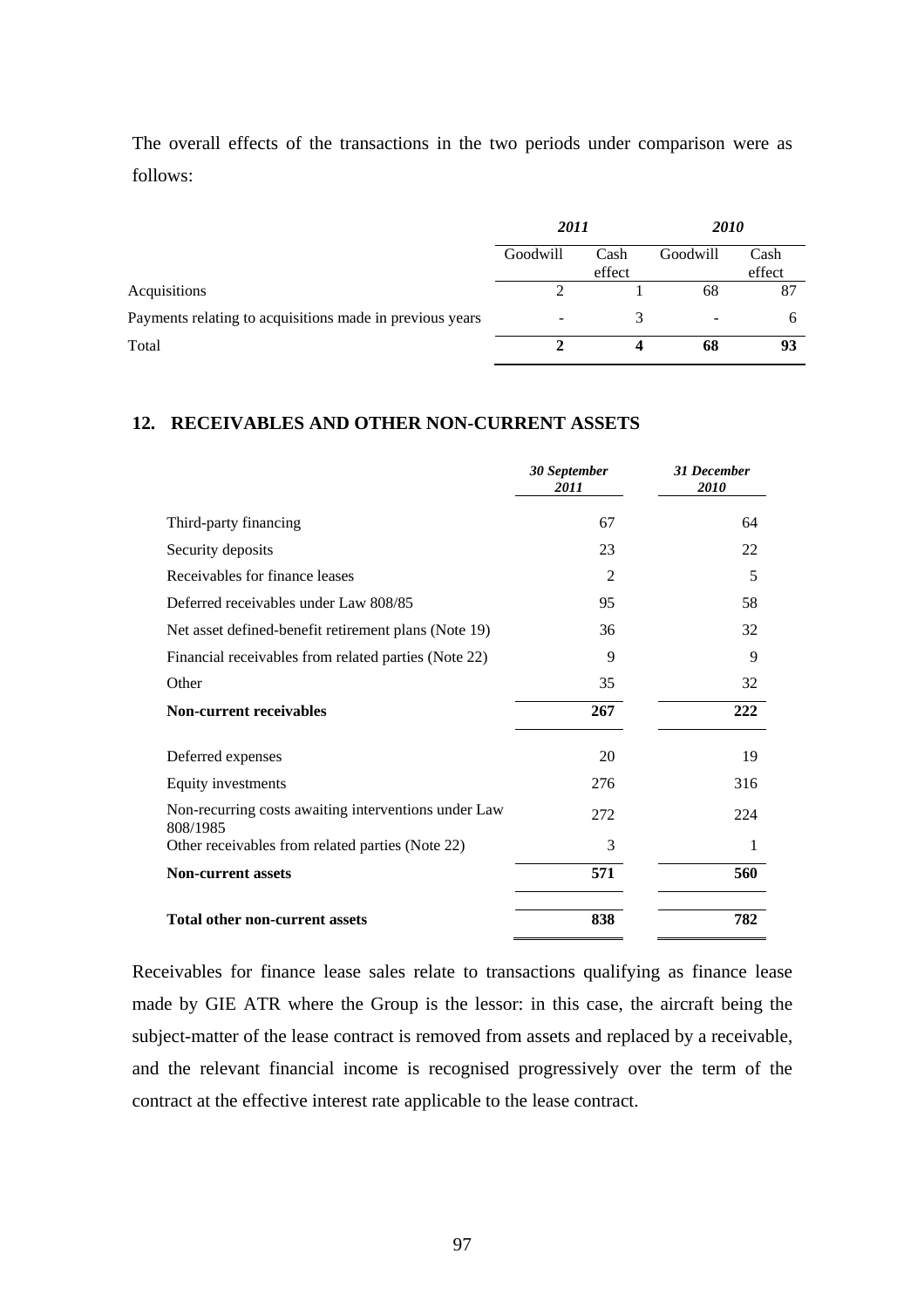The item "Deferred receivables under 808/85" includes the receivables from the Ministry for Economic Development relating to the current value of the interventions pursuant to Law 808/85 in national security and similar projects for which collections were deferred. The portion for which collection is expected within 12 months,  $\epsilon$ mil. 13 (€mil. 14 at 31 December 2010), is classified among other current assets (Note 15). Non-recurring costs awaiting interventions under Law 808/85 include the portion of non-recurring expenses paid on programmes that benefit from the provisions of Law 808/85 and classified as being functional to national security, and whose expenses have not been assessed yet by the issuer. After the legal requirements for the recognition of the receivable from the Ministry are fulfilled, the recognised amount is reclassified as a receivable (current or non-current, based on the expected payment schedule). The amount shown is calculated based on an estimate made by management that reflects the reasonable probability that funds are received and the effects of time value in the case of deferment over more than one year of the granting of funds.

Non-controlling equity investments mainly fell due to the writedown of joint stock company Sukhoi Aircraft ( $\epsilon$ mil 47), the revaluation of Elettronica SpA ( $\epsilon$ mil. 3), the collection of dividends ( $\epsilon$ mil. 7) and the capital increase for Metro 5 SpA ( $\epsilon$ mil. 8).

# **13. TRADE RECEIVABLES, INCLUDING NET CONTRACT WORK IN PROGRESS**

|                                                              | 30 Sept. 2011 | 31 Dec. 2010 |
|--------------------------------------------------------------|---------------|--------------|
| Receivables                                                  | 4,552         | 4,630        |
| Impairment                                                   | (217)         | (216)        |
| Receivables from related parties (Note 22)                   | 819           | 798          |
|                                                              | 5,154         | 5,212        |
| Work in progress (gross)                                     | 8,831         | 7,794        |
| Advances from customers                                      | (4,318)       | (3,764)      |
| Work in progress (net)                                       | 4,513         | 4,030        |
| Total trade receivables and net contract<br>work in progress | 9,667         | 9,242        |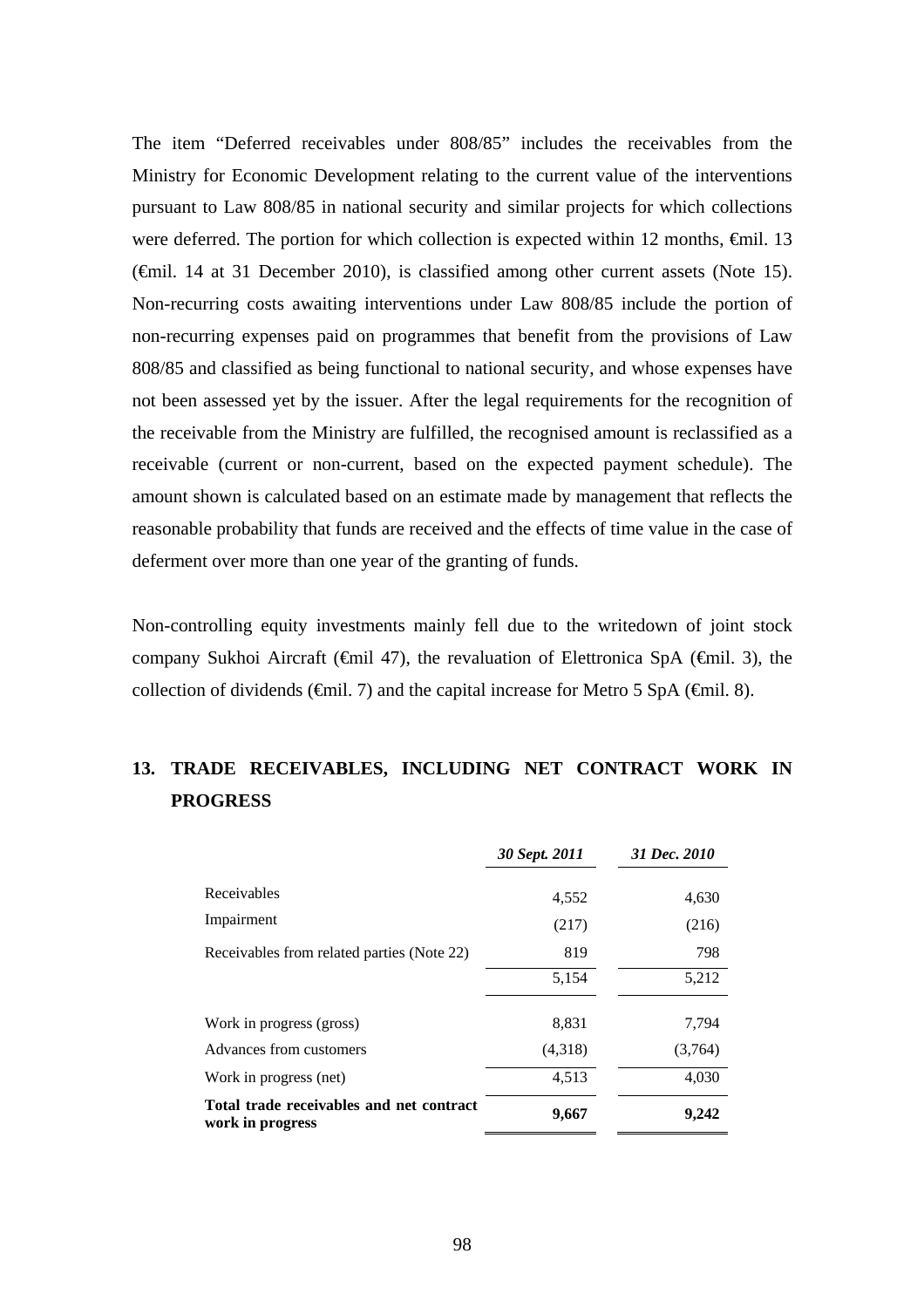Regarding Receivables from related parties, reference should be made to Note 22 for a breakdown and an overview of the most significant activities.

### **14. DERIVATIVES**

The table below provides detail of the asset and liability positions related to derivative instruments:

|                           | 30 Sept. 2011 |                    | 31 Dec. 2010  |                    |
|---------------------------|---------------|--------------------|---------------|--------------------|
|                           | <b>Assets</b> | <b>Liabilities</b> | <b>Assets</b> | <b>Liabilities</b> |
| Forward forex instruments | 132           | 86                 | 105           | 111                |
| Embedded derivatives      | 35            |                    | 41            |                    |
| Forex options             |               | 1                  |               |                    |
| Interest rate swaps       | 122           | 12                 | 60            | 7                  |
| Other equity derivatives  |               |                    | 13            | 13                 |
|                           | 289           | 99                 | 219           | 131                |

The change in the fair value of forward instruments is mainly due to the volatility of the US dollar against the euro: the exchange rate went from 1.3362 at 31 December 2010 to 1.3503 at 30 September 2011.

The interest rate swaps with a total notional value of  $\oplus$ mil. 1,200 were placed into effect to hedge a portion of the bonds issued. The change in the fair value was mainly affected by the current unfavourable spreads between long-term fixed rates and short-term floating rates.

Options classified as "other equity derivatives", relating to the earn-out mechanism under the agreement for the sale of STM shares in 2009, expired during the period.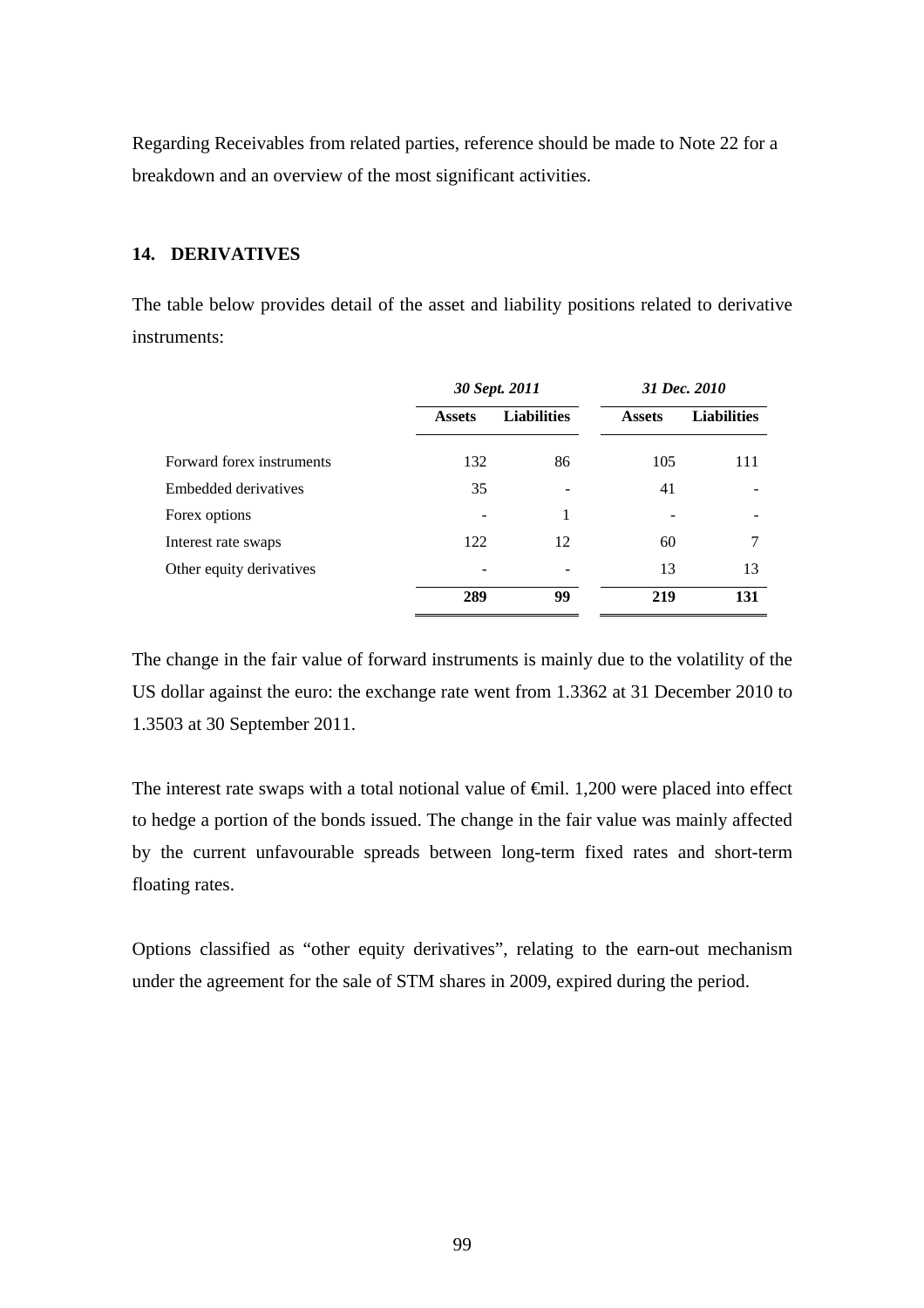### **15. OTHER CURRENT ASSETS**

|                                                     | 30 Sept. 2011 |       | 31 Dec. 2010 |     |
|-----------------------------------------------------|---------------|-------|--------------|-----|
| Income tax receivables                              |               | 172   |              | 221 |
| Assets available for sale                           |               | 35    |              | 1   |
| Other current assets:                               |               | 866   |              | 664 |
| Accrued income - current portion                    | 109           |       | 124          |     |
| Equity investments                                  | 1             |       | 1            |     |
| Receivables for contributions                       | 80            |       | 68           |     |
| Receivables from employees and social security      | 47            |       | 44           |     |
| Indirect tax receivables                            | 346           |       | 213          |     |
| Deferred receivables under Law 808/85               | 13            |       | 14           |     |
| Other receivables from related parties (Note<br>22) | 20            |       | 9            |     |
| Other assets                                        | 250           |       | 191          |     |
| <b>Total other current assets</b>                   |               | 1,073 |              | 886 |

The item "Deferred receivables under Law 808/85" includes the receivables from the Ministry for Economic Development relating to the interventions pursuant to Law 808/1985 in national security and similar projects for which collections are expected within 12 months. Portions for which collections are expected beyond 12 months are recognised as accounts receivable and other non-current assets (Note 12).

Other assets include, among others, receivables from Bombardier Transportation for €mil 26 (€mil. 26 at 31 December 2010), from Ariane Space for €mil. 40 (€mil. 20 at 31 December 2010) and sundry advances in the amount of  $\theta$ mil. 19 ( $\theta$ mil. 9 at 31 December 2010).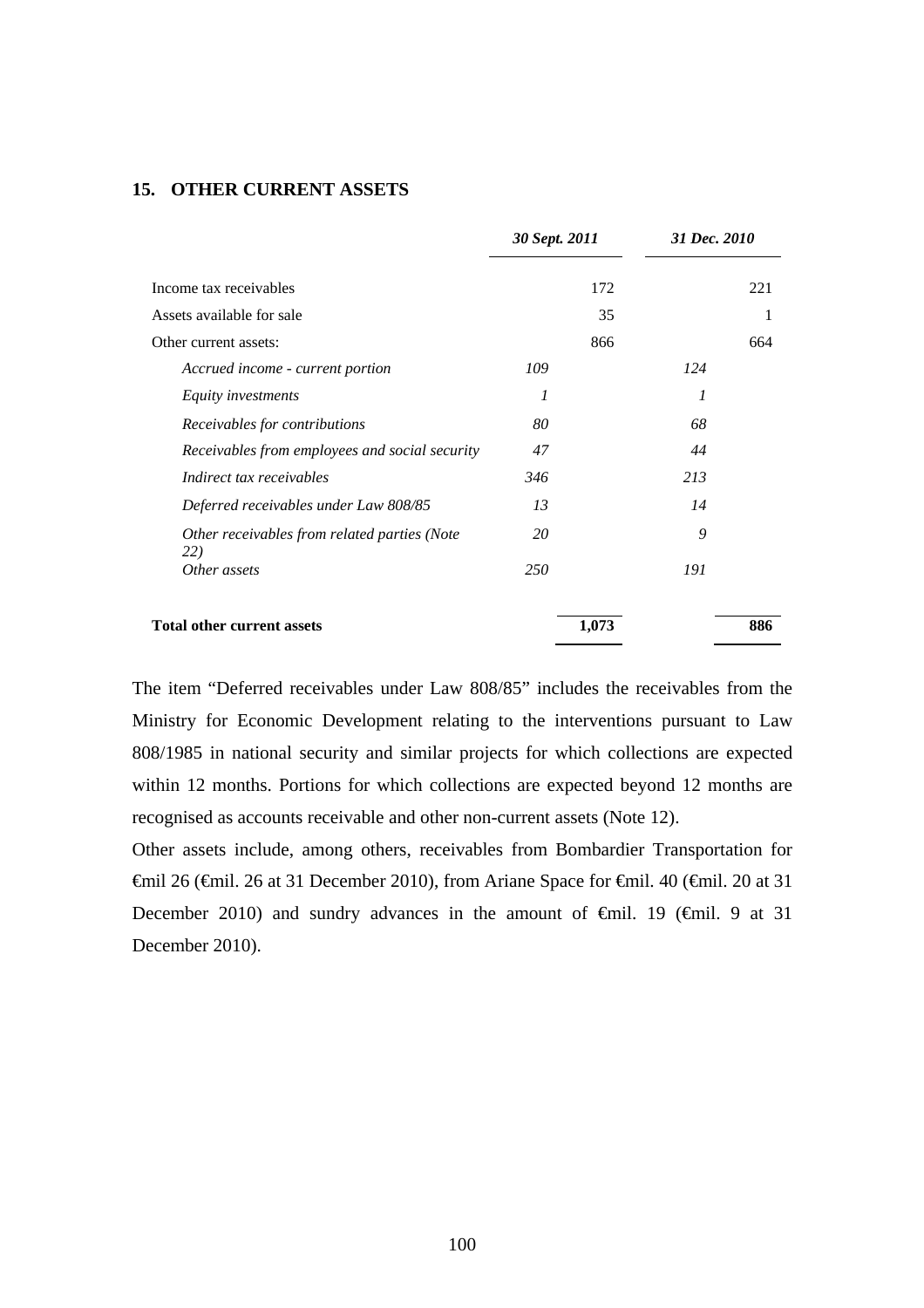#### **16. SHAREHOLDERS' EQUITY**

|                                                                         | Number of<br>ordinary<br>shares | Par value<br>Gmil. | <b>Treasury</b><br>shares<br>Gmil. | Costs<br>incurred<br>net of tax<br>effect <del>C</del> mil. | <b>Total</b><br><del>∈</del> mil. |
|-------------------------------------------------------------------------|---------------------------------|--------------------|------------------------------------|-------------------------------------------------------------|-----------------------------------|
| Outstanding shares                                                      | 578,150,395                     | 2,544              |                                    | (19)                                                        | 2,525                             |
| Treasury shares                                                         | (712, 515)                      |                    | (8)                                |                                                             | (8)                               |
| 31 December 2010                                                        | 577,437,880                     | 2,544              | (8)                                | (19)                                                        | 2,517                             |
| Repurchase of treasury<br>shares, less shares sold<br>30 September 2011 | 577,437,880                     | 2,544              | (8)                                | (19)                                                        | 2,517                             |
| broken down as follows:                                                 |                                 |                    |                                    |                                                             |                                   |
| Outstanding shares                                                      | 578,150,395                     | 2,544              |                                    | (19)                                                        | 2,525                             |
| Treasury shares                                                         | (712, 515)                      |                    | (8)                                |                                                             | (8)                               |
|                                                                         | 577,437,880                     | 2,544              | (8)                                | (19)                                                        | 2,517                             |

The Group Parent's share capital fully subscribed and paid-up is divided into ordinary shares with a par value of  $\epsilon 4.40$  each.

At 30 September 2011, the Ministry for the Economy and Finance owned around 30.204% of the shares, Deutsche Bank Trust Company Americas owned 3.600% and Arab Bkg Corp/Libyan Investment, Man owned 2.010%. In addition, Tradewinds Global Investors LLC held 5.382% as investment manager, as did BlackRock Inc. 2.240%.

The statement of changes of other reserves and non-controlling interests is provided in the accounting statements section.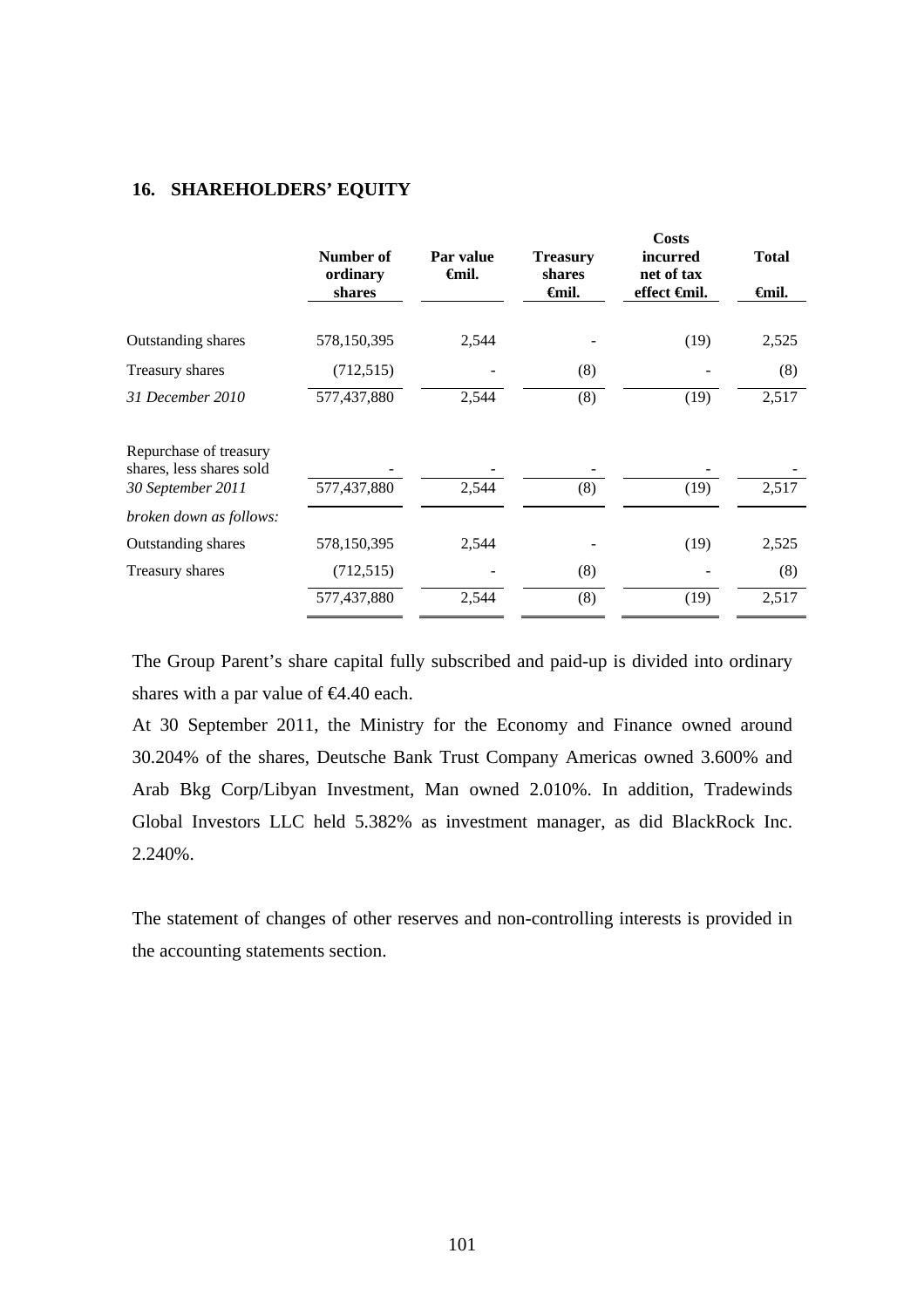The following is a breakdown of the tax effects on the gain and loss items recognised in shareholders' equity:

|                                                      | Group                     |            |                                |                           | Non-controlling interests |                                |  |
|------------------------------------------------------|---------------------------|------------|--------------------------------|---------------------------|---------------------------|--------------------------------|--|
|                                                      | Amount<br>before<br>taxes | Tax effect | Amount<br>net of tax<br>effect | Amount<br>before<br>taxes | Tax effect                | Amount<br>net of tax<br>effect |  |
|                                                      |                           |            |                                |                           |                           |                                |  |
| Actuarial gains (losses)<br>on defined-benefit plans | (77)                      |            | (70)                           | $\left(1\right)$          |                           | (1)                            |  |
| Changes in cash-flow<br>hedges                       | 26                        | (2)        | 24                             | (3)                       |                           | (2)                            |  |
| Exchange gains/losses                                | (49)                      |            | (49)                           | (3)                       |                           | (3)                            |  |
| <b>Total</b>                                         | (100)                     |            | (95)                           | (7)                       |                           | (6)                            |  |

## **17. BORROWINGS**

|                                           | 30 Sept. 2011 | 31 Dec. 2010 |
|-------------------------------------------|---------------|--------------|
| <b>B</b> onds                             | 4,057         | 4,110        |
| Bank borrowings                           | 1,014         | 783          |
| Finance leases                            | 2             | 4            |
| Borrowings from related parties (Note 22) | 850           | 714          |
| Other borrowings                          | 179           | 190          |
| <b>Total borrowings</b>                   | 6,102         | 5,801        |
| Of which:                                 |               |              |
| Current                                   | 1,471         | 1,258        |
| Non-current                               | 4,631         | 4.543        |

The decrease in bonds is essentially related to the net effect deriving from the recognition of coupons maturing during the period, payments made, as well as the effect of the repurchase, during the third quarter, of a nominal  $\theta$ mil. 76 in bonds out of the €mil. 1,000 issued in 2008 by Finmeccanica Finance, a Luxembourg subsidiary.

The increase in bank borrowings is mainly due to medium-term borrowing made as part of the sale of Ansaldo Energia.

Borrowings from related parties are commented on in Note 22.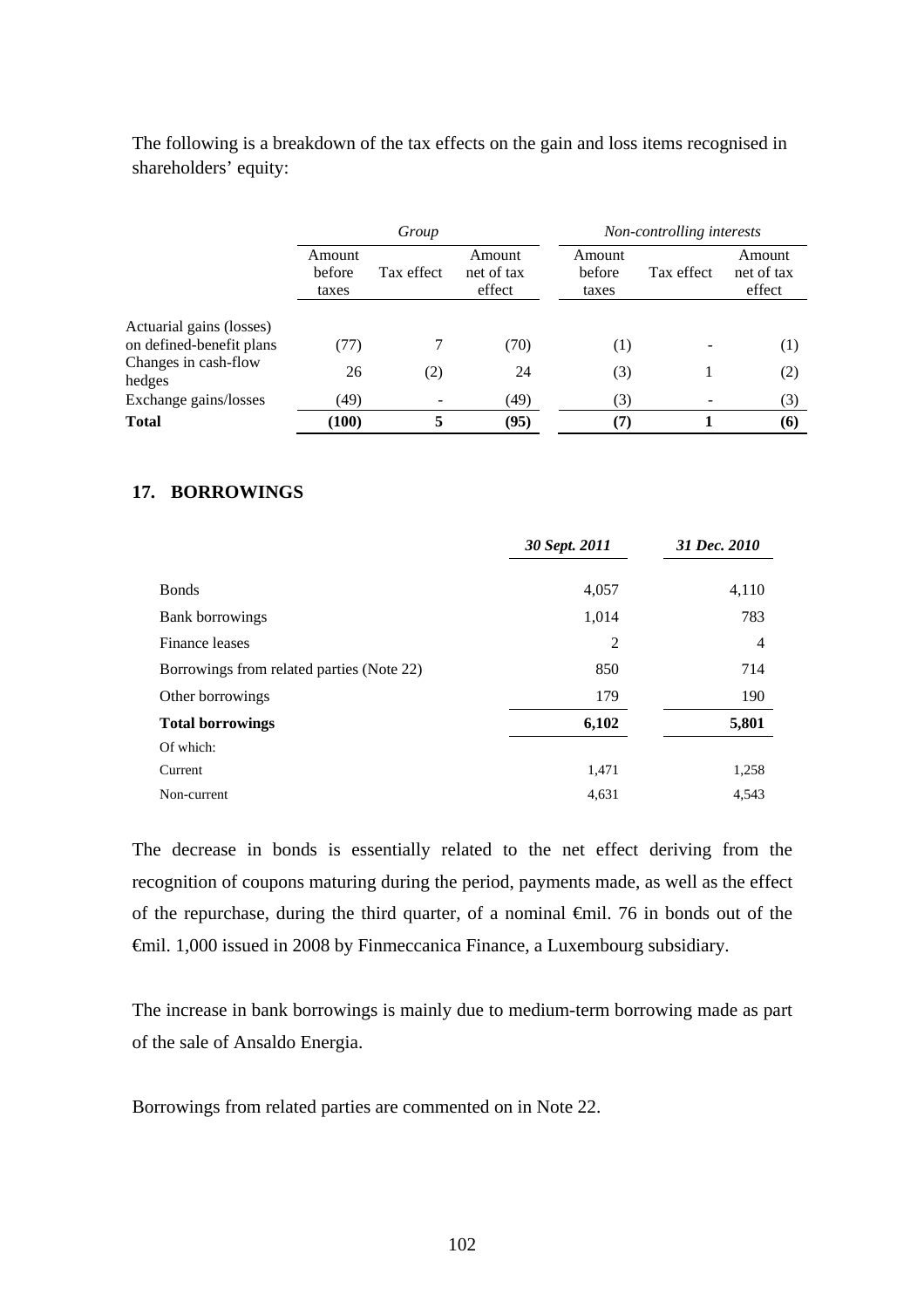*Below is the financial information required under CONSOB communication no. DEM/6064293 of 28 July 2006:* 

| $\epsilon$ millions                       | 30 Sept. 2011 | 31 Dec. 2010 |
|-------------------------------------------|---------------|--------------|
| Cash and cash equivalents                 | (501)         | (1,854)      |
| Securities held for trading               | (35)          | (1)          |
| <b>LIQUIDITY</b>                          | (536)         | (1, 855)     |
| <b>CURRENT FINANCIAL RECEIVABLES</b>      | (901)         | (813)        |
| Current bank payables                     | 272           | 182          |
| Current portion of non-current borrowings | 259           | 274          |
| Other current borrowings                  | 940           | 802          |
| <b>CURRENT NET FINANCIAL DEBT</b>         | 1,471         | 1,258        |
| <b>CURRENT NET FINANCIAL DEBT (CASH)</b>  | 34            | (1, 410)     |
| Non-current bank payables                 | 742           | 601          |
| <b>Bonds</b> issued                       | 3,798         | 3,836        |
| Other non-current payables                | 91            | 106          |
| NON-CURRENT NET FINANCIAL DEBT            | 4,631         | 4,543        |
| <b>NET FINANCIAL DEBT</b>                 | 4,665         | 3,133        |

# **18. PROVISIONS FOR RISKS AND CHARGES AND CONTINGENT LIABILITIES**

| 30 September 2011  |             |                | 31 December 2010 |                |
|--------------------|-------------|----------------|------------------|----------------|
|                    | Non-current | <b>Current</b> | Non-current      | <b>Current</b> |
| Guarantees given   | 16          | 32             | 36               | 34             |
| Restructuring      | 7           | 55             | 9                | 58             |
| Penalties          | 234         | 38             | 62               | 21             |
| Product guarantees | 105         | 127            | 95               | 136            |
| Other              | 661         | 574            | 191              | 513            |
|                    | 1,023       | 826            | 393              | 762            |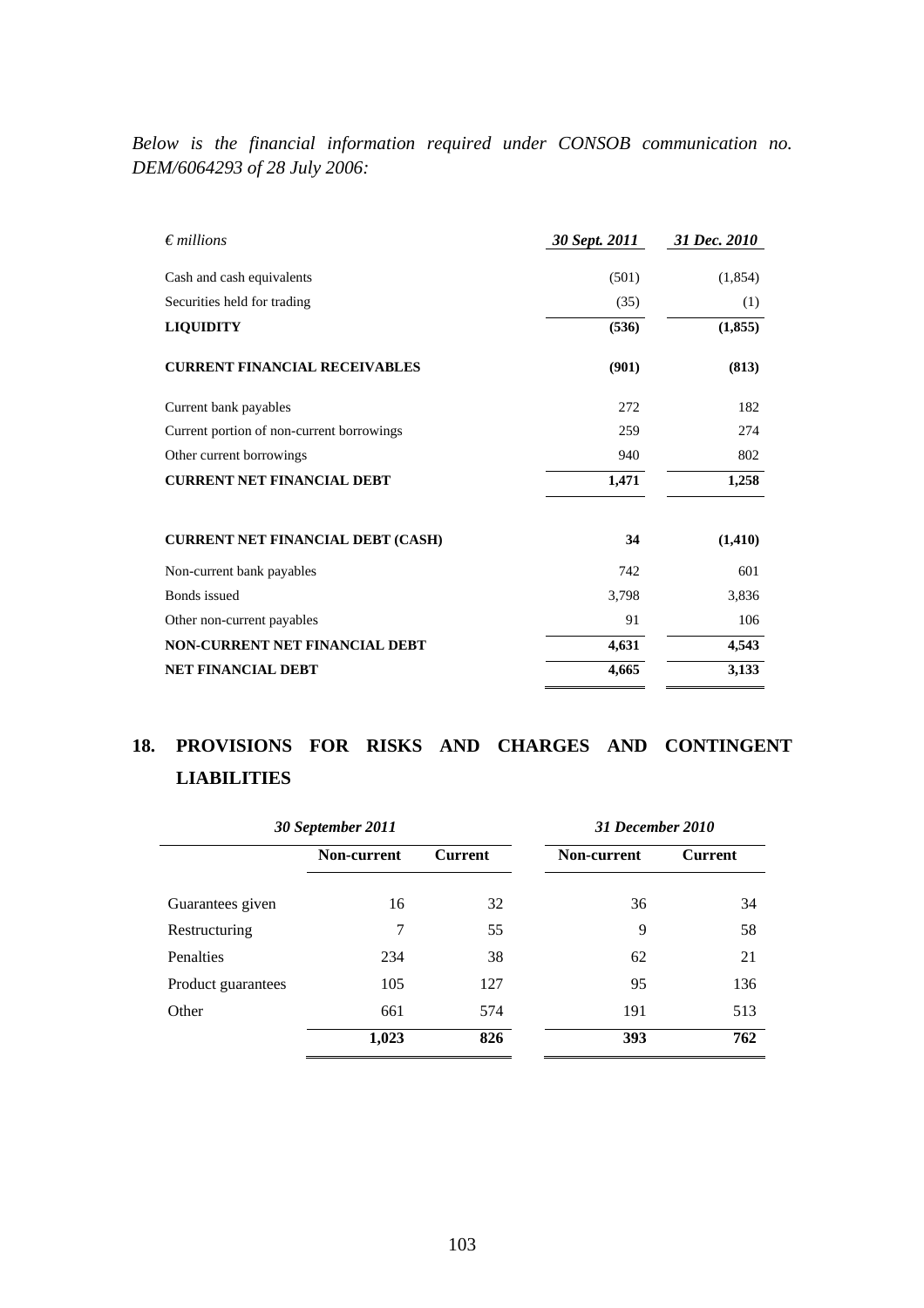The "provision for penalties", amounting to €mil. 272 (€mil. 83 at 31 December 2010), mainly increased for allocations made to cover contractual charges in the Aeronautics division.

Other provisions for risks and charges came to a total of  $\epsilon$ mil. 1,235 ( $\epsilon$ mil. 704 at 31 December 2010) and specifically include:

- the provision for risks on the business of GIE ATR in the amount of  $\epsilon$ mil. 68 (unchanged from 31 December 2010);
- the provision for risks and contractual charges in the amount of  $\epsilon$ mil. 722 ( $\epsilon$ mil. 110 at 31 December 2010). This increase is primarily attributable to the Aeronautics division for provisions made to cover contractual obligations and costs arising from the recent development in negotiations under way with the customer to recalculate the compensation for certain programmes, and to the Transportation division for cost overruns for certain contracts, particularly in the foreign railways segment. This provision also includes amounts allocated for the Defence and Security Electronics, Space, Defence Systems and Other Activities segments;
- the provision for losses related to shares of  $\epsilon$ mil. 17 ( $\epsilon$ mil. 21 at 31 December 2010) includes accruals to cover losses exceeding the carrying amounts of unconsolidated investees valued at equity. The decrease is due to the use of the provision recorded for Nahuelsat SA;
- the provision for taxes in the amount of  $\oplus$ mil. 82 ( $\oplus$ mil. 94 at 31 December 2010);
- the provision for disputes with employees and former employees in the amount of €mil. 33 (€mil. 30 at 31 December 2010);
- the provision for pending litigation in the amount of  $\theta$ mil. 96 ( $\theta$ mil. 104 at 31 December 2010);
- the provisions for risk on contract-related losses in the amount of  $\epsilon$ mil. 22 (€mil. 25 at 31 December 2010);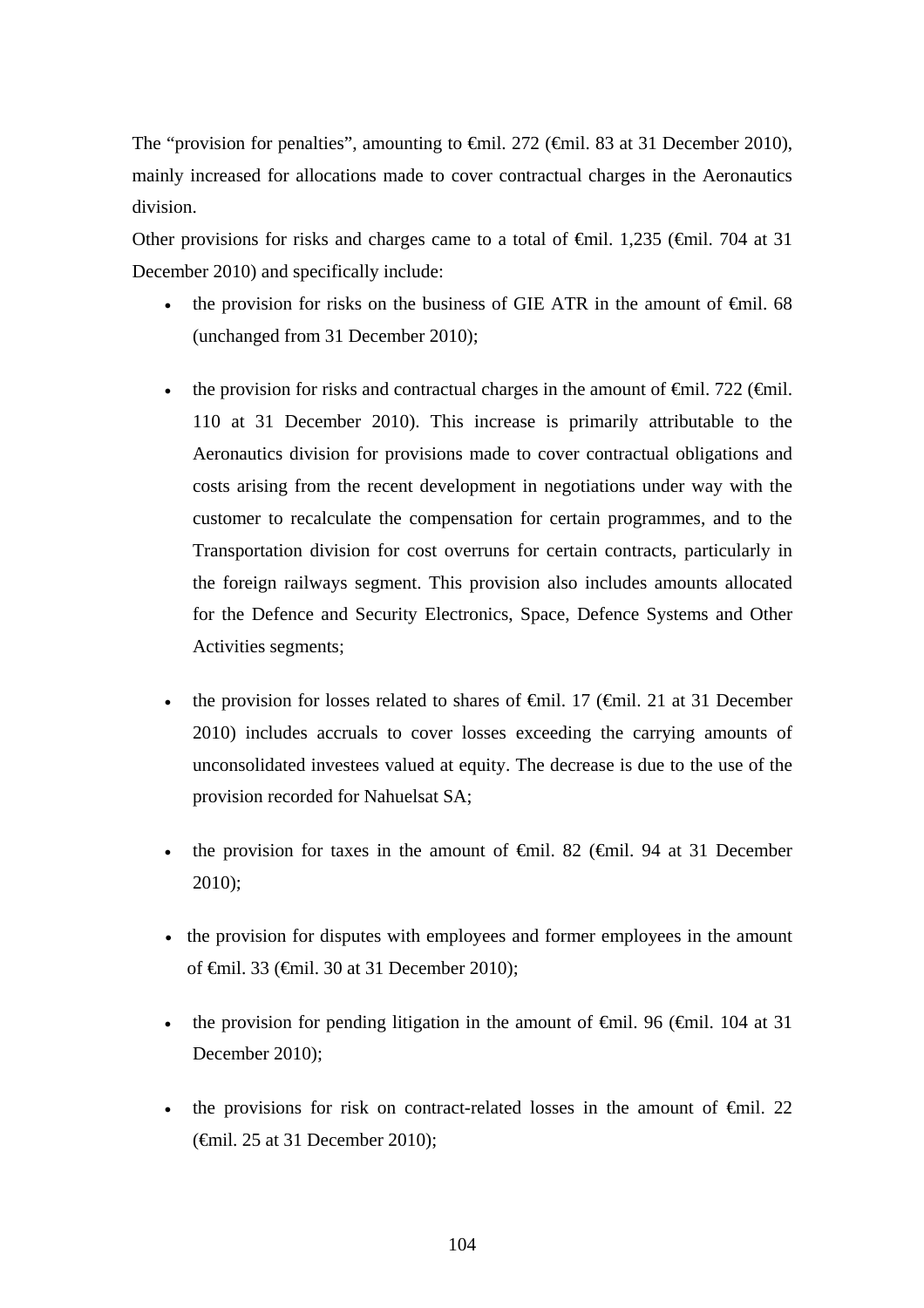• other provisions in the amount of  $\oplus$  fiil. 195 ( $\oplus$  fiil. 252 at 31 December 2010).

With regard to the risk provisions, the Group's operations regard industries and markets where many disputes are settled only after a considerable period of time, especially in cases where the customer is a government entity.

Of course, in application of related accounting standards, provisions have been made for any obligations related to probable and quantifiable risks. Likewise, to the best of our knowledge, regarding other disputes against the Group, no specific allocation has been made since the Group reasonably believes that such disputes may be resolved satisfactorily and without any significant impact on the results.

The situations below, in which there have been changes since the preparation of the 2010 annual financial statements (which should be consulted for further information), are mentioned here for the purposes of full disclosure:

#### Of particular note:

o the dispute in which Finmeccanica has been asked to cover the contractual commitments assumed upon the sale of the former subsidiary Finmilano SpA to Banca di Roma (now Unicredit Group) originated from the assessment ordered by the Rome Office of Direct Taxes of Finmilano SpA regarding the disallowance of the tax deduction of the capital loss originating in 1987 on the sale of a nonrecourse "deferred" receivable at a price below its nominal value. In essence, the Italian Tax Authority felt that this sale was actually a financing transaction and that the loss, in the same manner as a finance cost, should not have been deducted in its entirety in 1987, but should have been recognised over subsequent years as implicit interest in the transaction.

After the Court of Cassation (the supreme court of appeal) - in allowing the appeal filed by the Tax Authority - referred the parties back to the court of first instance, the latter once again upheld the Company's complaint. This ruling was once again appealed to the Court of Cassation, which in 2009 quashed the ruling and referred the parties to the court of second instance for the second time. The Rome Regional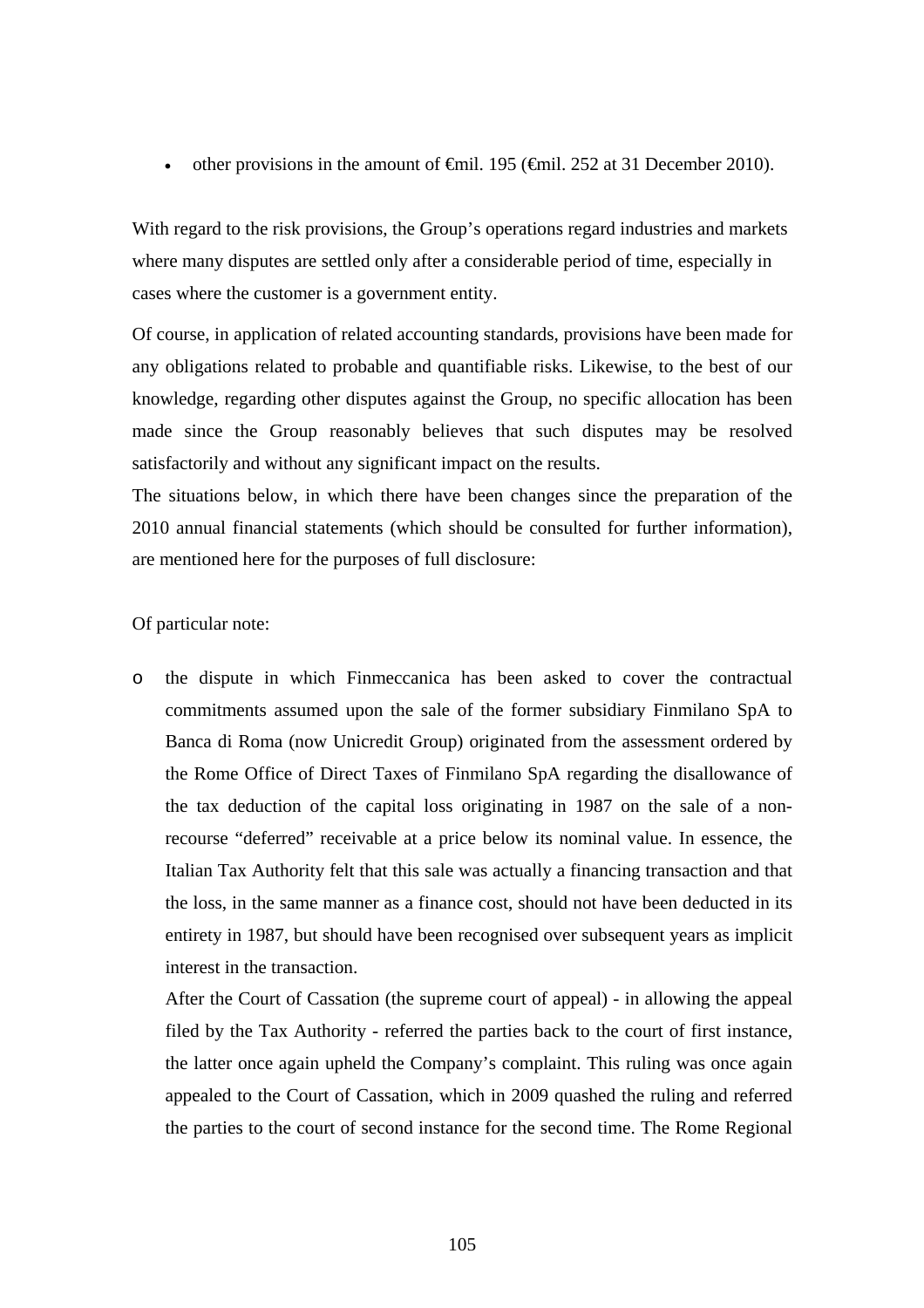Tax Commission recently upheld the arguments of the Tax Authority and the Company is now considering whether to appeal to Court of Cassation.

It should be noted that substantial charges to be paid by Finmeccanica are not currently foreseeable;

- o the dispute initiated by Telespazio SpA against the Agenzia delle Entrate, Rome District 4 challenging a tax assessment regarding direct income taxation for the year 2000, which contained a demand for a total of about €mil. 30 consisting of additional taxes, penalties and interest. The notice of assessment, served on 27 November 2006, relates to a tax audit completed in 2001 in which the Tax Authority challenged the deductibility of the loss regarding receivables from a foreign company taken by Telespazio SpA within the context of a non-recourse sale carried out following many fruitless attempts to recover these receivables. Specifically, the Tax Authority, deeming the actions undertaken by the Company to forcibly collect the receivables and therefore the evidence of the foreign debtor's solvency or lack thereof to be insufficient, found that the requirements of certainty and precision under the law were not met to allow the loss to be fully deducted, regardless of the fact that the loss was conclusively realised by Telespazio SpA within the context of the non-recourse sale of the receivables arguing that sale per se guarantees certainty only of the legal loss of the receivable but not the financial loss. The court of first instance upheld the company's appeal with a ruling filed on 25 September 2008. The ruling was appealed by the Tax Authority, an appeal the regional Tax Commission denied on 30 March 2010. In the meantime, the Tax Authority has filed an appeal with the Court of Cassation, which the company is counter-appealing and cross-appealing;
- o in May 2007 Finmeccanica voluntarily intervened in a suit brought by Calyon SA (now Credit Agricole Corporate and Investment Bank) against the Agenzia delle Entrate before the Court of Rome seeking payment of a tax receivable of roughly €mil. 71, plus interest of €mil. 34, transferred by Finmeccanica in May 2004. The Agenzia delle Entrate challenged on the grounds that Calyon lacked standing since Finmeccanica had, in the past, transferred the same tax receivable to Mediofactoring SpA (the sale was later rescinded due to breach and the receivable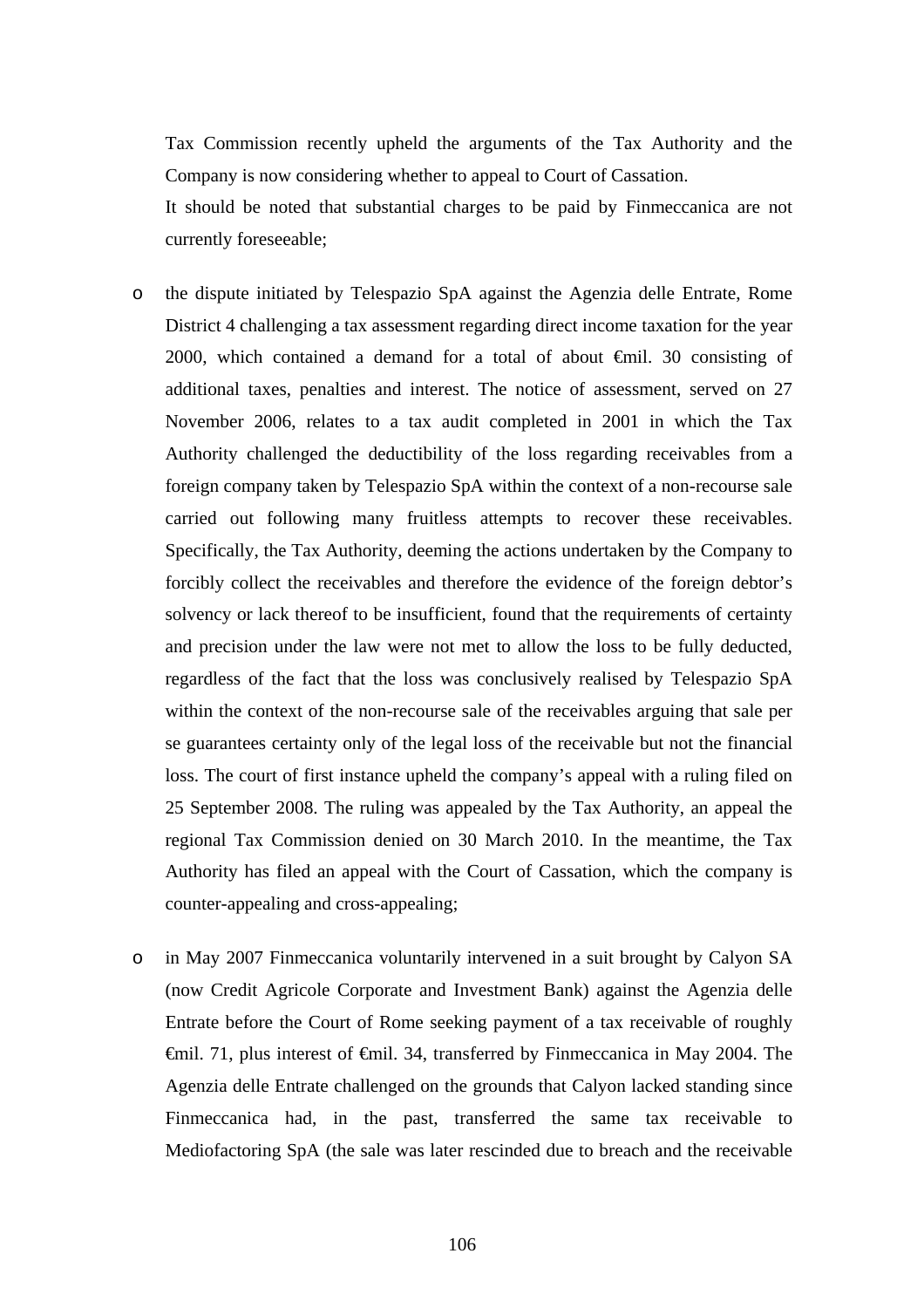was returned to Finmeccanica) and that the action on the receivable was timebarred. Finmeccanica intervened on behalf of Calyon and to protect its own interests related to any resulting right to restitution of the credit by Calyon.

On 30 December 2009, the Tax Authorities repaid the credit to Calyon, also in view of the positive outcome of the action initiated at the same time by Calyon before the Tax Commission. The judge dismissed the action due to the parties' failure to appear for a second time at the 30 September 2010 hearing. As one year has passed since that hearing without the parties having revived the action, the action has been definitively dismissed;

- o in January 2009, Pont Ventoux Scrl initiated an arbitration with the joint venture formed by Ansaldo Energia, as representative (31%), Alstom Power Italia SpA (17%) and Voith Siemens Hydro Power Generation SpA (52%) concerning a contract worth €mil. 15 to supply two electric generators as part of the project to build a hydroelectric plant in Val di Susa (Italy). The plaintiff is seeking payment for alleged damages, both direct and consequential, and harm to its image, totalling about €mil. 90. It asserts that the serious fault renders the clause that limits the liability of the joint venture to the contract amount inapplicable. Ansaldo Energia maintains that it supplied the products required and that it carried out its responsibilities as representative with the greatest diligence, underlining that it has nothing to do with the objections raised by Pont Ventoux regarding delays and nonperformance of the contract. On 6 June 2011, the court expert's report was submitted and a hearing has been scheduled for 17 November 2011 to attempt reconciliation;
- o In April 2010 the company OS Italia Srl brought an action against Trimprobe SpA in liquidation before the Court of Milan to have the latter be held liable in contract and in tort in relation to a contract for the distribution of medical equipment called TRIMprob. The plaintiff claims that Trimprobe hid a product defect thereby causing total damages of around  $\oplus$  finil. 19. In appearing before the court, Trimprobe fully challenged the plaintiff's claims and filed a counterclaim of €mil. 2. On 14 July 2011, OS Italia entered bankruptcy and so the receiver must seek to reinstate the case by 25 November 2011;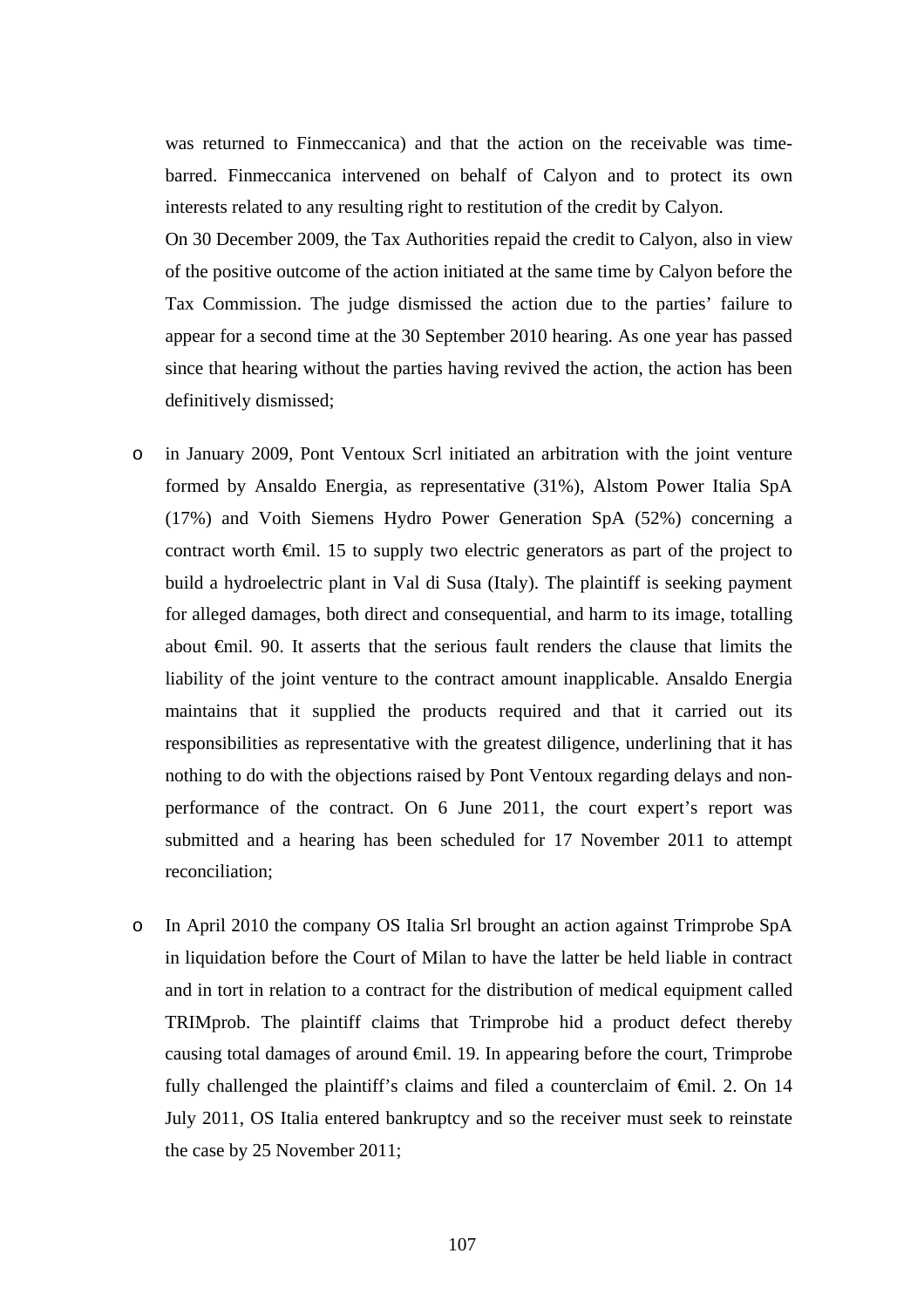- o on 10 March 2010, the Tax Investigation Unit of the Tax Police of Genoa completed the audit of the former Datamat SpA (merged with Elsag Datamat, now SELEX Elsag, in 2007) and investigators alleged that invoices were issued for nonexistent transactions in the years 2003 and 2004, i.e. prior to Finmeccanica's acquisition of the company in October 2005. In October 2010, Finmeccanica initiated procedures before the Court of Rome against the sellers and former directors of Datamat to protect its financial rights. The hearing on the admissibility of preliminary measures has been scheduled for 15 November 2011;
- o In February 2011, G.M.R. SpA., as the sole shareholder of Firema Trasporti, brought an action against Finmeccanica and Ansaldobreda before the Court of Santa Maria Capua Vetere asking that the court find the companies liable, through their actions, for the insolvency of Firema Trasporti and that they be ordered to pay damages. The plaintiff asserts that, during the time when Finmeccanica was a shareholder of Firema Trasporti (from 1993 to 2005), that company was subject to the direction and coordination of Finmeccanica to its detriment and was managed in the sole interests of the Finmeccanica Group and that, even after Finmeccanica sold its stake in the company, Firema Trasporti, under various contracts in place with Ansaldobreda, was in fact financially dependent upon the Group, which behaved in an abusive manner. Finmeccanica and Ansaldobreda appeared before the court, requesting that the plaintiff's action be denied as wholly lacking foundation. Following the first hearing held on 31 May 2011, the Court decided to reserve judgement on the preliminary objections raised by the defendants.

Moreover, certain Group contracts are experiencing considerable problems due to difficulties encountered in meeting customer configuration specifications, particularly in the vehicles segment of the Transportation division for certain foreign orders, and in the Aeronautics division with regard to a contract with an important Turkish customer. In response to the problems that it can foresee at present, the Group has adjusted the estimated costs of performing these contracts. However, negotiations with customers to agree on the final configurations are still under way and how these costs will be adjusted will depend upon the outcome of these negotiations.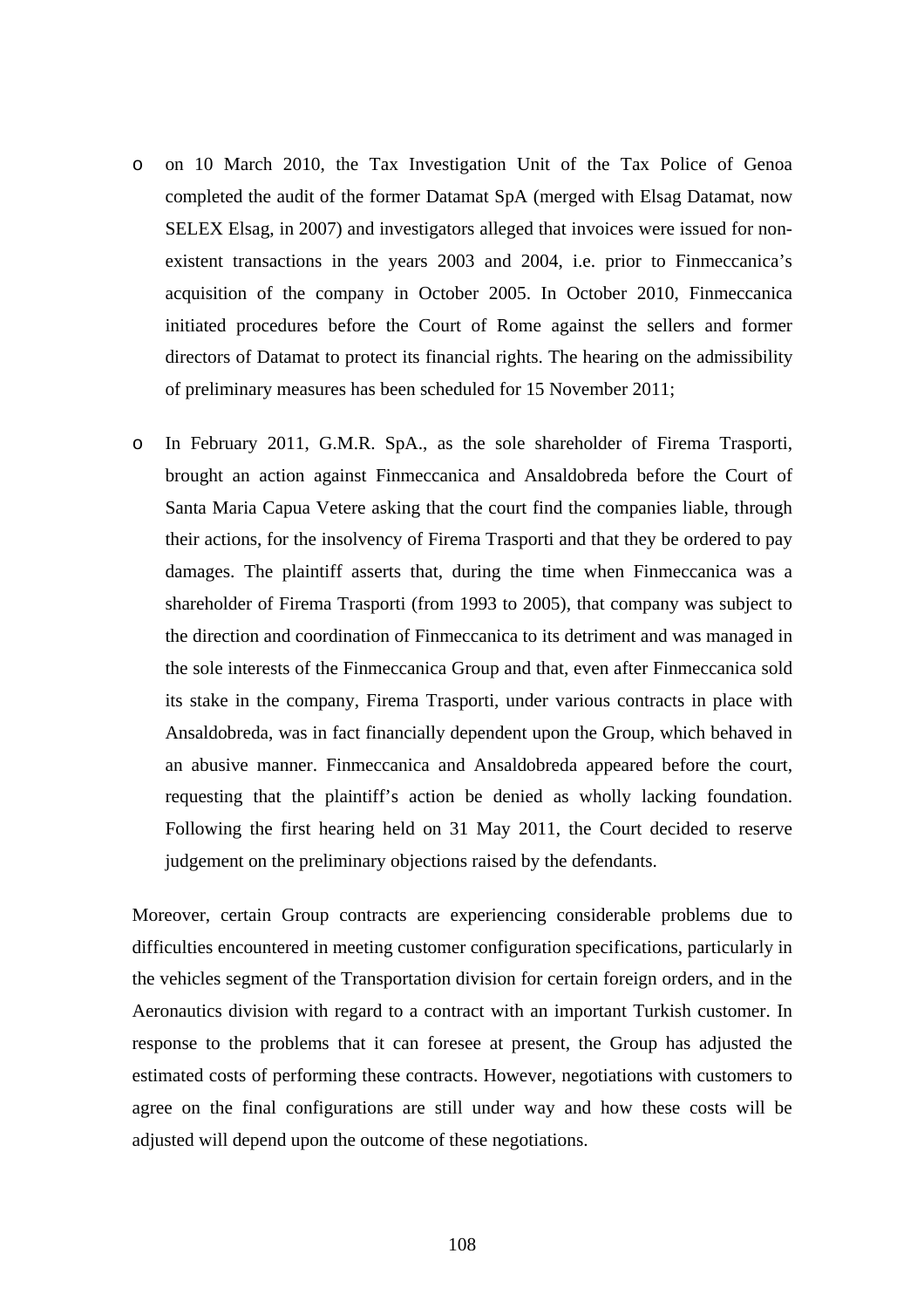With respect to the investigations of Group companies being carried out by judicial authorities, as described in the half-year financial report at 30 June 2011, following is a summary of the changes that have occurred since the date of publication of that report (27 July 2011) of which the internal control bodies are aware:

- o Finmeccanica received i) two orders from the Naples Public Prosecutor's Office to produce papers and information relating to the process of selecting, evaluating and appointing parties to conclude foreign orders, as well as the outcome of inspections performed by the Company in relation to a specific job order; ii) a request to produce administrative, accounting and banking documents relating to contracts between Finmeccanica and/or Group companies and the Government of Panama and two consulting firms, as well as copy of the Organisational, Management and Control Model pursuant to Legislative Decree 231/01 and the minutes of the meetings of Finmeccanica's Surveillance Body and those of the Group companies involved in the Panama job orders held starting from 1 January 2010. The Company complied with the request for information under point i) in a timely fashion and, as of the date of this report, was in the process of gathering the documentation requested under point ii);
- o SELEX Service Management SpA and Seicos SpA (an indirect wholly-owned subsidiary of Finmeccanica SpA through SELEX Elsag SpA), as part of the investigation by judicial authorities into the awarding of the contract for the development and management of the SISTRI (waste tracking system) infrastructure, received two search and seizure orders for documentation relating to dealings between the companies and another firm, a limited-liability company that is not a part of the Finmeccanica Group and a law firm;
- o As part of the investigation by judicial authorities into allegations of corruption and tax violations committed in the awarding of contracts by ENAV SpA for 2008 through 2010, SELEX Sistemi Integrati SpA received two orders for the seizure of copies of i) its financial statements and financial records for 2009 and 2010 and ii) the documentation related to one order and contracts, if any, with a supplier, together with the income-tax return for tax year 2010.

With regard to the events already described in the half-year financial report at 30 June 2011 and those mentioned above, the Board of Directors believes, based on the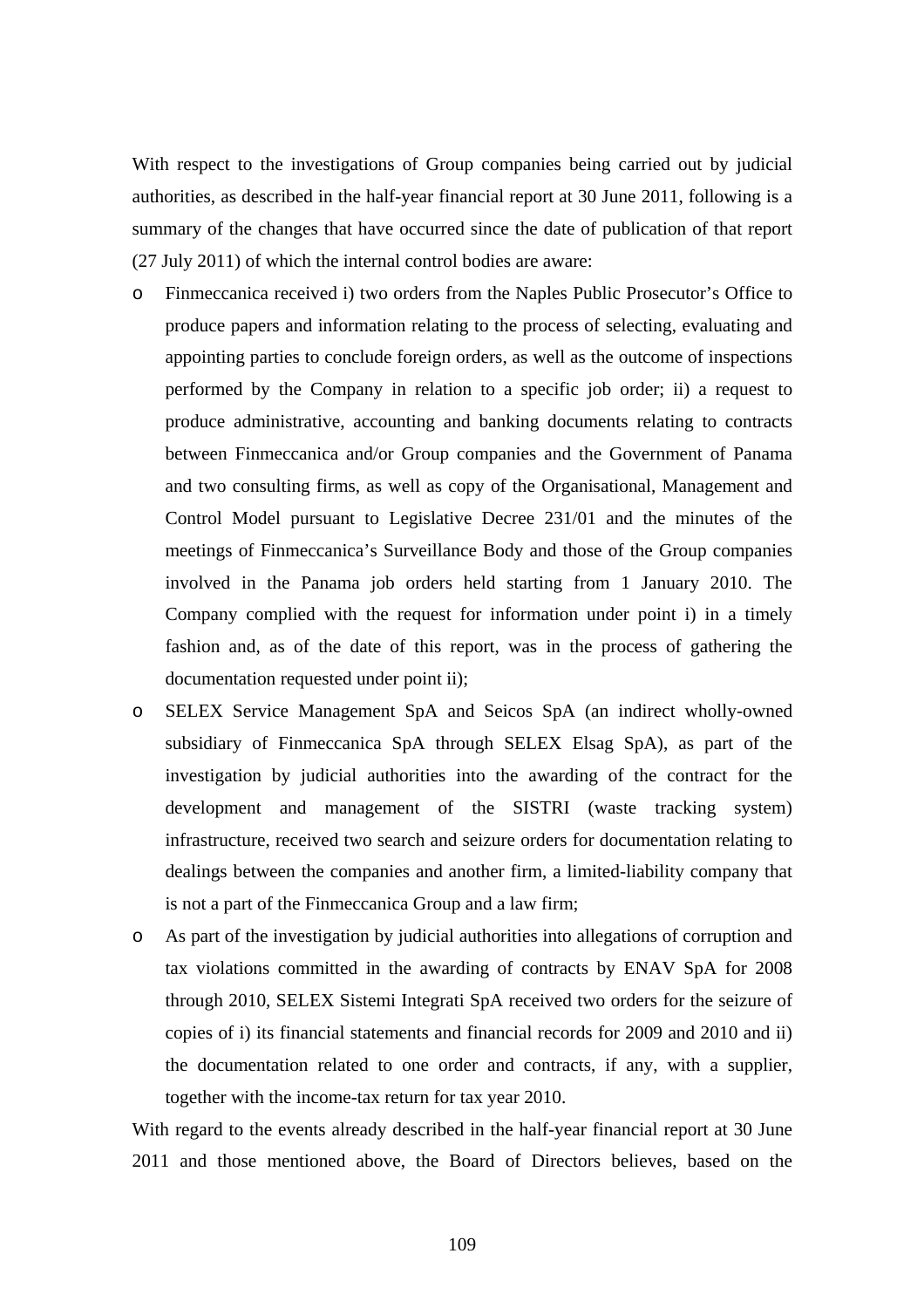information we currently have and the analyses made, that Finmeccanica's financial position, present and prospective, is not at risk.

Finally, on 20 September 2011 Ansaldo Energia SpA (wholly owned by Ansaldo Energia Holding SpA, in turn held 54.55% by Finmeccanica) was ordered by the Milan Court (4th Criminal Section) to pay an administrative fine of  $\epsilon$ 150,000.00 for violations committed pursuant to Art. 25(3) of Legislative Decree 231/2001. This order came down as part of an investigation begun in 2004 by the Milan Public Prosecutor's Office concerning the alleged payment of bribes for the award of contracts to certain companies, including Ansaldo Energia SpA. In accordance with Art. 19 of Legislative Decree 231/01, the Court also ordered the confiscation, which however is not enforceable, of the equivalent of  $\epsilon$ 98,700,000.00. As this is a decision of the court of first instance, Ansaldo Energia plans to appeal once it examines the court's reasoned decision, which is not yet available.

|                                              |                    | 30 Sept. 2011 |            | 31 Dec. 2010       |               |            |
|----------------------------------------------|--------------------|---------------|------------|--------------------|---------------|------------|
|                                              | <b>Liabilities</b> | <i>Assets</i> | <b>Net</b> | <b>Liabilities</b> | <i>Assets</i> | <b>Net</b> |
| Severance obligations                        | 583                |               | 583        | 610                |               | 610        |
| Defined-benefit plans<br>Share of MBDA joint | 330                | 36            | 294        | 341                | 32            | 309        |
| venture pension obligation                   | 72                 |               | 72         | 64                 |               | 64         |
| Defined-contribution plans                   | 23                 |               | 23         | 26                 |               | 26         |
|                                              | 1,008              | 36            | 972        | 1.041              | 32            | 1.009      |

## **19. EMPLOYEE LIABILITIES**

Below is a breakdown of the defined-benefit plans and statistical information regarding the excess (deficit) of the plans: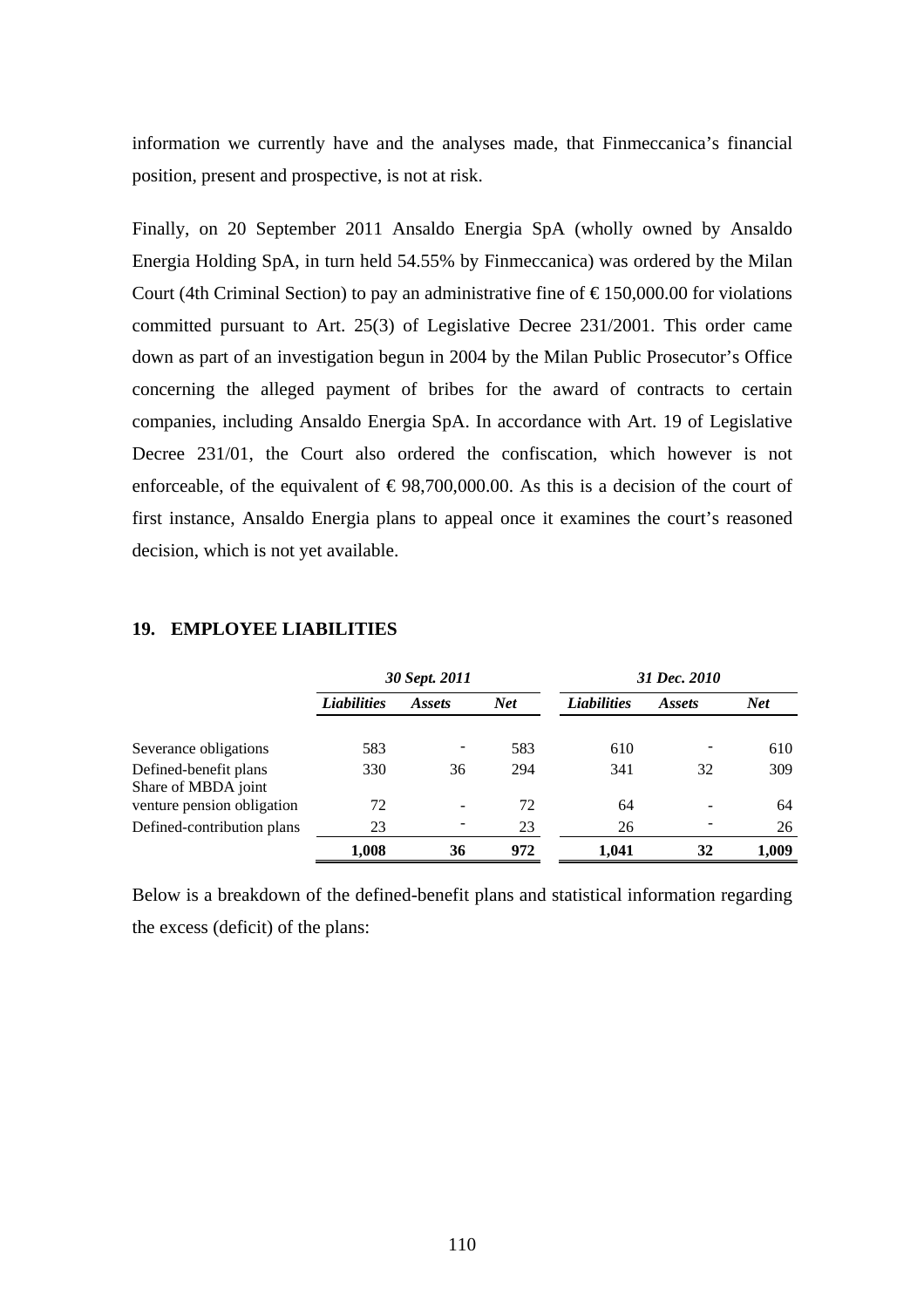|                              | <b>30 Sept.</b><br>2011 | 31 Dec.<br><i>2010</i> | 31 Dec.<br>2009 | 31 Dec.<br><b>2008</b> | 31 Dec.<br>2007 |
|------------------------------|-------------------------|------------------------|-----------------|------------------------|-----------------|
| Present value of obligations | 1,637                   | 1,567                  | 1.409           | 1,055                  | 1,038           |
| Fair value of plan assets    | (1,343)                 | (1,258)                | (1,038)         | (846)                  | (886)           |
| Plan excess (deficit)        | (294)                   | (309)                  | (371)           | (209)                  | (152)           |
| of which related to:         |                         |                        |                 |                        |                 |
| - net liabilities            | (330)                   | (341)                  | (382)           | (248)                  | (152)           |
| - net assets                 | 36                      | 32                     | 11              | 39                     |                 |

The decrease in the total net deficit is essentially attributable to the AgustaWestland plan for €mil. 26, partially offset by the increase attributable to DRS (€mil. 12).

The amount recognised in the income statement for defined-benefit plans was calculated as follows:

|                                 | For the nine months ended 30<br><i>September</i> |      |  |  |
|---------------------------------|--------------------------------------------------|------|--|--|
|                                 | 2011                                             | 2010 |  |  |
| Costs of current services       | 24                                               | 46   |  |  |
| Total "personnel costs"         | 24                                               | 46   |  |  |
| Interest expense                | 90                                               | 79   |  |  |
| Expected return on plan assets  | (72)                                             | (54) |  |  |
| Costs booked as "finance costs" | 18                                               | 25   |  |  |
|                                 | 42                                               | 71   |  |  |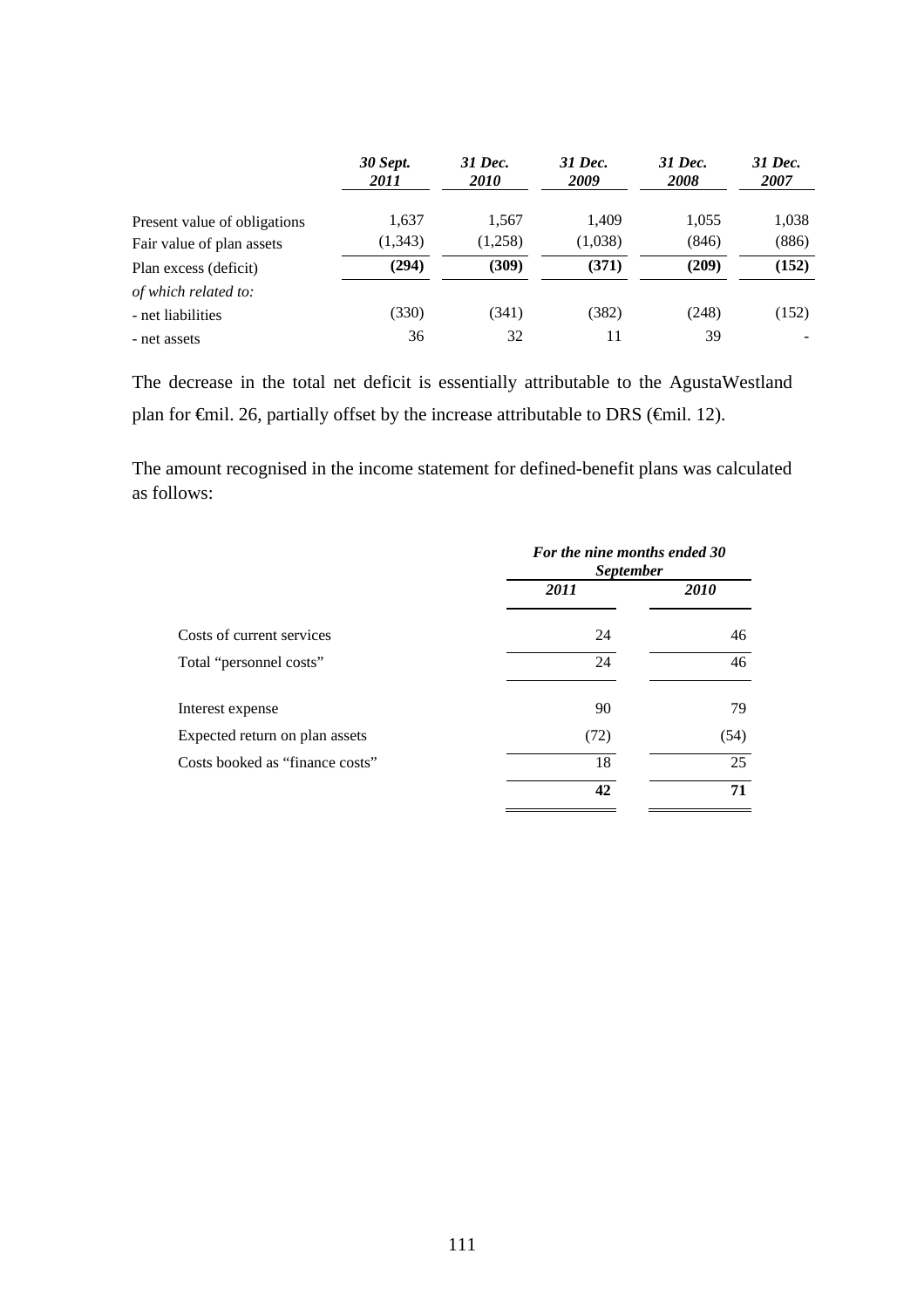### **20. OTHER LIABILITIES**

|                                                                                  | Non-current             |                        |                         | <b>Current</b>  |  |
|----------------------------------------------------------------------------------|-------------------------|------------------------|-------------------------|-----------------|--|
|                                                                                  | <b>30 Sept.</b><br>2011 | 31 Dec.<br><i>2010</i> | <b>30 Sept.</b><br>2011 | 31 Dec.<br>2010 |  |
| Employee obligations                                                             | 56                      | 55                     | 495                     | 474             |  |
| Deferred income                                                                  | 59                      | 28                     | 115                     | 89              |  |
| Social security payable                                                          | 6                       | 6                      | 258                     | 295             |  |
| Payable to MED Law 808/85                                                        | 271                     | 268                    | 64                      | 64              |  |
| Payable to MED for monopoly rights Law<br>808/85<br>Other liabilities Law 808/85 | 105<br>118              | 96<br>109              | 35                      | 35              |  |
| Indirect tax payables                                                            |                         |                        | 135                     | 202             |  |
| Other payables to related parties (Note 22)                                      |                         |                        | 46                      | 25              |  |
| Other payables                                                                   | 65                      | 91                     | 452                     | 471             |  |
|                                                                                  | 680                     | 653                    | 1,600                   | 1,655           |  |

The payables to the Ministry of Economic Development (MED) relate to the payables for royalties accrued pursuant to Law 808/85 for "national security" and similar projects, in addition to payables for disbursement received from the MED supporting development of non-national security and similar programmes eligible for the incentives under Law 808/85. The payables are reimbursed on the basis of a scheduled repayment plan, without the payment of finance costs.

Other liabilities Law 808/85 includes the difference between the monopoly rights charged for the programmes of national security and the effective payable accrued based on the established reimbursement ratio.

Other payables include:

the payable to Bell Helicopters of  $\theta$ mil. 53 ( $\theta$ mil. 70 at 31 December 2010), of which €mil. 32 carried as a non-current liability (€mil. 52 at 31 December 2010), arising from the "BAAC reorganisation" which involved the acquisition of 100% of the construction and marketing rights for the helicopter AW139, previously owned by Bell Helicopters;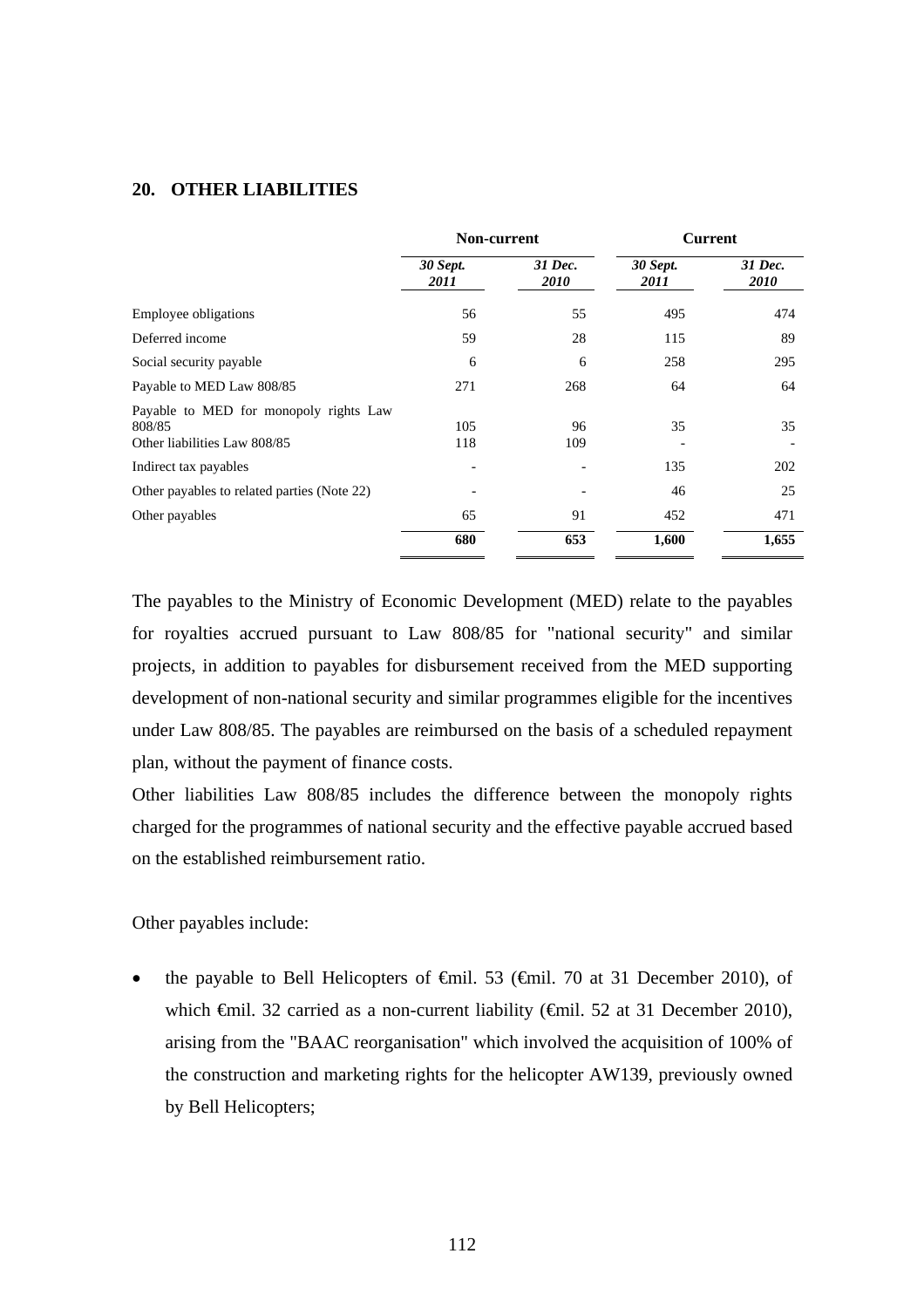- the payable to EADS NV due from GIE ATR (50/50 joint venture between Alenia Aeronautica SpA and EADS NV) in the amount of <del>€</del>mil. 8 (€mil. 4 at 31 December 2010);
- the payable for customer deposits in the amount of  $\theta$ mil. 58 ( $\theta$ mil. 44 at 31 December 2010);
- the payable for contractual penalties in the amount of  $\theta$ mil. 36 ( $\theta$ mil. 37 at 31 December 2010);
- royalties due in the amount of  $\epsilon$ mil. 25 ( $\epsilon$ mil. 21 at 31 December 2010);
- the payable for contractual penalties in the amount of  $\theta$ mil. 16 ( $\theta$ mil. 16 at 31 December 2010):
- the payable for the repurchase of a G222 aircraft in the amount of  $\theta$ mil. 5 ( $\theta$ mil. 7 at 31 December 2010);
- payables for insurance in the amount of €mil. 3 (€mil. 7 at 31 December 2010).

# **21. TRADE PAYABLES, INCLUDING NET ADVANCES FROM CUSTOMERS**

|                                             | 30 Sept. 2011 | 31 Dec. 2010 |
|---------------------------------------------|---------------|--------------|
| Trade payables                              | 4,293         | 4,602        |
| Trade payables to related parties (Note 22) | 118           | 128          |
|                                             | 4,411         | 4,730        |
| Advances from customers (gross)             | 16,246        | 18,008       |
| Work in progress                            | (8, 142)      | (9,742)      |
| Advances from customers (net)               | 8,104         | 8,266        |
| <b>Total trade payables</b>                 | 12,515        | 12,996       |

In respect of payables to related parties, reference is made to Note 22 providing a breakdown of this item and summarising the most significant liabilities.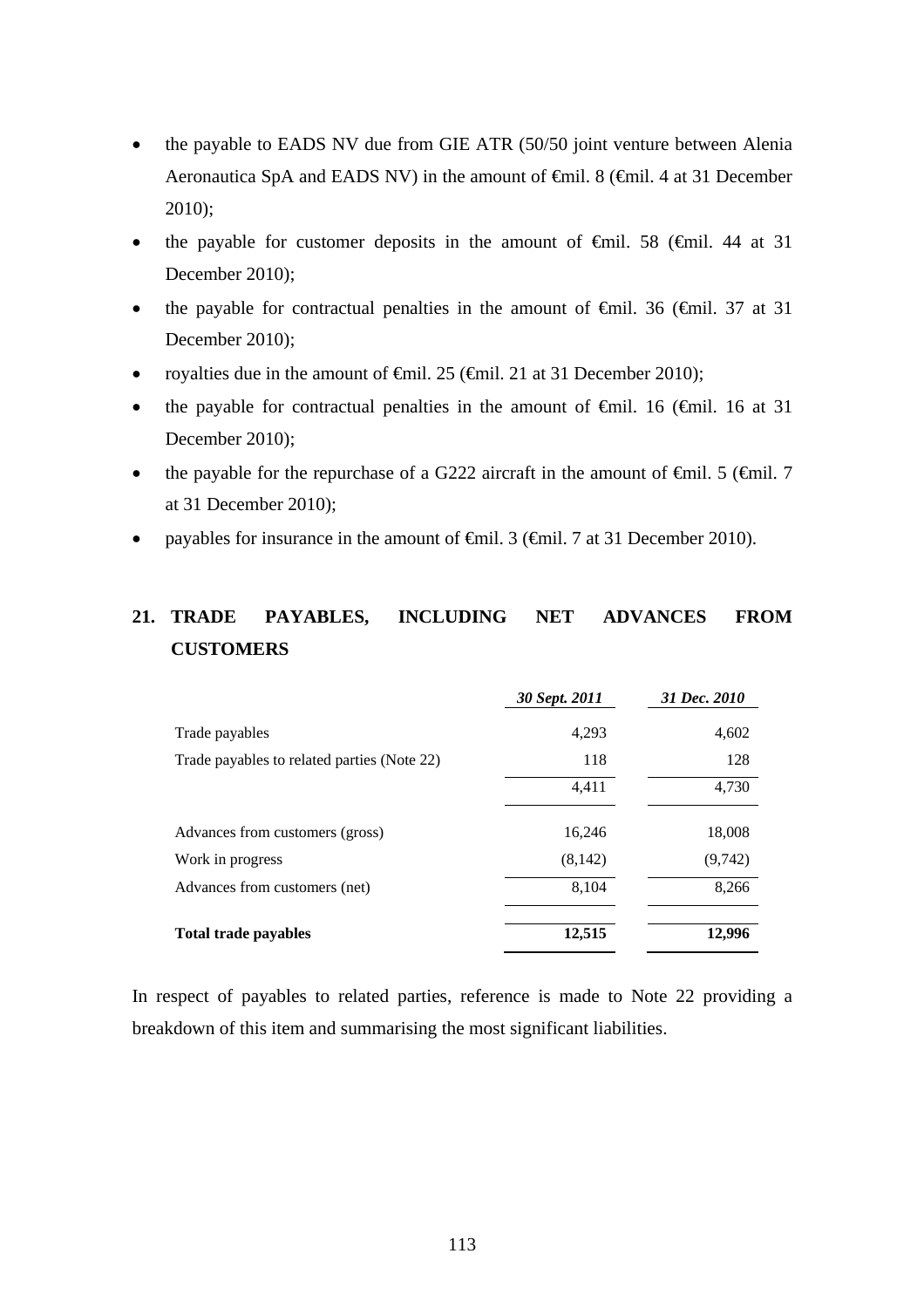### **22. TRANSACTIONS WITH RELATED PARTIES**

In general, commercial relations with related parties are carried out at arm's length, as is settlement of the interest-bearing receivables and payables when not governed by specific contractual conditions. The following table summarises the impact on the balance sheet and income statement. The impact of transactions with related parties on cash flows is reported directly in the statement of cash flows.

| (millions of euros)<br><b>RECEIVABLES AT 30 SEPTEMBER 2011</b>  | Non-<br>current<br>financial<br>receivables receivables | Other<br>non-<br>current | <b>Current</b><br>financial<br>receivables | <b>Trade</b><br>receivables | Other<br>current<br>receivables | <b>Total</b> |
|-----------------------------------------------------------------|---------------------------------------------------------|--------------------------|--------------------------------------------|-----------------------------|---------------------------------|--------------|
|                                                                 |                                                         |                          |                                            |                             |                                 |              |
| <b>Subsidiaries</b>                                             |                                                         |                          |                                            |                             |                                 |              |
| Elsacom NV                                                      |                                                         |                          | $\,8\,$                                    |                             |                                 | 8            |
| Other companies with unit amount lower than $\epsilon$ mil. 5   |                                                         |                          | 11                                         | 6                           | $\overline{2}$                  | 19           |
| <b>Associates</b>                                               |                                                         |                          |                                            |                             |                                 |              |
| Eurofighter Jagdflugzeug GmbH                                   |                                                         |                          |                                            | 188                         |                                 | 188          |
| NH Industries Sarl                                              |                                                         |                          |                                            | 70                          |                                 | 70           |
| Iveco - Oto Melara Scarl                                        |                                                         |                          |                                            | 31                          |                                 | 31           |
| Abruzzo Engineering Scpa (in liq.)                              |                                                         |                          |                                            | 22                          |                                 | 22           |
| Joint Stock Company Sukhoi Aircraft                             |                                                         |                          |                                            | 12                          | $\overline{4}$                  | 16           |
| Orizzonte - Sistemi Navali SpA                                  |                                                         |                          |                                            | 11                          |                                 | 11           |
| Eurosysnav SAS                                                  |                                                         |                          |                                            | 7                           |                                 | 7            |
| Macchi Hurel Dubois SAS                                         |                                                         |                          |                                            | 6                           |                                 | 6            |
| Other companies with unit amount lower than $\epsilon$ mil. 5   |                                                         | $\overline{2}$           | $\mathbf{1}$                               | 26                          |                                 | 29           |
| <i>Joint ventures</i> (*)                                       |                                                         |                          |                                            |                             |                                 |              |
| Ansaldo Energia                                                 |                                                         |                          | 124                                        | 13                          |                                 | 137          |
| <b>MBDA</b>                                                     |                                                         |                          |                                            | 69                          |                                 | 69           |
| Telespazio                                                      | $\overline{4}$                                          |                          | 25                                         | 1                           |                                 | 30           |
| Thales Alenia Space                                             | $\overline{2}$                                          |                          | $\overline{4}$                             | 15                          |                                 | 21           |
| <b>GIE ATR</b>                                                  |                                                         |                          | 3                                          | 16                          | 11                              | 30           |
| Superjet International SpA                                      |                                                         |                          | 14                                         | 6                           |                                 | 20           |
| Other companies with unit amount lower than $\oplus$ nil. 5     | 3                                                       | 1                        | $\overline{2}$                             | $\overline{4}$              | $\mathbf{1}$                    | 11           |
| Consortiums $(**)$                                              |                                                         |                          |                                            |                             |                                 |              |
| Saturno                                                         |                                                         |                          |                                            | 18                          |                                 | 18           |
| Ferroviario Vesuviano                                           |                                                         |                          |                                            | 14                          |                                 | 14           |
| Trevi - Treno Veloce Italiano                                   |                                                         |                          |                                            | 5                           |                                 | 5            |
| Other consortiums with unit amount lower than $\epsilon$ mil. 5 |                                                         |                          | $\mathbf{1}$                               | 19                          | $\overline{2}$                  | 22           |
| Subsidiaries/under significant influence                        |                                                         |                          |                                            |                             |                                 |              |
| by MEF                                                          |                                                         |                          |                                            |                             |                                 |              |
| Ferrovie dello Stato Italiane                                   |                                                         |                          |                                            | 139                         |                                 | 139          |
| Other                                                           |                                                         |                          |                                            | 121                         |                                 | 121          |
| <b>Total</b>                                                    | $\boldsymbol{9}$                                        | $\mathbf{3}$             | 193                                        | 819                         | 20                              | 1,044        |
|                                                                 |                                                         |                          |                                            |                             |                                 |              |
| % incidence on the total for the period                         | 11.6                                                    | 8.0                      | 21.4                                       | 15.9                        | 0.1                             |              |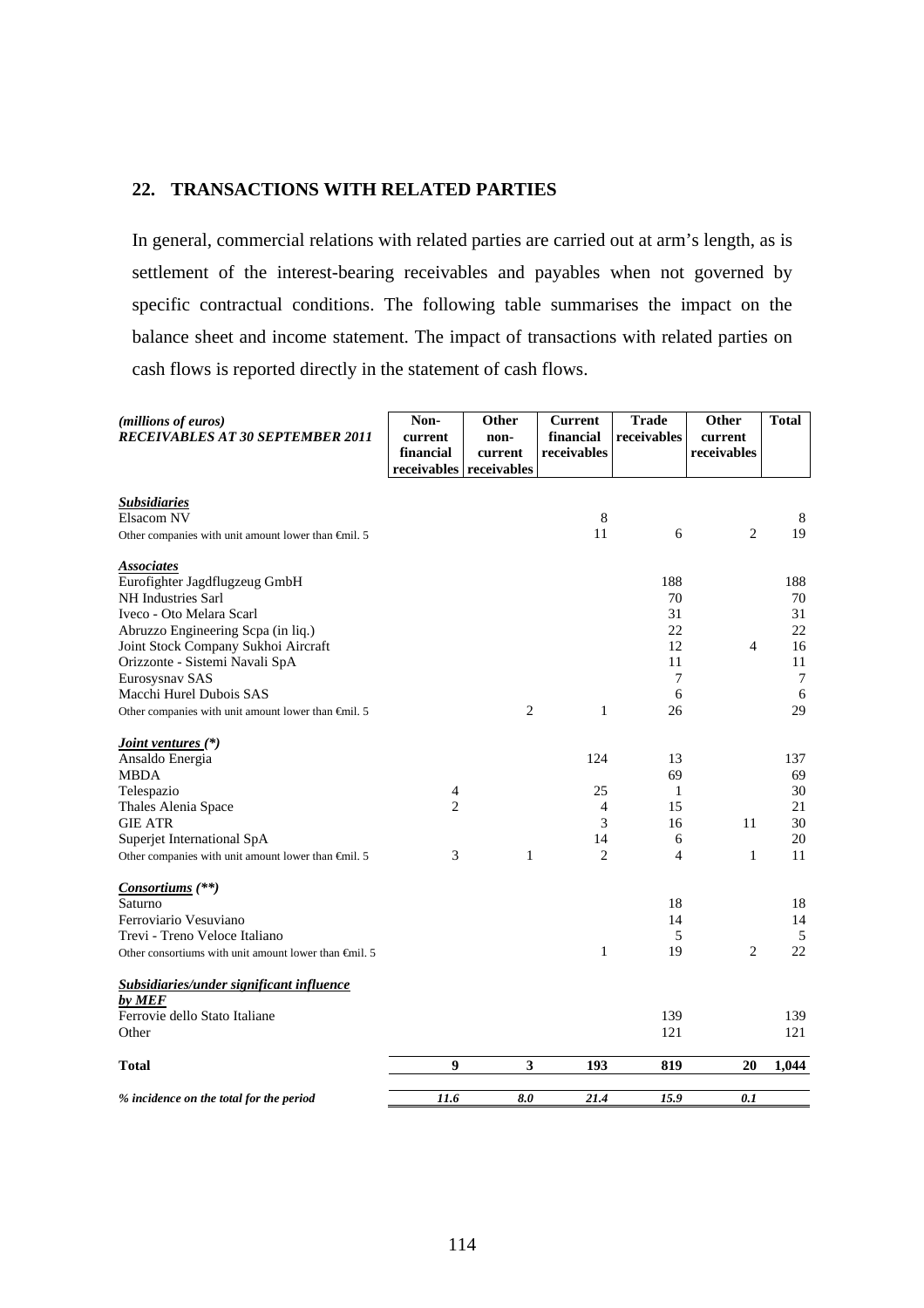| (millions of euros)<br>PAYABLES AT 30 SEPTEMBER 2011            | Non-<br>current<br>borrowings | Other<br>non-<br>current<br>payables | <b>Current</b><br>borrowings | <b>Trade</b><br>payables | Other<br>current<br>payables | <b>Total</b> | Guaran-<br>tees |
|-----------------------------------------------------------------|-------------------------------|--------------------------------------|------------------------------|--------------------------|------------------------------|--------------|-----------------|
|                                                                 |                               |                                      |                              |                          |                              |              |                 |
| <b>Subsidiaries</b>                                             |                               |                                      |                              |                          |                              |              |                 |
| SESM-Soluzioni Evolute per Sistemistica e i                     |                               |                                      |                              |                          |                              |              |                 |
| modelli Scarl                                                   |                               |                                      |                              | 5                        |                              | 5            |                 |
| Other companies with unit amount lower than $\epsilon$ mil. 5   |                               |                                      | $\overline{4}$               | 11                       | $\mathbf{1}$                 | 16           |                 |
| <b>Associates</b>                                               |                               |                                      |                              |                          |                              |              |                 |
| Eurofighter Jagdflugzeug Gmbh                                   |                               |                                      | 71                           | 5                        |                              | 76           |                 |
| Consorzio Start SpA                                             |                               |                                      |                              | 39                       |                              | 39           |                 |
| Iveco Oto Melara Scarl                                          |                               |                                      |                              | 1                        | 7                            | 8            |                 |
| Other companies with unit amount lower than $\epsilon$ mil. 5   |                               |                                      | 5                            | 8                        |                              | 13           |                 |
| <i><u><b>Joint ventures</b></u></i> (*)                         |                               |                                      |                              |                          |                              |              |                 |
| <b>MBDA</b>                                                     |                               |                                      | 514                          | 9                        | 1                            | 524          | 94              |
| Thales Alenia Space                                             |                               |                                      | 126                          | 12                       |                              | 138          | 2               |
| Ansaldo Energia                                                 |                               |                                      | 130                          | $\mathbf{1}$             | 25                           | 156          |                 |
| Telespazio                                                      |                               |                                      |                              |                          |                              |              | 207             |
| Other companies with unit amount lower than $\epsilon$ mil. 5   |                               |                                      |                              | 8                        | $\overline{4}$               | 12           |                 |
| Consortiums (**)                                                |                               |                                      |                              |                          |                              |              |                 |
| Other consortiums with unit amount lower than $\epsilon$ mil. 5 |                               |                                      |                              | 5                        | 1                            | 6            |                 |
| Subsidiaries/under significant influence                        |                               |                                      |                              |                          |                              |              |                 |
| by MEF                                                          |                               |                                      |                              |                          |                              |              |                 |
| Other                                                           |                               |                                      |                              | 14                       | 7                            | 21           |                 |
| <b>Total</b>                                                    | $\blacksquare$                | ٠                                    | 850                          | 118                      |                              | 46 1,014     | 303             |
| % incidence on the total for the period                         |                               | ۰                                    | 57.8                         | 2.7                      | 3.1                          |              |                 |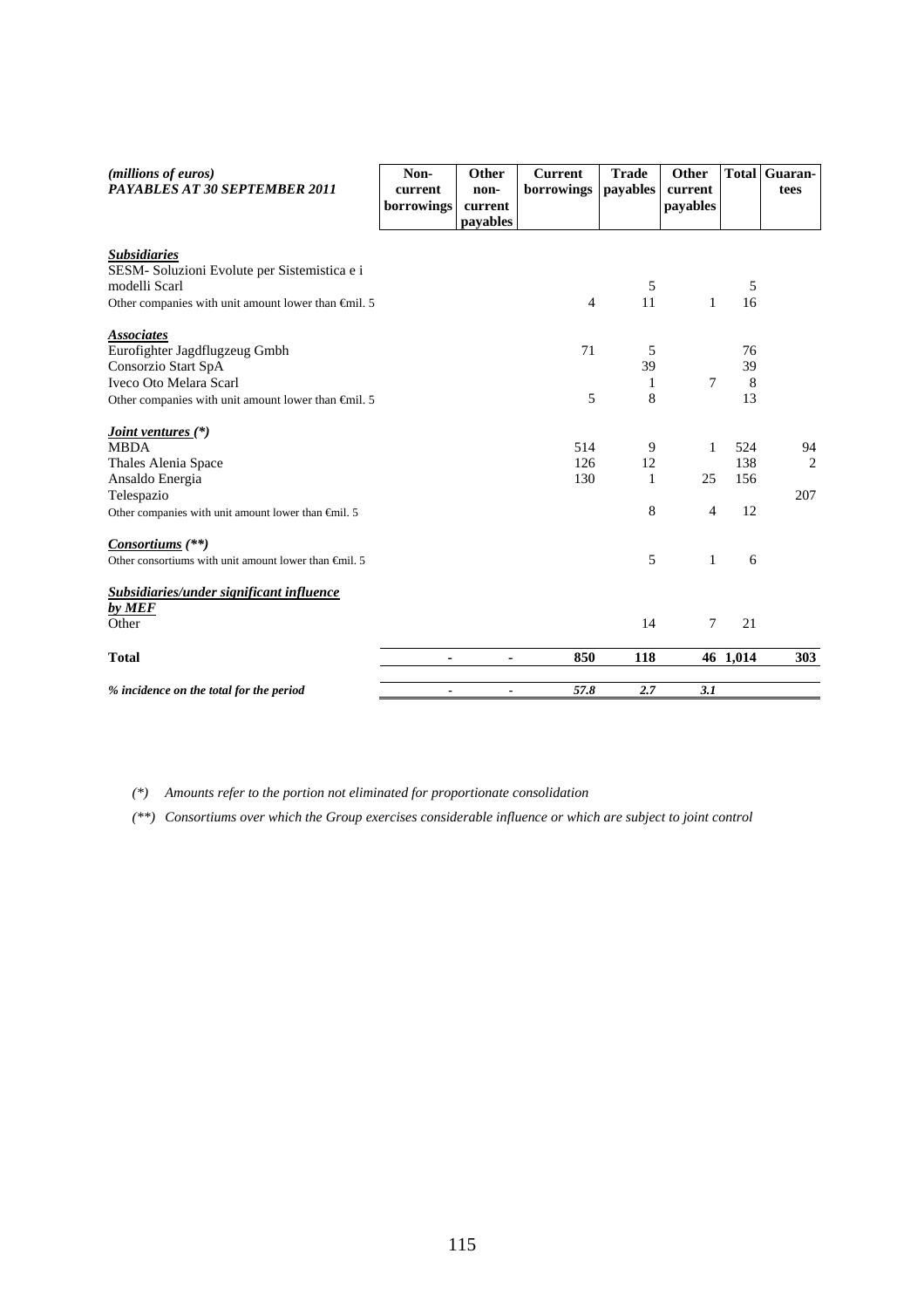| $(E$ <i>millions</i> )<br><b>RECEIVABLES AT 31 DECEMBER 2010</b>                | Non-<br>current<br>financial | Other<br>non-<br>current<br>receivables receivables | <b>Current</b><br>financial<br>receivables | <b>Trade</b><br>receivables | Other<br>current<br>receivables | <b>Total</b> |
|---------------------------------------------------------------------------------|------------------------------|-----------------------------------------------------|--------------------------------------------|-----------------------------|---------------------------------|--------------|
|                                                                                 |                              |                                                     |                                            |                             |                                 |              |
| <b>Subsidiaries</b>                                                             |                              |                                                     |                                            |                             |                                 |              |
| Alifana Due Scrl<br>Other companies with unit amount lower than $\oplus$ nil. 5 |                              |                                                     | 9                                          | 5<br>$\overline{2}$         |                                 | 5<br>11      |
|                                                                                 |                              |                                                     |                                            |                             |                                 |              |
| <b>Associates</b>                                                               |                              |                                                     |                                            |                             |                                 |              |
| Eurofighter Jagdflugzeug GmbH                                                   |                              |                                                     |                                            | 172                         |                                 | 172          |
| Iveco - Oto Melara Scarl                                                        |                              |                                                     |                                            | 41                          |                                 | 41           |
| Metro 5 SpA                                                                     |                              | $\mathbf{1}$                                        |                                            | 41<br>34                    |                                 | 42<br>34     |
| NH Industries Sarl<br>Abruzzo Engineering Scpa                                  |                              |                                                     |                                            | 22                          |                                 | 22           |
| Joint Stock Company Sukhoi Aircraft                                             |                              |                                                     |                                            | 11                          |                                 | 11           |
| Orizzonte - Sistemi Navali SpA                                                  |                              |                                                     |                                            | 8                           |                                 | $\,8\,$      |
| Macchi Hurel Dubois SAS                                                         |                              |                                                     |                                            | 7                           |                                 | $\tau$       |
| Euromids SAS                                                                    |                              |                                                     |                                            | 5                           |                                 | $\sqrt{5}$   |
| Eurosysnav SAS                                                                  |                              |                                                     |                                            | 5                           |                                 | 5            |
| Other companies with unit amount lower than $\epsilon$ mil. 5                   | 2                            |                                                     |                                            | 19                          | $\mathbf{1}$                    | 22           |
| <i>Joint ventures</i> (*)                                                       |                              |                                                     |                                            |                             |                                 |              |
| MBDA                                                                            |                              |                                                     |                                            | 66                          |                                 | 66           |
| Thales Alenia Space                                                             | 3                            |                                                     | 7                                          | 15                          |                                 | 25           |
| <b>GIE ATR</b>                                                                  |                              |                                                     |                                            | 13                          | $\overline{4}$                  | 17           |
| Telespazio                                                                      |                              |                                                     | 17                                         | 2                           | $\mathbf{1}$                    | 20           |
| Superject International SpA                                                     |                              |                                                     |                                            | 5                           |                                 | $\sqrt{5}$   |
| Other companies with unit amount lower than $\epsilon$ mil. 5                   | 4                            |                                                     | 1                                          | 1                           | 1                               | $\tau$       |
| <i>Consortiums</i> (**)                                                         |                              |                                                     |                                            |                             |                                 |              |
| Saturno                                                                         |                              |                                                     |                                            | 23                          | $\mathbf{1}$                    | 24           |
| Ferroviario Vesuviano                                                           |                              |                                                     |                                            | 14                          |                                 | 14           |
| Trevi - Treno Veloce Italiano                                                   |                              |                                                     |                                            | 9                           |                                 | 9            |
| S3Log                                                                           |                              |                                                     |                                            | 6                           |                                 | 6            |
| Other consortiums with unit amount lower than $\epsilon$ mil. 5                 |                              |                                                     |                                            | 13                          | $\mathbf{1}$                    | 14           |
| Subsidiaries/under significant influence<br>by MEF                              |                              |                                                     |                                            |                             |                                 |              |
| Ferrovie dello Stato Italiane                                                   |                              |                                                     |                                            | 146                         |                                 | 146          |
| Other                                                                           |                              |                                                     |                                            | 113                         |                                 | 113          |
| Total                                                                           | 9                            | 1                                                   | 34                                         | 798                         | $\boldsymbol{9}$                | 851          |
|                                                                                 |                              |                                                     |                                            |                             |                                 |              |
| % incidence on the total for the period                                         | 11.7                         | 3.0                                                 | 4.2                                        | 14.6                        | 0.1                             |              |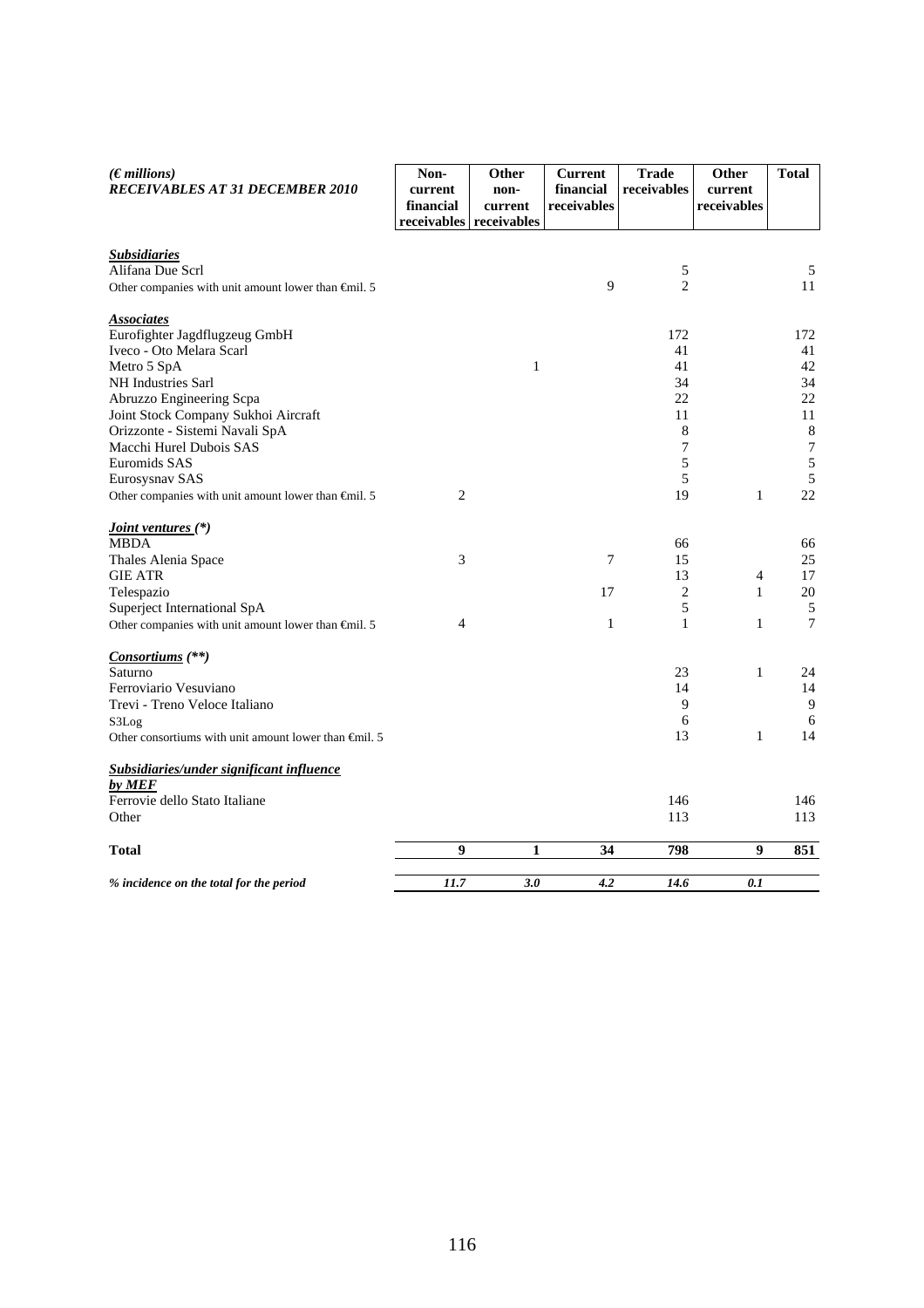| $(\epsilon$ millions)<br><b>PAYABLES AT 31 DECEMBER 2010</b>    | Non-<br>current          | Other<br>non-       | <b>Current</b><br>borro- | <b>Trade</b><br>payables | Other<br>current |                | <b>Total Guaran-</b><br>tees |
|-----------------------------------------------------------------|--------------------------|---------------------|--------------------------|--------------------------|------------------|----------------|------------------------------|
|                                                                 | borrowings               | current<br>payables | wings                    |                          | payables         |                |                              |
| <b>Subsidiaries</b>                                             |                          |                     |                          |                          |                  |                |                              |
| Alifana Due Scrl                                                |                          |                     |                          | 6                        |                  | 6              |                              |
| Other companies with unit amount lower than $\epsilon$ mil. 5   |                          |                     |                          | 13                       | 1                | 14             |                              |
| <b>Associates</b>                                               |                          |                     |                          |                          |                  |                |                              |
| Eurofighter Jagdflugzeug Gmbh                                   |                          |                     | 27                       | 9                        |                  | 36             |                              |
| Consorzio Start SpA                                             |                          |                     |                          | 34                       |                  | 34             |                              |
| Iveco - Oto Melara Scarl                                        |                          |                     |                          |                          | 6                | 6              |                              |
| Contact Srl                                                     |                          |                     |                          | 6                        |                  | 6              |                              |
| Other companies with unit amount lower than $\epsilon$ mil. 5   |                          |                     | 3                        | 9                        |                  | 12             |                              |
| <i><u><b>Joint ventures (*)</b></u></i>                         |                          |                     |                          |                          |                  |                |                              |
| <b>MBDA</b>                                                     |                          |                     | 588                      | 12                       | 6                | 606            | 90                           |
| Thales Alenia Space                                             |                          |                     | 85                       | 8                        |                  | 93             | $\mathbf{1}$                 |
| Telespazio                                                      |                          |                     | 10                       | $\overline{2}$           | 1                | 13             | 207                          |
| Superject International SpA                                     |                          |                     |                          | 1                        | 5                | 6              |                              |
| Other companies with unit amount lower than $\oplus$ nil. 5     |                          |                     | $\mathbf{1}$             | 9                        |                  | 10             |                              |
| $Consortiums$ <sup>(**)</sup>                                   |                          |                     |                          |                          |                  |                |                              |
| Trevi (in liq.) - Treno Veloce Italiano                         |                          |                     |                          |                          | 5                | 5              |                              |
| Other consortiums with unit amount lower than $\epsilon$ mil. 5 |                          |                     |                          | 7                        |                  | $\overline{7}$ |                              |
| Subsidiaries/under significant influence                        |                          |                     |                          |                          |                  |                |                              |
| by MEF                                                          |                          |                     |                          |                          |                  |                |                              |
| Other                                                           |                          |                     |                          | 12                       | 1                | 13             |                              |
| <b>Total</b>                                                    | ٠                        | ۰                   | 714                      | 128                      | 25               | 867            | 298                          |
| % incidence on the total for the period                         | $\overline{\phantom{0}}$ | $\blacksquare$      | 56.7                     | 2.7                      | 1.5              |                |                              |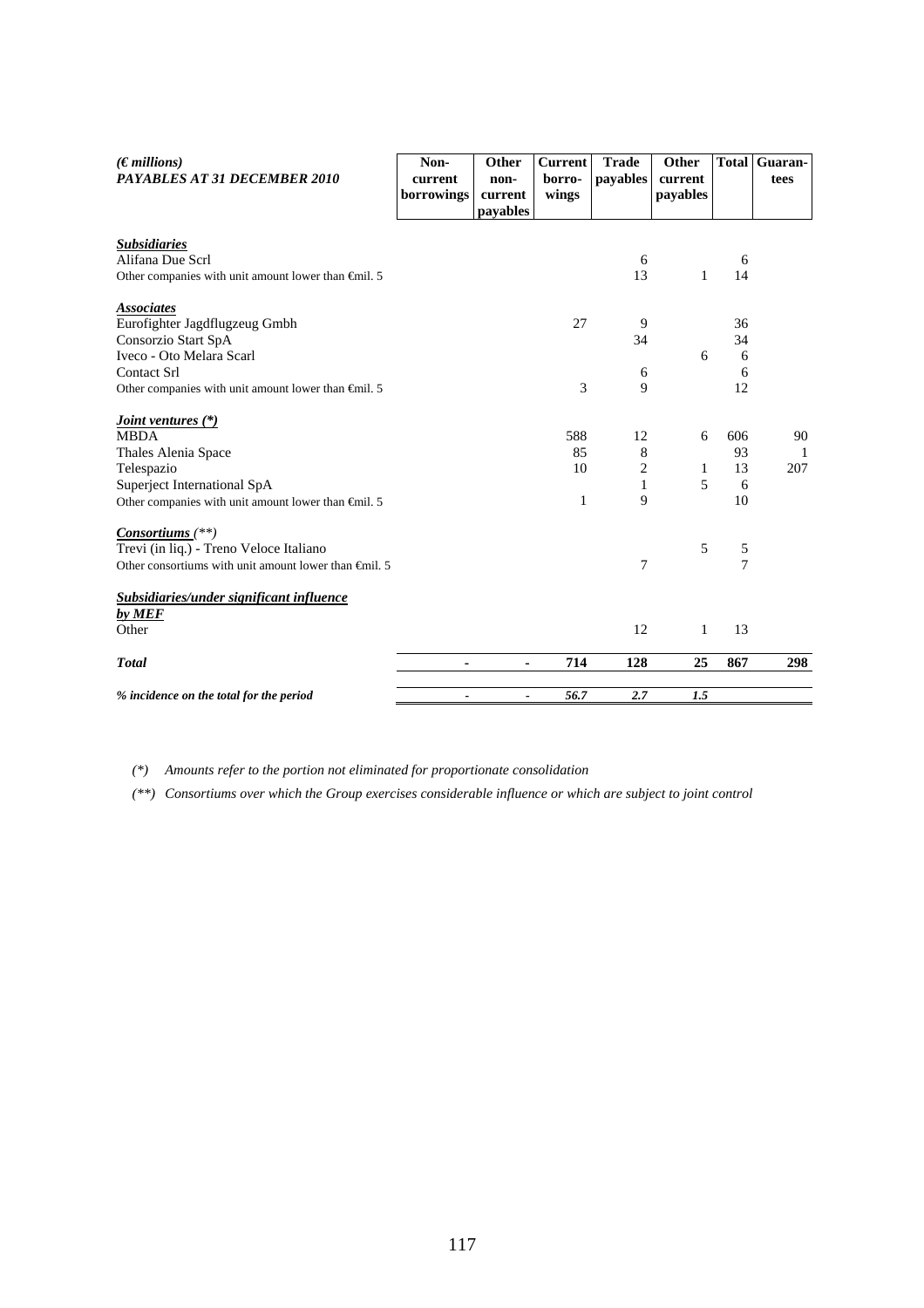| For the nine months ended 30 September 2011                   | <b>Revenue</b> | Other<br>operating | <b>Costs</b>     | Other<br>operating | <b>Finance</b><br>income | <b>Finance</b><br>costs |
|---------------------------------------------------------------|----------------|--------------------|------------------|--------------------|--------------------------|-------------------------|
| (millions of euros)                                           |                | income             |                  | expenses           |                          |                         |
| <b>Subsidiaries</b>                                           |                |                    |                  |                    |                          |                         |
| Finmeccanica North America Inc.                               |                |                    | 8                |                    |                          |                         |
| Finmeccanica UK Ltd                                           |                |                    | 7                |                    |                          |                         |
| Other companies with unit amount lower than $\epsilon$ mil. 5 | 3              |                    | 11               | $\mathbf{1}$       |                          |                         |
| <b>Associates</b>                                             |                |                    |                  |                    |                          |                         |
| Eurofighter Jagdflugzeug Gmbh                                 | 511            |                    | $\overline{4}$   |                    |                          |                         |
| NH Industries Sarl                                            | 139            |                    |                  |                    |                          |                         |
| Orizzonte Sistemi Navali SpA                                  | 89             |                    | 1                |                    |                          |                         |
| Iveco - Oto Melara Scarl.                                     | 74             |                    | 1                | $\mathbf{1}$       |                          | 3                       |
| Macchi Hurel Dubois SAS                                       | 13             |                    |                  |                    |                          |                         |
| Eurofighter Simulation Sistem GmbH                            | 12             |                    |                  |                    |                          |                         |
| Metro 5 SpA                                                   | 7              |                    |                  |                    |                          |                         |
| Abu Dhabi Systems Integration Llc                             | 6              |                    |                  |                    |                          |                         |
| <b>A4ESSOR SAS</b>                                            | 5              |                    |                  |                    |                          |                         |
| Consorzio Start SpA                                           | $\mathbf{1}$   |                    | 29               |                    |                          |                         |
| Other companies with unit amount lower than $\epsilon$ mil. 5 | 16             |                    | 9                |                    |                          |                         |
| Joint ventures (*)                                            |                |                    |                  |                    |                          |                         |
| <b>GIE ATR</b>                                                | 67             |                    |                  |                    |                          |                         |
| <b>MBDA</b>                                                   | 78             |                    |                  |                    |                          | 5                       |
| Thales Alenia Space                                           | 21             |                    | 9                |                    |                          |                         |
| Telespazio SpA                                                |                |                    | 5                |                    |                          |                         |
| Rotorsim Srl                                                  |                | 2                  | 5                |                    |                          |                         |
| Other companies with unit amount lower than Gnil. 5           | 11             | $\mathbf{1}$       | $\overline{2}$   |                    | 3                        | $\mathbf{1}$            |
| Consortiums (**)                                              |                |                    |                  |                    |                          |                         |
| Saturno                                                       | 9              |                    | $\boldsymbol{2}$ |                    |                          |                         |
| Other consortiums with unit amount lower than $\theta$ mil. 5 | 9              |                    | $\overline{2}$   |                    |                          |                         |
| Subsidiaries/under significant influence                      |                |                    |                  |                    |                          |                         |
| by MEF                                                        |                |                    |                  |                    |                          |                         |
| Ferrovie dello Stato Italiane                                 | 205            |                    | $\overline{4}$   |                    |                          |                         |
| Other                                                         | 118            |                    | 28               |                    |                          |                         |
| <b>Total</b>                                                  | 1,394          | 3                  | 127              | $\boldsymbol{2}$   | 3                        | 9                       |
| % incidence on the total for the period                       | 11.4           | 1.0                | 1.6              | 0.3                | 0.3                      | 1.3                     |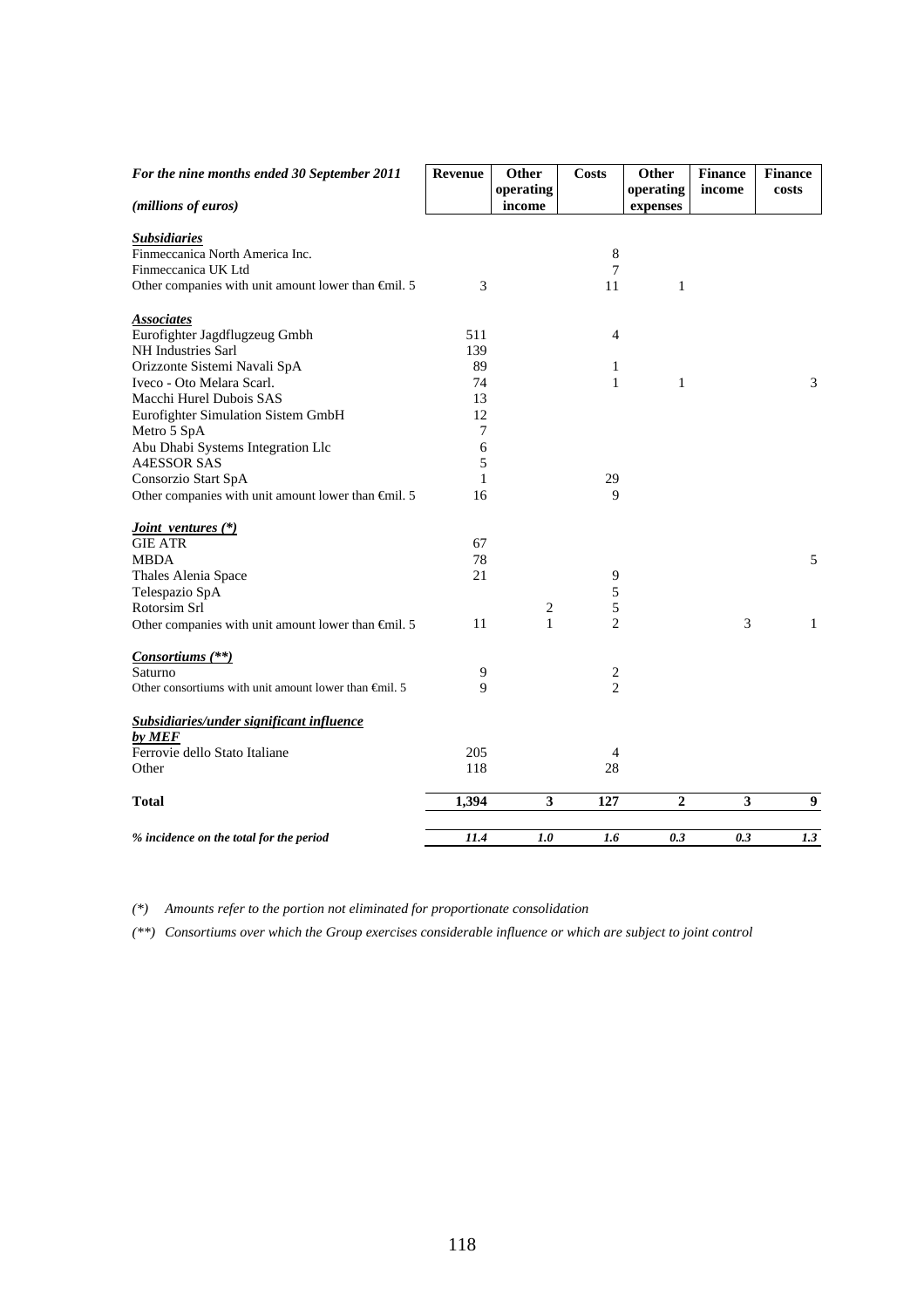| For the nine months ended 30 September 2010                   | <b>Revenue</b> | Other<br>operating | <b>Costs</b> | Other<br>operating | <b>Finance</b><br>income | <b>Finance</b><br>costs |
|---------------------------------------------------------------|----------------|--------------------|--------------|--------------------|--------------------------|-------------------------|
| (millions of euros)                                           |                | income             |              | expenses           |                          |                         |
| <b>Subsidiaries</b>                                           |                |                    |              |                    |                          |                         |
| Alifana Due Scrl                                              | 5              |                    | 7<br>6       |                    |                          |                         |
| Finmeccanica UK Ltd<br>Finmeccanica North America Inc         |                |                    | 6            |                    |                          |                         |
| Other companies with unit amount lower than $\epsilon$ mil. 5 | 3              |                    | 9            |                    |                          |                         |
|                                                               |                |                    |              |                    |                          |                         |
| <b>Associates</b>                                             |                |                    |              |                    |                          |                         |
| Eurofighter Jagdflugzeug Gmbh                                 | 477            |                    |              |                    |                          |                         |
| NH Industries Sarl                                            | 123            |                    |              |                    |                          |                         |
| Orizzonte Sistemi Navali SpA                                  | 68             |                    | $\mathbf{1}$ |                    |                          |                         |
| Iveco - Oto Melara Scarl.                                     | 65             |                    | $\mathbf{1}$ | $\mathbf{1}$       |                          | 1                       |
| Metro 5 SpA                                                   | 14             |                    |              |                    |                          |                         |
| Eurofighter Simulation Sistems GmbH                           | 13             |                    |              |                    |                          |                         |
| Macchi Hurel Dubois SAS                                       | 10             |                    |              |                    |                          |                         |
| Eurosysnav SAS                                                | 6              |                    |              |                    |                          |                         |
| A4Essor SAS                                                   | 6              |                    |              |                    |                          |                         |
| Consorzio Start SpA                                           | 1              |                    | 20           |                    |                          |                         |
| Other companies with unit amount lower than $\oplus$ nil. 5   | 9              | $\mathbf{1}$       | 8            |                    |                          |                         |
| <i>Joint ventures</i> (*)                                     |                |                    |              |                    |                          |                         |
| <b>GIE ATR</b>                                                | 53             |                    |              |                    |                          |                         |
| <b>MBDA SAS</b>                                               | 64             |                    |              |                    |                          | 3                       |
| Thales Alenia Space SAS                                       | 21             |                    | 3            |                    |                          |                         |
| Telespazio SpA                                                |                |                    | 5            |                    |                          |                         |
| Rotorsim Srl                                                  |                | $\mathbf{1}$       | 5            |                    |                          |                         |
| Other companies with unit amount lower than $\epsilon$ mil. 5 | 2              |                    |              |                    | 1                        |                         |
|                                                               |                |                    |              |                    |                          |                         |
| Consortiums (**)                                              |                |                    |              |                    |                          |                         |
| Saturno                                                       | 26             |                    | 2            |                    |                          |                         |
| Other consortiums with unit amount lower than $\theta$ mil. 5 | 7              |                    | $\mathbf{1}$ |                    |                          |                         |
| Subsidiaries/under significant influence                      |                |                    |              |                    |                          |                         |
| by MEF                                                        |                |                    |              |                    |                          |                         |
| Ferrovie dello Stato Italiane                                 | 172            |                    | 3            |                    |                          |                         |
| Other                                                         | 111            |                    | 27           |                    |                          |                         |
| <b>Total</b>                                                  | 1,256          | 2                  | 104          | 1                  | 1                        | $\overline{\mathbf{4}}$ |
|                                                               |                |                    |              |                    |                          |                         |
| % incidence on the total for the period                       | 9.7            | 0.6                | 1.3          | 0.2                | 0.1                      | 0.4                     |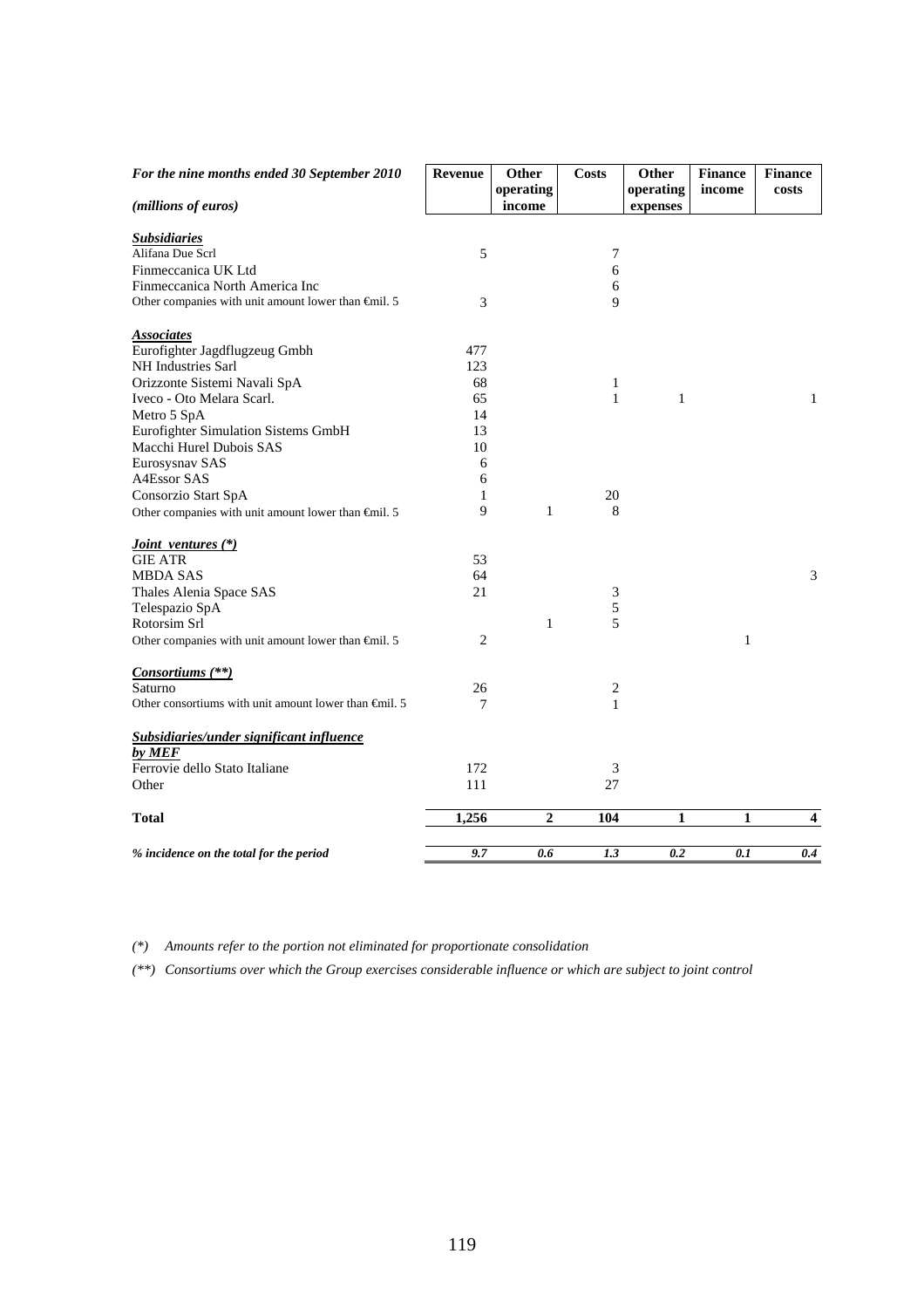The main transactions originating receivables and payables and costs and revenues in the period were:

- "trade receivables": the most significant amounts relate to the non-eliminated portion of receivables from joint ventures, and to: Eurofighter (EFA programme) totalling €mil. 188 (€mil. 172 at 31 December 2010) for contracts for the production of wings and posterior fuselages and for the assembly of aircraft for the Italian Air Force; receivables from the Iveco/Oto Melara consortium amounting to €mil. 31 (€mil. 41 at 31 December 2010) for production and post-sales assistance on defence and security ground vehicles (production is currently under way on VBM Freccia, Siccona and PZH2000 self-propelled vehicle for the Italian Army); receivables from NH Industries amounting to €mil. 70 (€mil. 34 at 31 December 2010) for transactions for the final sale of the NH90 helicopter; receivables from Abruzzo Engineering amounting to  $\epsilon$ mil. 22 ( $\epsilon$ mil. 22 at 31 December 2010) for a project for the construction of the regional infrastructures functional to the resolution of the Digital Divide, ordered by the Abruzzi Region, and receivables from the Saturno consortium amounting to  $\epsilon$ mil. 18 ( $\epsilon$ mil. 23 at 31 December 2010) for work on high-speed train lines; receivables from Orizzonte-Sistemi Navali amounting to  $\epsilon$ mil. 11 ( $\epsilon$ mil. 8 at 31 December 2010) relating to the FREMM programme and the Ferrovie dello Stato Italiane group amounting to €mil. 139 (€mil. 146 at 31 December 2010) for the supply of engines for long-distance trains, high-speed trains and train control systems, as well as service and maintenance activities*;*
- "trade payables": the most significant amounts relate to the non-eliminated portion of payables from joint ventures, and relate to the Start Consortium amounting to €mil. 39 (€mil. 34 at 31 December 2010) for the supply of software for defence and security systems;
- "financial receivables": these mainly relate to the non-eliminated portion of payables from joint ventures;
- "borrowings": these amounted to  $\epsilon$ mil. 850 ( $\epsilon$ mil. 714 at 31 December 2010) and include payables amounting to €mil. 640 (€mil. 673 at 31 December 2010) due by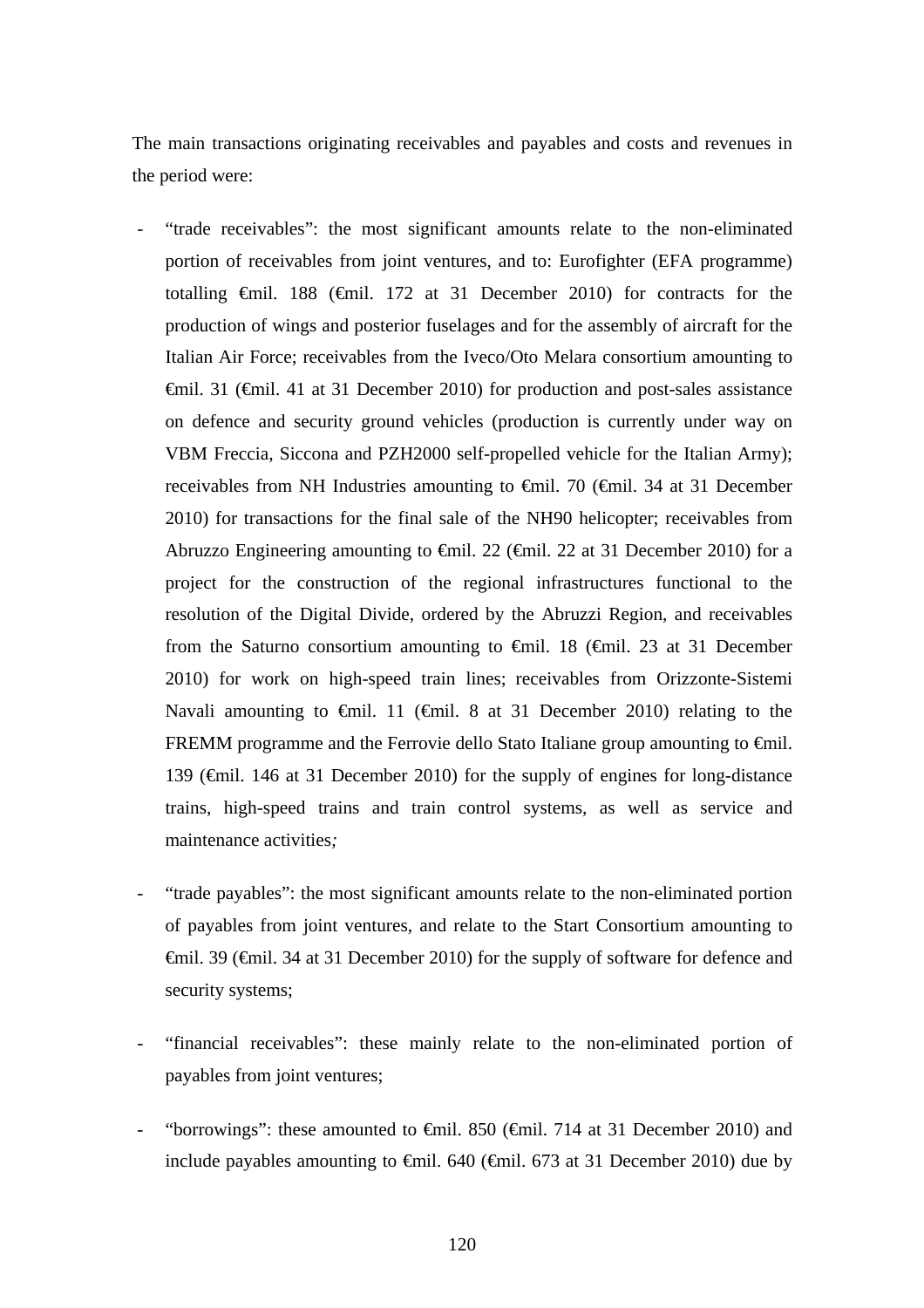Group companies to the JV MBDA and Thales Alenia Space, for the unconsolidated portion, payables amounting to  $\epsilon$ mil. 71 ( $\epsilon$ mil. 27 at 31 December 2010) to Eurofighter, held by Alenia Aeronautica (21%), which uses the cash surplus at 30 September 2011 with its shareholders, based on agreements previously made. The item also includes borrowings of Group companies from the joint venture Ansaldo Energia, for the unconsolidated portion, amounting to  $\epsilon$ mil. 130.

"revenue": the most significant amounts relate to the non-eliminated portion of receivables from joint ventures, and to: Eurofighter (EFA programme) totalling €mil. 511 (€mil. 477 at 30 September 2010) for contracts for the production of wings and posterior fuselages and for the assembly of aircraft for the Italian Air Force; receivables from the Iveco/Oto Melara consortium amounting to €mil. 74 (€mil. 65 at 30 September 2010) for production and post-sales assistance on defence and security ground vehicles; receivables from NH Industries amounting to €mil. 139 (€mil. 123 at 30 September 2010) for transactions for the final sale of the NH90 helicopter; receivables from Orizzonte - Sistemi Navali amounting to €mil. 89 ( $\epsilon$ mil. 68 at 30 September 2010) relating to the FREMM programme and the Ferrovie dello Stato Italiane group amounting to €mil. 205 (€mil. 172 at 30 September 2010) for the supply of high-speed trains and local transport, train control systems, as well as service, maintenance and revamping activities*.*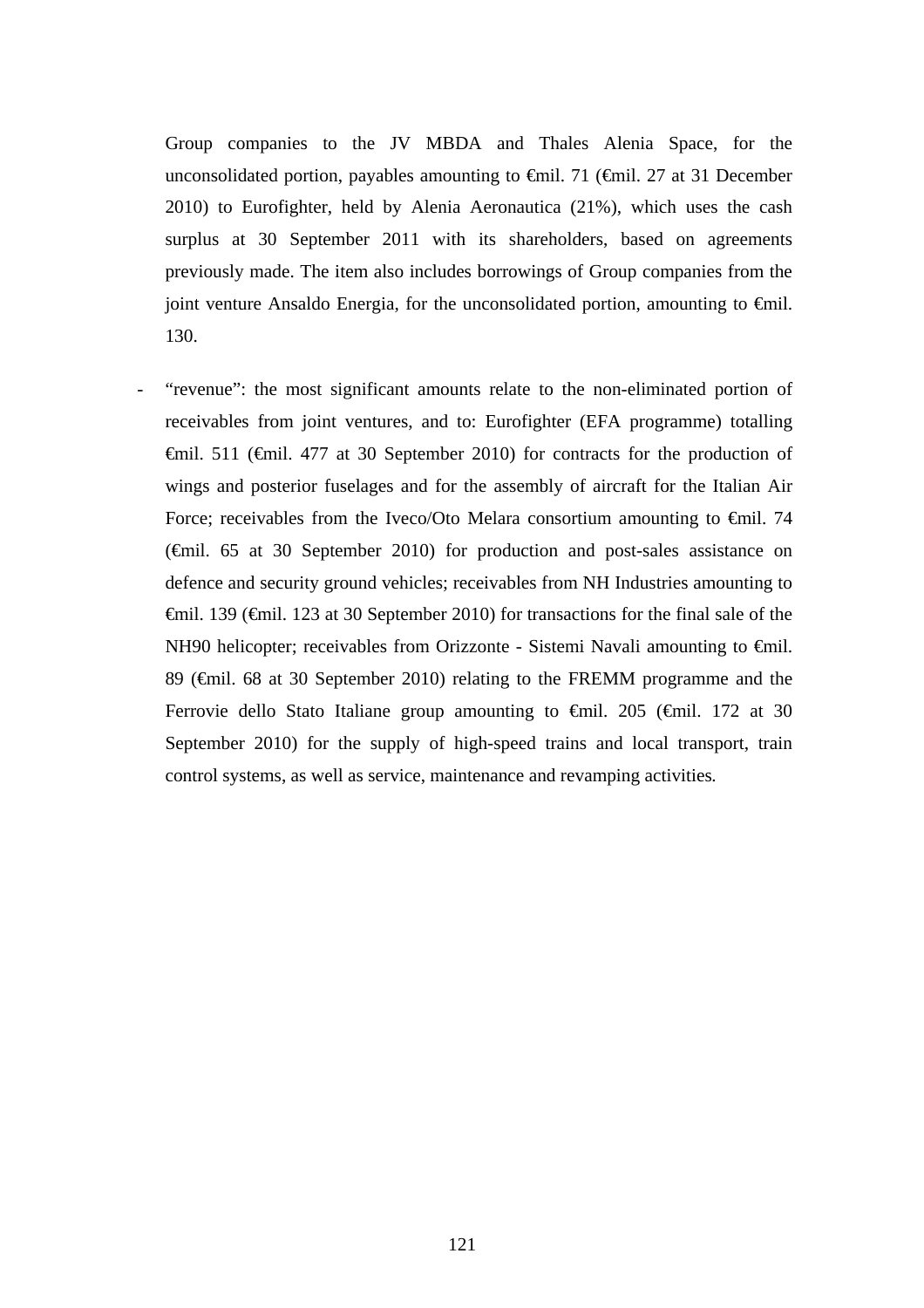### **23. OTHER OPERATING INCOME (EXPENSES)**

#### These regard:

|                                                           | 30 September 2011 |                |            |               | 30 September 2010 |            |
|-----------------------------------------------------------|-------------------|----------------|------------|---------------|-------------------|------------|
|                                                           | <b>Income</b>     | <b>Expense</b> | <b>Net</b> | <b>Income</b> | <b>Expense</b>    | <b>Net</b> |
|                                                           |                   |                |            |               |                   |            |
| Grants for research and development                       | 49                |                | 49         | 55            |                   | 55         |
| Exchange rate difference on operating items               | 115               | (126)          | (11)       | 169           | (175)             | (6)        |
| Indirect taxes                                            |                   | (32)           | (32)       |               | (37)              | (37)       |
| Gains/losses on sales of assets                           | 1                 |                | 1          |               | (3)               | (3)        |
| Insurance reimbursements                                  | 21                |                | 21         | 18            |                   | 18         |
| Reversal of impairment of receivables                     | 2                 |                | 2          | 8             |                   | 8          |
| Restructuring costs                                       |                   | (4)            | (4)        |               | (4)               | (4)        |
| Reversals of/Accruals to provisions                       | 59                | (1,052)        | (993)      | 41            | (103)             | (62)       |
| Other operating income (expenses)                         | 50                | (62)           | (12)       | 54            | (83)              | (29)       |
| Other operating income (expenses)                         |                   |                |            |               |                   |            |
| attributable to related parties (Note 22)<br><b>Total</b> | 3<br>300          | (2)<br>(1,278) | 1<br>(978) | 2<br>347      | (1)<br>(406)      | 1<br>(59)  |
|                                                           |                   |                |            |               |                   |            |

The most significant changes in "Reversals of/Accruals to provisions" compared with the same period of 2010 relate to the allocations to the provision for risks and contractual charges made by the Aeronautics and Transportation divisions (Note 18). Other changes related to product guarantees, the provision for penalties and other provisions.

Other operating income and expenses for the third quarter of 2011 came to  $\epsilon$ mil. 952 ( $\epsilon$ mil. 83 in income and  $\epsilon$ mil. 1,035 in expense) compared with  $\epsilon$ mil. 20 in net expense ( $\epsilon$ mil. 75 in income and  $\epsilon$ mil. 95 in expense) in the third quarter of 2010. This item reflects the above-mentioned allocations made by the Aeronautics and Transportation divisions in the third quarter.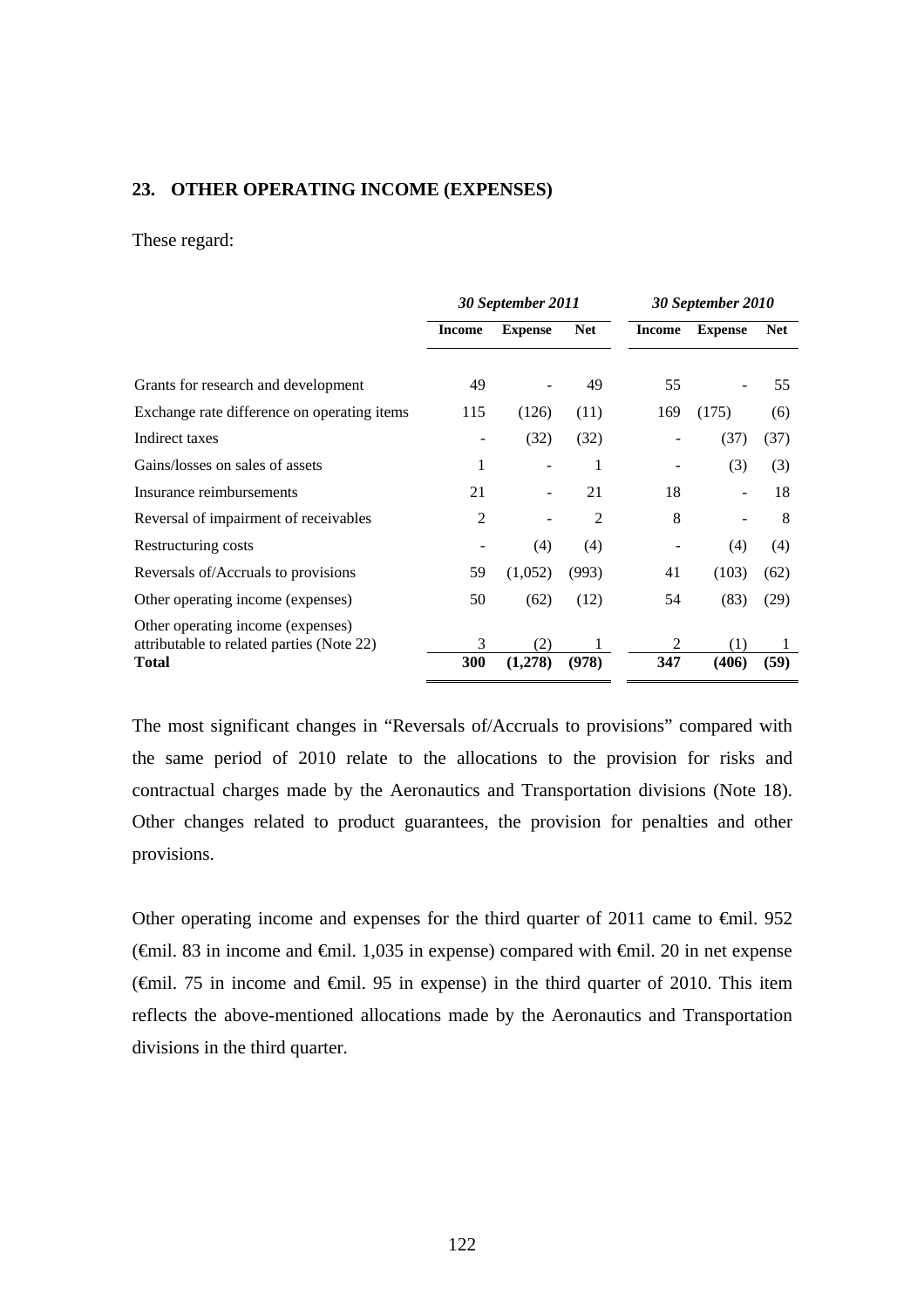# **24. RAW MATERIALS AND CONSUMABLES USED AND PERSONNEL COSTS**

In particular, these include:

|                                                                                    | For the nine months ended 30 September |        |       |        |
|------------------------------------------------------------------------------------|----------------------------------------|--------|-------|--------|
|                                                                                    | 2011                                   |        | 2010  |        |
| Raw materials and consumables used                                                 |                                        | 4,118  |       | 4,290  |
| Purchase of services                                                               |                                        | 4,067  |       | 4,046  |
| Costs to related parties (Note 22)                                                 |                                        | 127    |       | 104    |
| Personnel costs                                                                    |                                        | 3,558  |       | 3,572  |
| Wages, salaries and contributions                                                  | 3,240                                  |        | 3,263 |        |
| Cost of stock grant plans                                                          | 1                                      |        | 38    |        |
| Cost of performance cash plan                                                      | 16                                     |        |       |        |
| Costs related to defined-benefit plans                                             | 24                                     |        | 46    |        |
| Costs related to defined-contribution plans                                        | 109                                    |        | 105   |        |
| Restructuring costs                                                                | 40                                     |        | 20    |        |
| Other personnel costs                                                              | 128                                    |        | 100   |        |
| Changes in inventories of work in progress,<br>finished and semi-finished products |                                        | (207)  |       | (27)   |
| Work performed by the Group and capitalised                                        |                                        | (339)  |       | (379)  |
| Total raw materials and consumables used and<br>personnel costs                    |                                        | 11,324 |       | 11,606 |

Regarding personnel, the average workforce went from 75,359 in the first nine months of 2010 to 72,167 in the same period of the current year, for a net decrease of 3,192 mainly due mainly to the company reorganisation, rationalisation and efficiency enhancement process begun last year, particularly in the Aeronautics, Helicopters, Defence and Security Electronics and Transportation divisions. The decrease in the average workforce was also due to the change in the scope of consolidation, in particular due to the aforementioned sale of 45% of Ansaldo Energia SpA, which is consolidated on a proportional basis as from 1 July 2011, and for the transfer of some business units in companies held as joint ventures, using the proportional consolidation method accordingly.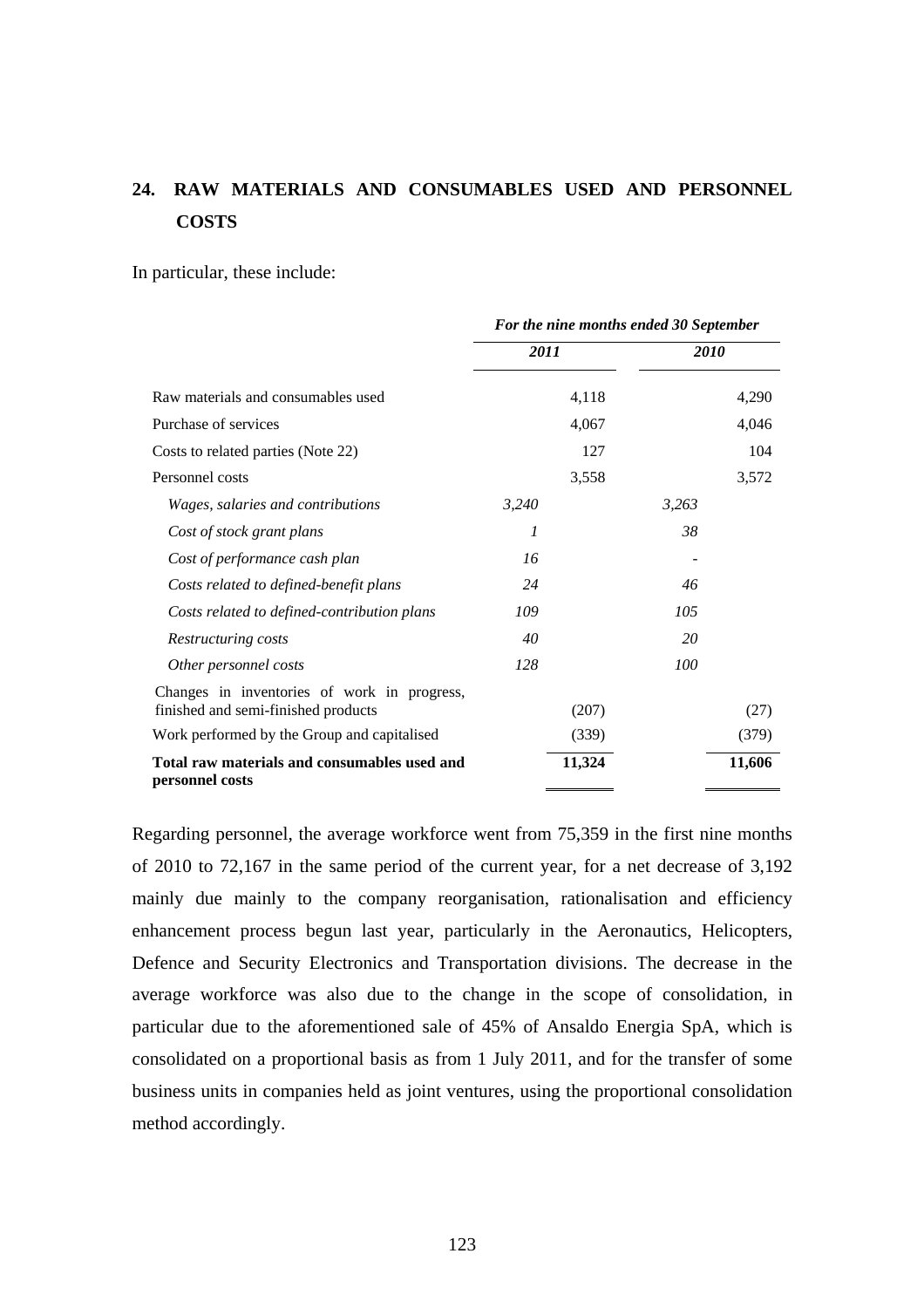The workforce at 30 September 2011 came to 71,050, down a net of 4,147 employees from the 75,197 reported at 31 December 2010, as a result of the restructuring and efficiency enhancement process currently under way, the effect of centrally coordinating turnover in Italy, as well as the change in the scope of consolidation due to the partial sale of Ansaldo Energia, which contributed to this decrease by 1,522 employees.

Personnel costs came to <del>€mil.</del> 3,558 in the first nine months of 2011 as compared with  $\theta$ mil. 3,572 in the same period of 2010, for a net decrease of  $\theta$ mil. 14, which reflects the change in the scope of consolidation, the reduced workforce and the rise in restructuring costs and other early-retirement incentives. Medium and long-term stock award plans accounted for different amounts in the periods at issue. To that end, it should be noted that a new stock incentive plan (Performance Cash Plan) was introduced with a different distribution scheme over the three-year period as compared with the previous plan, reported last year under "cost of stock grant plans".

Costs related to defined-benefit plans are significantly lower due to changes in the indexing of British pension schemes, in particular for the AgustaWestland group.

The cost of stock grant plans relates to the portion attributable to Ansaldo STS group's plan. The costs recognised in the period the first nine months of 2010 related to the third tranche of the Finmeccanica Group's 2008-2010 stock grant plan.

Restructuring costs include the costs of company reorganisations affecting the Aeronautics, Defence and Security Electronics and Transportation divisions in particular.

Personnel costs for the third quarter of 2011 totalled €mil. 1,112, compared with €mil.1,147 for the third quarter of 2010.

Purchase of services include, among other things, costs for acquisition of satellite capacity of the Telespazio joint venture, which were more than offset by revenue from sales (€mil. 44 from €mil. 48 at 30 September 2010) and costs of rents, operating leases and hires (€mil. 171 from €mil. 170 at 30 September 2010).

Purchase of services and raw materials and consumables for the third quarter of 2011 came to <del>€mil.</del> 2,619, compared with <del>€mil.</del> 2,832 for the third quarter of 2010.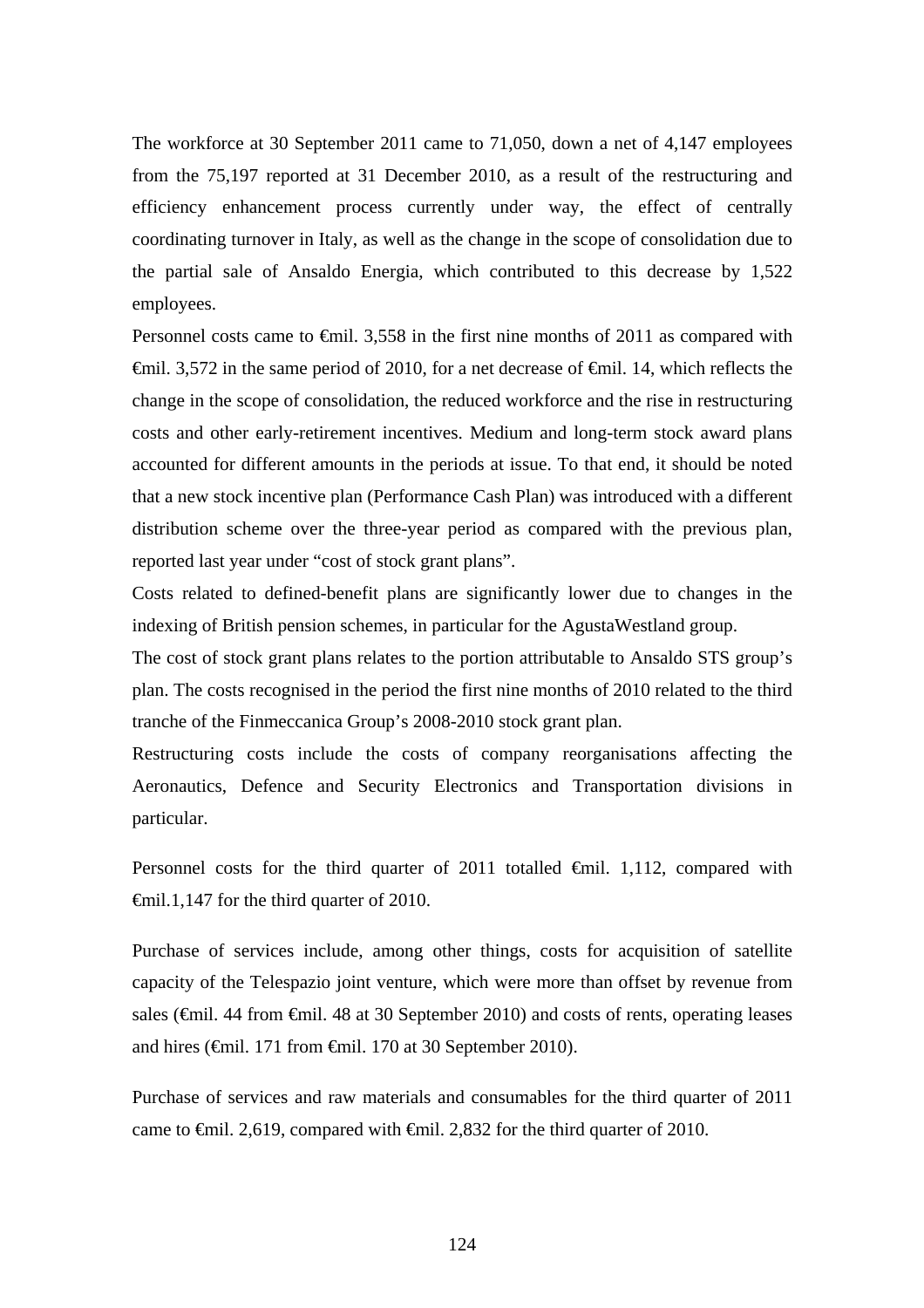|                                                         | For the nine months ended 30 September |                |  |
|---------------------------------------------------------|----------------------------------------|----------------|--|
|                                                         | <i>2011</i>                            | <i>2010</i>    |  |
| Depreciation and amortisation:                          |                                        |                |  |
| Amortisation of intangible assets (Note 9)<br>$\bullet$ | 206                                    | 190            |  |
| Development costs                                       | 59                                     | 42             |  |
| Non-recurring costs                                     | 20                                     | 19             |  |
| Acquired through a business combination                 | 61                                     | 64             |  |
| <i>Other</i>                                            | 66                                     | 65             |  |
| • Depreciation of property, plant and equipment         | 284                                    | 285            |  |
| Impairment:                                             |                                        |                |  |
| • non-current assets and investment properties          | 51                                     | $\overline{4}$ |  |
| • goodwill                                              |                                        |                |  |
| • operating receivables                                 | 12                                     | 12             |  |
| Total amortisation, depreciation and impairment         | 553                                    | 491            |  |

## **25. AMORTISATION, DEPRECIATION AND IMPAIRMENT**

Amortisation and depreciation for the period amounted to €mil. 155 (amortisation €mil.63 and depreciation €mil. 92) compared to €mil. 156 (amortisation €mil. 64 and depreciation €mil. 92) in the corresponding prior year period. Impairment totalled €mil.31 vs. €mil. 4 in the third quarter of 2010.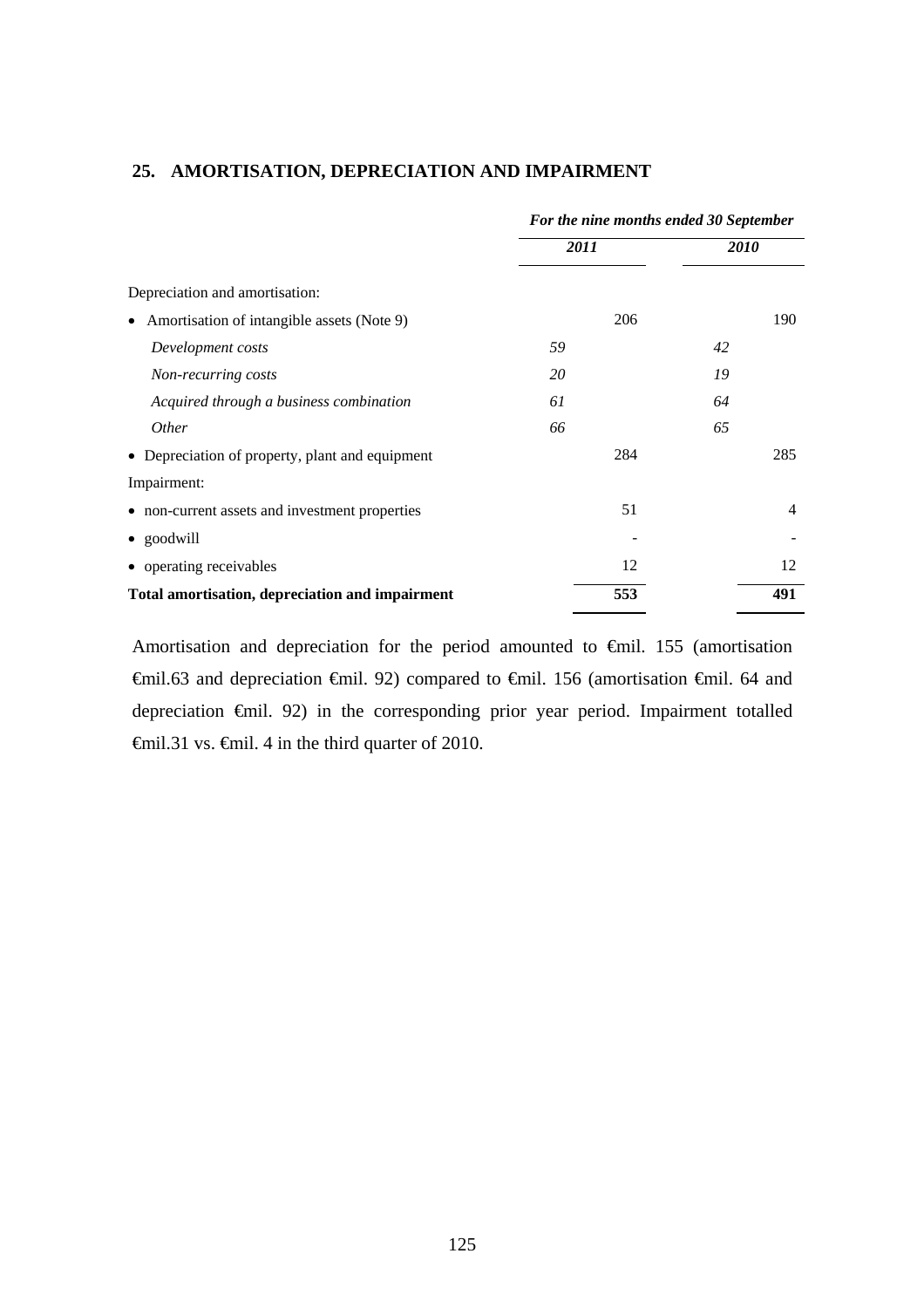# **26. FINANCE INCOME AND COSTS**

Below is a breakdown of finance income and costs:

|                                                                                                        | For the nine months ended 30 September |              |            |               |              |            |
|--------------------------------------------------------------------------------------------------------|----------------------------------------|--------------|------------|---------------|--------------|------------|
|                                                                                                        | 2011                                   |              |            | <i>2010</i>   |              |            |
|                                                                                                        | <b>Income</b>                          | <b>Costs</b> | <b>Net</b> | <b>Income</b> | <b>Costs</b> | <b>Net</b> |
| Gain on sale of Ansaldo Energia                                                                        | 458                                    |              | 458        |               |              |            |
| Interest                                                                                               | 16                                     | (227)        | (211)      | 15            | (246)        | (231)      |
| Premiums paid/received on IRS                                                                          | 12                                     | (30)         | (18)       | 32            | (34)         | (2)        |
| Commissions (including commissions)<br>on non-recourse items)<br>Fair value adjustments through profit |                                        | (31)         | (31)       | 1             | (34)         | (33)       |
| or loss                                                                                                | 112                                    | (39)         | 73         | 114           | (85)         | 29         |
| Premiums paid/received on forwards                                                                     | 5                                      | (6)          | (1)        | 5             | (4)          | 1          |
| Exchange-rate differences                                                                              | 273                                    | (313)        | (40)       | 508           | (465)        | 43         |
| Interest cost on defined-benefit plans<br>(less expected returns on plan assets)<br>(Note 19)          |                                        | (18)         | (18)       |               | (25)         | (25)       |
| Finance income (costs) - related parties                                                               |                                        |              |            |               |              |            |
| (Note 22)                                                                                              | 3                                      | (9)          | (6)        | 1             | (4)          | (3)        |
| Other finance income and (costs)                                                                       | 43                                     | (37)         | 6          | 18            | (5)          | 13         |
|                                                                                                        | 922                                    | (710)        | 212        | 694           | (902)        | (208)      |

More specifically:

- during the period the Group benefited from the recognition of the gain on the sale of 45% of Ansaldo Energia;
- net interest expense includes  $\epsilon$ mil. 198 ( $\epsilon$ mil. 215 for the same period of 2010) in interest on bonds;
- the net premiums paid on interest rate swaps (IRS) reflect the timing mismatch between payments and collections, with collections concentrated at the end of the year for an amount that is identifiable such that we expect to recognise net income at 31 December 2011. Premiums on IRS deteriorated as compared with 30 September 2010 since, during the same period of the previous year, the Group benefitted from an extraordinary early closing of IRS positions on the pound sterling issue  $(\text{6cm} 1.24 \text{ in premiums received});$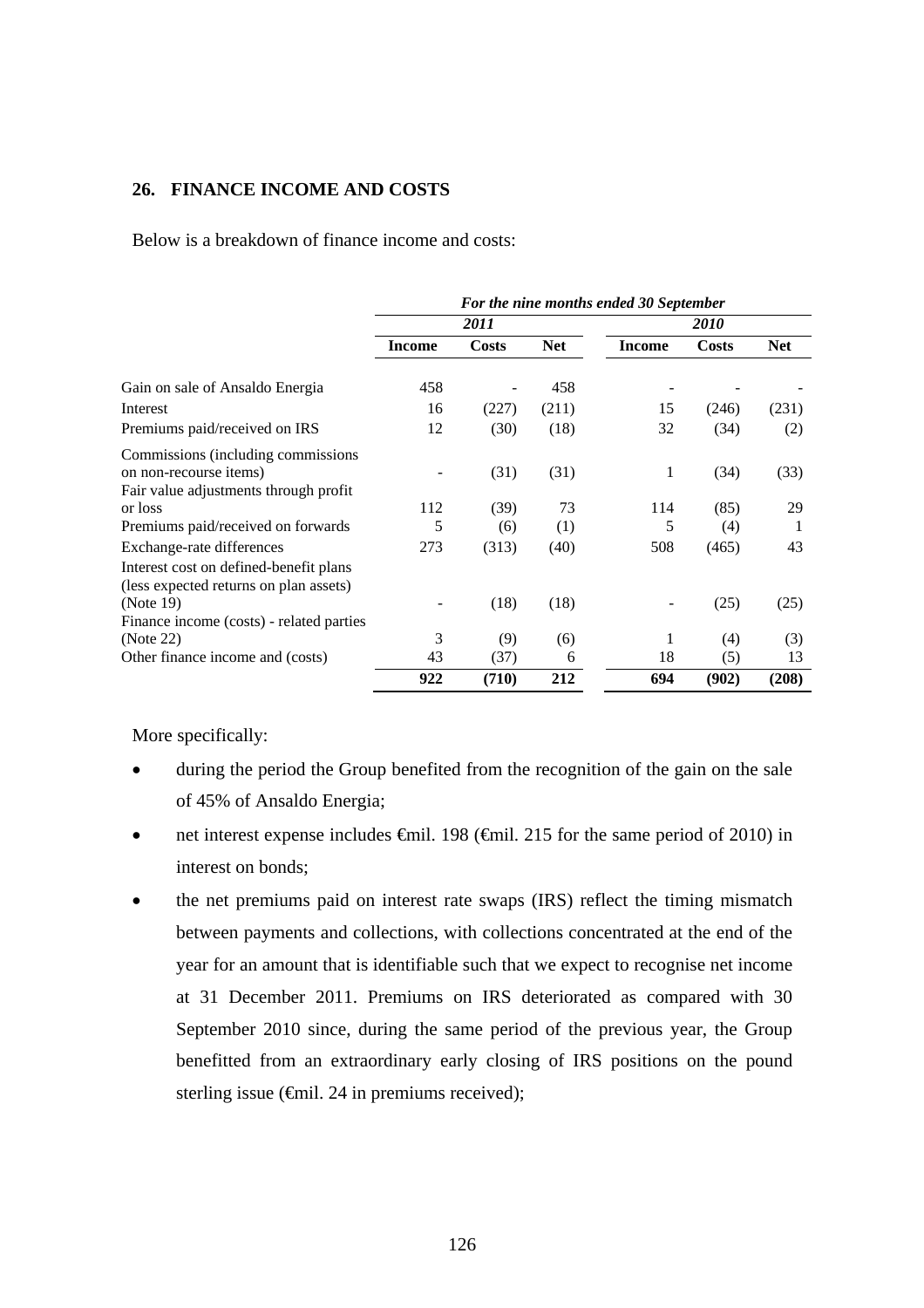net income from the application of fair value to the income statement, as detailed below:

|                                              | For the nine months ended 30 September |       |            |        |       |            |  |
|----------------------------------------------|----------------------------------------|-------|------------|--------|-------|------------|--|
|                                              | 2011                                   |       |            |        | 2010  |            |  |
|                                              | <b>Income</b>                          | Costs | <b>Net</b> | Income | Costs | <b>Net</b> |  |
| Foreign-currency swaps                       | 31                                     | (9)   | 22         |        | (47)  | (40)       |  |
| Forex options                                |                                        | (1)   | (1)        | 9      | (1)   | 8          |  |
| Interest rate swaps                          | 62                                     | (1)   | 61         | 94     |       | 94         |  |
| Ineffective component of<br>hedging on swaps | 6                                      | (9)   | (3)        | 4      | (12)  | (8)        |  |
| Embedded derivatives                         |                                        | (6)   | (6)        |        | (18)  | (18)       |  |
| Other equity derivatives                     | 13                                     | (13)  |            |        | (7)   | (7)        |  |
|                                              | 112                                    | (39)  | 73         | 114    | (85)  | 29         |  |

- net income on foreign-currency swaps, deriving from the fair value measurement of the hedges on payables and receivables in foreign currencies, was partially offset by costs for the realignment of the exchange rates for such hedged payables and receivables at period-end, classified under "Exchangerate differences";
- fair value income on interest rate swaps benefited, during the same period of the previous year, from earned income of  $\epsilon$ mil. 94 as a result of the significant reduction in interest rates which had marked the first nine months of 2010. Despite the strong recovery in interest rates in the first half of 2011, income amounted to  $\epsilon$ mil. 61 for the period since interest rates fell during the quarter, effectively negating the gains made over the previous six months;
- other net finance income includes, *inter alia,* costs arising from the buy-back of a portion of existing bonds issues (described in more detail in the Financial Transactions section). This transaction should lead to significant savings in interest expense over the next two years.

During the third quarter of 2011, the Group reported a  $\epsilon$ mil. 24 increase in net finance costs compared with the same period of 2010 ( $\bigoplus$  finil. 49 in net costs in the third quarter of 2011 compared with €mil. 25 in 2010). This change is mainly due to higher costs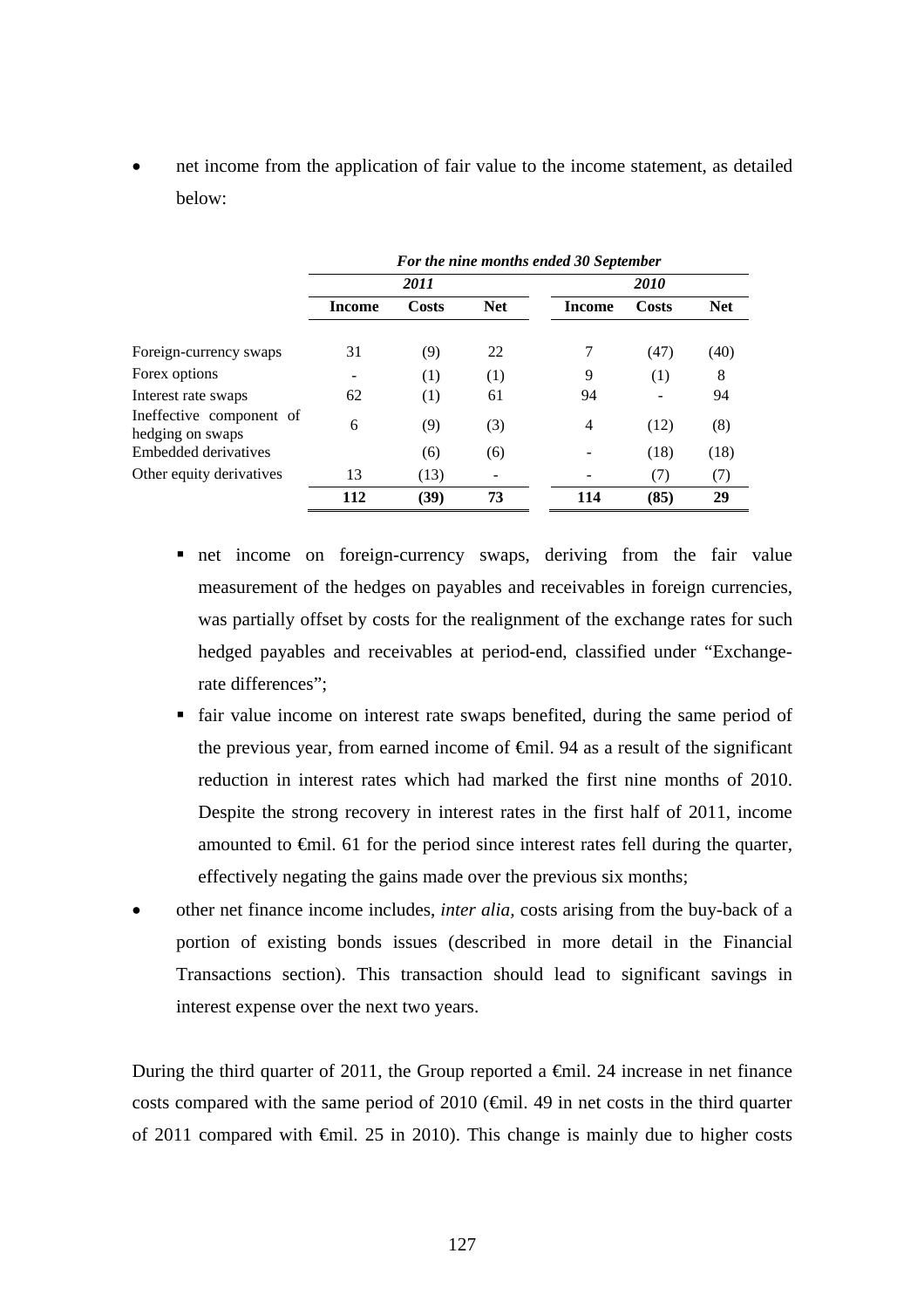relating to exchange-rate differences, only partially offset by the effects of the application of the fair value method. Interest on bond issues came to €mil. 66, compared with <del>€</del>mil. 69 in interest in the third quarter of 2010.

# **27. INCOME TAXES**

Income tax expense can be broken down as follows:

| For the nine months ended 30 September |             |  |
|----------------------------------------|-------------|--|
| 2011                                   | <b>2010</b> |  |
| 93                                     | 129         |  |
| 61<br>(79)                             | 74<br>(51)  |  |
| 81                                     | 78          |  |
| (7)                                    | (24)        |  |
| 16                                     | 2           |  |
| (274)                                  | 17          |  |
| (109)                                  | 225         |  |
|                                        |             |  |

The decrease in IRES is mainly due to the decrease in the taxable base. The increase in the benefit under consolidated tax mechanism results from greater losses in the period.

Income taxes for the third quarter of 2011 amounted to  $\epsilon$ mil. (225), compared with €mil. 78 for the same period of the previous year.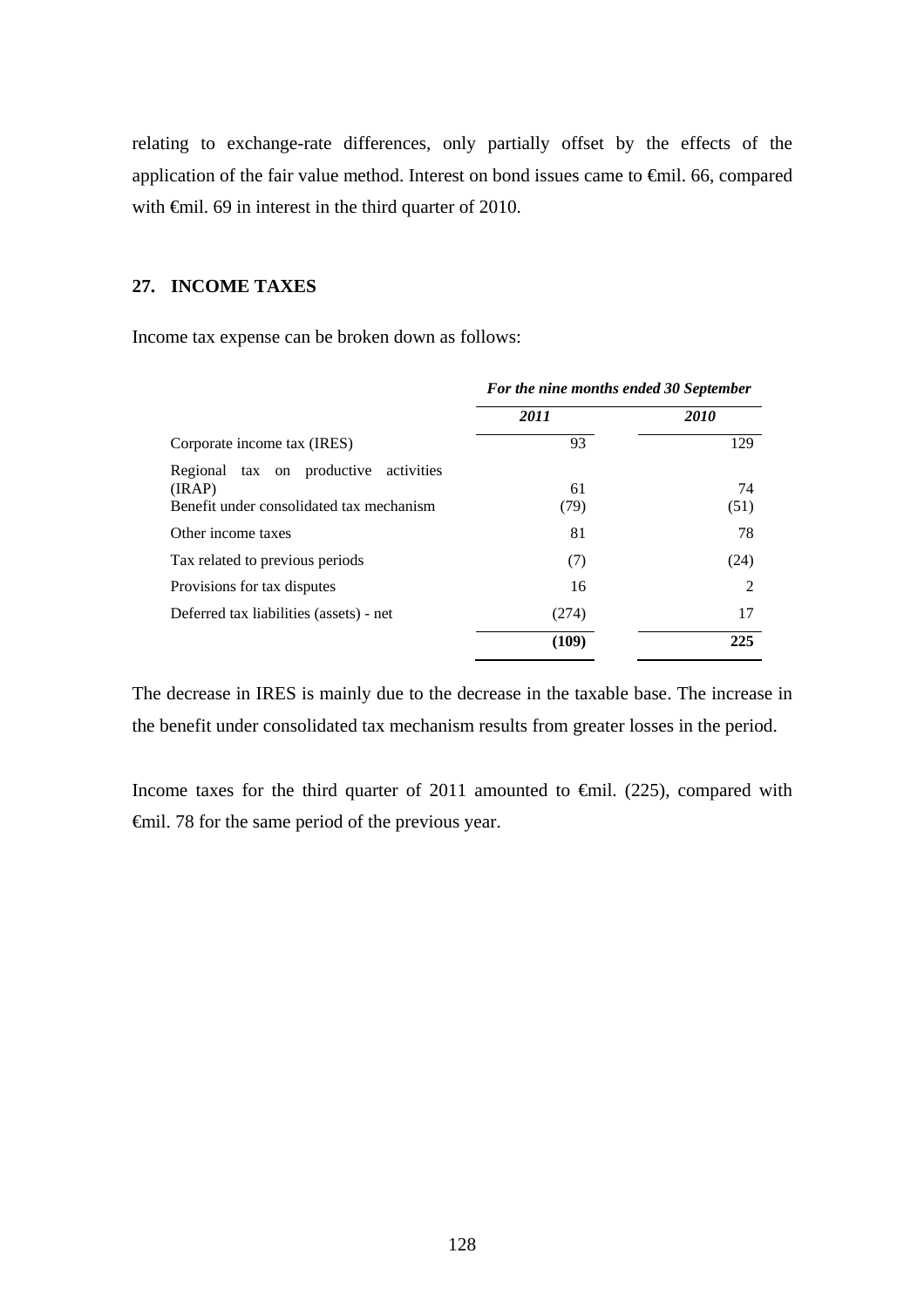|                                                        | For the nine months ended 30 September |             |  |
|--------------------------------------------------------|----------------------------------------|-------------|--|
|                                                        | 2011                                   | <i>2010</i> |  |
| Net profit (loss)                                      | (324)                                  | 321         |  |
| Depreciation, amortisation and impairment              | 553                                    | 491         |  |
| Share of profit (loss) of equity accounted investments | 42                                     | 14          |  |
| Income taxes                                           | (109)                                  | 225         |  |
| Costs of pension and stock grant plans                 | 25                                     | 86          |  |
| Net finance costs (income)                             | (212)                                  | 208         |  |
| Net allocations to the provisions for risks            | 1,028                                  |             |  |
| Other non-monetary items                               | 88                                     | 101         |  |
|                                                        | 1,091                                  | 1,446       |  |

### **28. CASH FLOW FROM OPERATING ACTIVITIES**

Costs of pension and stock grant plans include the portion of costs relating to defined benefit pension plans that is recognised as a personnel cost (the portion of costs relating to interest is carried among net finance costs). The changes in working capital, net of the effects of the acquisition and sale of consolidated companies and exchange gains/losses, are as follows:

|                                                 | For the nine months ended 30 September |             |  |
|-------------------------------------------------|----------------------------------------|-------------|--|
|                                                 | 2011                                   | <i>2010</i> |  |
| Inventories                                     | (451)                                  | (78)        |  |
| Contract work in progress and advances received | (568)                                  | (725)       |  |
| Trade receivables and payables                  | (202)                                  | (483)       |  |
| <b>Changes in working capital</b>               | (1,221)                                | (1,286)     |  |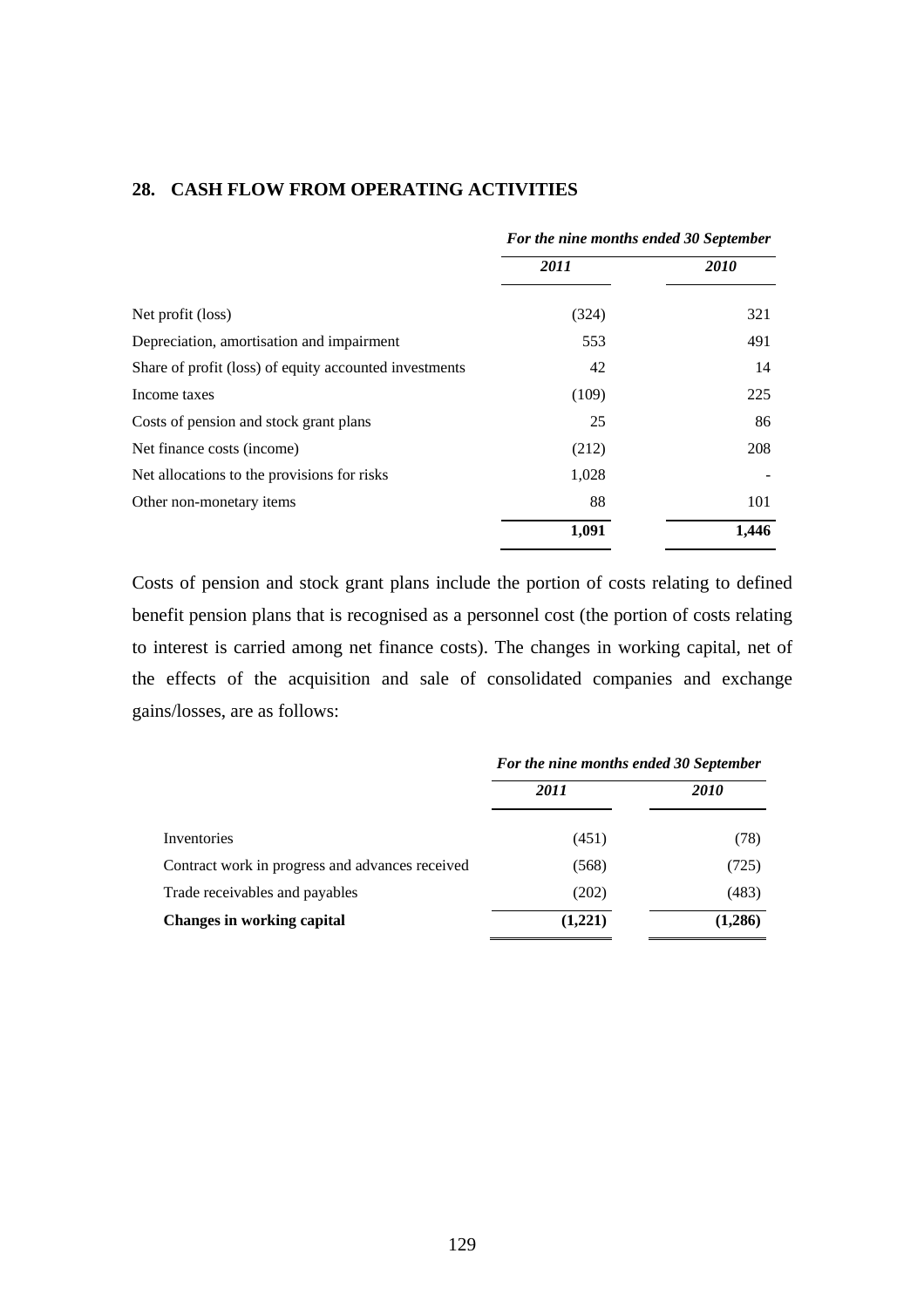## **29. EARNINGS PER SHARE**

Earnings per share (EPS) are calculated as follows:

- for basic EPS, by dividing net profit attributable to holders of ordinary shares by the average number of ordinary shares for the period less treasury shares;
- for diluted EPS, by dividing net profit by the average number of ordinary shares and the average number of ordinary shares potentially deriving from the exercise of all the option rights for stock option plans less treasury shares.

|                                                                                                                                    | For the nine months ended 30<br><b>September</b> |                    |
|------------------------------------------------------------------------------------------------------------------------------------|--------------------------------------------------|--------------------|
| <b>Basic EPS</b>                                                                                                                   | 2011                                             | <i><b>2010</b></i> |
| Average number of shares for the period (in thousands)                                                                             | 577,438                                          | 577,006            |
| Net result (not including non-controlling interests) $(\hat{\theta}$ mil.)                                                         | (358)                                            | 284                |
| Result of continuing operations (not including<br>non-<br>controlling interests) $(\widehat{\mathsf{f}}$ mil.)<br><b>Basic EPS</b> | (358)<br>(0.620)                                 | 284<br>0.492       |
| <b>Basic EPS from continuing operations</b>                                                                                        | (0.620)                                          | 0.492              |

|                                                                                                                                                        | For the nine months ended 30<br><i>September</i> |             |  |
|--------------------------------------------------------------------------------------------------------------------------------------------------------|--------------------------------------------------|-------------|--|
| <b>Diluted EPS</b>                                                                                                                                     | 2011                                             | <i>2010</i> |  |
| Average number of shares for the period (in thousands)                                                                                                 | 578,097                                          | 577,665     |  |
| Adjusted result (not including non-controlling interests)<br>$(\epsilon \in \text{final.})$<br>Adjusted result of continuing operations (not including | (358)                                            | 284         |  |
| non-controlling interests) $(\hat{\mathsf{f}}$ mil.)                                                                                                   | (358)                                            | 284         |  |
| <b>Diluted EPS</b>                                                                                                                                     | (0.619)                                          | 0.492       |  |
| Diluted EPS from continuing operations                                                                                                                 | (0.619)                                          | 0.492       |  |

 For the Board of Directors the Chairman (Pier Francesco Guarguaglini)